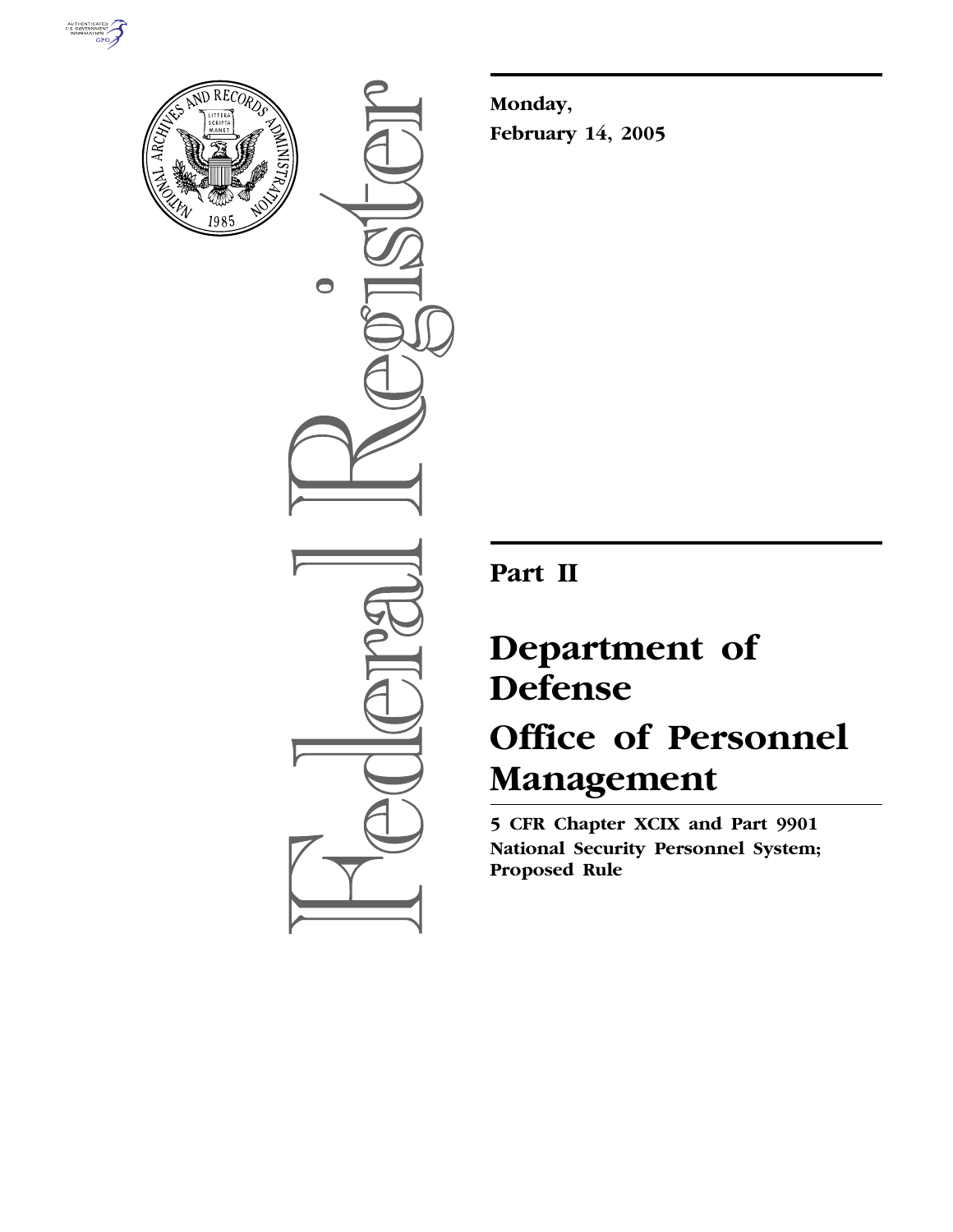## **DEPARTMENT OF DEFENSE**

## **OFFICE OF PERSONNEL MANAGEMENT**

## **5 CFR Chapter XCIX and Part 9901**

**RIN 3206–AK76/0790–AH82** 

## **National Security Personnel System**

**AGENCY:** Department of Defense; Office of Personnel Management.

**ACTION:** Proposed rule.

**SUMMARY:** The Department of Defense (DoD) and the Office of Personnel Management (OPM) are issuing proposed regulations to establish the National Security Personnel System (NSPS), a human resources management system for the DoD, as authorized by the National Defense Authorization Act (Pub. L. 108–136, November 24, 2003). NSPS governs basic pay, staffing, classification, performance management, labor relations, adverse actions, and employee appeals. NSPS aligns DoD's human resources management system with the Department's critical mission requirements and protects the civil service rights of its employees.

**DATES:** Comments must be received on or before March 16, 2005.

**ADDRESSES:** You may submit comments, identified by docket number NSPS– 2005–001 and/or Regulatory Information Number (RIN) 3206–AK76 or 0790–AH82. Please arrange and identify your comments on the regulatory text by subpart and section number; if your comments relate to the supplementary information, please refer to the heading and page number. There are multiple methods for submitting comments. Please submit only one set of comments via one of the methods described.

*Preferred Method for Comments:* The preferred method for submitting comments is through the NSPS Web site at:

• *http://www.cpms.osd.mil/nsps. Alternative Methods:* If you are unable to submit comments via the NSPS Web site, you may submit comments in one of the following ways.

• Federal Rulemaking Portal: *http:// www.regulations.gov.* Follow the instructions for submitting comments.

• Mail to: Program Executive Office, National Security Personnel System, Attn: Bradley B. Bunn, 1400 Key Boulevard, Suite B–200, Arlington, VA 22209–5144.

• E-mail to:

*nspscomments@cpms.osd.mil.* Please put the following in the subject line:

''Comments on Proposed NSPS Regulations—RIN 3206–AK76/0790– AH82.''

• Hand delivery/courier to: Program Executive Office, National Security Personnel System, Attn: Bradley B. Bunn, 1400 Key Boulevard, Suite B– 200, Arlington, VA 22209–5144. Delivery must be made between 8 a.m. and 5 p.m., Monday through Friday, except Federal holidays.

*Instructions:* All submissions must include the agency name and docket number or RIN for this rulemaking. Mailed or hand-delivered comments must be in paper form. No mailed or hand-delivered comments in electronic form (CDs, floppy disk, or other media) will be accepted. The official Web site (*http://www.cpms.osd.mil/nsps*) will contain any public comments received, without change, as DoD and OPM receive them, unless the comment contains security-sensitive material, confidential business information, or other information whose public disclosure is restricted by statute. If such material is received, we will provide a reference to that material in the version of the comment that is placed in the docket. The system is an 'anonymous access'' system, which means that DoD and OPM will not know your identity, e-mail address, or other contact information unless you provide it in the body of your comment. Unless a comment is submitted anonymously, the names of all commenters will be public information.

Please ensure your comments are submitted within the specified open comment period. Comments received after the close of the comment period will be marked ''late,'' and DoD and OPM are not required to consider them in formulating a final decision.

Before acting on this proposal, DoD and OPM will consider all comments we receive on or before the closing date for comments. Comments filed late will be considered only if it is possible to do so without incurring expense or delay. Changes to this proposal may be made in light of the comments we receive.

**FOR FURTHER INFORMATION CONTACT:** For DoD, Bradley B. Bunn, (703) 696–4664; for OPM, Ronald P. Sanders, (202) 606– 6500.

**SUPPLEMENTARY INFORMATION:** The Department of Defense (DoD or ''the Department'') and the Office of Personnel Management (OPM) are proposing to establish the National Security Personnel System (NSPS), a human resources (HR) management system for DoD under 5 U.S.C. 9902, as enacted by section 1101 of the National Defense Authorization Act (Pub. L. 108–

136, November 24, 2003). The following information is intended to provide interested parties with relevant background material about (1) the establishment of the National Security Personnel System, (2) the process used to design the NSPS, (3) a description of the proposed NSPS regulations, and (4) an analysis of the costs and benefits of those proposed regulations.

#### **The Case for Action**

 $\lq{**}$   $\ast$   $\lq$  a future force that is defined less by size and more by mobility and swiftness, one that is easier to deploy and sustain, one that relies more heavily on stealth, precision weaponry, and information technologies.''

With that statement on May 25, 2001, President Bush set a new direction for defense strategy and defense management—one toward transformation. On January 31, 2002, Secretary of Defense Donald Rumsfeld echoed the sentiments expressed by President Bush, stating that ''All the high-tech weapons in the world will not transform the U.S. armed forces unless we also transform the way we think, the way we train, the way we exercise, and the way we fight.''

Transformation *is* more than acquiring new equipment and embracing new technology—it is the process of working and managing creatively to achieve real results. To transform the way DoD achieves its mission, it must transform the way it leads and manages the people who develop, acquire, and maintain our Nation's defense capability. Those responsible for defense transformation including DoD civilian employees must anticipate the future and wherever possible help create it. The Department must seek to develop new capabilities to meet tomorrow's threats as well as those of today. NSPS is a key pillar in the Department of Defense's transformation—a new way to manage its civilian workforce. NSPS is essential to the Department's efforts to create an environment in which the total force, uniformed personnel and civilians, thinks and operates as one cohesive unit.

DoD civilians are unique in government: they are an integral part of an organization that has a military function. DoD civilians must complement and support the military around the world in every time zone, every day. Just as new threats, new missions, new technology, and new tactics are changing the work of the military, they are changing the work of our 700,000 civilians. To support the interests of the United States in today's national security environment—where unpredictability is the norm and greater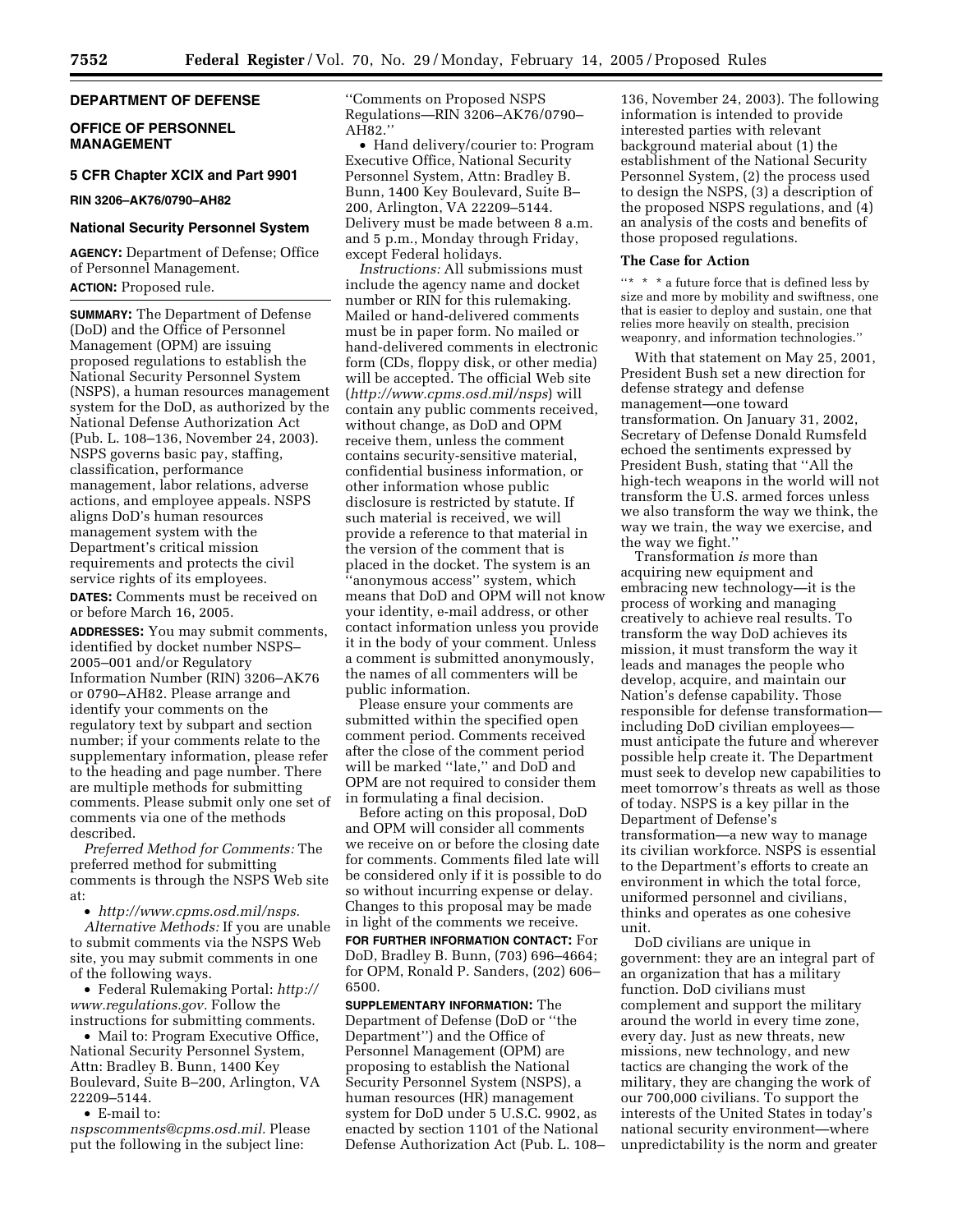agility the imperative—civilians must be flexibility is not a policy preference. It an integrated, flexible, and responsive part of the team.

At best, the current personnel system is based on 20th century assumptions about the nature of public service and cannot adequately address the 21st century national security environment. Although the current Federal personnel management system is based on important core principles, those principles are operationalized in an inflexible, one-size-fits-all system of defining work, hiring staff, managing people, assessing and rewarding performance, and advancing personnel. These inherent weaknesses make support of DoD's mission complex, costly, and ultimately, risky. Currently, pay and the movement of personnel are pegged to outdated, narrowly defined work definitions, hiring processes are cumbersome, high performers and low performers are paid alike, and the labor system encourages a dispute-oriented, adversarial relationship between management and labor. These systemic inefficiencies detract from the potential effectiveness of the total force. A more flexible, mission-driven system of human resources management that retains those core principles will provide a more cohesive total force. The Department's 20 years of experience with transformational personnel demonstration projects, covering nearly 30,000 DoD employees, has shown that fundamental change in personnel management has positive results on individual career growth and opportunities, workforce responsiveness, and innovation; all these things multiply mission effectiveness.

The immense challenges facing DoD today require a civilian workforce transformation: civilians are being asked to assume new and different responsibilities, take more risk, and be more innovative, agile, and accountable than ever before. It is critical that DoD supports the entire civilian workforce with modern systems; particularly a human resources management system that supports and protects their critical role in DoD's total force effectiveness. Public Law 108–136 provides the Department of Defense with the authority to meet this transformation challenge through development and deployment of the NSPS.

More specifically, the law provides the Department and OPM—in collaboration with employee representatives—authority to establish a flexible and contemporary system of civilian human resources management for DoD civilians. The attacks of September 11 made it clear that

is nothing less than an absolute requirement and it must become the foundation of DoD civilian human resources management.

NSPS is designed to promote a performance culture in which the performance and contributions of the DoD civilian workforce are more fully recognized and rewarded. The system will offer the civilian workforce a contemporary pay banding construct, which will include performance-based pay. As the Department moves away from the General Schedule system, it will become more competitive in setting salaries and it will be able to adjust salaries based on various factors, including labor market conditions, performance, and changes in duties. The HR management system will be the foundation for a leaner, more flexible support structure and will help attract skilled, talented, and motivated people, while also retaining and improving the skills of the existing workforce.

Despite the professionalism and dedication of DoD civilian employees, the limitations imposed by the current personnel system often prevent managers from using civilian employees effectively. The Department sometimes uses military personnel or contractors when civilian employees could have and should have been the right answer. The current system limits opportunities for civilians at a time when the role of DoD's civilian workforce is expanding to include more significant participation in total force effectiveness. NSPS will generate more opportunities for DoD civilians by easing the administrative burden routinely required by the current system and providing an incentive for managers to turn to them first when certain vital tasks need doing. This will free uniformed men and women to focus on matters unique to the military.

The law requires the Department to establish a contemporary and flexible system of human resources management. DoD and OPM are crafting NSPS through a collaborative process involving management, employees, and employee representatives, and are inviting comments from a broader community of other interested parties. DoD leadership will ensure that supervisors and employees understand the new system and can function effectively within it. The system will retain the core values of the civil service and allow employees to be paid and rewarded based on performance, innovation, and results. In addition, the system will provide employees with greater opportunities for career growth and mobility within the Department.

## **Relationship to the Department of Homeland Security**

In developing the National Security Personnel System, the Department of Defense has benefited greatly from the efforts of the Department of Homeland Security (DHS). After more than 2 years of work, DHS and OPM have recently issued final regulations establishing Homeland Security's new human resources (HR) system, and the Secretary and the Director were extensively informed by the DHS experience, in terms of both process and results, in designing, developing, and drafting these proposed regulations. In this regard, the DHS regulations were analyzed by staff-level working groups, as well as senior leadership, and where it made sense—that is, where it was consistent with and supported DoD's national security mission, operations, and statutory authorities—we adopted many of the concepts and approaches, and even much of the specific language set forth in the DHS regulations. For example, both regulations provide flexibilities in pay, performance management, labor relations, adverse actions, and appeals, while preserving the important core merit principles required by law. Similarly, both regulations provide essential management flexibilities to respond to mission and operational exigencies. At the same time, where there are differences between DHS and DoD—in terms of scope, mission, organizational culture, and human capital challenges, as well as the statutes that authorize the respective HR systems—DoD and OPM have broken new ground, and these proposed regulations are intended to stand on their own in that regard. Accordingly, this proposed regulation should not be viewed (or judged) in comparison to DHS, but rather as an independent effort, informed by the DHS experience, yet focused on DoD's mission and requirements.

## **Authority To Establish a New HR System**

The authority for NSPS is 5 U.S.C. 9902(a) through (h) and (k) through (m), which provide authority to establish a new human resources management system, appeals system, and labor relations system for the Department of Defense. NSPS allows the Department of Defense to establish a more flexible civilian personnel management system that is consistent with its overall human capital management strategy. NSPS will make the Department a more competitive and progressive employer at a time when the country's national security demands a highly responsive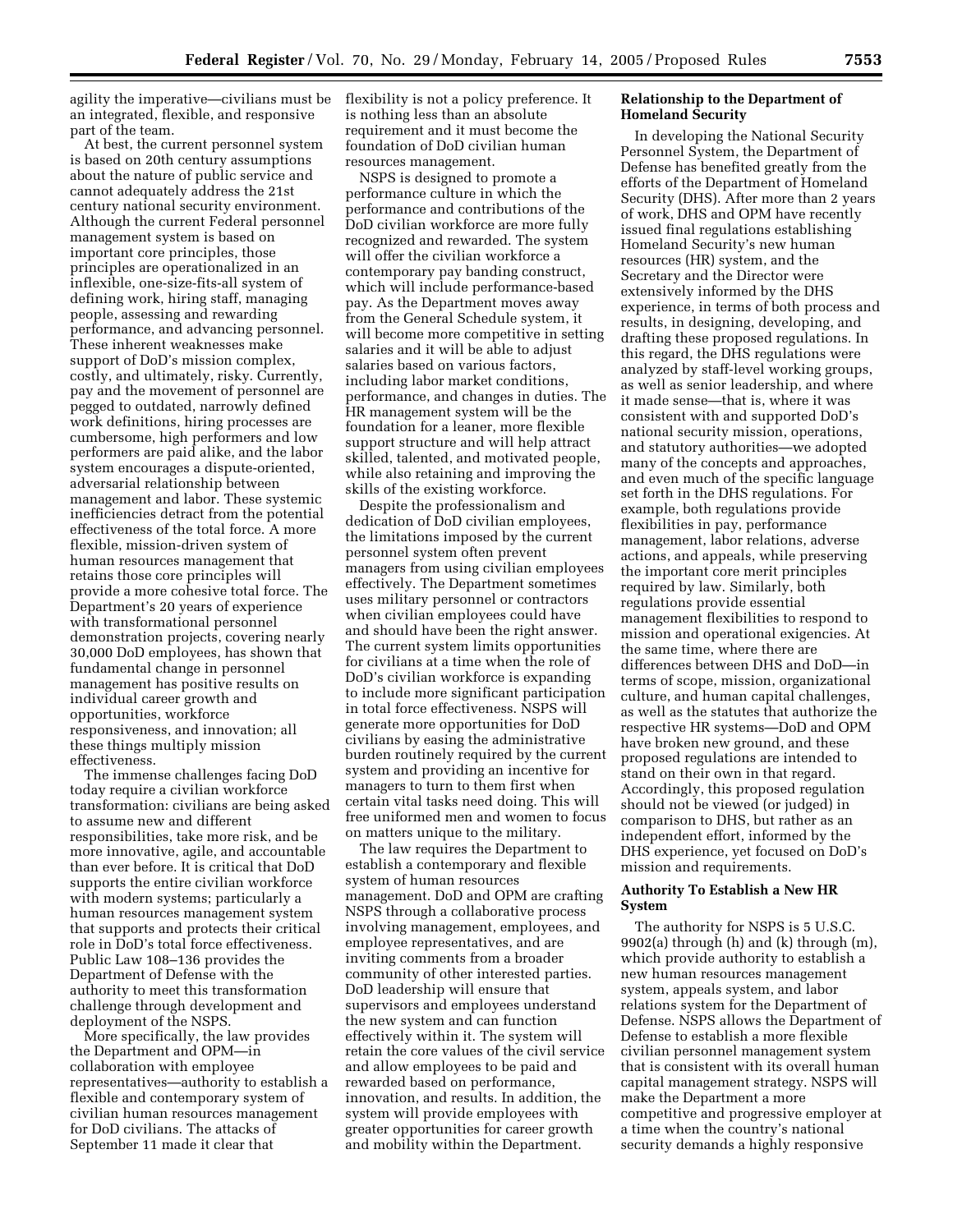civilian workforce. The NSPS is a transformation lever to enhance the Department's ability to execute its national security mission.

Subsection (a) of section 9902 provides that the Secretary of Defense may establish a human resources management system, known as the ''National Security Personnel System'' (NSPS), in regulations jointly prescribed with the Director of OPM. The system established under subsection (a) may differ from the traditional civil service system established under title 5, U.S. Code, in certain respects. It is also subject to certain requirements and limitations that are specified in subsections (b) through (h) and (l) of section 9902. For example, NSPS must be flexible, contemporary, and consistent with statutory merit system principles and prohibitions against prohibited personnel practices (in 5 U.S.C. 2301 and 2302, respectively). The system must ensure that employees may organize and bargain collectively, subject to the provisions of chapter 99 of title 5 and other statutory requirements. The system must include a performance management system that incorporates certain elements listed in the law. Also, in establishing the system, only certain provisions of title 5 may be waived or modified by DoD and OPM:

• Chapter 31, 33, and 35 (dealing with staffing, employment, and workforce shaping, as authorized by 5 U.S.C. 9902(k));

• Chapter 43 (dealing with

performance appraisal systems); • Chapter 51 (dealing with General

Schedule job classification);

• Chapter 53 (dealing with pay for General Schedule employees, pay and job grading for Federal Wage System employees, and pay for certain other employees);

• Subchapter V of chapter 55 (dealing with premium pay), except section 5545b (dealing with firefighter pay);

• Chapter 75 (dealing with adverse actions); and

• Chapter 77 (dealing with appeal of adverse actions and certain other actions).

In planning, developing, implementing, and adjusting NSPS established under subsection (a), DoD and OPM must use procedures that provide employee representatives with an opportunity to participate and collaborate in the process. This collaboration requirement is set forth in subsection (f) and is further described later in this Supplementary Information. The law provides that the collaboration procedures in subsection (f) are the ''exclusive procedures'' for the

participation of employee representatives, provided in lieu of any collective bargaining requirements.

Subsection (h) of section 9902 provides authority to establish an appeals process for DoD employees covered by NSPS. This process must ensure that all affected DoD employees are afforded the protection of due process. Subsection (h) authorizes new standards and procedures for personnel actions based on either misconduct or performance that fails to meet expectations. The procedures may include a revised process for hearing appeals of adverse actions. Finally, subsection (h) provides that an employee against whom an adverse action is taken may seek review of the record of the case by the Merit Systems Protection Board. The Board may dismiss cases that do not raise substantial questions of fact or law. The Board may only order corrective action if it determines that the DoD decision was-

• Arbitrary, capricious, an abuse of discretion, or otherwise not in accordance with law;

• Obtained without procedures required by law, rule or regulation having been followed; or

• Unsupported by substantial evidence.

Subsection (k) of section 9902 provides that, in establishing and implementing the NSPS under subsection (a), DoD and OPM are not limited by any provision of title 5 or implementing regulations relating to—

• The methods of establishing qualification requirements for, recruitment for, and appointments to positions;

• The methods of assigning, reassigning, detailing, transferring, or promoting employees; and

• The methods of reducing overall agency staff and grade levels, except that performance, veterans' preference, tenure of employment, length of service, and such other factors as the Secretary considers necessary and appropriate must be considered in decisions to realign or reorganize the Department's workforce.

Thus, subsection (k) authorizes the modification of chapters 31, 33, and 35 of title 5, U.S. Code (dealing with staffing, employment, and workforce shaping). However, in implementing subsection (k), DoD must comply with veterans' preference requirements in 5 U.S.C. 2302(b)(11).

Subsection (m) provides a separate authority (independent of subsection (a) and notwithstanding subsection (d)) for the Secretary of Defense and the Director of OPM to establish a DoD labor relations system Subsection (m) establishes collaboration requirements to give employee representatives the opportunity to participate in developing, implementing, and adjusting the labor relations system. Subsection (m) provides authority to modify chapter 71. By law, the subsection (m) authority may not be used to expand the scope of bargaining. Also, by law, the DoD labor relations system supersedes all collective bargaining agreements for covered DoD bargaining units, except as otherwise determined by the Secretary. Finally, the law provides that the DoD labor relations system established under subsection (m) will expire 6 years after the date of enactment (*i.e.*, November 24, 2009), unless extended by statute. If subsection (m) expires, the provisions of chapter 71 of title 5, U.S. Code, would again apply.

Subsections (i) and (j) in section 9902 establish separate authorities that are not held jointly with OPM and are not addressed in these proposed regulations.

#### **Process**

## *Leadership*

In April 2004, senior DoD leadership approved the collaborative process that the Department is using to design and implement NSPS. This process was crafted over a period of about 3 weeks by a group of 25 to 30 senior experts representing various elements within DoD, OPM, and the Office of Management and Budget. The senior leaders used the Defense Acquisition Management model as a way to establish the requirements for the design and implementation of NSPS. The senior leaders recommended Guiding Principles and Key Performance Parameters (KPPs), which defined the minimum requirements for NSPS. They also recommended establishing a Senior Executive and Program Executive Office (PEO), modeled after the Department's acquisition process. Subsequently, the Honorable Gordon England, was appointed by the Secretary of Defense as the NSPS Senior Executive, in addition to his duties as Secretary of the Navy, to design, develop, establish, implement, and adjust the NSPS on his behalf. As the NSPS Senior Executive, Secretary England established the NSPS PEO as the central DoD policy and program office to conduct the design, planning and development, deployment, assessment, and full implementation of NSPS. The PEO provides direction to and oversight of the Component program managers who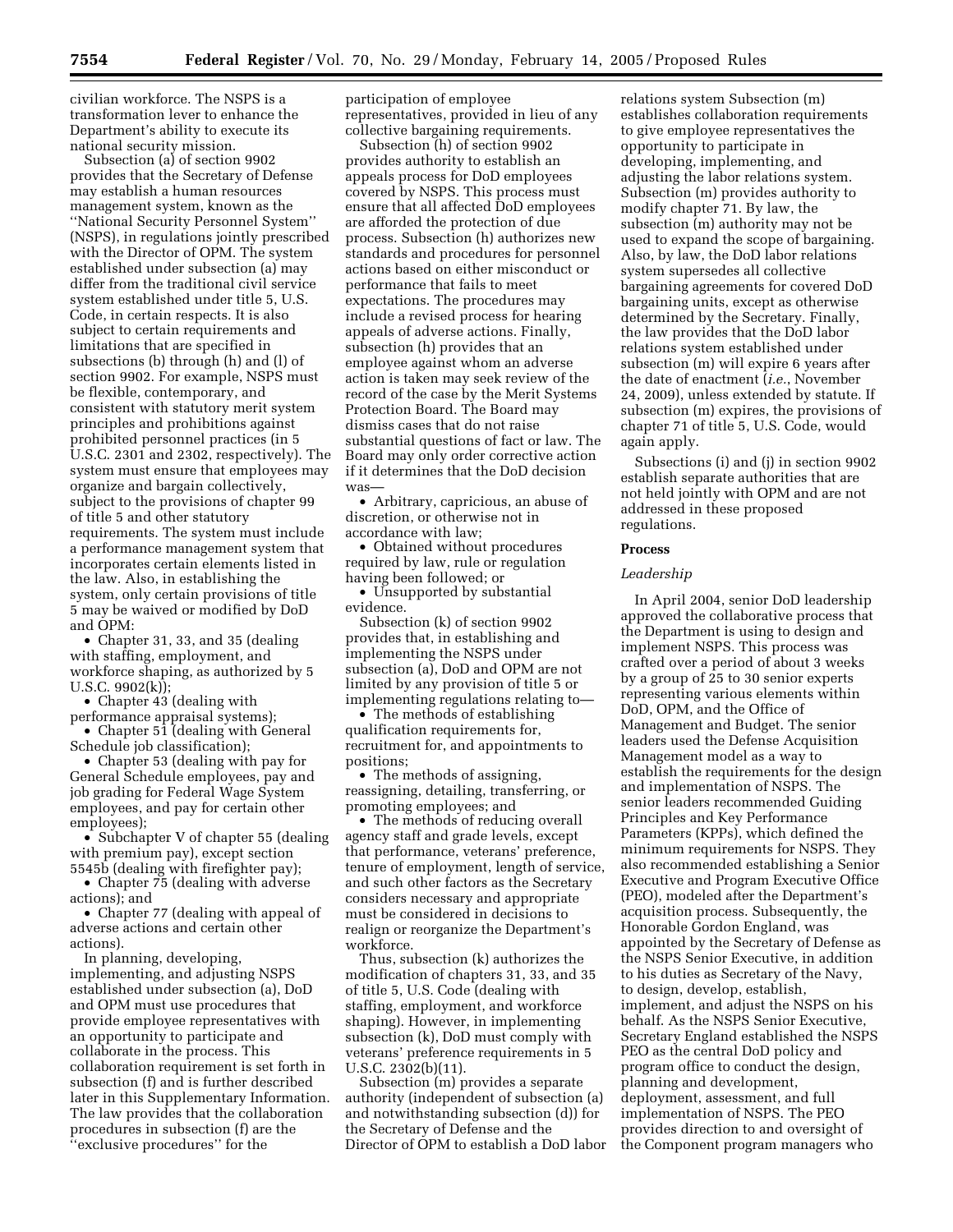are dual-hatted under their parent Component and the PEO.

At OPM, the Director designated the Senior Advisor on the Department of Defense to lead agency activities in the joint development of the NSPS. The Director received frequent and regular briefings on the progress of NSPS and on the status of key policy options across the spectrum of authorities granted in the NSPS statute. Subsequently, in periodic reviews the Director exercised policy options, thereby providing guidance to the OPM team. Policy and regulatory development for NSPS are specifically vested in the Division for Strategic Human Resources Policy, and OPM's work teams and leadership cadres were drawn largely from this Division. In addition, a Senior Level Review Group reviewed NSPS decision documents to ensure consistency with the Director's priorities.

An integrated executive management team composed of senior DoD and OPM leaders provides overall policy and strategic advice to the PEO and serves as staff to the Senior Executive. The PEO meets with and consults with this team, the Overarching Integrated Product Team (OIPT), 8 to 10 times a month. The Senior Executive convenes meetings with the PEO and OIPT at least twice a month to monitor and direct the process.

## *Guiding Principles and Key Performance Parameters*

In setting up the process for the design of the system, senior leadership adopted a set of Guiding Principles as a compass to direct efforts throughout all phases of NSPS development. They translate and communicate the broad requirements and priorities outlined in the legislation into concise, understandable requirements that underscore the Department's purpose and intent in creating NSPS. The Guiding Principles are:

• Put mission first—support National Security goals and strategic objectives;

• Respect the individual—protect rights guaranteed by law;

• Value talent, performance, leadership and commitment to public service;

• Be flexible, understandable, credible, responsive, and executable;

• Ensure accountability at all levels;

• Balance HR interoperability with unique mission requirements; and

• Be competitive and cost effective.

In addition, senior leadership approved a set of Key Performance Parameters (KPPs), which define the minimum requirements and/or

attributes of the system. Those KPPs are summarized below:

• High Performing: Employees/ supervisors are compensated/retained based on performance/contribution to mission;

• Agile and Responsive: Workforce can be easily sized, shaped, and deployed to meet changing mission requirements;

• Credible and Trusted: System assures openness, clarity, accountability and merit principles;

• Fiscally Sound: Aggregate increases in civilian payroll, at the appropriations level, will conform to OMB fiscal guidance, and managers will have flexibility to manage to budget;

• Supporting Infrastructure: Information technology support and training and change management plans are available and funded; and

• Schedule: NSPS will be operational and demonstrate success prior to November 2009.

#### *Working Groups*

In July 2004, the PEO established Working Groups to begin the NSPS design process. Over 120 employees representing the Military Departments (Army, Navy, Air Force), the other DoD Components, and OPM began the process of identifying and developing options and alternatives for consideration in the design of NSPS. The Working Group members included representatives from the DoD human resources community, DoD military and civilian line managers, representatives from OPM, the legal community, and subject matter experts in equal employment opportunity, information technology, and financial management. In addition, other subject matter experts participated.

The Working Groups were functionally aligned to cover the following human resources program areas: (1) Compensation (classification and pay banding); (2) performance management; (3) hiring, assignment, pay setting, and workforce shaping; (4) employee engagement; (5) adverse action and appeals; and (6) labor relations. Each group was co-chaired by an OPM and DoD subject matter expert. The Working Groups' review and analysis included a compilation of pertinent laws, rules, regulations, and other related documents that were forwarded to them for advance preparation. Working Groups were also provided with available information and input from NSPS focus groups and town hall sessions held at strategic locations worldwide, union consultation meetings, data review and analysis from alternative personnel systems and

laboratory and acquisition demonstration projects, the NSPS statute, Guiding Principles, as well as a review of earlier studies and working groups. In addition, subject matter experts briefed the Working Groups on a variety of topics, such as pay-forperformance systems, alternative personnel systems, pay pool management, and market sensitive compensation systems.

#### *Option Development Process*

In developing options for the NSPS, the Working Groups benefited from the Government's experience under demonstration project authorities and alternative personnel systems, the DoD ''Best Practices'' initiative (68 FR 16120, April 2, 2003), and the compilation of research materials from the Department of Homeland Security HR Systems Design process. The Working Groups also received and considered input from employees and their representatives. The resulting product was a set of options that covered a broad range of variations on the six areas of focus. Each option was evaluated against the Guiding Principles and Key Performance Parameters (KPPs).

To ensure that the options reflected the wide range of views and concerns expressed by various entities, the NSPS Working Groups did not attempt to reach consensus regarding the merits of the options. Consequently, none of the options necessarily represented a consensus view of the Working Groups. Some of the options integrate approaches to developing new HR systems across two or more of the six subject matter areas under consideration. This is especially true of the compensation architecture and payfor-performance options, which were intended to illustrate how various classification, compensation, and performance system elements might work in combination. The performance and compensation/classification options also tended to cluster around several distinct themes, such as ''function/ occupation-focused,'' ''performancefocused,'' and ''contribution/ missionfocused.'' The initial draft options were reviewed by the PEO and Senior Advisory Group (SAG) to capture feedback prior to finalizing them for submission to the Overarching Integrated Product Team (OIPT) for review.

#### **Outreach**

A comprehensive outreach and communications strategy is essential for designing and implementing a new HR system. Outreach facilitates employee awareness and understanding of NSPS;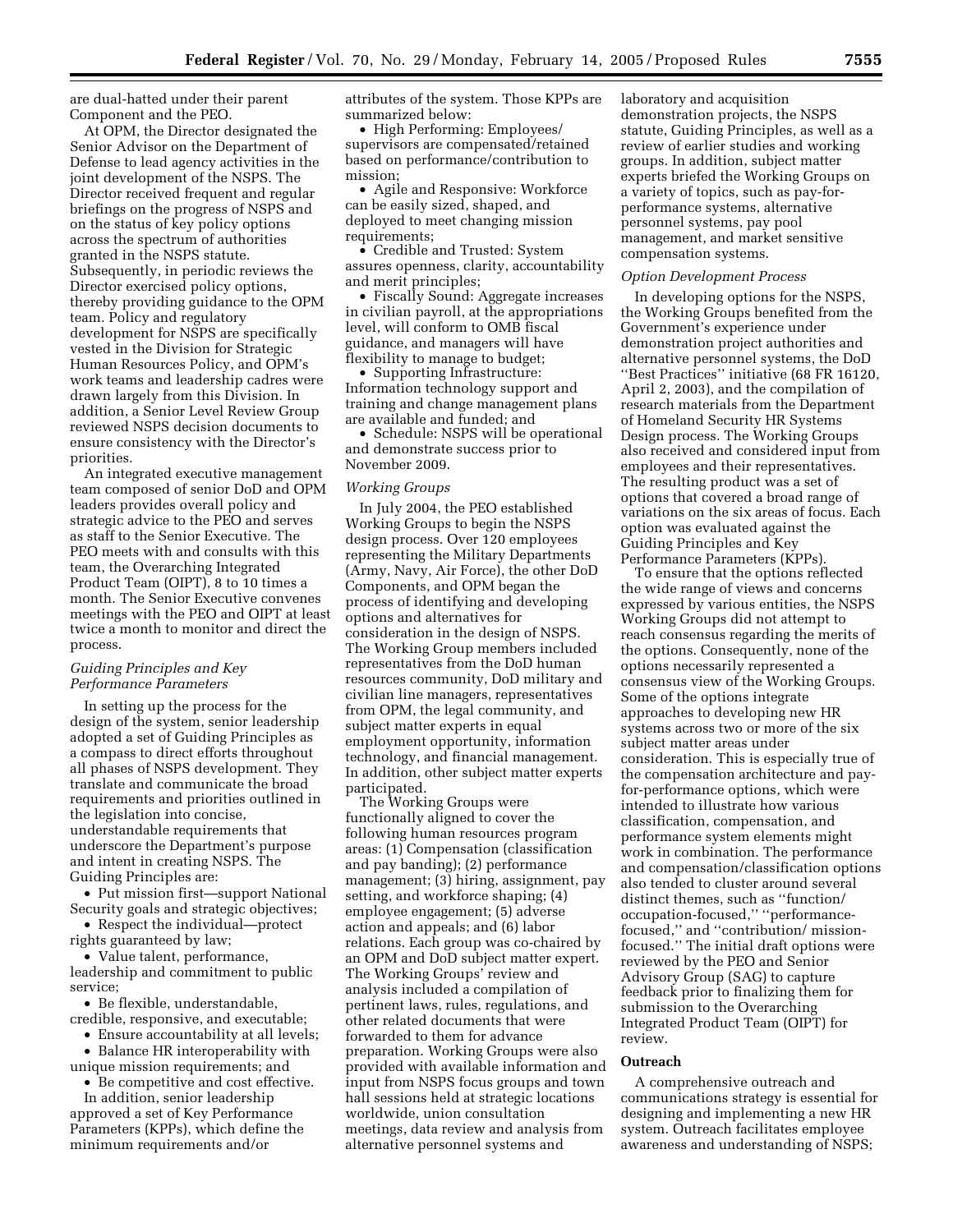it's the primary strategy for sharing the NSPS vision. In April 2004, the PEO developed and implemented a communications strategy. The objectives of DoD's communications strategy are to (1) demonstrate the rationale for and benefits of NSPS; (2) demonstrate openness and transparency in the design and process of converting to NSPS; (3) express DoD's commitment to ensuring NSPS is applied fairly and equitably; and (4) address potential criticism of NSPS.

The PEO identified channels for disseminating relevant, timely, and consistent information, including a wide variety of print and electronic media, e-mail, town hall meetings, focus groups, speeches, and briefings, and developed an action plan for communicating with each stakeholder. The PEO also developed key messages to include in stakeholder communications to reinforce the Guiding Principles of the NSPS HR systems design process. A website was developed and launched to serve as a primary, two-way communications tool for the workforce, other stakeholders, and the general public. PEO updates the website regularly with new information concerning the design, development, and implementation of NSPS. Further, the website includes the capability for visitors to submit questions and comments. To date, PEO has responded to thousands of questions and comments.

#### *Outreach to Employee Representatives*

Beginning in the spring of 2004 and continuing over the course of several months, the PEO sponsored a series of meetings with union leadership to discuss design elements of NSPS. Officials from DoD and OPM met throughout the summer and fall with union officials representing many of the DoD civilians who are bargaining unit employees. These sessions provided the opportunity to discuss the design elements, options, and proposals under consideration for NSPS and solicit union feedback.

To date, DoD and OPM have conducted 10 joint meetings with officials of the 41 unions that represent DoD employees, including the 9 unions that currently have national consultation rights. These union officials represent some 1,500 separate bargaining units covering about 445,000 employees. These meetings involved as many as 80 union leaders from the national and local level at any one time, and addressed a variety of topics, including: the reasons change is needed and the Department's interests; the results of Department-wide focus group

sessions held with a broad cross-section of DoD employees; the proposed NSPS implementation schedule; employee communications; and proposed design options in the areas of labor relations and collective bargaining, adverse actions and appeals, and pay and performance management.

#### *Outreach to Employees*

In keeping with DoD's commitment to provide employees and managers an opportunity to participate in the development of NSPS, the PEO sponsored a number of Focus Group sessions and town hall meetings at various sites across DoD. Focus Group sessions began in mid-July 2004, and continued for approximately 3 weeks. A total of 106 focus groups were held throughout DoD, including overseas locations. Separate focus groups were held for employees, civilian and military supervisors, and managers and practitioners from HR, legal and EEO communities. Bargaining unit employees and union leaders were invited to participate. Each focus group was conducted by a trained facilitator. For the major system design elements, focus group participants were asked what they thought worked well in the current HR systems and what they thought should be changed. Over 10,000 comments, ideas and suggestions received during the Focus Group sessions were summarized and provided to NSPS Working Groups for use in developing options for the labor relations, appeals, adverse actions, and human resources design elements of NSPS.

In addition, town hall meetings were held in DoD facilities around the world during the summer of 2004, providing an opportunity to communicate with the workforce, provide the status of the design and development of NSPS, and solicit thoughts and ideas. The NSPS Senior Executive, Secretary Gordon England, conducted the first town hall meeting at the Pentagon on July 7, 2004. The format for town hall meetings included an introductory presentation by a senior leader followed by a question and answer session where anyone in the audience was free to ask a question or make a comment. Some of the town hall meetings were broadcast live, as well as videotaped and rebroadcast on military television channels and Web sites to facilitate the widest possible dissemination.

The focus group sessions and town hall meetings, as well as the Working Groups and union consultation sessions, underscore the Department's commitment to ensuring an open, transparent design process. The sessions

assured that civilian employees, managers, supervisors, union leadership, and other key stakeholders were involved in the design and implementation of NSPS and had ample opportunity to provide input.

#### *Outreach to Other Stakeholders*

In addition to reaching out to DoD employees and labor organizations, DoD and OPM met with other groups who were thought to be interested in the design of a new HR system for DoD. DoD and OPM invited selected stakeholders to participate in briefings held at OPM in August and September 2004.

The first stakeholder briefing was for public interest groups, such as the National Association of Public Administrators (NAPA), Coalition for Effective Change, and Partnership for Public Service. The second stakeholder briefing was for veterans' service organizations. A third stakeholder briefing was conducted with non-union employee advocacy groups. Attendees at all three briefings received background information about NSPS, an update on the PEO work plan, an overview of the NSPS Guiding Principles, and updates on the activities of the team, including town hall meetings and focus groups. Attendees were afforded an opportunity to participate in a question-and-answer session following these presentations.

Both before and after these three stakeholder briefings, DoD and OPM responded to dozens of requests for special briefings. DoD and OPM also met with the Government Accountability Office, Office of Management and Budget, and Department of Homeland Security to keep them up to date on the team's activities.

#### **General Provisions—Subpart A**

Subpart A of the proposed regulations provides the purpose and the establishment of the general provisions governing coverage under the new DoD HR system, and defines terms that are used throughout the new part 9901. Part 9901 applies to employees in DoD organizational and functional units identified under the regulations as eligible for coverage and who are approved for coverage, as of a specified date, by the Secretary of Defense. This enables DoD to phase in coverage of particular groups of employees or Components of the Department. Subpart A also allows DoD to prescribe internal Departmental issuances that further define the design characteristics of the new HR system. (*See* the ''Next Steps'' section at the end of this **SUPPLEMENTARY INFORMATION**.) Finally,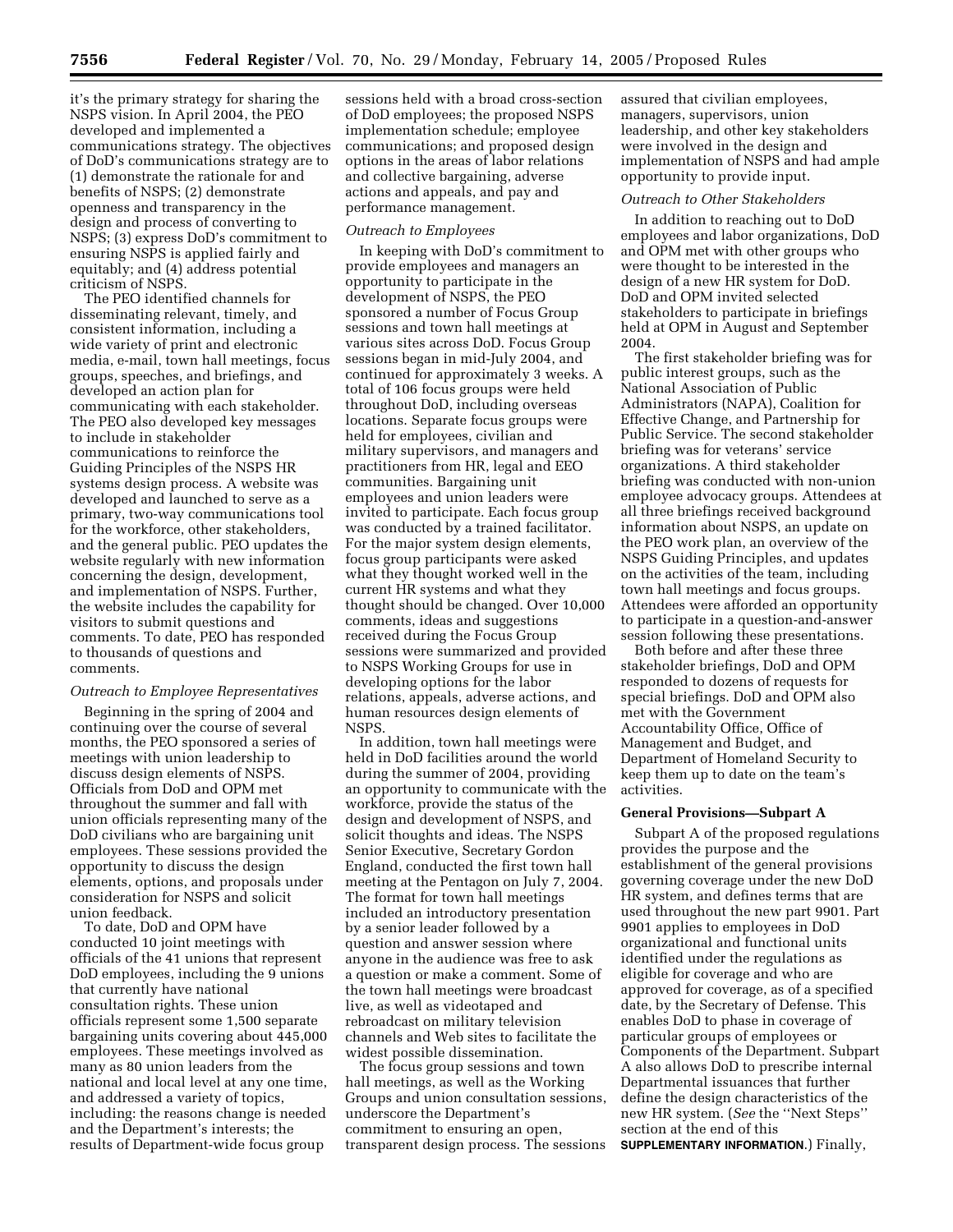subpart A clarifies the relationship of the regulations in part 9901 to other provisions of law and regulations outside those that are being waived with respect to DoD.

#### *Purpose*

The purpose of the proposed regulations is to establish a system designed to meet the statutory requirements, the NSPS KPPs and Guiding Principles.

## *Eligibility and Coverage*

All DoD employees currently covered by the classification and pay systems established under chapter 51 or 53 of title 5, U.S. Code, are eligible for coverage under one or more of subparts B through I of this part, except to the extent specifically prohibited by law (*e.g.*, Executive Schedule officials, who, by law, remain covered by subchapter II of chapter 53). DoD will transition to the NSPS human resources system beginning with its General Schedule (GS) employees (and equivalent). Other categories of employees, including those covered by other systems outside of title 5, will be phased in as appropriate. SES members and certain other similar types of DoD employees will be eligible for coverage under the new DoD pay system. However, the proposed regulations provide that any new pay system covering SES members must be consistent with the performance-based features of the new Governmentwide SES pay-for-performance system authorized by section 1125 of the National Defense Authorization Act (Pub. L. 108–136, November 24, 2003). If DoD wishes to establish an SES pay system that varies substantially from the new Governmentwide SES pay-forperformance system, DoD and OPM will issue joint authorizing regulations consistent with all of the requirements of the National Security Personnel System, as set forth in 5 U.S.C. 9902. In addition, DoD and OPM will involve SES members and other interested parties in the design and implementation of any new pay system for SES members employed by DoD.

## *Scope of Authority*

Subject to the requirements and limitations in 5 U.S.C. 9902, the provisions in the following chapters of title 5, U.S. Code, and any related regulations, may be waived or modified:

• The rules governing staffing, employment, and workforce shaping (as permitted by 5 U.S.C. 9902(k)) established under chapters 31, 33, and 35;

• The rules governing performance appraisal systems established under chapter 43;

• The General Schedule classification system established under chapter 51;

• The pay systems for General Schedule employees, pay and job grading for Federal Wage System employees, and pay for certain other employees, as set forth in chapter 53;

• The premium pay system for employees, as set forth in chapter 55, subsection V, except section 5545(b) relating to pay for firefighters;

• The labor relations system (as authorized by  $5$  U.S.C.  $9902(m)$ established under chapter 71;

• The rules governing adverse actions and certain other actions taken under chapter 75; and

• The rules governing the appeal of adverse actions and certain other actions under chapter 77.

#### *Coordination Between DoD and OPM*

In implementing the intent of Congress that the Secretary and the Director jointly prescribe regulations for NSPS, DoD and OPM recognize that both agencies have significant legitimate interests that must be taken into account. DoD requires an agile and responsive civilian personnel system to support its Total Force and execute its national security mission. At the same time, OPM is responsible for providing guidance and assistance to DoD in developing a new human resources management system while simultaneously protecting Governmentwide institutional interests regarding the civil service system.

Section 9901.105 of the proposed regulations provides that the Secretary will advise and/or coordinate with OPM in advance, as applicable, regarding the proposed promulgation of certain DoD implementing issuances and certain other actions related to the ongoing operation of the NSPS where such actions could have a significant impact on other Federal agencies and the Federal civil service as a whole. The Secretary and the Director fully expect their staffs to work closely together on the matters specified in this section, before such matters are submitted for official OPM coordination and DoD decision, so as to maximize the opportunity for consensus and agreement before an issue is so submitted.

When a matter requiring OPM coordination pursuant to the coordination requirements established in these regulations, is to be submitted to the Secretary for decision, the Director will be provided an opportunity, as part of the Department's

normal coordination process, to review and comment on the recommendations and officially concur or nonconcur with all or part of them. The Secretary will take the Director's comments and concurrence/nonconcurrence into account, advise the Director of his or her determination, and provide the Director with reasonable advance notice of its effective date. Thereafter, the Secretary and the Director may take such action(s) as they deem appropriate, consistent with their respective statutory authorities and responsibilities.

#### *Continuing Collaboration*

The NSPS law requires that the implementation of a new HR system for DoD will be carried out with the participation of, and in collaboration with, employee representatives. The law spells out the specific process for involvement of employee representatives in the establishment of the system, known generally as the ''30/30/30'' process. These proposed regulations will be subject to that statutory process, which includes a comment period of 30 days, a minimum of 30 days for DoD and OPM to ''meet and confer'' with employee representatives on their recommendations, and a final 30 days for congressional notification prior to implementation.

The NSPS law also provides that the Secretary and the Director develop a process to involve employee representatives in the further planning, development, and/or adjustment of the system. To that end, § 9901.106 establishes a process by which employee representatives will be provided an opportunity to review, comment, and participate in discussions regarding proposals for further adjustments to the system, including DoD implementing issuances. This process is called ''continuing collaboration'' and is a separate and distinct process from the provisions found in subpart I, Labor-Management Relations. While the proposed NSPS regulations establish the overall NSPS human resources management system, there are several areas that will require DoD to promulgate implementing directives, instructions, manuals, and other issuances that provide the detailed procedures needed to implement the system. For example, the proposed regulations provide for an administrative process in which employees may seek reconsideration of their performance ratings; this is to ensure transparency in the performance management system. The specific procedures for that reconsideration process are not spelled out in these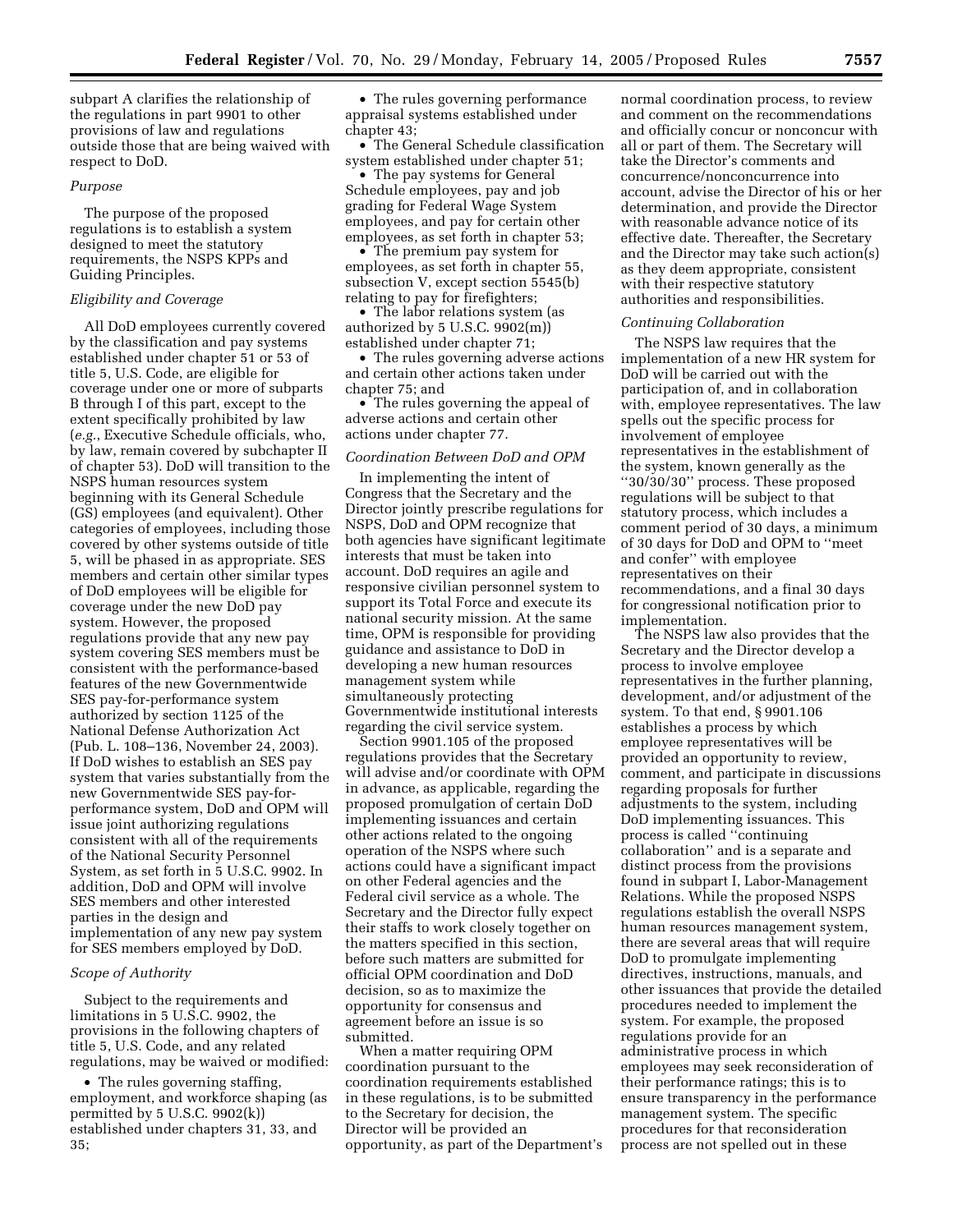proposed regulations; rather, they will be established in internal DoD issuances. In order to ensure that the views and concerns of employee representatives are considered in the development of those procedures, DoD will engage in the ''continuing collaboration'' process.

Under continuing collaboration, employee representatives (for those employees affected by the proposed issuance) will be provided a draft proposal and given a timeframe to review and submit written comments on the proposal, and they will be afforded the opportunity to discuss their views and concerns with DoD officials prior to finalization of the issuance. At the Secretary's discretion, this collaboration may also be initiated prior to the drafting of proposed issuances (*e.g.*, at the conceptual stage of the process). The proposed regulations guarantee that any written comments submitted within the timeframes will become part of the official record and be considered before final decisions are made. While this process does not affect the right of the Secretary to make the final determination as to the content of implementing issuances, it offers the opportunity for employee representatives to participate meaningfully in the process and influence the further development and refinement of NSPS.

## *Relationship to Other Provisions of the Law*

Paragraph (a)(2) of § 9901.107 establishes a rule of construction requiring all provisions of this part be interpreted in a way that recognizes the critical national security mission of the Department. Each provision must be construed to promote the swift, flexible, and effective day-to-day accomplishment of that mission, as defined by the Secretary. DoD's and OPM's interpretation of these regulations must be accorded great deference.

Paragraph (b) of § 9901.107 describes the relationship between the proposed part 9901 and laws that are not waivable or modifiable under the NSPS law. For

the purpose of applying other provisions of law or Governmentwide regulations that reference provisions under the waivable or modifiable chapters (*i.e.*, chapters 31, 33, 35, 43, 51, 53, 55 (subchapter V only), 71, 75, and 77 of title 5, U.S. Code), the referenced provisions are not waived but are modified consistent with the corresponding regulations in part 9901, except as otherwise provided in that part or in DoD implementing issuances. For example, physicians' comparability allowances under 5 U.S.C. 5948 are limited to physicians in certain listed pay systems, including the General Schedule. To ensure that DoD physicians continue to be eligible for physicians' comparability allowances when they convert from the General Schedule to the NSPS pay system, they will be deemed to be covered by the General Schedule for the purpose of applying section 5948. In addition, in applying the back pay law in 5 U.S.C. 5596 to DoD employees covered by subpart H of these proposed regulations (dealing with appeals), the reference in section  $5596(b)(1)(A)(ii)$  to 5 U.S.C. 7701(g) (dealing with attorney fees) is considered to be a reference to a modified section 7701(g) that is consistent with § 9901.807(h).

## **Classification—Subpart B**

Subpart B provides DoD with the authority to replace the current GS and FWS classification and qualifications systems and other current classification systems with a new method of evaluating and classifying jobs by grouping them into occupational categories and levels of work for pay and other related purposes. Under this new system, DoD (in coordination with OPM) will have the authority to establish qualifications for positions and to assign occupations and positions to broad occupational career groups and pay bands (or levels).

DoD (in coordination with OPM) will establish broad occupational career groups by grouping occupations and positions that are similar in types of work, mission, developmental/career paths, and/or competencies. The

occupational career groups will serve as the basic framework for the NSPS classification and pay system. Within career groups, DoD may establish pay schedules that apply to subgroupings of related occupations. Within each pay schedule, DoD (in coordination with OPM) will establish broad salary ranges, commonly referred to as pay bands. The pay bands within a pay schedule represent progressively higher levels of work with correspondingly higher pay ranges.

DoD may elect to phase in the coverage of specific categories of employees or occupations under the new classification and pay system established under these proposed regulations. DoD may use OPMapproved occupational series and titles to identify and assign positions to a particular career group and pay schedule. Pay schedules typically will include most or all of the following levels of work:

• Entry/developmental work that involves a combination of formal training and/or on-the-job experience designed to provide the employee with the competencies needed to perform successfully at the full performance level.

• Work that involves nonsupervisory duties and responsibilities at the full performance level of the occupation.

• Nonsupervisory expert work that involves a high level of specialized knowledge or technical expertise clearly beyond the requirements for work at the full performance level upon which the employing organization relies for the accomplishment of critical mission goals and objectives.

• Work that involves the supervision of employees at the full performance or expert level.

• Managerial work whose primary purpose is to direct key DoD/ Component scientific, medical, legal, administrative, or other programs.

Career groups, pay schedules, and pay bands provide clearly defined career paths for occupations. Table 1 illustrates the career group structure concept.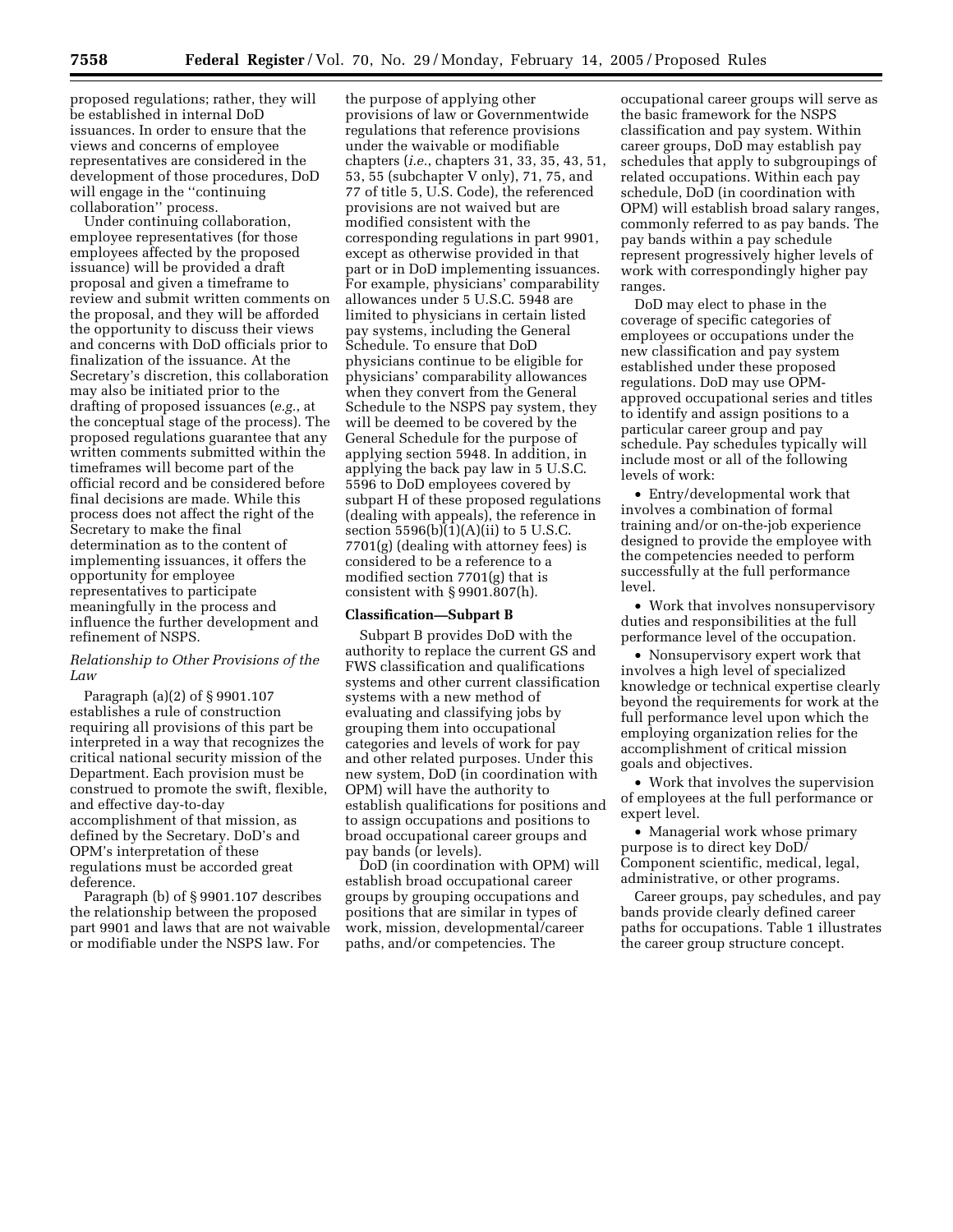



The new classification system for DoD will result in a streamlined method of classifying positions that no longer relies on lengthy classification standards and position descriptions. The new system does not require artificial distinctions between closely related levels of work, as currently required under the GS and Federal Wage System (FWS) classification systems. This more fully supports the merit system principle that ''equal pay should be provided for work of equal value, with appropriate consideration of both national and local rates paid by employers in the private sector, and appropriate incentives and recognition \* for excellence in performance.' Employees will be permitted to request reconsideration of the classification (career group, pay schedule, occupational series, or pay band) of their official positions of record at any time with DoD and/or OPM, as they can today under the GS system. The system described here, together with the new pay system described below, will provide DoD with greater flexibility to adapt the Department's job and pay structure to meet present and future mission requirements.

## **Pay and Pay Administration—Subpart C**

This subpart contains proposed regulations establishing pay structures and pay administration rules for covered DoD employees to replace the pay structures and pay administration rules established under 5 U.S.C. chapter 53 and 5 U.S.C. chapter 55, subchapter V. This new system links pay to employees' performance ratings and is designed to promote a high-performance culture within DoD.

## *National Security Compensation Comparability*

In accordance with the NSPS law, to the maximum extent practicable, for fiscal years 2004 through 2008, the aggregate amount allocated for compensation of DoD civilian employees under NSPS will not be less than if they had not been converted to the NSPS. This takes into account potential step increases and rates of promotion had employees remained in their previous pay schedule.

In addition, NSPS implementing issuances will provide a formula for calculating the aggregate compensation amount, for fiscal years after fiscal year 2008. The formula will ensure that, to the maximum extent practicable, in the aggregate, employees are not

disadvantaged in the overall amount of pay available as a result of conversion to the NSPS, while providing flexibility to accommodate changes in the function of the organization, changes in the mix of employees performing those functions, and other changed circumstances that might impact pay levels.

## *Setting and Adjusting Rate Ranges*

*Setting Rate Ranges and Local Market Supplements:* The proposed regulations establish a pay system that governs the setting and adjusting of covered employees' rates of pay. The system will have a rate range, with a minimum and maximum rate, for each band in each career group based on factors such as labor market rates, recruitment and retention information, mission requirements, operational needs, and overall budgetary constraints. The bands will have open pay ranges, with no fixed step rates. DoD will also set local market supplements (a supplement to basic pay in lieu of locality pay) for rate ranges based on geographic and occupational factors. DoD will coordinate setting and adjusting rate ranges and local market supplements with OPM.

*Adjusting Rate Ranges and Local Market Supplements:* DoD will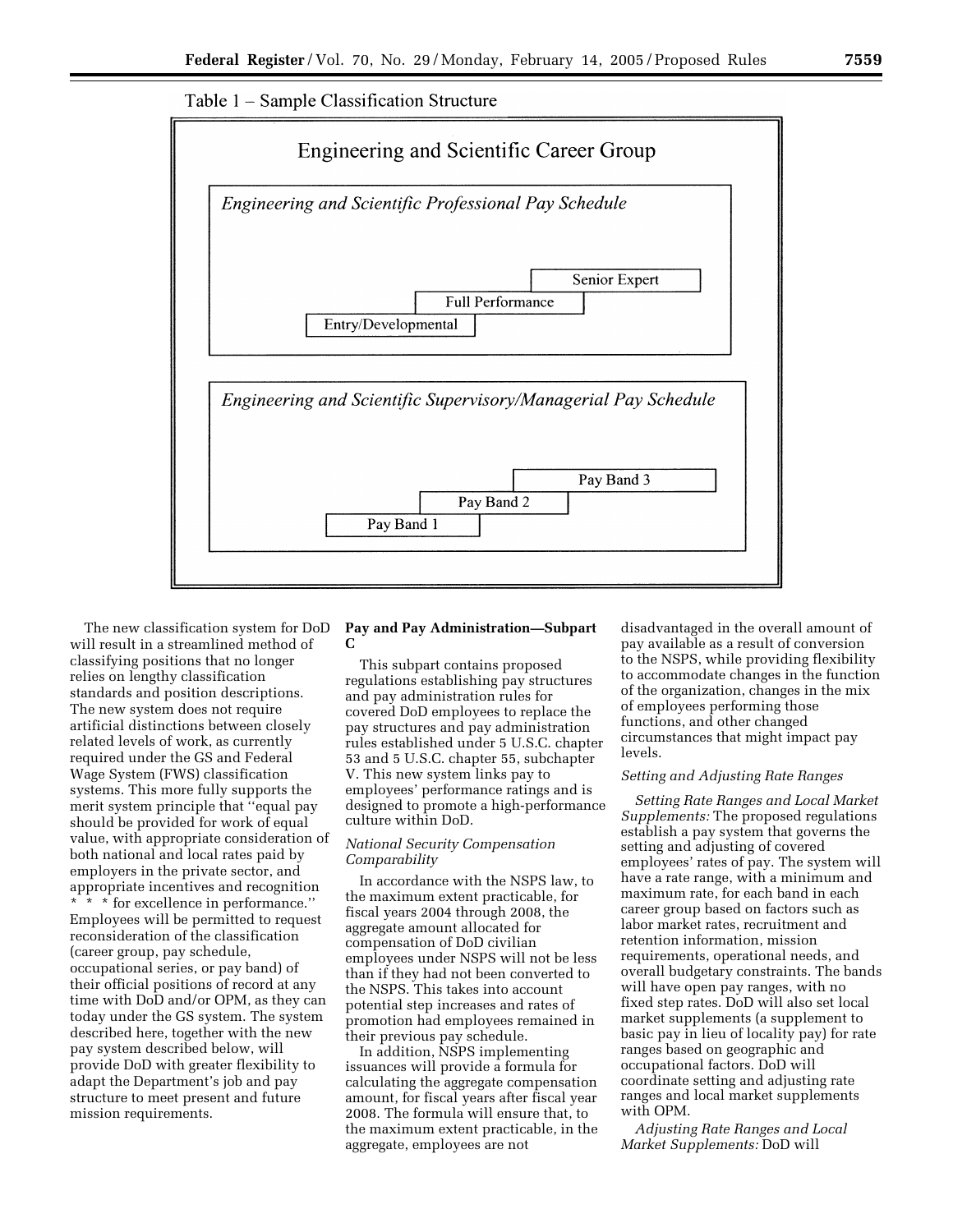determine the rate range adjustments and local market supplements considering mission requirements, labor market conditions, availability of funds, pay adjustments received by employees in other Federal agencies, allowances and differentials under 5 U.S.C. chapter 59, and other relevant factors. Rate range adjustments and local market supplements may differ by career group, pay schedule, or pay band. The minimum and maximum of a range may be adjusted at different rates. DoD may determine local market areas as well as the timing of these pay adjustments.

The proposed regulations provide that employees may receive pay adjustments as a result of a rate range adjustment. Generally, employees will receive an adjustment equal to any increase to the minimum rate of their band and will receive any applicable local market supplement. In keeping with the desire of the Secretary and the Director to achieve and sustain a culture of high performance, the proposed regulations provide that these pay adjustments will not be provided to employees with an unacceptable performance rating.

## *Performance-Based Pay*

The NSPS pay system will be a performance-based pay system that will result in a distribution of pay raises and bonuses based upon individual performance, individual contribution, organizational performance, team performance, or a combination of those elements. The NSPS system will use pay pools to manage, control, and distribute performance-based pay increases and bonuses. Under the proposed regulations, the term ''pay pool'' means the organizational elements/units or other categories of employees that are combined for the purpose of determining performance payouts or the dollar value of the funds set aside for performance payouts for employees covered by a pay pool. The performance payout is a function of the amount of money in the performance pay pool and the number of shares assigned to individual employees.

*Annual Performance-based Payouts:* Employees will receive annual performance-based payouts based on their rating of record and assigned shares. Each rating level will have a share or range of shares associated with it.

*Rating Methodology:* DoD implementing issuances will define the specific methodologies and practices that will be used in the Department. DoD expects to use a methodology that includes at least three rating levels and identifies a range of performance shares that can be assigned for rating levels. An

example of a possible rating methodology is provided by Table 2. This example illustrates a five-level rating methodology with associated share ranges in which level five signifies the highest level of performance. The rater will prepare and recommend the rating, number of shares, and the distribution of the payout between basic pay increase and bonus, as applicable, for each employee. These recommendations will then be reviewed by the pay pool panel to ensure equitable rating criteria and methodology have been applied to all pay pool employees. The final determination of the rating, number of shares, and payout distribution will be a function of the pay pool panel process and will be approved by the pay pool manager. The criteria used to determine the number of shares to assign an employee may include assessment of the employee's contribution to the mission, the employee's type and level of work, consideration of specific achievements, or other job-related significant accomplishments or contributions.

TABLE 2.—SAMPLE RATING **METHODOLOGY** 

| Rating level | Share range                                              |
|--------------|----------------------------------------------------------|
| 5            | $\begin{array}{ c} 6-8 \\ 3-6 \\ 1-2 \end{array}$<br>N/A |

*Performance Pay Pools:* Performance pay pools will be established by combining organizational elements, functional groupings, or other categories of employees. Distinctions may also be made using criteria such as location or mission. Each pay pool will be managed by a pay pool manager in concert with appropriate management officials. The pay pool manager is the individual charged with the overall responsibility for rating determinations and distribution of the payout funds in a given pay pool. The funding of a performance pay pool consists of the money allocated for performance-based payouts for a defined group of employees. The amount of money available within a pay pool is normally based on the money that would have been available for within-grade increases, quality step increases, promotions between grades that have been banded in the NSPS pay system, and applicable across-the-board pay increases. Funds previously used for end-of-rating cycle performance awards or incentive awards may also be used to

fund the pay pool. Note that the provisions of 5 U.S.C. chapter 45, ''Incentive Awards,'' remain in place and provide a valuable means to recognize employee achievements throughout the rating cycle.

*Performance Payout:* The performance payout is composed of an increase to basic pay, a bonus, or a combination of these. A bonus is a onetime lump-sum payment that is not paid as basic pay. Subject to DoD guidelines, pay pool managers will have the discretion to determine the proportion of an employee's total performance payout paid as an increase to basic pay or as a bonus. Increases to basic pay may not cause the basic pay of an employee to exceed the maximum of his or her pay band. In such situations, the amount of the payout that exceeds the maximum of the pay band will be paid in the form of a bonus.

*Example:* If the maximum of a pay band is \$30,000, and an employee earning \$28,750 is awarded a payout of \$3,000, then the employee may receive an increase in basic pay of not more than  $$1,250$  ( $$28,750 + $1,250 =$ \$30,000) with the remainder (at least \$1,750) paid as a bonus.

In addition, the proposed regulations allow DoD to establish ''control points'' or other mechanisms within a band, beyond which basic pay increases may be granted only for meeting criteria established by DoD. An example of such a control point is a requirement for the employee to have achieved the highest performance rating.

*Other Performance Payouts:* Extraordinary pay increases (EPI), organizational achievement recognition, or other special payments may be paid to employees in accordance with implementing issuances. The amount of such payments may not cause the employee's basic pay to exceed the maximum rate of the employee's assigned pay band.

• *Extraordinary Pay Increase:* An extraordinary pay increase (EPI) is a basic pay increase to reward employees when the payout formula does not adequately compensate them for their extraordinary performance. It is to be used sparingly and only to reward exceptionally high-performing employees whose performance and contributions to the organization are of an exceedingly high value. The performance must be expected to continue at an extraordinarily high level in the future.

• *Organizational Achievement Recognition:* This type of recognition may take the form of additional compensation paid to employees of a team, unit, branch, or organization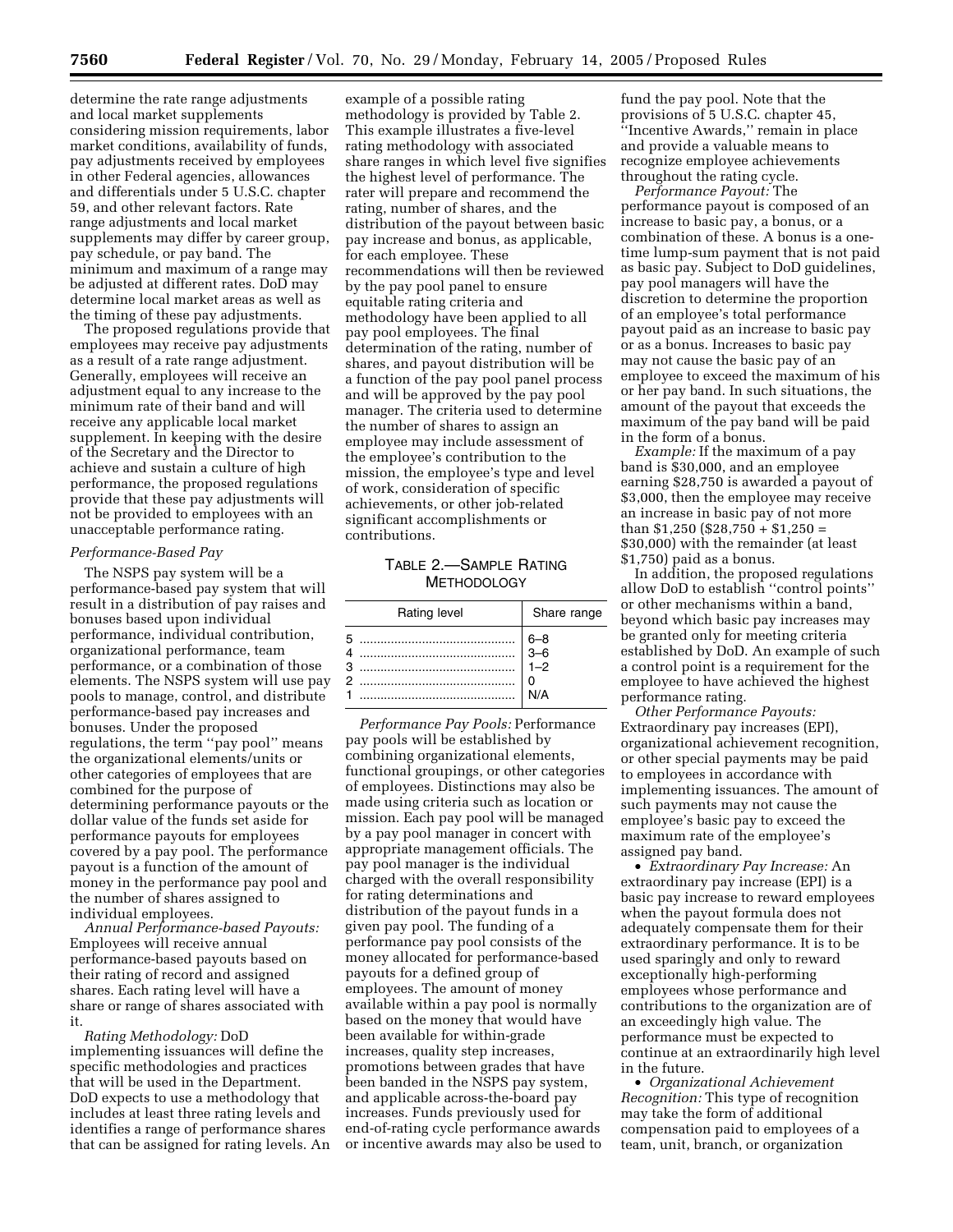whose performance and contributions have successfully and directly advanced organizational goal(s).

*Developmental Positions:* Employees in developmental positions may receive pay adjustments as they acquire the competencies, skills, and knowledge necessary to advance to the full performance level.

## *Pay Administration*

The new DoD pay system provides the Department with an enhanced ability to establish and adjust overall pay levels in keeping with changes in national and local labor markets. It is designed to adjust individual pay levels based on the acquisition and assessment of competencies, skills, and knowledge and on the basis of performance or contributions to mission. The new system is capable of adapting to changing circumstances and mission requirements.

*Initial Conversion:* Upon implementation of the new system, employees will be converted based on their official position of record. Initial entry into NSPS will ensure that each employee is placed in the appropriate pay band without loss of pay.

*New Appointments/Reinstatements:* When an employee is newly appointed or reinstated to a position in NSPS, management may establish pay at any rate up to the maximum of the pay band in accordance with implementing issuances. The hiring official will determine starting pay based on available labor market considerations; specific qualification requirements; scarcity of qualified applicants; program needs; education or experience of the candidate; and other criteria as appropriate. When an employee moves to a pay band with a higher earning potential, pay will be set in accordance with implementing issuances.

*Temporary Promotion:* Employees on temporary promotions will be returned to their official position of record prior to conversion. GS employees will be converted at their current rate of basic pay, including any locality payment, adjusted on a one-time, pro-rata basis, for the time spent towards their next within-grade increase.

*Career-ladder Positions:* Employees in career-ladder positions below the full performance level will be placed in the appropriate career group, pay schedule, and entry or developmental band.

*Promotion:* Promotion pay increases (from a lower band to a higher band in the same cluster or to a higher band in a different cluster) generally will be a fixed percent of the employee's rate of basic pay or the amount necessary to reach the minimum rate of the higher

band, whichever is greater. This amount is roughly equivalent to the value of a promotion to a higher grade within the GS system.

*Reassignment:* An employee who moves to a position in a comparable pay band will have pay set depending on whether the move is voluntary or involuntary as a result of unacceptable performance and/or conduct. If the move is voluntary or involuntary and not due to unacceptable performance and/or conduct, pay will generally be set at the existing rate of pay; however, pay may be set at a higher rate within limitations specified in DoD implementing issuances. If the move is involuntary due to unacceptable performance and/or conduct, there may be a reduction in basic pay of up to 10 percent as provided in these proposed regulations and in DoD implementing issuances. Pay may not be set lower than the minimum of the pay band level or exceed the maximum of the pay band level.

*Reduction in Band:* When an employee moves to a lower pay band, pay will be set depending on whether the move is voluntary or involuntary. If the move is voluntary, pay may generally be set anywhere within the pay band within limits specified in the implementing issuances. If the move is involuntary due to an adverse action based on unacceptable performance and/or conduct, there may be a reduction in basic pay within the limits specified in these proposed regulations and in DoD implementing issuances (not to exceed 10 percent, unless a larger reduction is needed to place the employee at the maximum rate of the lower band). For other involuntary moves, any reduction in pay will be limited in accordance with DoD implementing issuances. Where pay retention is applicable (*e.g.*, following a reduction in force), the employee's pay will be protected under conditions and parameters to be identified in the implementing issuances.

#### *Premium Pay*

Section 9901.361 of the proposed regulations addresses DoD's authority to waive and replace the premium pay provisions in 5 U.S.C. chapter 55, subchapter V (except section 5545b), in whole or in part for employees in a category approved by the Secretary. DoD (in coordination with OPM) will establish any NSPS premium payments through implementing issuances.

#### **Performance Management—Subpart D**

The current performance management system is burdensome because of its actual and/or perceived inflexibility and strict adherence to written elements and standards established at the beginning of a rating cycle. Supervisors feel restricted in making any mid-course corrections or modifications to a performance plan, resulting in a final assessment that does not meet their needs. These static standards make it difficult for managers to adjust performance requirements and expectations in response to the Department's rapidly changing work environment, hold individual employees accountable for those general and/or assignment-specific work requirements and expectations, and make meaningful distinctions in employee performance as they accomplish those assignments. The proposed regulations are designed to address these deficiencies.

DoD has decided to waive the provisions of chapter 43 of title 5, U.S. Code, in order to design a performance management system that will complement and support the Department's proposed performancebased pay system described above. The proposed system will also ensure greater employee and supervisor accountability with respect to individual performance expectations, as well as organizational results.

The proposed system builds in the flexibility to modify, amend, and change performance and behavioral expectations during the course of a performance year, subject to employees being advised of, and involved in to the maximum feasible extent, the adjusted expectations. For example, supervisors have the option of establishing and communicating performance expectations during the course of the appraisal period through specific work assignments or other means. These other means may include standard operating procedures, organizational directives, manuals, and other generally established job requirements that apply to employees in a particular occupation and/or unit.

#### *Coverage*

Generally, DoD employees who are currently covered by chapter 43 of title 5, U.S. Code, are eligible for coverage under the new performance management provisions in subpart D of the proposed regulations. Employees who are currently excluded by chapter 43 of title 5, such as administrative law judges and presidential appointees, will not be eligible for coverage. Certain categories of employees are currently excluded from chapter 43 by OPM administrative action, as authorized by 5 CFR 430.202(d). Such employees are eligible for coverage under the new DoD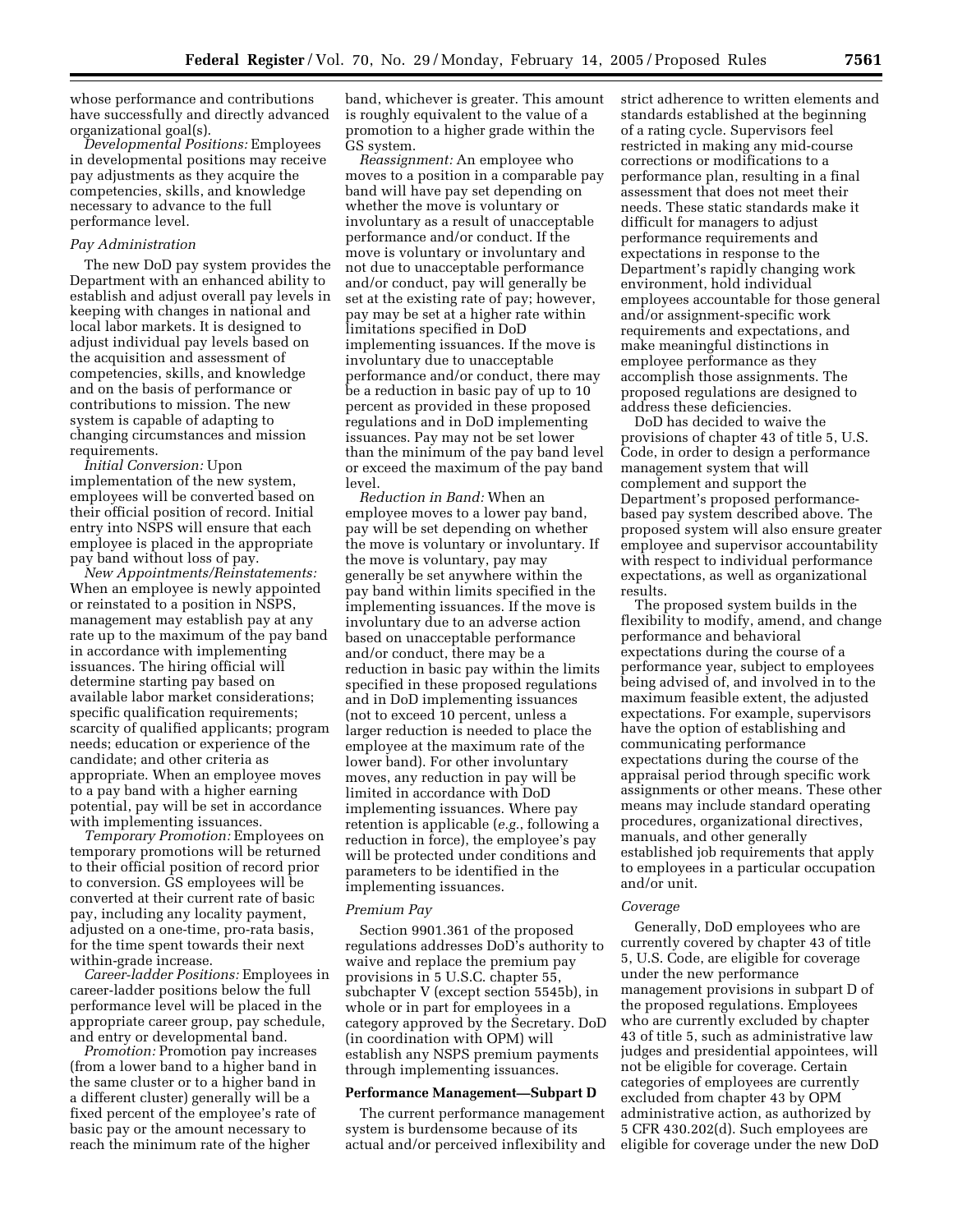performance management provisions. DoD will decide which of those categories of otherwise eligible employees are covered by the Department's new performance management system or systems. The proposed regulations also allow DoD to develop, implement, and administer systems tailored to specific organizations and/or categories of employees.

## *Performance and Behavior Accountability*

Typically, poor behavior or misconduct has been addressed only through the disciplinary process. Little attention has been paid to the impact of behavior, good or bad, on performance outcomes of the employee and the organization. DoD has determined that conduct and behavior affecting performance outcomes (actions, attitude, manner of completion, and/or conduct or professional demeanor) should be a tracked and measured aspect of an employee's performance. The NSPS regulations provide for consideration of employee behavior as a performance factor, element, or objective, such as ''teamwork/ cooperation.''

When an employee's behavior enhances or impairs task/job accomplishment, it should affect the employee's performance appraisal. Behavior that significantly enhances the mission should also be noted. This does not change a supervisor's responsibility to take prompt corrective action in the event of actionable misconduct; it merely recognizes the fact that behavior can and does affect an employee's overall performance and should be recognized. For example, an employee may receive corrective action at the time of misconduct. The nature of that misconduct has an impact on the successful execution of duties and should therefore impact the employee's performance assessment at the conclusion of the performance rating period. The impact of misconduct on the employee's performance rating will depend on its seriousness, evidence of correction, and any other relevant factors.

Though behavior must be addressed in the performance management system, it need not be a separate factor, element, or objective, if sufficiently covered by a more general factor, element, or objective, such as ''teamwork/ cooperation.'' Whether constructed as a separate or combined factor, element, or as an objective, the behavioral expectations must be set by the supervisor at the beginning of an appraisal period, and as with other

performance expectations, modified or reinforced throughout the appraisal cycle. These expectations normally would include the general behavioral expectations for all employees as stated in the Standards of Ethical Conduct for Employees in the Executive Branch and the DoD Joint Ethics Regulations, as well as any behavioral expectations specifically related to the local organization.

By providing supervisors and managers realistic alternatives for setting employee expectations, and assessing behavior and performance against those expectations, DoD will be better able to hold its employees accountable and recognize and reward those who excel. As part of the performance management system, supervisors and employees should stay aware of the status of performance and behavior and be better able to anticipate and address difficulties. The performance management system is intended to assist in employee performance and behavior development, recognize and reward exemplary performance and behaviors, and identify and remedy shortfalls. Employees share the responsibility of identifying and communicating difficulties, whether due to problems in understanding, communication, or accomplishment of expectations.

By the same token, supervisors and managers will be held accountable for clearly and effectively communicating expectations and providing timely feedback regarding behavior and performance. Supervisors and managers must make meaningful behavior and performance distinctions in support of DoD's new performance-based pay system, as well as identifying and addressing unacceptable performance and misconduct.

Further, supervisors and managers will have a broad range of options for dealing with unacceptable performance. These include but are not limited to remedial training, an improvement period, a reassignment, an oral warning, a letter of counseling, a written reprimand, or adverse action defined in subpart G of these proposed regulations, including a reduction in rate of basic pay or pay band. Resolution of employment difficulties must utilize appropriate methodologies, using remedial and corrective actions, when appropriate, prior to consideration of taking an adverse action. The range of adverse actions will include the involuntary movement of an employee to a lower pay band, giving supervisors and managers another means of dealing with unacceptable performance.

These proposed regulations lay the foundation for a performance management system that is fair, credible, and transparent, and that holds employees, supervisors, and managers accountable for results. However, a performance management system is only as effective as its implementation and administration. To that end, DoD is committed to providing its employees, supervisors, and managers with extensive training on the new performance management system and its relationship to other HR policies and programs.

## *Setting and Communicating Performance Expectations*

Supervisors and managers must establish performance expectations and communicate them to employees. Performance expectations must align with and support the DoD mission and goals. Performance expectations may take the form of goals or objectives that set general or specific performance targets at the individual, team, and/or organizational level, and may include observable or verifiable descriptions of manner, quality, quantity, timeliness, and cost effectiveness. Performance expectations will be communicated to the employee prior to holding the employee accountable and promptly adjusted as changes occur.

Supervisors will involve employees in the planning process to the maximum extent practicable. In so doing employees will better understand the goals of the organization, what needs to be done, why it needs to be done, and how well it should be done. Final determinations in setting expectations, however, are within the authority of the supervisor.

## *Monitoring Performance and Providing Feedback*

One of the main objectives of the payfor-performance system is to replace the culture of pay-for-longevity with payfor-results-driven performance. Over time, there should be individual distinctions based on performance, and high performers should receive more pay than average or low performers. Performance-based pay requires improved communication of expectations and performance feedback on the part of supervisors, since employees must understand what they have to do in order to receive higher ratings and increased pay. To achieve that objective, the proposed regulations require ongoing feedback with at least one interim performance review during each appraisal period.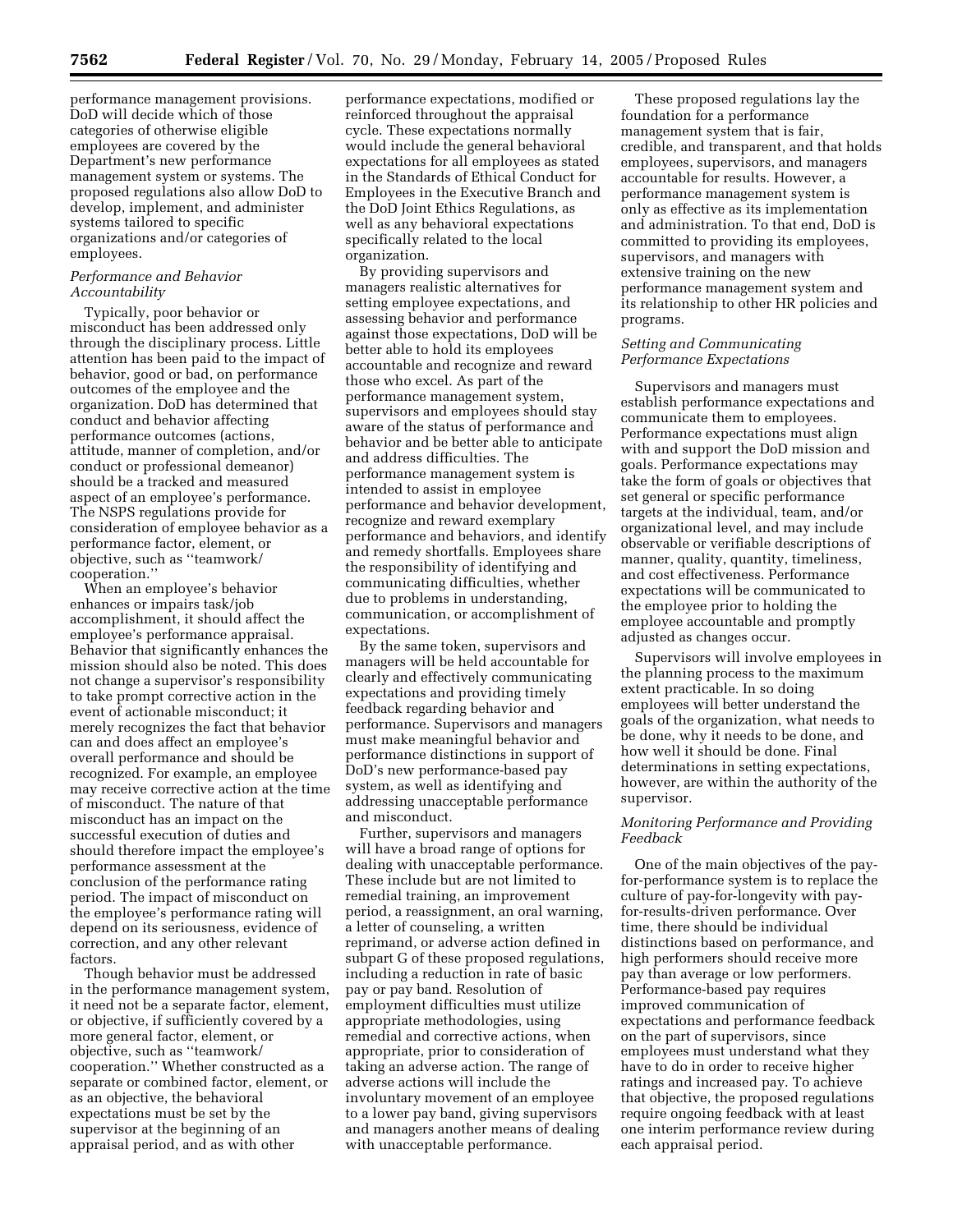#### *Performance Rating Challenges*

The NSPS performance management system, even with its greater emphasis on communication and clarity of purpose, will result in questions and challenges, at least in the beginning. To be effective and allow for appropriate and reasonable rating adjustments, a process needs to be established for challenge purposes. Such a process will allow for the timely determination of rating adjustments, so that final pay adjustment determinations can be made.

As provided in subpart C of the proposed regulations, performance ratings of record will be used to make individual pay adjustments under the new DoD pay system. In recognition of this impact on pay, the regulations permit employees to request timely reconsideration of their ratings of record. Because of the unique nature of such challenges, the implementing issuances will prescribe a separate reconsideration process that will afford every employee an opportunity to seek appropriate redress.

#### **Staffing and Employment—Subpart E**

In order to meet its critical mission requirements in a dynamic national security environment, the Department needs greater flexibility to attract, recruit, shape, and retain a high quality workforce. While preserving merit principles and veterans' preference requirements, subpart E of the proposed regulations provides DoD with an expanded set of flexible hiring tools to respond effectively to continuing mission changes and priorities. DoD managers will have greater flexibility in acquiring, advancing, and shaping a workforce tailored to the Department's needs. The new flexibilities provide DoD managers with a greater range of options to adapt their recruitment and hiring strategies to meet changing mission and organizational needs, including consideration of the nature and duration of work. The proposed regulations also address the need to compete for the best talent available by providing the Department with the ability to streamline and accelerate the recruitment process.

#### *Definitions*

The proposed regulations simplify the categories of employment. Under NSPS, employees will be defined as either career or time-limited. Career employees serve without time limit in competitive or excepted service positions. Timelimited employees serve either for a specified duration (term) or for an unspecified, but limited duration (temporary). The proposed regulations

eliminate the category of ''careerconditional employment;'' under NSPS, those employees may be hired directly into the career service.

The proposed regulations redefine the terms ''promotion'' and ''reassignment'' to fit the NSPS pay banding environment. In addition, the regulations introduce a new term— ''reduction in band''—that replaces ''change to lower grade.'' Under pay banding, the GS grade structure is collapsed into fewer, broader salary ranges. Employees progress through those ranges based primarily on performance and job duties. Under NSPS, employees can also receive increased pay as a result of a reassignment within a pay band or promotion to a higher pay band, as provided in subpart C of these proposed regulations.

## *Appointing Authorities*

*Governmentwide Appointing Authorities.* Under the proposed regulations, the Department will continue to use excepted and competitive appointing authorities and entitlements under chapters 31 and 33 of title 5, U.S. Code, Governmentwide regulations, or Executive orders, as well as other statutes. Individuals hired under those authorities will be designated as career or time-limited employees, as appropriate.

*Additional NSPS Appointing Authorities.* Under the proposed regulations, the Secretary and the Director may establish new excepted and competitive appointing authorities for positions covered by NSPS. For any appointing authority that may result in entry into the competitive service, including excepted appointments that may lead to a subsequent noncompetitive appointment to the competitive service, DoD and OPM will jointly publish advance notice in the **Federal Register** and provide for a public comment period prior to establishing the authority. However, where DoD determines that it has a critical mission requirement, the Department and OPM may establish such an authority, upon notice in the **Federal Register** but without a preceding comment period. In addition, DoD and OPM may establish excepted appointing authorities for positions that are not in the competitive service without specific notice in the **Federal Register**. The proposed regulations require DoD to publish annually a list of appointing authorities created under this authority and remain in effect. DoD will prescribe appropriate implementing issuances to administer a new authority.

*Direct Hire Authority.* The proposed regulations authorize DoD to exercise direct hire authority, subject to existing legal and regulatory standards. DoD will prescribe implementing issuances to administer this authority, provide public notice in accordance with 5 U.S.C. 3304(a)(3)(A), inform OPM of all determinations made with respect to the exercise of this authority, and maintain appropriate records and documentation.

*Time-limited Appointing Authorities.* DoD may continue to use existing timelimited appointing authorities; however, the proposed regulations provide the Secretary (in coordination with OPM) with the authority to prescribe the duration of such appointments, advertising requirements, examining procedures, and the appropriate uses of time-limited employees. The Secretary may also establish procedures under which a time-limited employee who competed for and is serving in a competitive service position may be converted without further competition to the career service, but under the conditions specified in the proposed regulations.

## *Recruitment and Competitive Examining*

In order to increase the efficiency of the recruiting and hiring process without compromising merit principles, the proposed regulations allow DoD to target its recruiting strategy. DoD will provide public notice for all vacancies in the career service and accept applications from all sources; however, applicants from the local commuting area and other targeted sources may be considered first. If there are insufficient qualified candidates in the local commuting area, DoD may consider applicants from outside that area. The proposed regulations also extend examining authority to DoD, to be exercised in accordance with chapters 31 and 33 of title 5, U.S. Code. To exercise this authority, DoD will develop and coordinate examining procedures which will remain subject to OPM oversight. Examining procedures will adhere to the merit system principles in 5 U.S.C. 2301 and veterans' preference requirements set forth in 5 U.S.C. 3309 through 3320, as applicable, and will be available in writing for applicants to review.

#### *Probationary Periods*

NSPS is a performance-based system; therefore, a critical first step is the ability to assess employees' performance during their initial entry into the Federal service and as they move to positions requiring markedly new skill sets. Employees' performance during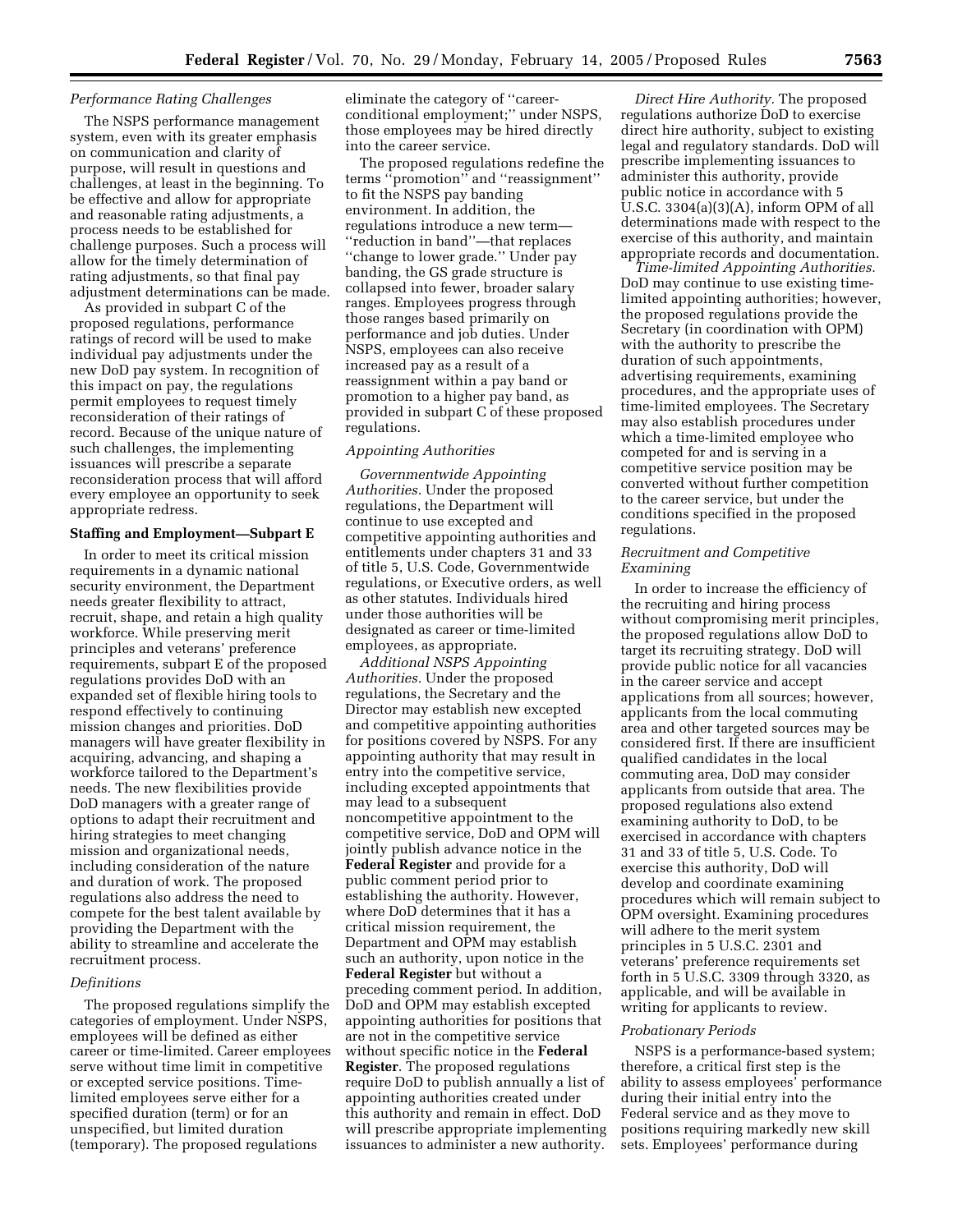this time period usually serves as a good reduction in force upon its employees indication of how well they will perform throughout their career or as a supervisor. During this period, supervisors should provide assistance to help new employees improve their performance and, at the same time, determine whether or not the employee is suited for the position.

Under the proposed regulations, the Department may prescribe implementing issuances to establish probationary periods as deemed appropriate for certain categories of employees newly appointed to career service positions covered by NSPS. DoD will prescribe the conditions for such periods, including duration and creditable service, in implementing issuances. Employees who are separated during their initial probationary period receive limited appeal rights under subpart H of these proposed regulations; however, a preference eligible who has completed 1 year of creditable service has full appeal rights as provided by subparts G and H of these proposed regulations.

DoD may also prescribe in-service probationary periods for current Federal career employees who move into certain categories of positions. An employee who fails to complete the in-service probationary period will be returned to a position and rate of pay comparable to the position and rate of pay he or she held before the probationary period.

## **Workforce Shaping—Subpart F**

Subpart F provides the Department with the authority to reduce, realign, and reorganize the Department's workforce in a manner consistent with a performance-based HR system. The proposed regulations retain existing veterans' preference protections in reduction in force (RIF). However, the proposed regulations do provide the Department with additional flexibilities to minimize disruption resulting from any reduction in force actions that take place.

For example, under current regulations, the minimum RIF competitive area (*i.e.*, the organizational and geographic boundaries in which employees compete for retention) is an organization with separate personnel administrative authority in a local commuting area. Under the proposed regulations the Department may establish a minimum RIF competitive area on the basis of one or more of the following factors: geographical location(s), line(s) of business, product line(s), organizational unit(s), and funding line(s). These factors provide the Department with additional flexibility to limit the impact of a

(*e.g.*, confining reduction in force actions only to positions directly impacted by a decision to realign the work of those positions to another facility). However, the proposed regulations prohibit the use of competitive areas to target an individual employee for RIF based on nonmerit factors.

The proposed regulations also simplify the RIF process. The first step in determining employees' retention rights under that process is to place employees in the appropriate tenure group (*i.e.*, a group of employees with a given appointment type). Current regulations provide for three tenure groups, including a tenure group comprised of employees serving on career-conditional appointments. The proposed regulations eliminate that tenure group and place all employees in one of two tenure groups: (1) career employees (including employees serving an initial probationary period) and (2) employees on term and comparable non-permanent appointments in a separate, lower tenure group.

The regulations also provide for ''competitive groups'' as a way of identifying those employees who will compete against one another for retention in a RIF, based on their ranking on a retention list (similar to a ''retention register'' under the present reduction in force regulations). Consistent with current regulations, the Department will continue to establish separate competitive groups for employees (1) in the excepted and competitive service, (2) under different excepted service appointment authorities, and (3) with different work schedules. The proposed regulations provide the Department with the flexibility to further define competitive groups on the basis of career group, pay schedule, occupational series or specialty, pay band, and/or trainee status. This new flexibility provides the Department with additional options to minimize disruption if a reduction in force is necessary.

Finally, the proposed regulations give greater emphasis to performance in RIF retention by placing performance ahead of length of service. Under current regulations performance is the least important factor. Under the proposed regulations, employees are placed on a competitive group's retention list in the following order: (1) Tenure group, (2) veterans' preference, (3) individual performance rating, and (4) length of service. As provided by current law, within each tenure group, the Department will list employees with a

compensable service-connected disability of 30 percent or more ahead of all other preference eligibles, and will list all other preference eligibles ahead of non-preference eligibles. Within a particular retention list, a qualified higher-standing employee may displace a lower-standing employee; when there are no lower-standing employees, the displaced employee may be released from the retention list and separated by reduction in force. Employees who are separated by reduction in force will continue to be eligible for the existing programs that provide hiring preferences and assistance for obtaining other employment.

#### **Adverse Actions—Subpart G**

The regulations propose several revisions and additions to the current adverse actions system. These changes are directed at the cumbersome and restrictive requirements for addressing and resolving unacceptable performance and misconduct. The proposed changes streamline the rules and procedures for taking adverse actions, to better support the mission of the Department while ensuring that employees receive due process and fair treatment guaranteed by the law authorizing the establishment of NSPS.

The following sections identify the major changes proposed by this subpart and briefly describe the purpose of each change.

## *1. Actions and Employees Covered*

Adverse actions include removals, suspensions of any length, furloughs of 30 days or less, reductions in pay, and reductions in pay band (or comparable reduction). Additionally, all actions currently excluded from coverage remain excluded. Subject to § 9901.102(b)(2), all DoD employees are eligible for coverage under subpart G, except where specifically excluded by law or regulation. Members of the National Security Labor Relations Board established in § 9901.907 are also excluded from coverage.

Employees who are serving a probationary period, as established under subpart E, are not covered by this subpart. However, employees who are removed during a probationary period are covered by the termination procedures found in 5 CFR 315.804 or 315.805. Preference eligible employees who are removed after completing 1 year of a probationary period are covered by the adverse action procedures of this subpart.

#### *2. Mandatory Removal Offenses*

This subpart permits the Secretary to identify offenses that have a direct and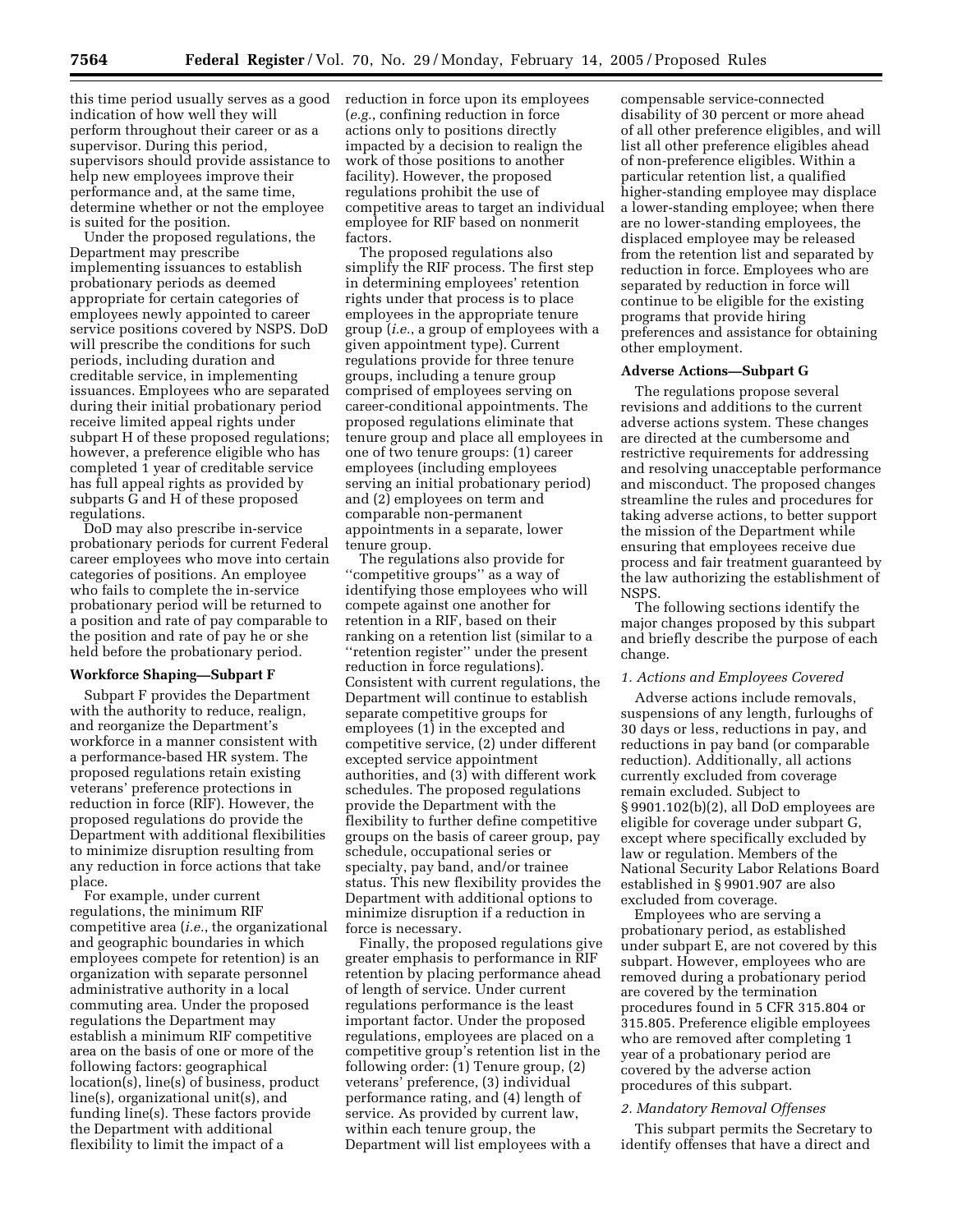substantial adverse impact on the Department's national security mission. These offenses would carry a mandatory penalty of removal from Federal service. This proposed change allows management to act swiftly to address and resolve misconduct or unacceptable performance that would be most harmful to the Department's critical mission. These proposed mandatory removal offenses would be identified in advance and made known to all employees. Employees alleged to have committed these offenses will have the same MSPB appeal rights as provided other employees against whom appealable adverse actions are taken. However, only the Secretary may mitigate the penalty for committing a mandatory removal offense (MRO). The proposed MRO procedures include a requirement that a proposed notice of mandatory removal be issued only after approval by the Secretary. DoD has not yet identified a proposed list of such offenses. However, it is important to preserve the Secretary's flexibility to carefully and narrowly determine the offenses that will fall into this category and to make changes over time. The absence of this flexibility has been problematic at the Internal Revenue Service (IRS), where the IRS Restructuring Act codified mandatory disciplinary offenses in law and limited the agency's ability to make needed changes. The Department will identify and publish mandatory removal offenses through implementing issuances in advance of their application.

## *3. Adverse Action Procedures*

This subpart retains an employee's right to representation and a written decision but provides shorter advance notice periods and reply periods than are currently required for appealable adverse actions. Employees are entitled to a minimum of 15 days advance notice and a minimum of 10 days to reply, which run concurrently. However, if there is a reasonable cause to believe the employee has committed a crime for which a sentence of imprisonment may be imposed, the Department will provide a minimum 5 days advance notice and opportunity to reply, which will run concurrently. These proposed changes facilitate timely resolution of adverse actions while preserving employee rights.

## *4. Single Process and Standard for Action for Unacceptable Performance and Misconduct*

This subpart establishes a single system for taking adverse actions based on misconduct and/or unacceptable

performance. This proposed change represents a return to a simplified approach that existed prior to the 1978 passage of the Civil Service Reform Act and chapter 43 of title 5, U.S. Code.

Congress enacted chapter 43 in part to create a simple, dedicated process for agencies to use in taking adverse actions based on unacceptable performance. Since that time, however, chapter 43 has not worked as Congress intended. In particular, interpretations of chapter 43 have made it difficult for agencies to take actions against poor performers and to have those actions upheld. As a result, agencies have consistently preferred to use the procedures available under chapter 75 of title 5 rather than chapter 43 when taking actions for unacceptable performance.

The proposed regulations eliminate the requirement for a formal, set period for an employee to improve performance before management may take an adverse action. Management selects employees for their positions because the employees are well qualified. As set forth in proposed subpart D, management must explain to employees what is expected of them when it comes to performance. If an employee fails to perform at an acceptable level, management may use a variety of measures, including training, regular feedback, counseling and, at management's discretion, an improvement period, to address and resolve performance deficiencies. If an employee is still unable or unwilling to perform as expected, it is reasonable for management to take an action against the employee.

The proposed standard for taking an adverse action remains ''for such cause as will promote efficiency of the service'' as currently in title 5, U.S. Code.

## **Appeals—Subpart H**

Subpart H of part 9901 covers employee appeals of certain adverse actions taken under subpart G. Appealable actions include removals, suspensions for more than 14 days, furloughs, reductions in pay, or reductions in pay band (or comparable reduction). Suspensions of 14 days or less and other lesser disciplinary measures are not appealable to MSPB, but may be grieved through a negotiated grievance procedure or an administrative grievance procedure, whichever is applicable. Also, actions taken under DoD placement programs are not appealable to MSPB. Furthermore, employees who are removed during a probationary period are provided the appeal rights found in 5 CFR 315.806. Preference eligible

employees who are removed after completing 1 year of a probationary period are provided the appeal rights of this subpart.

Section 9902 of title 5, U.S. Code, requires that these appeal regulations provide DoD employees fair treatment, and are afforded the protections of due process. It provides employees the right to petition the full Merit Systems Protection Board for review of the record of a final Department decision. The law also provides that current legal standards and precedents applied by MSPB under 5 U.S.C., chapter 77, continue to apply, unless such standards and precedents are inconsistent with legal standards established under this subpart. These regulations state that in applying existing legal standards and precedents, MSPB is bound by the legal standard set forth in § 9901.107(a)(2), which provides that these regulations must be interpreted in a way that recognizes the critical national security mission of the Department, and each provision must be construed to promote the swift, flexible, effective day-to-day accomplishment of this mission as defined by the Secretary.

This subpart establishes procedures and timeframes for filing appeals with MSPB and modifies rules that MSPB will use to process appeals from DoD employees. These regulations are intended to ensure appropriate deference to the adverse actions taken by DoD and to streamline the way MSPB cases are handled while continuing to preserve and safeguard employee due process protections. In addition, they provide for an internal DoD review process of initial decisions issued by MSPB administrative judges.

The Secretary and the Director will conduct an ongoing evaluation of the DoD HR system to ensure that it is achieving its intended purposes. As part of this evaluation, the Department and OPM will pay particular attention to the adverse action and appeal procedures established by these regulations. As noted (and discussed in more detail below), those procedures continue to permit employees to appeal most adverse actions to MSPB, despite the fact that DoD and OPM could have established a separate appellate body for the initial review of all such actions, particularly ''mandatory removal offenses.''

In proposing these appellate procedures, the Secretary and the Director were especially mindful of 5 U.S.C. 9902(h)(1), which requires that the Secretary consult with MSPB on changes to chapter 77 of title 5. This requirement was met through consultations between members and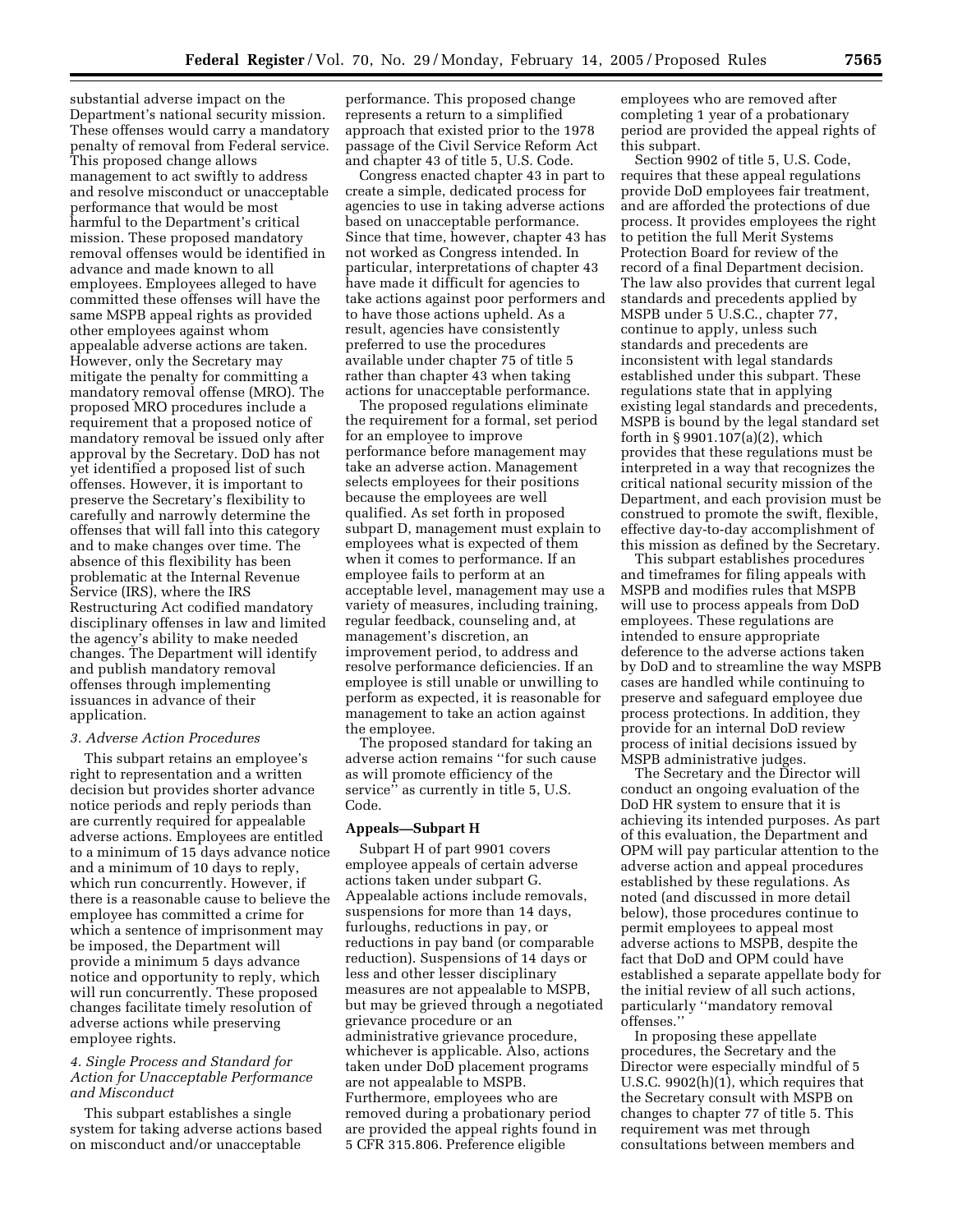staffs of MSPB, DoD, and OPM. During those consultations, DoD and OPM officials described specific concerns with existing procedures and discussed the range of appellate options and alternatives that were under consideration. For their part, MSPB officials were particularly constructive in responding to those concerns, offering numerous suggestions to address them, including several modifications to their own rules and regulations, and expressing the intention to issue conforming regulations.

The appellate procedures below reflect many of those suggestions, as well as the constructive dialogue that gave rise to them. Indeed, the proposal to retain MSPB administrative judges was predicated on the results of that dialogue. However, the cumulative effect of these changes can be assessed only as they are actually implemented and administered by MSPB. Such an assessment will be undertaken by DoD and OPM after the Department has accumulated sufficient experience under NSPS.

## *1. Appeals to MSPB*

These regulations retain MSPB administrative judges as the initial adjudicators of employee appeals of adverse actions. At the same time, these regulations propose new substantive standards that MSPB will apply to DoD cases to improve the appeals process and accommodate and support the agency's critical national security mission. These regulations also propose new case-handling procedures that MSPB will apply to facilitate the efficient and expeditious resolution of appeals.

We gave serious consideration to establishing a DoD internal appeals board to replace MSPB administrative judges. However, we concluded that the potential advantages of creating an internal DoD appeals board—greater efficiency of decision-making and deference to agency mission and operations, among them—could be achieved if MSPB administrative judges were retained as the initial adjudicators for adverse actions but with substantive and significant procedural modifications. In accordance with 5 U.S.C., section 9902, employees retain the right to petition the full Merit Systems Protection Board for review of the record of a final Department decision.

## *2. Department Review of Initial MSPB Administrative Judge Decisions*

This subpart authorizes the Department to review initial decisions

of MSPB administrative judges (AJ). The authority provides that DoD may reconsider and affirm, remand, modify, or reverse an initial MSPB AJ decision for which a request for review (RFR) has been filed by either party concurrently with the full MSPB and the Department. DoD will promulgate implementing issuances that establish procedures for the submission of an RFR and review of an initial decision. The Department's review authority includes:

• Affirming an initial MSPB AJ decision where the Department determines that such decision shall serve as precedent.

• Remanding an initial MSPB AJ decision to the assigned AJ for further adjudication where the Department believes that there has been a material error of fact, or that there is new evidence material to the case.

• Modifying or reversing an initial MSPB AJ decision or an MSPB AJ decision on remand where the Department determines that (1) the decision has a direct and substantial adverse impact on the Department's national security mission, (2) the decision is based on an erroneous interpretation of law, this subpart, or Governmentwide rule or regulation, (3) the decision is based on a material error of fact, or (4) there is new evidence material to the case.

Either party who wishes to file a request for review (RFR) must file the RFR with the Department (and concurrently with the full MSPB) no later than 30 days after issuance of an initial MSPB AJ decision. If the Department intends to review an initial MSPB AJ decision, the Department must provide notice of its intent no later than 30 days after receipt of a timely filed RFR.

Any initial MSPB AJ decision for which an RFR has been filed (or any remand decision) that DoD affirms, modifies, or reverses will become the final Department decision. In such cases, the final Department decision is precedential unless otherwise determined by the Department or reversed or modified by the full MSPB. An employee or OPM may file a petition for review (PFR) to the full MSPB, and must file such petition within 30 days after issuance of the final Department decision.

Any initial MSPB AJ decision for which an RFR has been filed that DoD does not affirm, remand, modify, or reverse shall become the final Department decision. In such cases, the final Department decision is not precedential. The RFR will be processed as a PFR by the full MSPB.

Any initial MSPB AJ decision for which no RFR has been filed shall become the final Department decision. That decision is not precedential and may not be appealed to the full MSPB.

In authorizing establishment of a human resources management system under the National Security Personnel System Act (NSPS), Congress specifically required that the full MSPB may order corrective action as it considers appropriate only if MSPB determines that the final Department decision was: (a) Arbitrary, capricious, an abuse of discretion, or otherwise not in accordance with law; (b) obtained without procedures required by law, rule, or regulation having been followed; or (c) unsupported by substantial evidence. These standards are an adoption of the standards for judicial review of a final MSPB decision currently provided under 5 U.S.C. 7703. Although these standards are appropriate for judicial review, we believe they are too high for an administrative review of adverse actions. That is, such standards would significantly weaken the opportunity to correct an erroneous MSPB AJ decision, whether the employee or the Department petitions the correction. These regulations provide that the Department may review an initial MSPB AJ decision, and correct such decision as appropriate by applying a standard that provides for meaningful corrective action and preserves statutory requirements of fairness and due process.

The Department needs the authority to review initial MSPB AJ decisions to ensure that MSPB interprets NSPS and these regulations in a way that recognizes the critical mission of the Department; and to ensure that MSPB gives proper deference to such interpretation.

Notwithstanding the Department's need for review authority, that authority should not be unlimited. Therefore, as previously described, these regulations limit the Department's review to those initial MSPB AJ decisions for which either party has timely filed a request for review, and the authority to issue a final Department decision that modifies or reverses an initial MSPB AJ decision is limited by specific criteria set forth in these regulations.

## *3. Appeals of Mandatory Removal Offenses*

An employee will be able to appeal a removal action to MSPB based on an MRO in substantially the same manner he or she will be able to appeal an adverse action, including removal, based on a non-MRO.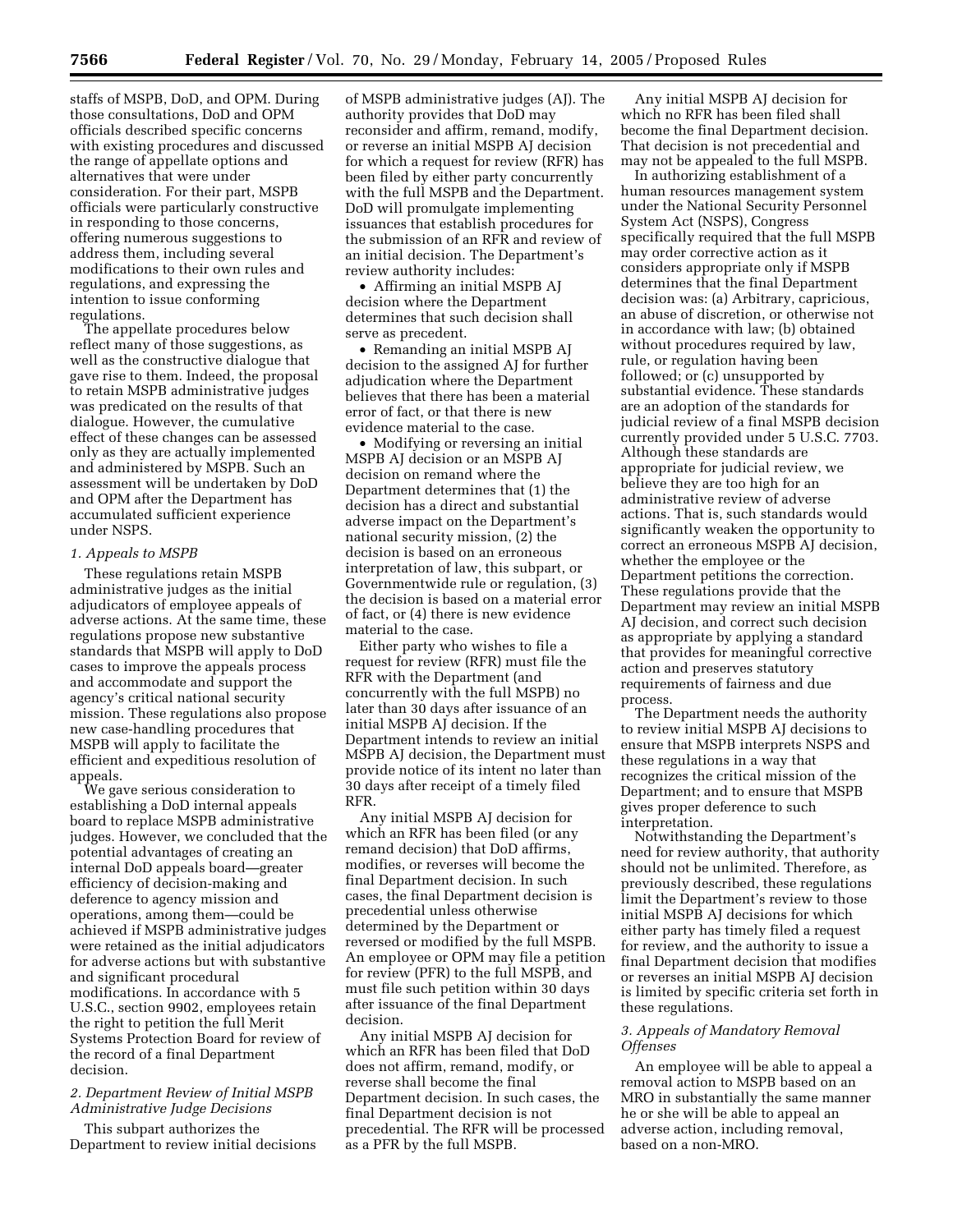## *4. MSPB Appellate Procedure Improvements*

MSPB will have the authority to review and adjudicate actions covered by this subpart as prescribed in 5 U.S.C. 9902. These regulations propose to modify certain case processing rules, legal standards, and precedents. Current title 5 provisions and MSPB regulations will govern the initial review and adjudication of adverse action appeals, unless inconsistent with the modifications identified in this section. The modifications being made to current MSPB requirements will further the mission of DoD without impairing fair treatment and due process protections. Key procedural modifications include the following:

• When some or all material facts are not in genuine dispute, the AJ may limit the scope of the hearing, or issue a decision without a hearing.

• The appeal filing deadline, including the deadline for class appeals, is decreased from 30 days to 20 days.

• The administrative judge's initial decision must be made no later than 90 days after the date on which the appeal is filed.

• If the full MSPB reviews a final Department decision, either through an employee's petition for review or OPM intervention, the full MSPB must render its final decision no later than 90 days after the close of record. If OPM seeks reconsideration of a final MSPB decision or order, MSPB must render its decision no later than 60 days after receipt of the opposition to OPM's petition in support of such reconsideration.

• Currently, the parties to an appeal may submit unilateral requests for additional time to pursue discovery or settlement. The ability of the parties to unilaterally submit a request for case suspension is eliminated.

• The parties may seek discovery regarding any matter that is relevant to any of their claims or defenses. However, by motion to MSPB, either party can seek to limit any discovery being sought because it is privileged; not relevant; unreasonably cumulative or duplicative; or can be secured from some other source that is more convenient, less burdensome, or less expensive. Discovery can also be limited through such a motion if the burden or expense of providing a response outweighs its benefit. Prior to filing such a motion with MSPB, the parties must confer and attempt to resolve any pending objections. When engaging in discovery, either party can submit only one set of interrogatories, requests for production, and requests for

admissions. The number of interrogatories or requests for production or admissions may not exceed 25 per pleading, including subparts, and neither party may conduct/compel more than 2 depositions. However, either party may file a motion requesting additional discovery. Such a motion will be granted only if MSPB determines that necessity and good cause has been shown to justify additional discovery.

• An administrative judge may not grant interim relief or grant a stay of an action taken against an employee. Only the full MSPB may order interim relief or stay an adverse action following the final Department decision regarding the adverse action.

• Any response to a petition for review or a cross petition for review must be filed within 30 days after the date of service of the petition or cross petition.

All of these modifications will expedite and streamline the appeals process so that both employees and the Department will be able to resolve appeals more quickly and efficiently than is possible today. These regulations also retain due process protections notice, an opportunity to respond, and a third-party review, either in person or on the record—for removal actions. These regulations provide the same procedural protections for all actions covered in subpart G. These regulations retain the statutory requirement that the appealability of a removal be unaffected by the individual's status under any retirement system.

Section 7701 of title 5, U.S. Code, currently authorizes the Director of OPM to intervene in an MSPB proceeding or to petition MSPB for review of a decision if the Director believes that an erroneous decision will have a substantial impact on a civil service law, rule, or regulation under OPM's jurisdiction. Given OPM's responsibility for Governmentwide personnel management, these regulations authorize OPM to intervene in such situations regardless of whether the law, rule or regulation is one that falls under OPM jurisdiction. These regulations provide that the Director may exercise this intervention authority after consultation with the Secretary.

#### *5. Standard of Proof*

Currently, actions taken under chapter 75 are sustained if supported by a preponderance of the evidence, and performance actions taken under chapter 43 are sustained if supported by substantial evidence, a lower standard of proof than preponderance. In all cases arising under this subpart, dealing

either with performance or conduct, the Department's decision will be sustained if it is supported by a preponderance of the evidence. Changing the standard of proof to the single, higher standard regardless of the nature of the action simplifies the appeal process, and assures consistency without compromising fairness.

## *6. Affirmative Defenses*

Consistent with current law, the Department's action will not be sustained if MSPB determines that (1) a harmful procedural error occurred; (2) the decision was based on any prohibited personnel practice; or (3) the decision was not otherwise in accordance with law.

These regulations require the Department to prove by a preponderance of the evidence that an action taken against an employee promotes the efficiency of the service, but these regulations do not permit MSPB to reverse the action based on the way in which the charge is labeled or the misconduct is characterized. This will eliminate excessively technical pleading requirements in adverse action proceedings imposed by MSPB and the U.S. Court of Appeals for the Federal Circuit in *King* v. *Nazelrod,* 43 F.3d 663, and similar cases. As long as the employee is on notice of the facts sufficient to respond to the factual allegations of a charge, the Department will have complied with the notice and due process requirements of these regulations.

Moreover, MSPB may not reverse the Department's action based on the way a performance expectation is expressed, as long as the expectation would be clear to a reasonable person.

#### *7. Penalty Review*

In cases involving a mandatory removal offense, the penalty selected by the Department may not be reduced or otherwise modified by MSPB. Only the Secretary may mitigate the penalty under these regulations.

In all other cases arising under this subpart, MSPB (as well as arbitrators) may mitigate penalties, but only under very limited circumstances. Because the Department bears full accountability for national security, it is in the best position to determine the most appropriate adverse action for unacceptable performance or misconduct. The Department's judgment in regard to penalty should be given deference. These regulations preclude mitigation of the penalty selected by DoD except where, after granting deference to the Department, a determination is made that the penalty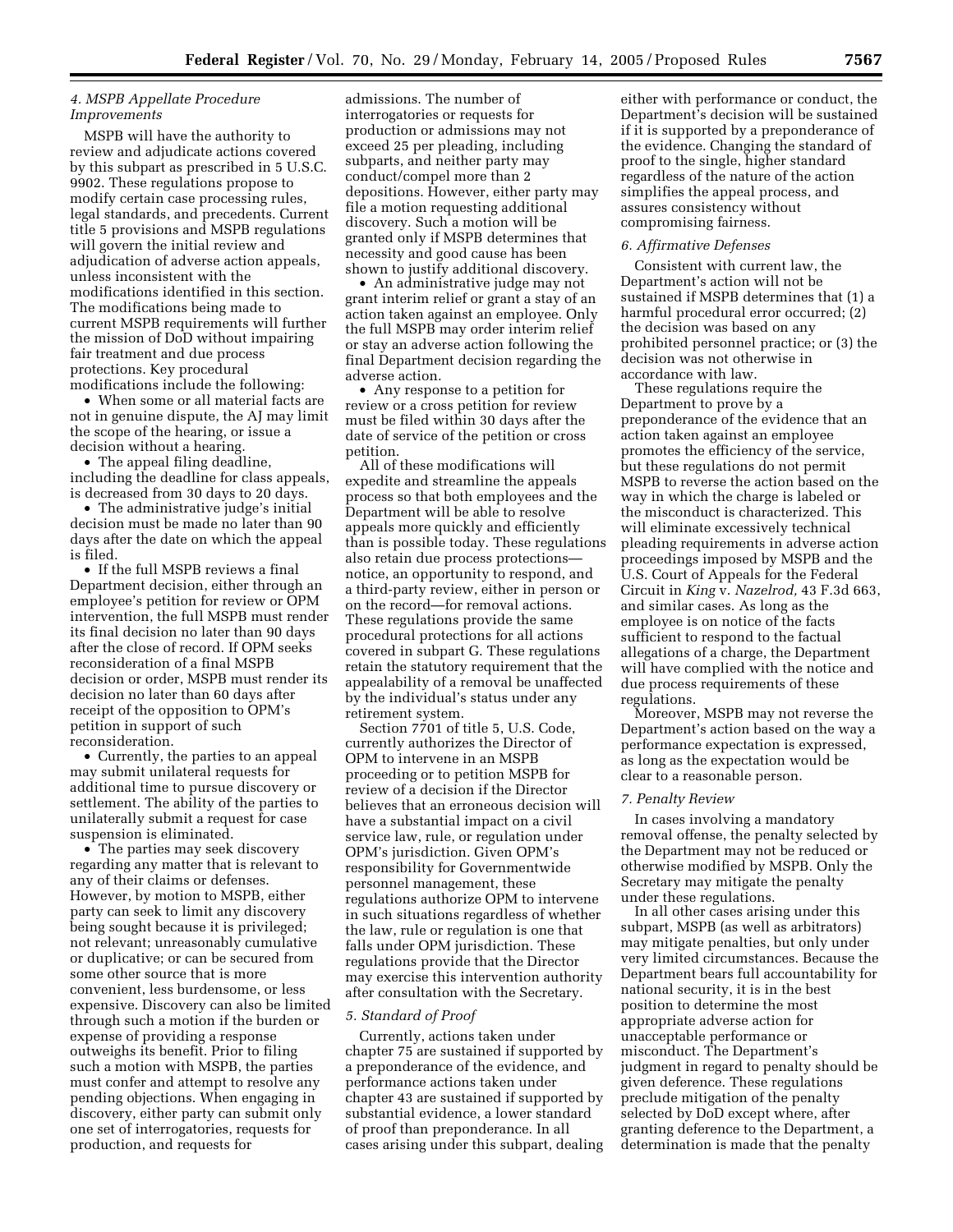is so disproportionate to the basis for the action as to be wholly without justification.

This authority is significantly more limited than MSPB's current mitigation authority under the standard first enunciated in *Douglas* v. *Veterans Administration* (5 M.S.P.R. 280 (1981)). Under that decision, MSPB stated that it would evaluate agency penalties to determine not only whether they were too harsh or otherwise arbitrary but also whether they were unreasonable under all the circumstances. In practice, this has meant that MSPB has exercised considerable latitude in modifying agency penalties.

With this new, substantially more limited standard for MSPB mitigation of penalties selected by DoD, the intent is to explicitly restrict the authority of MSPB to modify those penalties to situations where there is simply no justification for the penalty. MSPB may not modify the penalty imposed by the Department unless such penalty is so disproportionate to the basis for the action as to be wholly without justification. In cases of multiple charges, MSPB or an arbitrator may mitigate a penalty where not all of the charges are sustained. The third party's judgment is based on the justification for the penalty as it relates to the sustained charge(s). These regulations are intended to ensure that when a penalty is mitigated, the maximum justifiable penalty must be applied.

Nothing in these regulations would limit the Secretary's sole and exclusive authority to mitigate any penalty imposed on, or rescind any action taken against a DoD employee pursuant to subpart G.

## *8. Attorney Fees*

OPM and DoD have modified the current standard for recovering attorney fees. Under the current standard, the Department may be required to pay attorney fees based on facts that were not known to management when the action was taken. This is an unreasonable standard that can deter the Department from taking action in appropriate cases and has a chilling effect on the Department's ability to carry out its mission. Accordingly, the proposed regulations provide that a prevailing appellant may recover attorney fees if the Department's action was clearly without merit based upon facts known to management when the action was taken. The proposed regulations also continue to require attorney fees if a prohibited personnel practice was committed by the Department.

#### *9. Alternative Dispute Resolution*

These regulations encourage the use of alternative dispute resolution (ADR) procedures and provide that ADR will be subject to collective bargaining to the extent permitted by subpart I, Labor-Management Relations. However, because ADR and settlement efforts are most successful when voluntary, these regulations prohibit MSPB from *requiring* ADR or settlement in connection with any action taken under this subpart. Once either party decides that settlement is not desirable, the matter will proceed to adjudication. Eliminating settlement efforts that are contrary to the expressed wishes of one or both of the parties will speed up the adjudication process and strengthen management decisionmaking authority.

Where the parties agree to engage in settlement discussions, the case will be assigned to an official specifically designated for that sole purpose, rather than the official responsible for adjudication. This is necessary to avoid actual or perceived conflicts of interest on the part of MSPB adjudicating officials.

#### *10. Discrimination Allegations*

The proposed regulations do not alter the substance of existing law regarding actions involving discrimination. They preserve the rights of employees to obtain review of their discrimination claims by EEOC in ''mixed cases,'' *i.e.*, cases that are appealable to MSPB involving allegations of discrimination, and they also preserve judicial review in such cases.

## *11. Judicial Review*

Decisions of MSPB are subject to review by the U.S. Court of Appeals for the Federal Circuit based on the same standard currently provided for in 5 U.S.C. 7703. As provided by 5 U.S.C. 9902(h)(6), the Secretary, after notifying the Director, may obtain judicial review of any final order or decision of the full MSPB under the same terms and conditions as provided an employee. Before seeking judicial review, the Secretary may seek reconsideration of a final MSPB decision.

## *12. Savings Provision*

These regulations clarify that this subpart does not apply to adverse actions proposed prior to the date of an affected employee's coverage under this subpart.

## **Labor-Management Relations—Subpart I**

Congress recognized DoD's need for enhanced flexibilities to ensure mission accomplishment when it passed the

National Defense Authorization Act providing for the creation of the National Security Personnel System (NSPS). Such a system must be ''flexible'' and ''contemporary,'' enabling a swift response to everchanging national security threats. The labor-management relations regulations in this part are designed to meet these compelling concerns.

#### *1. Purpose*

DoD's ability to carry out its mission swiftly and authoritatively is of paramount importance to national security. The DoD civilian workforce plays a critical role in the successful accomplishment of that mission. In authorizing the creation of the NSPS, Congress recognized that maintaining the status quo with respect to labormanagement relations would not provide DoD with a workforce that is sufficiently agile and flexible to execute the current and future national security mission. Thus, it authorized the Secretary of Defense and the Director of the Office of Personnel Management to establish a labor-management relations system that addresses the unique role that the Department's civilian workforce has in supporting the Department's national security mission. *See* 5 U.S.C. 9902(m).

These regulations modify the provisions of 5 U.S.C. 7101 through 7135, unless noted otherwise in this subpart, and define the purpose of the labor-management relations system. They implement the requirements of 5 U.S.C. 9902 by ensuring the right of employees to organize, bargain collectively, and participate through labor organizations of their own choosing in decisions which affect them, subject to the provisions of chapter 99 and any exclusion from coverage or limitation on negotiability established pursuant to law, rule, DoD issuance and any other legal authority, including the authority granted to DoD and OPM to promulgate these regulations.

## *2. Definitions*

These regulations keep intact a number of definitions provided for in chapter 71 of title 5, but those definitions have been edited where applicable to reflect references to the proposed regulations. For example, as a general matter, the term ''agency,'' which is used throughout the definition section of chapter 71, has been replaced by the term ''Department'' and refers to the Department of Defense. The regulations adopt the following terms and their associated definitions from that chapter and apply them to DoD: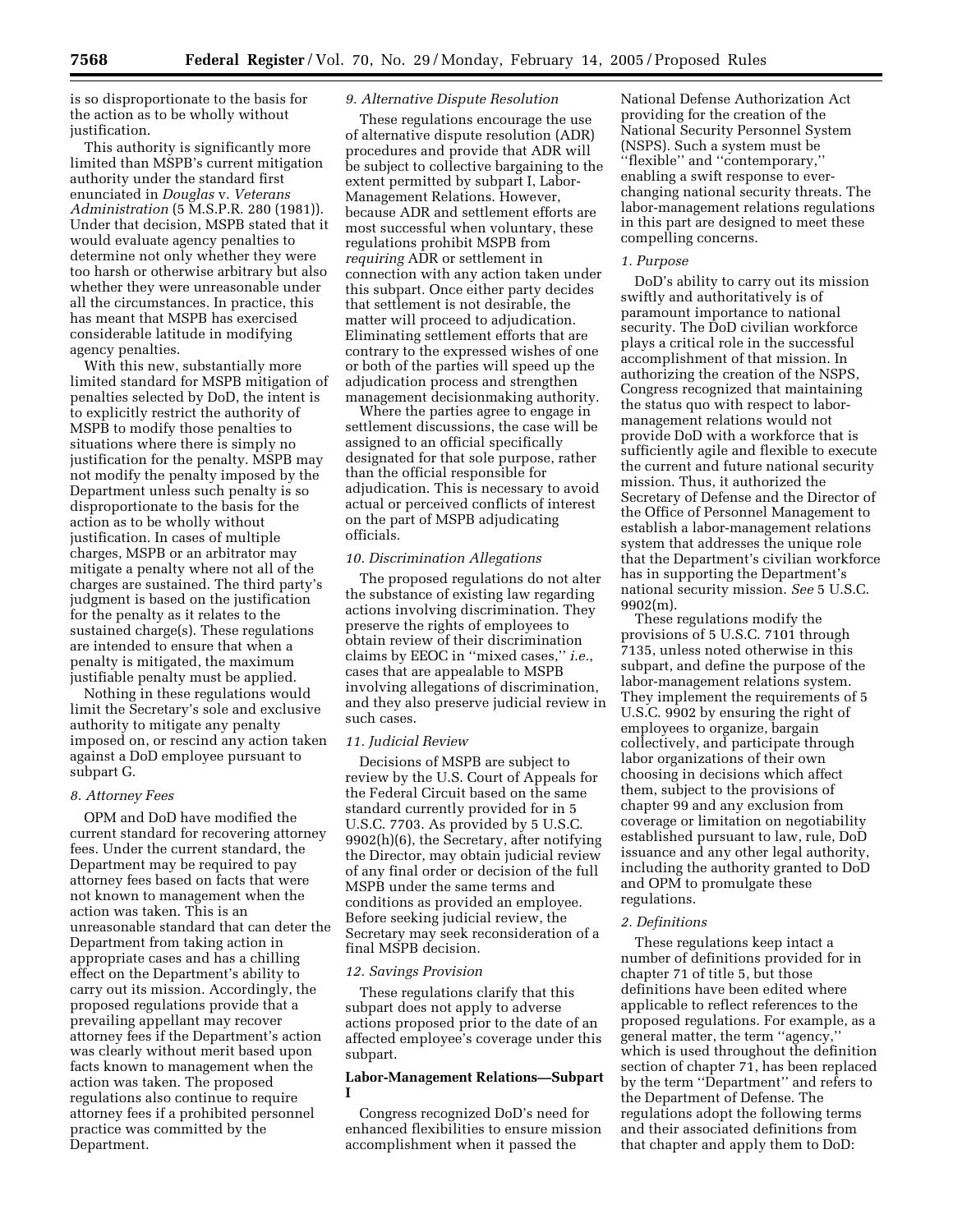"Authority," "dues," "person," and ''professional employee.'' To better fit the Department's labor-management relations system, the regulations make substantive modifications to the following terms:

• *Collective bargaining* is modified to specifically identify the Department instead of the term agency in chapter 71 and to remove the term ''consult'' because consultation, under the proposed regulations, as well as under chapter 71, does not require that the parties reach an agreement;

• *Conditions of employment* is modified to exclude determinations regarding pay and pay adjustments, in addition to classification determinations;

• *Confidential employee* is modified to include those employees providing confidential support to an individual who formulates or effectuates management policies, not just those employees providing support to an individual who formulates or effectuates labor-management relations policies;

• *Grievance* is modified to limit grievances solely to those issues defined as conditions of employment. Grievances regarding the application of laws, rules, regulations, and DoD issuances are limited to those issued for the purpose of affecting the working conditions of employees—not those that may do so indirectly or incidentally. To this extent, DoD and OPM adopt the D.C. Circuit's interpretation in *U.S. Dep't of Treasury, U.S. Customs Service* v. *FLRA,* 43 F.3d 682 (1994), of what constitutes a ''grievance;''

• *Management official* is modified to include individuals who have the authority to recommend actions, if the exercise of the authority is not merely routine or clerical in nature; and

• *Supervisor* is modified to include employees who supervise military members of the armed services.

The following terms have been added because of their significance to the NSPS system:

• *Board* refers to the newly established National Security Labor Relations Board (NSLRB);

• *Component* was added to clarify that the Secretary determines which organizations within DoD are considered components for purposes of this subpart;

• *Consult* was added as a distinct and separate method for considering the interests, opinions, and recommendations of a recognized labor organization. Consultation can be accomplished in face-to-face meetings or through other means such as teleconferencing or written communications;

• *DoD issuance or issuances* identifies the types of documents that are considered issuances; and

• *Grade* is defined to clarify its usage under various job grading and position classification systems.

#### *3. Coverage*

Employees, who would otherwise be covered by chapter 71, except as modified by this subpart, are covered under the NSPS labor-management relations system.

## *4. Impact on Existing Agreements*

In order to ensure consistent application of DoD issuances, as well as this part and its implementing issuances, provisions of collective bargaining agreements that conflict with this part and/or such issuances are unenforceable as of the effective date of this part or such issuances. If the union believes that management has inappropriately found contract provisions unenforceable, it may appeal such decisions to the National Security Labor Relations Board. While as a general matter, contract provisions that conflict with the provisions of these regulations and their implementing issuances are unenforceable, the Secretary may allow for the continuance of all or part of such provisions. Where contract provisions conflict with these regulations or their implementing issuances, the parties, upon request by the exclusive representative, will have 60 days to bring the remaining negotiable terms directly affected by the regulations into conformance.

## *5. Employee Rights*

This section of the regulations parallels the provisions contained in 5 U.S.C. 7102. Covered employees, as defined in the regulations, will have the right to form, join, or assist any labor organization, or to refrain from such activity. Each employee will be protected in the exercise of any rights under the regulations through procedures established in this subpart.

## *6. National Security Labor Relations Board*

The Department will create a National Security Labor Relations Board (NSLRB) composed of at least three members appointed to fixed terms. The Secretary will appoint the members, with one member appointed from a list developed in consultation with the Director of OPM. Members will be independent, distinguished citizens known for their integrity, impartiality and expertise in labor relations and/or the DoD mission, and/or relevant national security matters. The NSLRB must interpret the

regulations in subpart I and related decisions and policies in a way that recognizes the critical mission of the Department and the need for flexibility.

The NSLRB's decisions are subject to limited review by the Authority, and subsequent judicial review under the rules established in 5 U.S.C. 7123. Excluded from NSLRB review are arbitration exceptions involving adverse actions appealable under subpart H of this part or 5 U.S.C. chapters 43 and 75. While the Department may issue interim rules for the NSLRB, the NSLRB will ultimately prescribe its own rules and publish them in the **Federal Register.**

In evaluating the merits of a separate National Security Labor Relations Board that would largely replace FLRA, with its Governmentwide responsibilities, DoD and OPM put a high premium on the opportunity to establish an NSLRB whose members would have a deep understanding of and appreciation for the unique challenges the Department faces in carrying out its national security mission. To ensure independence and impartiality, the DoD NSLRB members will be appointed to fixed terms and be subject to the same criteria for removing members of the Authority and MSPB, *i.e.,* inefficiency, neglect of duty, or malfeasance.

DoD and OPM considered splitting jurisdiction for adjudicating certain labor disputes between FLRA and the NSLRB. The proposed regulations give the NSLRB jurisdiction for all such disputes, except those involving questions of representation, to ensure consistent application of the NSPS labor relations system as well as to minimize various forums for addressing matters stemming from a single incident. Thus, the NSLRB will issue decisions on unfair labor practices, to include scope of bargaining, duty to bargain in good faith, and information requests; certain arbitration exceptions; negotiation impasses; and questions regarding national consultation rights. However, DoD and OPM specifically solicit comments on other alternatives, such as requiring (or entering into a service level agreement with) FLRA or some other organization to provide investigative and other services, subject to these regulations.

Both the NSLRB and FLRA must interpret the regulations in subpart I in a way that promotes the swift, flexible and effective, day-to-day accomplishment of the Department's mission as defined by the Secretary. The NSLRB is authorized to issue advisory opinions on important issues of law that are binding on the parties. These opinions will help both labor and management understand how key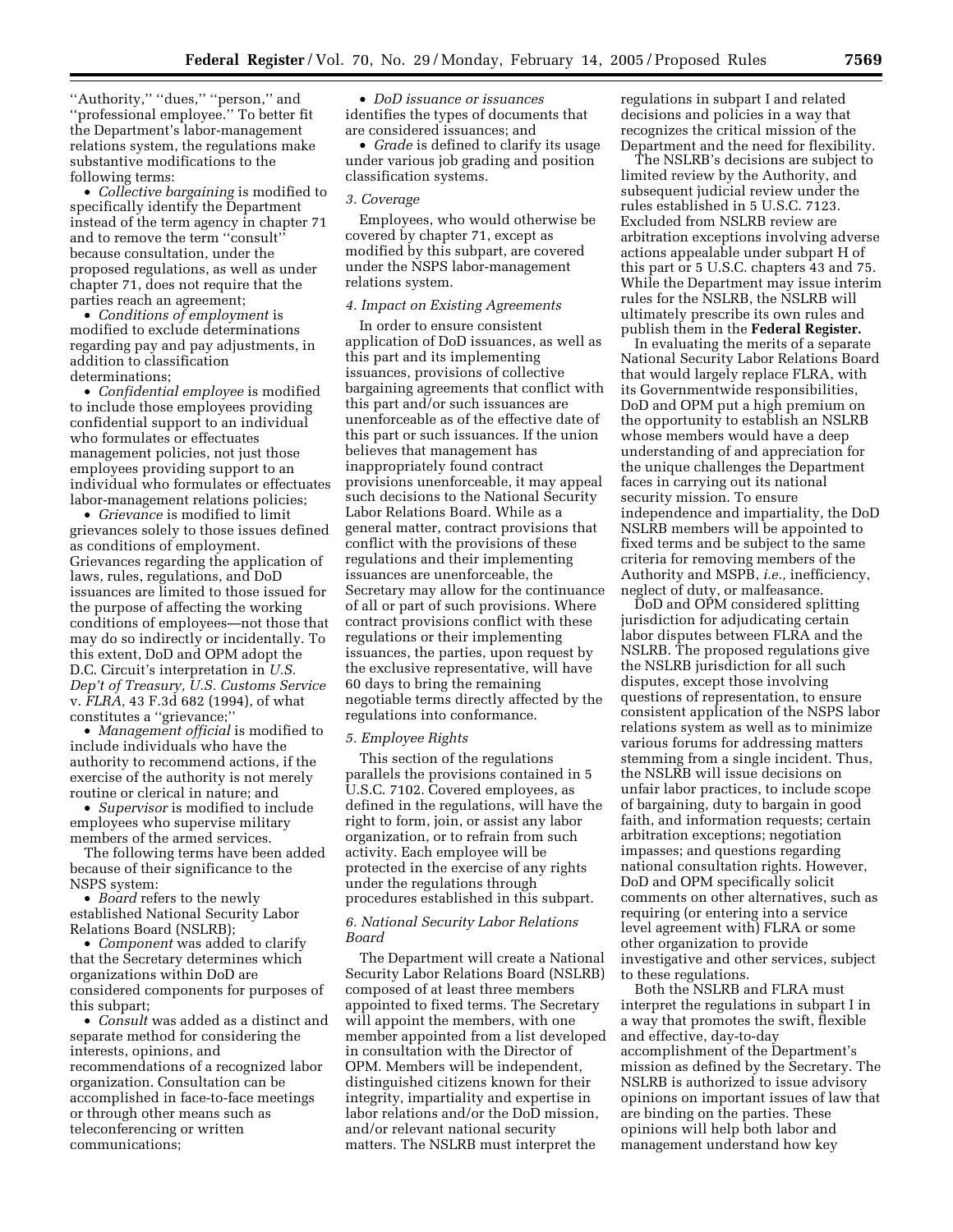provisions of the regulations will be interpreted without the time and expense of years of litigation.

Matters that come before the NSLRB may be reviewed *de novo,* which means that the NSLRB will have the discretion to reevaluate the evidence presented by the record and reach its own independent conclusions with respect to the matters at issue. Under chapter 71, FLRA reviews issues of law *de novo.* The Board will have the same authority, but it may also employ a *de novo* review to factual findings and contract interpretation. Given the inherently executive branch nature of decisions relating to national security and the Department's unique responsibilities in this area, the Board is authorized to conduct a thorough review of all matters, including factual determinations by its adjudicators or arbitrators, to safeguard the Department's national security mission.

## *7. Management Rights*

To carry out its national security mission, the Department must have the authority to take actions quickly when circumstances demand; it must be able to develop and rapidly deploy resources to confront threats in an ever-changing national security environment; and it must be able to act without unnecessary delay.

Actions such as these involve the exercise of management's reserved rights and lie at the very core of how DoD carries out its mission. Under chapter 71 of title 5, the obligation to notify the union well ahead of any changes in the workplace and complete all negotiations *before* making any changes can seriously impede the Department's ability to meet mission demands. To ensure that the Department has the flexibility it needs, the Department and OPM propose to revise the management rights provisions of chapter 71. Expanding the list of nonnegotiable subjects in section 7106 to include what are now permissive subjects of bargaining—the numbers, types, and grades of employees and the technology, methods, and means of performing work—is proposed. The proposed regulations prohibit bargaining over the exercise of these rights and over other rights enumerated in chapter 71, including the right to determine mission, budget, organization, and internal security practices, and the right to hire, assign and direct employees, and contract out.

In addition, the proposed regulations prohibit bargaining over the procedures management will follow in the exercise of certain of its rights—to determine the mission, budget, organization, number

of employees, and internal security practices of the Department; to hire, assign, and direct employees in the Department; to assign work, make determinations with respect to contracting out, and to determine the personnel by which Departmental operations may be conducted; to determine the numbers, types, pay schedules, pay bands and grades of employees or positions assigned to any organizational subdivision, work project or tour of duty, and the technology, methods, and means of performing work; to assign employees to meet any operational demand; and to take whatever other actions may be necessary to carry out the Department's mission. The Department can take action in any of these areas without advance notice to the union.

The Department will bargain over procedures and appropriate arrangements management will follow in the exercise of certain other rights to lay off and retain employees, or to suspend; remove; reduce in pay, pay band, or grade; or take other disciplinary action against such employees or, with respect to filling positions, to make selections for appointments from properly ranked and certified candidates for promotion or from any other appropriate source—as provided for in these regulations. This bargaining may be prospective, that is, after management has exercised such right. Where management is not required to negotiate over procedures stemming from the exercise of its rights, the proposed regulations provide a mechanism for obtaining an exclusive representative's views and recommendations regarding such procedures.

## *8. Exclusive Recognition of Labor Organizations*

Election procedures for determining exclusive representatives have not changed from the requirements of chapter 71.

## *9. Determination of Appropriate Units for Labor Organization Representation*

In determining appropriate bargaining units, FLRA will continue to apply the same factors set forth under chapter 71. However, in applying these criteria, the proposed regulations require FLRA to apply them consistent with the Department's mission, organizational structure, and the requirements of § 9901.107(a). Using this standard will help align the Department's bargaining units as closely as possible with the agency's mission and organizational structure.

Besides requiring consideration of the Department's mission and organizational structure in determining appropriate units, the proposed regulations exclude additional categories of employees from coverage. Supervisors of military members of the armed services are excluded from coverage because they engage in supervisory functions and their inclusion in bargaining units creates a conflict of interest. The tasks associated with supervision do not change based on the type of person supervised. Employees engaged in all types of personnel work are also excluded from the unit. This is a change from the current law, which allows employees engaged in personnel work of a purely clerical capacity to be included in a bargaining unit. The regionalization of DoD's personnel functions has made the clerical nature of personnel work a false distinction for bargaining unit membership. Those individuals are now, and will continue to be, frequently called upon to provide advice and guidance to management officials on personnel functions. Additionally, these individuals have direct access to all confidential personnel records and discussions. By including these individuals in bargaining units, a conflict of interest exists such that management officials risk compromising confidential management information when seeking or accepting guidance from personnelists within the personnel office. Further, inclusion of clerical personnelists in the bargaining unit prohibits the personnel officer from using his or her full staff in areas that are vital to the efficient accomplishment of the mission. The removal of these positions will eliminate unnecessary administrative disputes. Finally, this section removes attorney positions from bargaining unit coverage. Supervisors and managers must be assured that communications with attorneys are confidential and unbiased. These communications often go to the heart of the managerial function and thus inclusion of attorneys in the bargaining unit creates at a minimum the perception of a conflict of interest.

#### *10. National Consultation*

The Department and Components will conduct national consultation over substantive changes in conditions of employment generated by the Department or the Component with those unions holding national consultation rights. National consultation is not required where national level bargaining has occurred or where the continuing collaboration procedures of 9901.105 apply. Nothing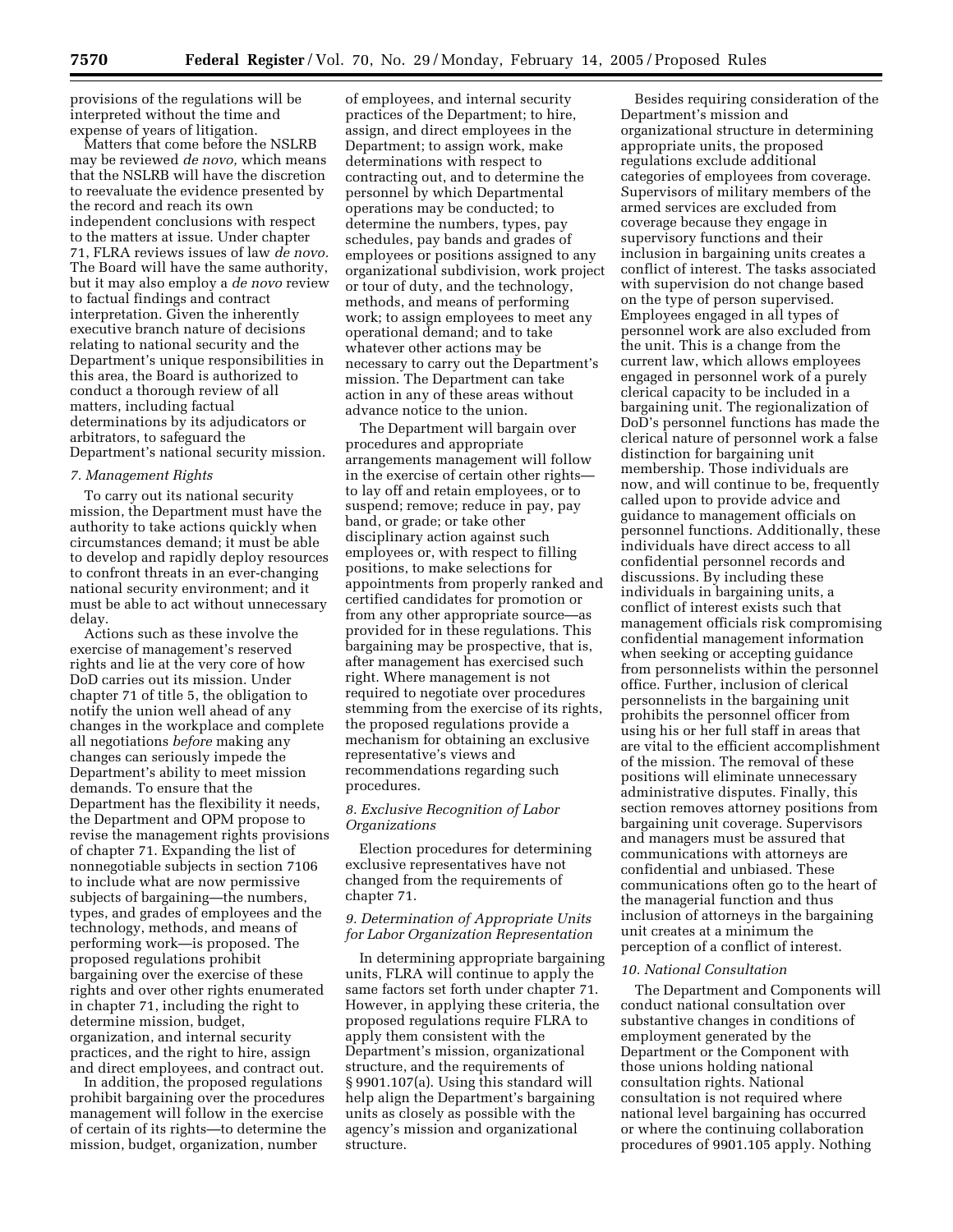in this section precludes management from seeking the views of other labor organizations not holding national consultation rights, nor does the conduct of national consultation eliminate any local labor relations obligations.

#### *11. Representation Rights and Duties*

As in chapter 71, these proposed regulations provide that recognized unions are the exclusive representatives of the employees in the unit and act for and negotiate on their behalf, consistent with law and regulation.

Under current law, a union has the right to send a representative to a formal discussion (''formal meetings'') called by management to discuss general working conditions with employees. Determining what is and is not a formal discussion, as FLRA and courts have interpreted that term, requires managers to balance numerous factors concerning the relative formality of the meeting and the precise subject matter discussed. Because of the complicated and confusing criteria, front-line managers and supervisors are often reluctant to hold discussions with employees concerning everyday workplace issues, which can affect work unit effectiveness and efficiency and inhibit communication and problem solving.

The proposed language redefines formal discussions as discussions or announcements of new or substantially changed personnel policies, practices, or working conditions. It specifically excludes discussions on operational matters where discussions do not involve the establishment of new policies or practices.

An exclusive representative is entitled to attend discussions regarding grievances filed under its negotiated grievance procedure. Moreover, these proposed regulations resolve any uncertainty resulting from litigation about whether unions have an institutional right to be present during EEO proceedings, to include mediation efforts, after a formal EEO complaint has been filed or other matters appealed by employees. Under these proposed regulations, unions do not have such a right unless the complainant raises the matter in the negotiated grievance procedures.

Where an employee elects to use a procedure outside the negotiated grievance procedure (such as EEO), the employee has the choice of personal representatives (including, at the employee's option, a union official acting as personal representative). However, the union has no institutional right to represent the employee or attend meetings related to the resolution

of the employee's issues. Where a resolution impacts the bargaining unit as a whole, the union will be fully advised and afforded the opportunity to exercise applicable rights. This change strikes an appropriate balance between the union's institutional rights and employee privacy and, with regard to complaint processes other than negotiated grievance procedures.

The proposed regulations also preserve what has come to be known as the ''Weingarten'' right, which permits union representation at the employee's request when management examines an employee during an investigation and the employee reasonably believes that discipline will follow. However, the proposed regulations exclude investigations conducted by the Offices of the Inspectors General and other independent Department or Component investigatory organizations, such as U.S. Army Criminal Investigation Command and the Air Force Office of Special Investigations; ''Weingarten'' representation rights do not apply in such investigations. These exclusions were identified to ensure that independent bodies can conduct truly independent investigations. Further, this change ensures that investigations involving criminal matters are not affected by unnecessary delay, harm to the integrity of the investigation, or issues of confidentiality.

Under these regulations, the Department will hold employee representatives to the same conduct requirements as any other DoD employees. The proposed regulations clarify that the Department may address the misconduct of any employee, including employees acting as union representatives, as long as the agency does not treat employees more severely because they are engaging in union activity. The Department will no longer be bound by FLRA's ''flagrant misconduct'' standard or any other test developed through case decisions which may immunize union representatives engaged in otherwise actionable misconduct. However, the proposed regulation is not intended to target the content of ideas.

This section also retains the requirement that the parties are to negotiate in good faith and approach negotiations with a sincere resolve to reach a collective bargaining agreement. Such agreements will be subject to agency head review as currently provided in chapter 71.

Under chapter 71, a union has the right to information maintained by the agency if the information is necessary and relevant to the union's representational responsibilities. This

right is maintained with some modifications in these regulations. Under these regulations, disclosure of information is not required if adequate alternative means exist for obtaining the requested information, or if proper discussion, understanding, or negotiation of a particular subject within the scope of collective bargaining is possible without recourse to the information. This change also relieves management of the unnecessary administrative burden of producing information that can readily be obtained some other way and recognizes technological advances in information access and sharing. The proposed regulations further provide that information may not be disclosed if an authorized official determines that disclosure would compromise the Department's mission, security, or employee safety.

The regulations specify that sensitive information such as personal addresses, personal telephone numbers, personal email addresses, or any other information not related to an employee's work, may not be disclosed. While this is not a change in existing statutory interpretation, it is necessary to specify these limitations in the proposed regulations, given the extremely sensitive nature of the Department's mission and the serious consequences if such information were deliberately or inadvertently disclosed to an inappropriate source.

In recognition of the foregoing duties of the union, the regulations preserve the official time provisions in chapter 71. In so doing, we have clarified that, consistent with current law, official time is not permitted for representational duties outside the exclusive representative's bargaining unit. However, we have provided an exception for multi-unit bargaining and bargaining above the level of exclusive recognition, subject to mutual agreement of the parties. Current chapter 71 authorizations and requirements concerning allotments also are retained in this section.

#### *12. Unfair Labor Practices*

Management's unfair labor practices (ULPs) remain almost identical to those contained in chapter 71. One major difference is the elimination of 7116(a)(7), which provided that it is a ULP to enforce a rule or regulation, which is in conflict with a collective bargaining agreement if the agreement was in effect prior to the issuance of the rule or regulation. Such action is no longer a ULP because the proposed regulations provide that law, Governmentwide rules and regulations,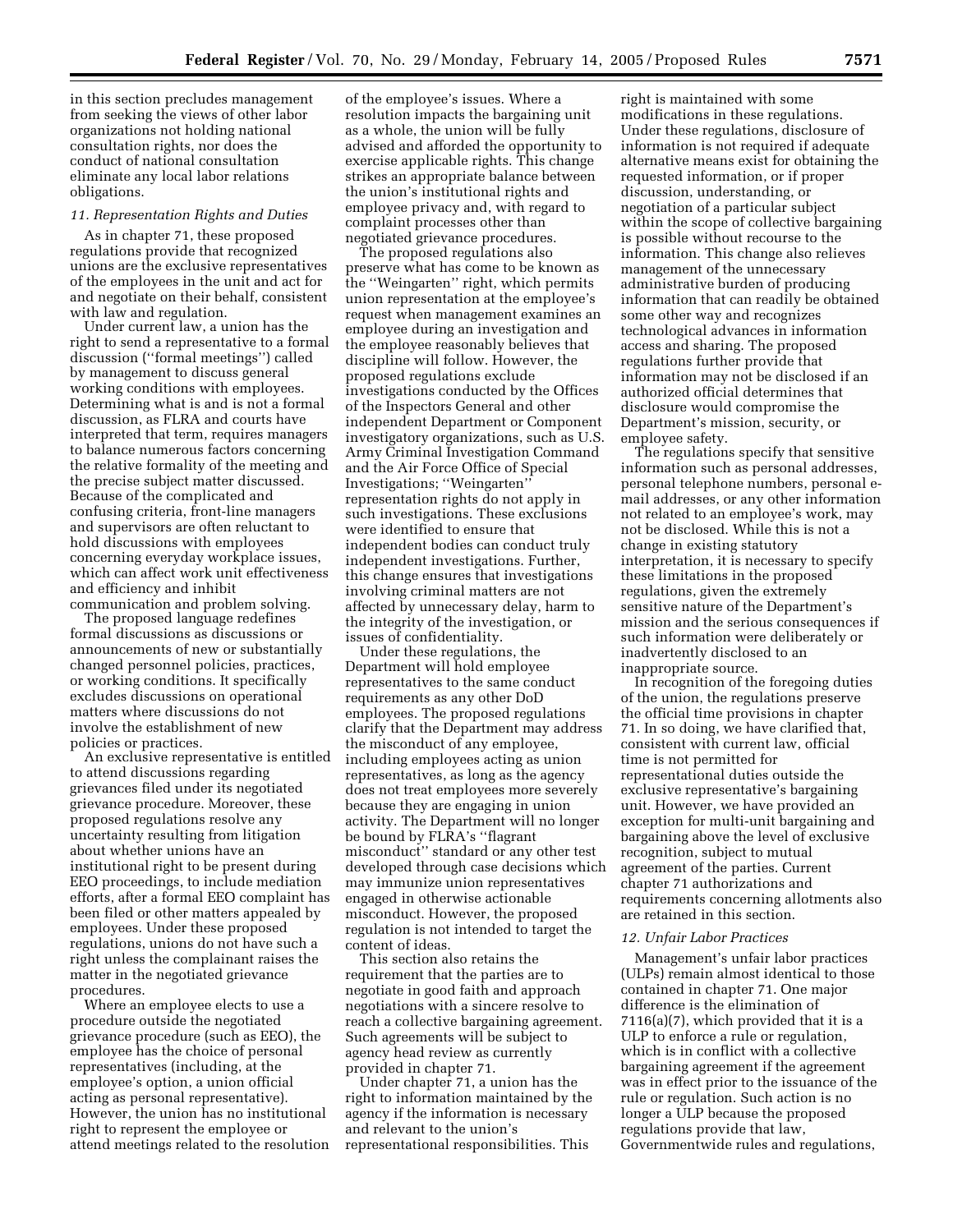Presidential issuances, and DoD issuances will supersede current collective bargaining agreements where the terms conflict. This includes Department issuances in existence prior to the effective date of these regulations. There is no significant change to the union ULPs contained in chapter 71.

## *13. Duty To Bargain and Consult*

In order to ensure a consistent approach to managing the Department within a multi-union, multi-bargaining unit environment, the proposed regulations specify that there is no duty to bargain over DoD issuances (which includes Component issuances). In addition, management has no obligation to bargain over changes to conditions of employment unless the change is foreseeable, substantial, and significant in terms of both impact and duration on the bargaining unit, or on those employees in that part of the bargaining unit affected by the change. Typically, where a change in conditions of employment is of duration shorter than the bargaining process associated with that change, or where it affects a minimal number of employees, there is no bargaining obligation associated with that change. This regulatory change will focus bargaining on those matters that are of significant concern and impact and relieve the parties of potentially lengthy negotiations over matters that are limited in scope and effect.

If parties bargain over an initial term agreement or its successor and do not reach agreement within 90 days, the parties may agree to continue bargaining after the 90-day period or either party may refer the matter to the NSLRB for impasse resolution. Mid-term bargaining over proposed changes in conditions of employment must be completed within 30 days or management will be able to implement the change after notifying the union. Either party may refer the matter to the NSLRB for impasse resolution after the 30-day period. The obligation to bargain, however, does not prevent management from exercising its management rights identified in § 9901.910.

#### *14. Multi-Unit Bargaining*

A number of installations and organizations within the Department of Defense have multiple bargaining units. When a change is needed affecting the entire installation, management must engage in as many negotiations as there are units. This is unnecessarily time consuming and frequently results in numerous variations to a single policy. In order to expedite negotiations and ensure consistent application of the policy, management may require multi-

unit bargaining over particular issues. Such negotiations will be binding on all parties requested to participate in the negotiations and supersede any conflicting provisions in current negotiated agreements or past practices. Such agreements will not be subject to ratification as such efforts contradict the basis for such negotiations: Timely, uniform application of policies. These negotiations are subject to the impasse resolution procedures of the NSLRB. Additional instructions and requirements associated with multi-unit bargaining will be issued in Department implementing issuances. Unions may request to negotiate multi-unit agreements; however, the Department has sole and exclusive authority to grant the labor organizations' requests.

## *15. Collective Bargaining Above the Level of Recognition*

This section describes procedures associated with negotiations above the level of exclusive recognition. The decision to negotiate at this level rests with the Secretary and is not subject to review or statutory third-party dispute resolution procedures. Such negotiations are subject to impasse resolution by the NSLRB and any agreement reached will be binding on all subordinate bargaining units and Components of the Department. Such agreements supersede conflicting provisions of existing collective bargaining agreements. Any agreement reached will not be subject to ratification as this unnecessarily delays implementation. Representatives participating in these negotiations are expected to come to the table with authority to bind their respective parties. These agreements, however, are subject to agency head review to ensure compliance with applicable law, rule, and regulation. Unions may request to negotiate at a level above recognition; however, the Department has sole and exclusive discretion to grant the labor organizations' requests.

Negotiations above the level of recognition will not apply to the National Guard Bureau and the Army and Air Force National Guard. Where these organizations are impacted by an agreement negotiated above the level of recognition, they may negotiate at the level of recognition, as provided in this subchapter.

#### *16. Grievance Procedures*

As a result of the decision of the Federal Circuit Court of Appeals in *Mudge* v. *U.S.*, 308 F.3d 1220 (Fed. Cir. 2002), DoD and OPM propose to modify 5 U.S.C. 7121(a)(1) by removing the term ''administrative'' from the second

sentence of that subsection. In so doing, the proposed regulations make it clear that the negotiated grievance procedure is the only authorized procedure for resolving issues under its exclusive coverage. This modification is consistent with the Federal Circuit's decision in *Carter* v. *Gibbs*, 909 F.2d 1452 (Fed. Cir. 1990), interpreting 5 U.S.C. 7121(a)(1) prior to its amendment in 1994. Under the regulations, matters excluded from the grievance procedure under 5 U.S.C. 7121(c) will remain excluded from coverage. The regulations codify the well-established interpretation that classification determinations are excluded from coverage. In addition, given the changes to the HR system, the proposed regulations exclude three additional matters from the negotiated grievance procedure—pay, ratings of record issued under subpart D of these regulations, and mandatory removal actions.

The Department recognizes that employees covered by subpart D should have a way to challenge ratings of record to ensure such ratings are accurate reflections of employees' performance and the performance management system is credible and transparent. Therefore, in subpart D of these proposed regulations, the Department and OPM have provided for the development of a formal process whereby employees covered by subpart D may seek reconsideration of their ratings of record issued under this system. Similarly, subpart H provides a procedure for seeking redress of removals based on mandatory removal offenses for employees covered by that subpart.

The proposed regulations continue to provide for arbitration of adverse actions that are otherwise appealable to MSPB. However, where a party covered by subpart H seeks review of an arbitrator's award involving an appealable matter, the arbitrator's award will be treated in the same manner as an initial decision by an MSPB AJ under procedures provided in that subpart; this allows an arbitrator's decision to be appealed to the full MSPB for review, rather than to the Federal Circuit directly.

## *17. Exceptions to Arbitration Awards*

Exceptions to arbitrators' awards, except those involving appealable actions under subpart G, are filed with the NSLRB. As noted, exceptions involving appealable actions are filed either with the Federal Circuit or MSPB, as applicable, according to coverage under subpart H. In addition to bases contained in 5 U.S.C. 7122, exceptions may also be filed based on the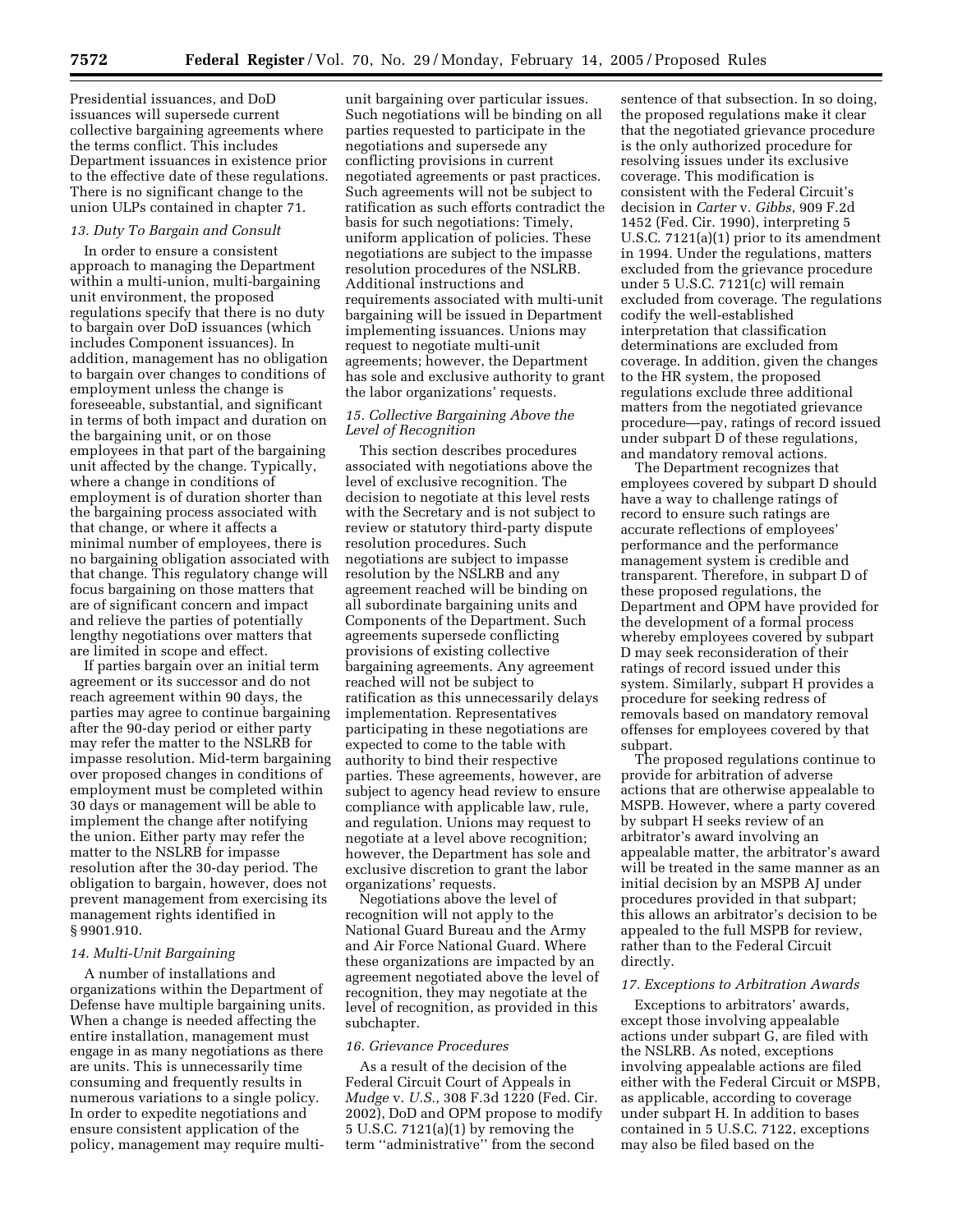arbitrator's failure to properly consider the Department's national security mission or to comply with applicable NSPS regulations and DoD issuances. In reviewing exceptions, the NSLRB may determine its own jurisdiction without regard to whether any party has raised a jurisdictional issue.

## *18. Savings Provisions*

Where a grievance or other administrative proceeding was already pending on the date of coverage of this subpart, the grievance or proceeding will continue to be processed in accordance with the rules under which it was initially filed. However, any remedy issued must be in compliance with the applicable provisions of this part.

#### **Next Steps**

The National Defense Authorization Act for Fiscal Year 2004 provides that the development and implementation of a new HR system for DoD will be carried out with the participation of, and in collaboration with, employee representatives. The Secretary and the Director must provide employee representatives with a written description of the proposed new or modified HR system. The description contained in this **Federal Register** notice satisfies this requirement. The Act further provides that employee representatives must be given 30 calendar days to review and make recommendations regarding the proposal. Any recommendations must be given full and fair consideration. If the Secretary and Director do not accept one or more recommendations, they must notify Congress of the disagreement and then meet and confer with employee representatives for at least 30 calendar days in an effort to reach agreement. The Federal Mediation and Conciliation Service may provide assistance at the Secretary's option, or if requested by a majority of employee representatives who have made recommendations.

If there is no objection to or recommendation on a proposal, it may be implemented immediately. Similarly, when the Secretary and the Director accept any recommendation from employee representatives, the revised proposal may be implemented immediately. If the Secretary and the Director do not fully accept a recommendation, the Secretary may implement the proposal (including any modifications made in response to the recommendations) at any time after 30 calendar days have elapsed since the initiation of congressional notification, consultation, and mediation procedures.

To proceed with implementation in this circumstance, the Secretary must determine (in his/her sole and unreviewable discretion) that further consultation and mediation are unlikely to produce agreement. The Secretary must notify Congress promptly of the implementation of any such contested proposal.

The Secretary and the Director must develop a method under which each employee representative may participate in any further planning or development in connection with implementation of a proposal. Also, the Secretary and the Director must give each employee or representative adequate access to information to make that participation productive.

DoD plans to make the new labor relations provisions effective 30 days after the issuance of final regulations, and notification to Congress as required by the law. At this time, DoD intends to implement the new HR system in phases, or spirals. The tentative schedule for implementing the spirals is outlined as follows:

• In the first spiral, up to 300,000 General Schedule (GS and GM), Acquisition Demonstration Project, and certain alternative personnel system employees will be brought into the system through incremental deployments.

• After the assessment cycle and certification of the performance management system are completed, the second spiral will be deployed.

• Spiral two will consist of Federal Wage System employees, overseas employees, and all other eligible employees.

#### **E.O. 12866, Regulatory Review**

DoD and OPM have determined that this action is a significant regulatory action within the meaning of Executive Order 12866 because there is a significant public interest in revisions of the Federal employment system. DoD and OPM have analyzed the expected costs and benefits of the proposed HR system to be adopted for DoD, and that analysis is presented below.

Among the NSPS design requirements is to build a system that is competitive, cost effective, and fiscally sound, while also being flexible, credible, and trusted. NSPS will bring many flexibilities and modern HR practices, including a movement towards market sensitive pay, pay increases based on performance rather than the passage of time, and the flexibility to offer competitive salaries. This requires striking a balance among the values of pay flexibility, valuing high performance, fiscal constraint, and

credibility. While these flexibilities will improve DoD's ability to attract and retain a high-performing workforce, it is expected that actual payroll costs under this system will be constrained by the amount budgeted for overall DoD payroll expenditures, as is the case with the present GS pay system. DoD anticipates that accessions, separations, and promotions will net out and, as with the present system, not add to the overall cost of administering the system.

The implementation of NSPS will, however, result in some initial implementation costs, which can be expressed in two basic categories: (1) Program implementation costs and (2) NSLRB startup costs. The program implementation category refers to the costs associated with designing and implementing the system. This includes establishing and funding the operations of the Program Executive Office, executing the system design process, developing and delivering new training specifically for NSPS, conducting outreach to employees and other parties, engaging in collaboration activities with employee representatives, and modifying automated human resources information systems, including personnel and payroll transaction processing systems. In the areas of training and HR automated systems, the costs associated with implementing NSPS will not be extensive, since DoD has significant training and IT infrastructures in place for current operations. DoD will not have to build new systems or delivery mechanisms, but rather will modify existing systems and approaches to accommodate changes brought about by NSPS. The other cost category refers to the cost to establish the proposed National Security Labor Relations Board. This includes typical organizational stand-up costs, as well as staffing the NSLRB with members and a professional staff. It is expected that the NSLRB will develop streamlined processes and procedures and leverage existing infrastructures and technology to minimize startup and sustainment costs.

As has been the practice with implementing other alternative personnel systems, DoD expects to incur an initial payroll cost related to the conversion of employees to the pay banding system. This is often referred to as a within-grade increase (WGI) ''buyout,'' in which an employee's basic pay, upon conversion, is adjusted by the amount of the WGI earned to date. While this increase is paid earlier than scheduled, it represents a cost that would have been incurred under the current system at some point. However, under the NSPS proposed regulations,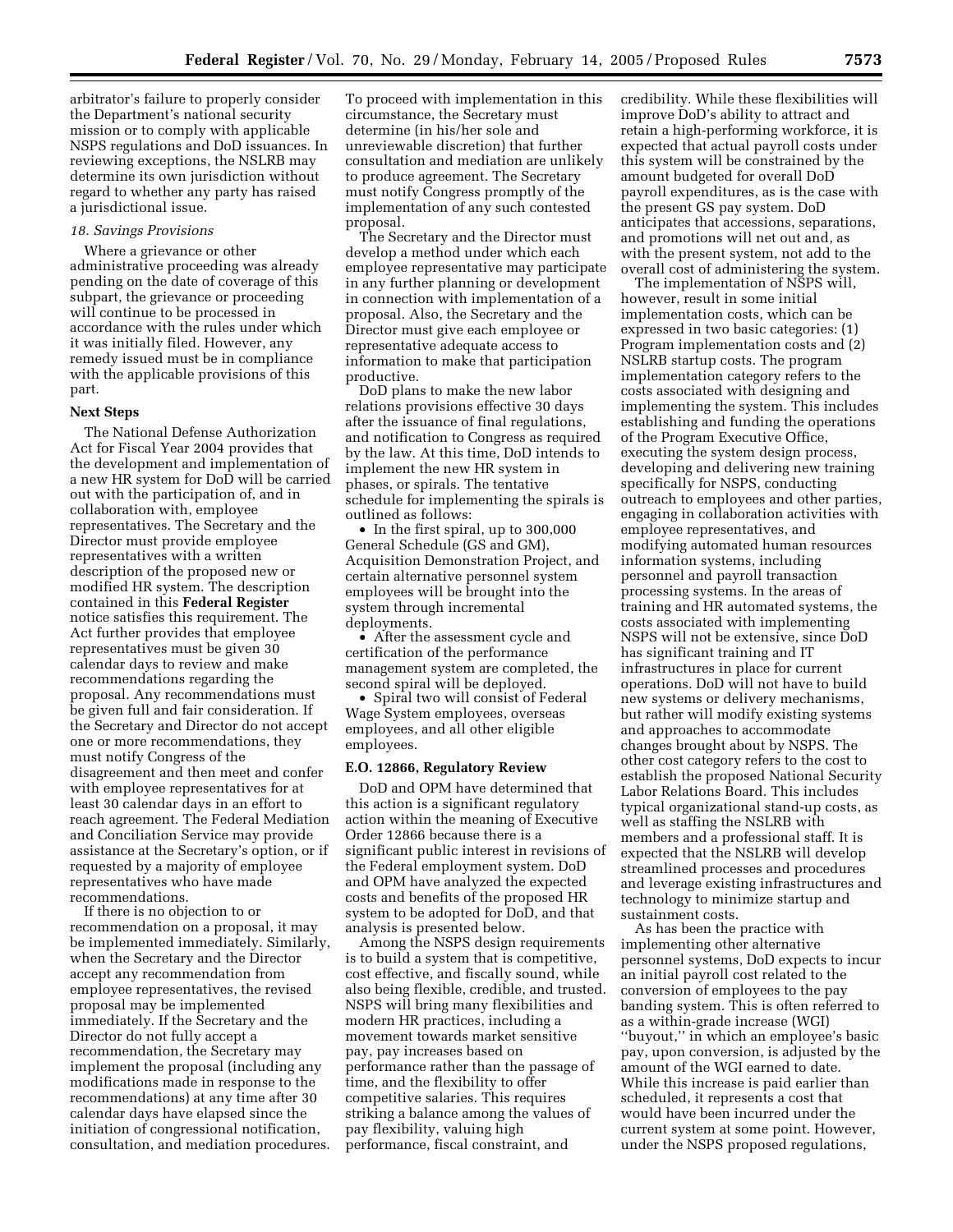WGIs no longer exist; once under NSPS, such pay increases will be based on performance. Accordingly, the total cost of the accelerated WGI ''buyout'' should not be treated as a ''new'' cost attributed to implementation of NSPS, since it is a cost that DoD would bear under the current HR system in the absence of NSPS authority and implementing regulations. The portion of the WGI buyout cost attributable to NSPS implementation is the marginal difference between paying out the earned portion of a WGI upon conversion and the cost of paying the same WGI according to the current schedule. In the absence of NSPS, WGIs would be spread out over time instead of being paid ''up front.'' The marginal cost of the accelerated payment of earned WGIs is difficult to estimate, but is not a significant factor in the benefit cost analysis for regulatory review purposes.

DoD estimates the overall costs associated with implementing the new DoD HR system—including the development and implementation of a new human resources management system and the creation of the NSLRB will be approximately \$158M through FY 2008. Less than \$100 million will be spent in any 12-month period.

The primary benefit to the public of this new system resides in the HR flexibilities that will enable DoD to attract, build, and retain a highperforming workforce focused on effective and efficient mission accomplishment. A performance-based pay system that rewards excellent performance will result in a more qualified and proficient workforce and will generate a greater return on investment in terms of productivity and effectiveness. It is also expected that new flexibilities and improved processes in labor management relations, adverse actions, and appeals will result in more efficient and faster resolution of workplace and labor disputes, timelier and less costly bargaining processes, and quicker implementation of workplace changes needed to carry out the national security mission of the Department, while preserving basic employee rights. Taken as a whole, the changes included in these proposed regulations will result in a contemporary, merit-based HR system that focuses on performance, generates respect and trust, and supports the primary mission of DoD.

## **Regulatory Flexibility Act**

DoD and OPM have determined that these regulations would not have a significant economic impact on a substantial number of small entities

because they would apply only to Federal agencies and employees.

## **Paperwork Reduction Act of 1995 (44 U.S.C. Chapter 35)**

This proposed regulatory action will not impose any additional reporting or recordkeeping requirements under the Paperwork Reduction Act.

## **E.O. 12988, Civil Justice Reform**

This proposed regulation is consistent with the requirements of E.O. 12988. The regulation clearly specifies the effects on existing Federal law or regulation; provides clear legal standards; has no retroactive effects; specifies procedures for administrative and court actions; defines key terms; and is drafted clearly.

## **E.O. 13132, Federalism**

DoD and OPM have determined these proposed regulations would not have federalism implications because they would apply only to Federal agencies and employees. The proposed regulations would not have financial or other effects on States, the relationship between the Federal Government and the States, or the distribution of power and responsibilities among the various levels of government.

#### **Unfunded Mandates**

These proposed regulations would not result in the expenditure by State, local, or tribal governments of more than \$100 million annually. Thus, no written assessment of unfunded mandates is required.

#### **List of Subjects in 5 CFR Part 9901**

Administrative practice and procedure, Government employees, Labor management relations, Labor unions, Reporting and recordkeeping requirements, Wages.

## Department of Defense.

## **Donald Rumsfeld,**

*Secretary.* 

Office of Personnel Management.

## **Kay Coles James,**

*Director.*

Accordingly, under the authority of section 9902 of title 5, United States Code, the Department of Defense and the Office of Personnel Management are proposing to amend title 5, Code of Federal Regulations, by establishing chapter XCIX consisting of part 9901 as follows:

**CHAPTER XCIX—DEPARTMENT OF DEFENSE NATIONAL SECURITY PERSONNEL SYSTEM (DEPARTMENT OF DEFENSE—OFFICE OF PERSONNEL MANAGEMENT)**

## **PART 9901—DEPARTMENT OF DEFENSE NATIONAL SECURITY PERSONNEL SYSTEM**

#### **Subpart A—General Provisions**

| Sec.              |                                   |
|-------------------|-----------------------------------|
| 9901.101 Purpose. |                                   |
| 9901.102          | Eligibility and coverage.         |
| 9901.103          | Definitions.                      |
| 9901.104          | Scope of authority.               |
| 9901.105          | Coordination with OPM.            |
| 9901.106          | Continuing collaboration.         |
| 9901.107          | Relationship to other provisions. |
| 9901.108          | Program evaluation.               |

#### **Subpart B—Classification**

#### **General**

9901.201 Purpose. 9901.202 Coverage.<br>9901.203 Waivers. 9901.203 9901.204 Definitions.

#### **Classification Structure**

| 9901.211 Career groups.               |
|---------------------------------------|
| 9901.212 Pay schedules and pay bands. |

#### **Classification Process**

9901.221 Classification requirements.

9901.222 Reconsideration of classification decisions.

#### **Transitional Provisions**

9901.231 Conversion of positions and employees to the NSPS classification system.

## **Subpart C—Pay and Pay Administration**

## **General**

| 9901.301 Purpose. |              |
|-------------------|--------------|
| 9901.302          | Coverage.    |
| 9901.303          | Waivers.     |
| 9901.304          | Definitions. |

#### **Overview of Pay System**

- 9901.311 Major features.
- 9901.312 Maximum rates.
- 9901.313 National security compensation comparability.

#### **Setting and Adjusting Rate Ranges**

| 9901.321 Structure. |  |  |  |  |
|---------------------|--|--|--|--|
|---------------------|--|--|--|--|

- 9901.322 Setting and adjusting rate ranges.
- 9901.323 Eligibility for pay increase
	- associated with a rate range adjustment.

## **Local Market Supplements**

- 9901.331 General.
- 9901.332 Local market supplements.
- 9901.333 Setting and adjusting local market supplements.
- 9901.334 Eligibility for pay increase associated with a supplement adjustment.

## **Performance-Based Pay**

- 9901.341 General.
- 9901.342 Performance payouts.
- 9901.343 Pay reduction based on unacceptable performance and/or conduct.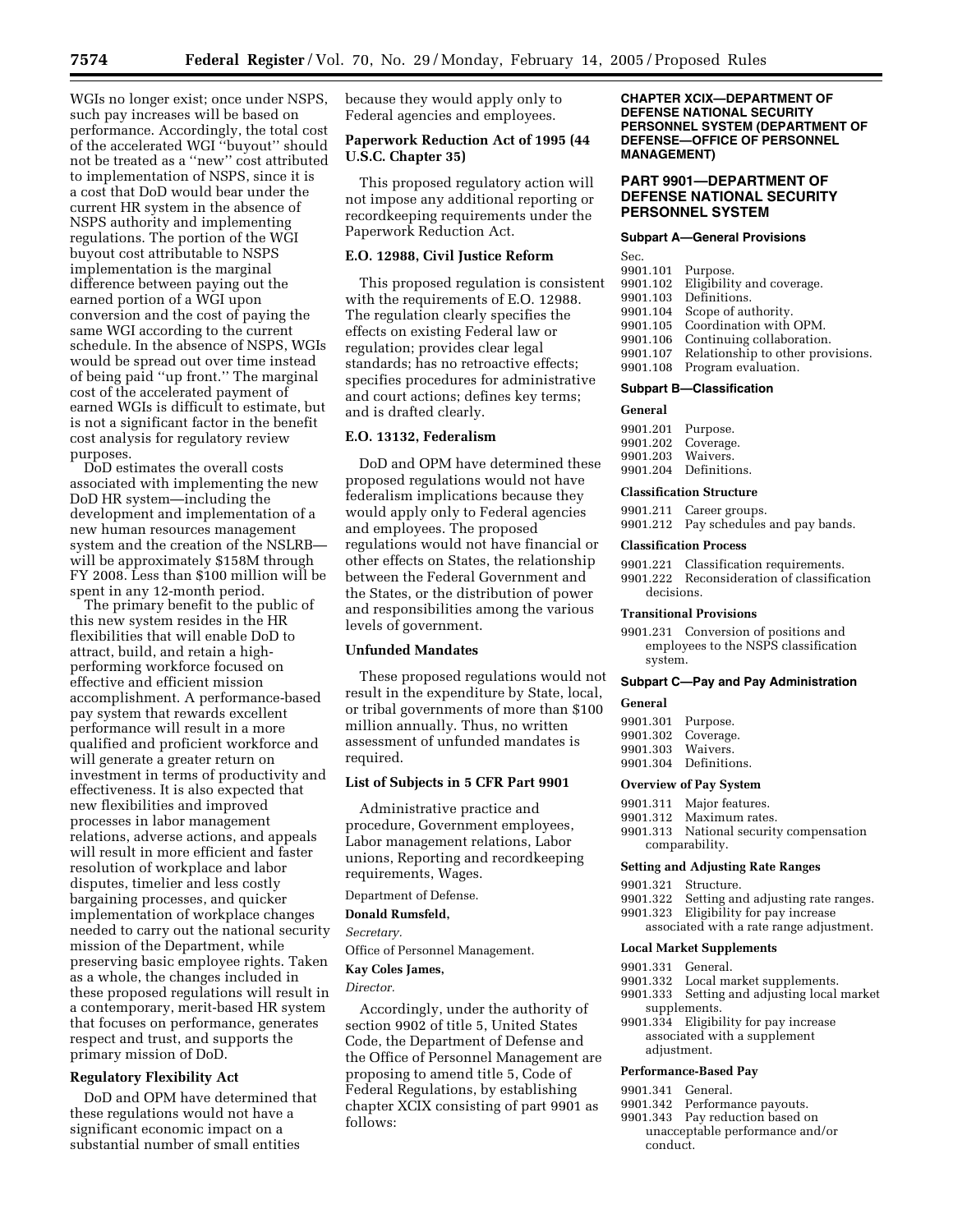9901.344 Other performance payments. 9901.345 Treatment of developmental positions.

#### **Pay Administration**

| 9901.351 | Setting an employee's starting |
|----------|--------------------------------|
| pay.     |                                |
| 9901.352 | Setting pay upon reassignment. |
| 9901.353 | Setting pay upon promotion.    |
| 9901.354 | Setting pay upon reduction in  |
| band.    |                                |
| 9901.355 | Pay retention.                 |
| 9901.356 | Miscellaneous.                 |
|          |                                |

#### **Premium Pay**

#### 9901.361 General.

#### **Conversion Provisions**

- 9901.371 General.
- 9901.372 Creating initial pay ranges. 9901.373 Conversion of employees to the
- NSPS pay system.

#### **Subpart D—Performance Management**

| 9901.401          | Purpose.                               |
|-------------------|----------------------------------------|
|                   | 9901.402 Coverage.                     |
| 9901.403 Waivers. |                                        |
|                   | 9901.404 Definitions.                  |
|                   | 9901.405 Performance management system |
|                   | requirements.                          |
|                   | 9901.406 Setting and communicating     |
|                   | performance expectations.              |
|                   | 9901.407 Monitoring performance and    |
|                   | providing feedback.                    |
|                   |                                        |

9901.408 Developing performance and addressing poor performance.

9901.409 Rating and rewarding performance.

## **Subpart E—Staffing and Employment**

## **General**

| 9901.501 Purpose.                | 9901.502 Scope of authority.<br>9901.503 Coverage.<br>9901.504 Definitions. |  |
|----------------------------------|-----------------------------------------------------------------------------|--|
| Entered Becausting and and Inter |                                                                             |  |

#### **External Recruitment and Internal Placement**

9901.511 Appointing authorities.<br>9901.512 Probationary periods Probationary periods. 9901.513 Qualification standards.<br>9901.514 Non-citizen hiring. Non-citizen hiring. 9901.515 Competitive examining procedures. 9901.516 Internal placement.

## **Subpart F—Workforce Shaping**

| 9901.601 | Purpose and applicability.  |
|----------|-----------------------------|
| 9901.602 | Scope of authority.         |
| 9901.603 | Definitions.                |
| 9901.604 | Coverage.                   |
| 9901.605 | Competitive area.           |
| 9901.606 | Competitive group.          |
| 9901.607 | Retention standing.         |
| 9901.608 | Displacement, release, and  |
|          | position offers.            |
| 9901.609 | Reduction in force notices. |
| 9901.610 | Voluntary separation.       |
| 9901.611 | Reduction in force appeals. |
|          |                             |

## **Subpart G—Adverse Actions**

## **General**

| 9901.701 Purpose. |                       |
|-------------------|-----------------------|
| 9901.702 Waivers. |                       |
|                   | 9901.703 Definitions. |
|                   | 9901.704 Coverage.    |

#### **Requirements for Removal, Suspension, Furlough of 30 Days or Less, Reduction in Pay, or Reduction in Band (or Comparable Reduction)**

| 9901.711                 | Standard for action.        |
|--------------------------|-----------------------------|
| 9901.712                 | Mandatory removal offenses. |
| 9901.713                 | Procedures.                 |
| 9901.714                 | Proposal notice.            |
| 9901.715                 | Opportunity to reply.       |
| 9901.716                 | Decision notice.            |
| 9901.717                 | Departmental record.        |
| <b>Savings Provision</b> |                             |

9901.721 Savings provision.

## **Subpart H—Appeals**

- 9901.801 Purpose. 9901.802 Applicable legal standards and precedents. 9901.803 Waivers.<br>9901.804 Definitio Definitions. 9901.805 Coverage.<br>9901.806 Alternativ Alternative dispute resolution. 9901.807 Appellate procedures.<br>9901.808 Appeals of mandatory Appeals of mandatory removal actions. 9901.809 Actions involving discrimination. 9901.810 Savings provision. **Subpart I—Labor-Management Relations**  9901.901 Purpose.<br>9901.902 Scope of Scope of authority. 9901.903 Definitions.<br>9901.904 Coverage. 9901.904 Coverage.<br>9901.905 Impact or Impact on existing agreements. 9901.906 Employee rights. National Security Labor Relations
- Board. 9901.908 Powers and duties of the Board.
- 9901.909 Powers and duties of the Federal Labor Relations Authority.
- 9901.910 Management rights. 9901.911 Exclusive recognition of labor
- organizations. 9901.912 Determination of appropriate
- units for labor organization representation.
- 9901.913 National consultation.
- 9901.914 Representation rights and duties.
- 9901.915 Allotments to representatives.
- 9901.916 Unfair labor practices.
- 9901.917 Duty to bargain and consult.<br>9901.918 Multi-unit bargaining.
- 9901.918 Multi-unit bargaining.<br>9901.919 Collective bargaining
- Collective bargaining above the level of recognition.
- 9901.920 Negotiation impasses.
- 9901.921 Standards of conduct for labor
- organizations.
- 9901.922 Grievance procedures.
- 9901.923 Exceptions to arbitration awards.<br>9901.924 Official time.
- 9901.924 Official time.<br>9901.925 Compilation
- Compilation and publication of data.
- 9901.926 Regulations of the Board.
- 9901.927 Continuation of existing laws, recognitions, agreements, and procedures.
- 9901.928 Savings provisions.

**Authority:** 5 U.S.C. 9902.

#### **Subpart A—General Provisions**

#### **§ 9901.101 Purpose.**

(a) This part contains regulations governing the establishment of a new human resources management system within the Department of Defense (DoD), as authorized by 5 U.S.C. 9902. These regulations waive or modify various statutory provisions that would otherwise be applicable to affected DoD employees. These regulations are prescribed jointly by the Secretary of Defense and the Director of the Office of Personnel Management (OPM).

(b) The system established under this part is designed to meet a number of essential requirements for the implementation of a new human resources management system for DoD. The guiding principles for establishing these requirements are to put mission first; respect the individual; protect rights guaranteed by law, including the statutory merit system principles; value talent, performance, leadership, and commitment to public service; be flexible, understandable, credible, responsive, and executable; ensure accountability at all levels; balance human resources system interoperability with unique mission requirements; and be competitive and cost effective. The key operational characteristics and requirements of NSPS, which these regulations are designed to facilitate, are as follows: *High Performing Workforce and Management*—employees and supervisors are compensated and retained based on their performance and contribution to mission; *Agile and Responsive Workforce and Management*—workforce can be easily sized, shaped, and deployed to meet changing mission requirements; *Credible and Trusted*—system assures openness, clarity, accountability, and adherence to the public employment principles of merit and fitness; *Fiscally Sound*—aggregate increases in civilian payroll, at the appropriations level, will conform to OMB fiscal guidance; *Supporting Infrastructure*—information technology support, and training and change management plans are available and funded; and *Schedule*—NSPS will be operational and demonstrate success prior to November 2009.

#### **§ 9901.102 Eligibility and coverage.**

(a) Pursuant to the provisions of 5 U.S.C. 9902, all civilian employees of DoD are eligible for coverage under one or more of subparts B through I of this part, except to the extent specifically prohibited by law.

(b) At his or her sole and exclusive discretion, the Secretary may, subject to § 9901.105(b)—

(1) Establish the effective date for applying subpart I of this part to all eligible employees in accordance with 5 U.S.C. 9902(m); and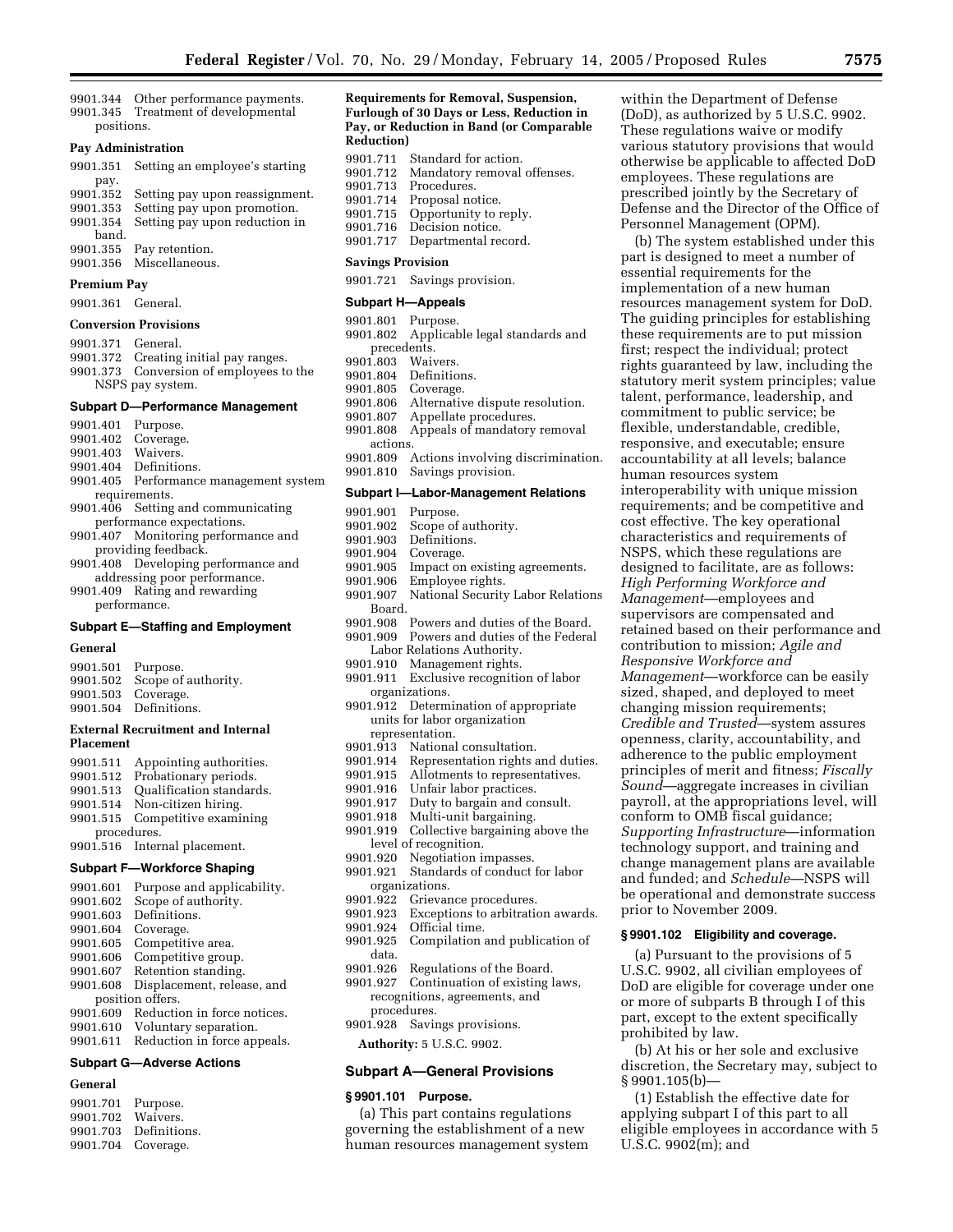(2) With respect to subparts B through H of this part, apply these subparts to a specific category or categories of eligible civilian employees in organizations and functional units of the Department at any time in accordance with the provisions of 5 U.S.C. 9902. However, no category of employees may be covered by subparts B, C, E, F, G, or H of this part unless that category is also covered by subpart D of this part.

(c) Until the Secretary makes a determination under paragraph (b) of this section to apply the provisions of one or more subparts of this part to a particular category or categories of eligible employees in organizations and functional units, those employees, will continue to be covered by the applicable Federal laws and regulations that would apply to them in the absence of this part. All personnel actions affecting DoD employees will be based on the Federal laws and regulations applicable to them on the effective date of the action.

(d) Any new NSPS classification, pay, or performance management system covering Senior Executive Service (SES) members will be consistent with the policies and procedures established by the Governmentwide SES pay-forperformance framework authorized by 5 U.S.C. chapter 53, subchapter VIII, and applicable implementing regulations issued by OPM. If the Secretary determines that SES members employed by DoD should be covered by classification, pay, or performance management provisions that differ substantially from the Governmentwide SES pay-for-performance framework, the Secretary and the Director will issue joint regulations consistent with all of the requirements of 5 U.S.C. 9902.

(e) At his or her sole and exclusive discretion, the Secretary may rescind the application under paragraph (b) of this section of one or more subparts of this part to a particular category of employees and prescribe implementing issuances for converting that category of employees to coverage under applicable title 5 or other applicable provisions. DoD will notify affected employees and labor organizations in advance of a decision to rescind the application of one or more subparts of this part to them.

(f)(1) Notwithstanding any other provision of this part, but subject to the following conditions, the Secretary may, at his or her sole and exclusive discretion, apply one or more subparts of this part as of a specific effective date to a category of employees in organizations and functional units not currently eligible for coverage because of coverage under a system established

by a provision of law outside the waivable or modifiable chapters of title 5, U.S. Code, if the provision of law outside those waivable or modifiable title 5 chapters provides discretionary authority to cover employees under a given waivable or modifiable title 5 chapter or to cover them under a separate system established by the Department.

(2) In applying paragraph (f)(1) of this section with respect to coverage under subparts B and C of this part, the affected employees will be converted directly to the DoD NSPS pay system from their current pay system. The Secretary may establish conversion rules for these employees similar to the conversion rules established under § 9901.373.

## **§ 9901.103 Definitions.**

In this part:

*Band* means *pay band. Basic pay* means an employee's rate of pay before any deductions and

exclusive of additional pay of any kind, except as expressly provided by law or regulation. For the specific purposes prescribed in § 9901.332(c), basic pay includes any local market supplement.

*Career group* means a grouping of one or more associated or related occupations. A career group may include one or more pay schedules.

*Competencies* means the measurable or observable knowledge, skills, abilities, behaviors, and other characteristics that an individual needs to perform a particular job or job function successfully.

*Contribution* means a work product, service, output, or result provided or produced by an employee or group of employees that supports the Departmental or organizational mission, goals, or objectives.

*Day* means a calendar day. *Department* or *DoD* means the Department of Defense.

*Director* means the Director of the Office of Personnel Management.

*Employee* means an employee within the meaning of that term in 5 U.S.C. 2105.

*Furlough* means the placement of an employee in a temporary status without duties and pay because of lack of work or funds or other non-disciplinary reasons.

*General Schedule* or *GS* means the General Schedule classification and pay system established under chapter 51 and subchapter III of chapter 53 of title 5, U.S. Code.

*Implementing issuances* means documents issued at the Departmental level by the Secretary to carry out any policy or procedure established in

accordance with this part. These issuances may apply Department-wide or to any part of DoD as determined by the Secretary at his or her sole and exclusive discretion.

*Mandatory removal offense (MRO)* means an offense that the Secretary determines in his or her sole, exclusive, and unreviewable discretion has a direct and substantial adverse impact on the Department's national security mission.

*National Security Personnel System (NSPS)* means the human resources management system authorized by 5 U.S.C. 9902(a). It may also refer to the labor relations system authorized by 5 U.S.C. 9902(m).

*Occupational series* means a group or family of positions performing similar types of work. Occupational series are assigned a number for workforce information purposes (for example: 0110, Economist Series; 1410, Librarian Series).

*OPM* means the Office of Personnel Management.

*Pay band* or *band* means a work level and associated pay range within a pay schedule.

*Pay schedule* means a set of related pay bands for a specified category of employees within a career group.

*Performance* means accomplishment of work assignments or responsibilities and contribution to achieving organizational goals, including an employee's behavior and professional demeanor (actions, attitude, and manner of performance), as demonstrated by his or her approach to completing work assignments.

*Promotion* means the movement of an employee from one pay band to a higher pay band under DoD implementing issuances. This includes movement of an employee currently covered by a non-NSPS Federal personnel system to a position determined to be at a higher level of work in NSPS.

*Rating of record* means a performance appraisal prepared—

(1) At the end of an appraisal period covering an employee's performance of assigned duties against performance expectations over the applicable period; or

(2) As needed to reflect a substantial and sustained change in the employee's performance since the last rating of record as provided in DoD implementing issuances.

*Reassignment* means the movement of an employee from his or her position of record to a different position or set of duties in the same or a comparable pay band under DoD implementing issuances on a permanent or temporary/ time-limited basis. This includes the movement of an employee between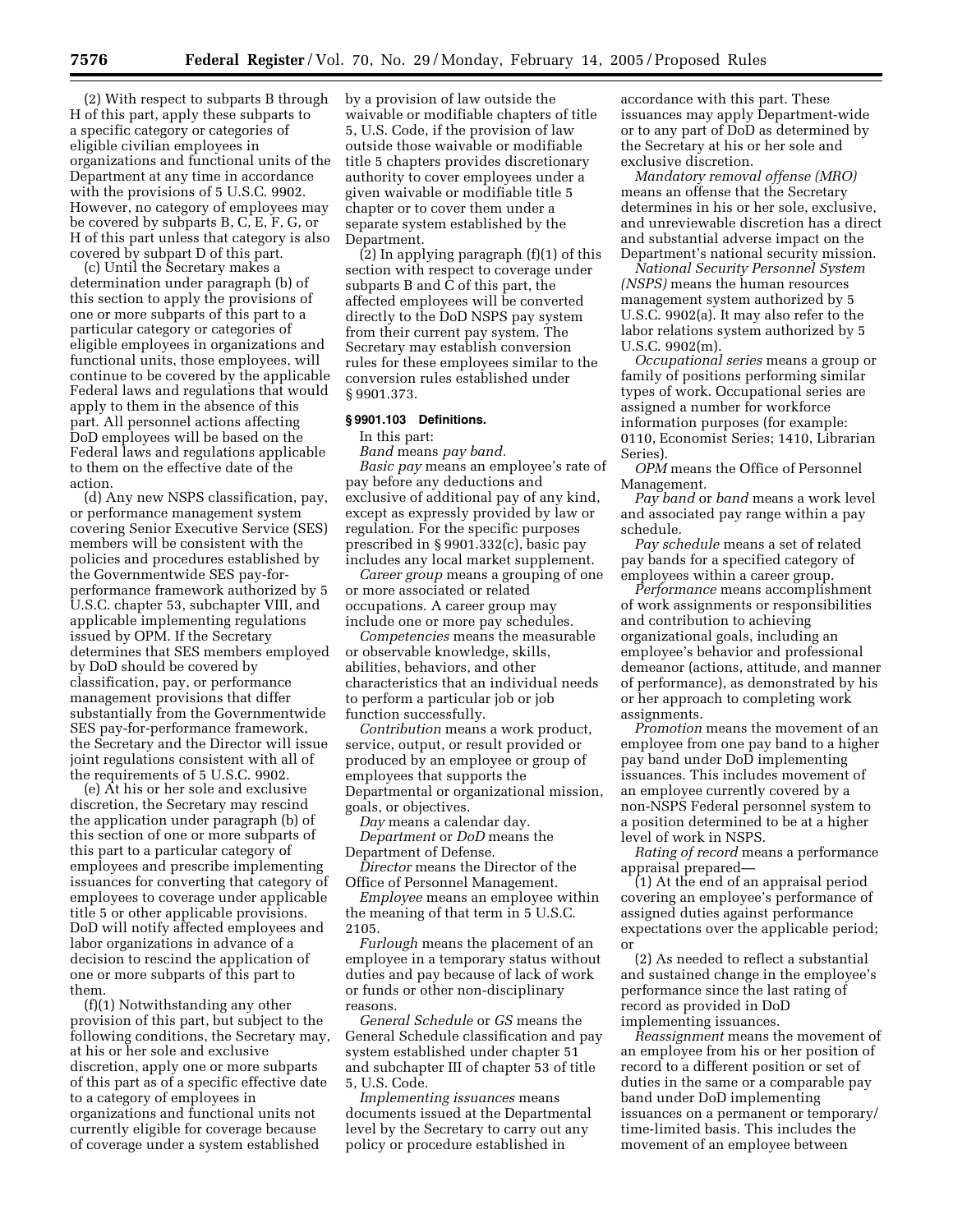positions at a comparable level of work in NSPS and a non-NSPS Federal personnel system.

*Reduction in band* means the voluntary or involuntary movement of an employee from one pay band to a lower pay band under DoD implementing issuances. This includes movement of an employee currently covered by a non-NSPS Federal personnel system to a position determined to be at a lower level of work in NSPS.

*Secretary* means the Secretary of Defense.

*SES* means the Senior Executive Service established under 5 U.S.C. chapter 31, subchapter II.

*SL/ST* refers to an employee serving in a senior-level position paid under 5 U.S.C. 5376. The term ''SL'' identifies a senior-level employee covered by 5 U.S.C. 3324 and 5108. The term ''ST'' identifies an employee who is appointed under the special authority in 5 U.S.C. 3325 to a scientific or professional position established under 5 U.S.C. 3104.

*Unacceptable performance* means the failure to meet one or more performance expectations.

#### **§ 9901.104 Scope of authority.**

The authority for this part is 5 U.S.C. 9902. The provisions in the following chapters of title 5, U.S. Code, and any related regulations, may be waived or modified in exercising the authority in 5 U.S.C. 9902:

(a) Chapters 31, 33, and 35, dealing with staffing, employment, and workforce shaping (as authorized by 5 U.S.C. 9902(k));

(b) Chapter 43, dealing with performance appraisal systems;

(c) Chapter 51, dealing with General Schedule job classification;

(d) Chapter 53, dealing with pay for General Schedule employees, pay and job grading for Federal Wage System employees, and pay for certain other employees;

(e) Chapter 55, subchapter V, dealing with premium pay, except section 5545b;

(f) Chapter 71, dealing with labor relations (as authorized by 5 U.S.C. 9902(m));

(g) Chapter 75, dealing with adverse actions and certain other actions; and

(h) Chapter 77, dealing with the appeal of adverse actions and certain other actions.

## **§ 9901.105 Coordination with OPM.**

(a) As specified in paragraphs (b) through (e) of this section, the Secretary will advise and/or coordinate with OPM in advance, as applicable, regarding the

proposed promulgation of certain DoD implementing issuances and certain other actions related to the ongoing operation of the NSPS where such actions could have a significant impact on other Federal agencies and the Federal civil service as a whole. Such pre-decisional coordination is intended as an internal DoD/OPM matter to recognize the Secretary's special authority to direct the operations of the Department of Defense pursuant to title 10, U.S. Code, as well as the Director's institutional responsibility to oversee the Federal civil service system pursuant to 5 U.S.C. chapter 11.

(b) DoD will advise OPM in advance regarding the extension of specific subparts of this part to specific categories of DoD employees under § 9901.102(b).

(c) Subpart B of this part authorizes DoD to establish and administer a position classification system and classify positions covered by the NSPS; in so doing, DoD will coordinate with OPM prior to—

(1) Establishing or substantially revising career groups, occupational pay schedules, and pay bands under §§ 9901.211 and 9901.212(a);

(2) Establishing alternative or additional qualification standards for a particular occupational series, career group, occupational pay schedule, and/ or pay band under § 9901.212(d) or 9901.513 that significantly differ from Governmentwide standards;

(3) Establishing alternative or additional occupational series for a particular career group or occupation under § 9901.221(b)(1) that differ from Governmentwide series and/or standards;

(4) Establishing alternative or additional classification standards for a particular career group or occupation under § 9901.221(b)(1) that differ from Governmentwide classification standards; and

(5) Establishing the process by which DoD employees may request reconsideration of DoD classification decisions by the Department under § 9901.222, to ensure compatibility between DoD and OPM procedures.

(d) Subpart C of this part authorizes DoD to establish and administer a compensation system for employees of the Department covered by the NSPS; in so doing, DoD will coordinate with OPM prior to—

(1) Establishing maximum rates of basic pay and aggregate pay under § 9901.312 that exceed those established under 5 U.S.C. chapter 53;

(2) Establishing and adjusting pay ranges for occupational pay schedules and pay bands under §§ 9901.321(a), 9901.322(a) and (b), and 9901.372;

(3) Establishing and adjusting local market supplements under §§ 9901.332(a) and 9901.333;

(4) Establishing alternative or additional local market areas under § 9901.332(b) that differ from those established for General Schedule employees under 5 CFR 531.603;

(5) Establishing policies regarding starting rates of pay for newly appointed or transferred employees under §§ 9901.351 through 9901.354 and pay retention under § 9901.355;

(6) Establishing policies regarding premium pay under § 9901.361 that differ from those that exist in Governmentwide regulations; and

(7) Establishing policies regarding the student loan repayment program under § 9901.303(c) that differ from Governmentwide policies with respect to repayment amounts, service commitments, and reimbursement.

(e) Subpart E of this part authorizes DoD to establish and administer authorities for the examination and appointment of employees to certain organizational elements of the Department covered by the NSPS; in so doing, DoD will coordinate with OPM prior to establishing alternative or additional examining procedures under § 9901.515 that differ from those applicable to the examination of applicants for appointment to the competitive and excepted service under 5 U.S.C. chapters 31 and 33, except as otherwise provided by subpart E of this part.

(f) When a matter requiring OPM coordination is submitted to the Secretary for decision, the Director will be provided an opportunity, as part of the Department's normal coordination process, to review and comment on the recommendations and officially concur or nonconcur with all or part of them. The Secretary will take the Director's comments and concurrence/ nonconcurrence into account, advise the Director of his or her determination, and provide the Director with reasonable advance notice of its effective date. Thereafter, the Secretary and the Director may take such action(s) as they deem appropriate, consistent with their respective statutory authorities and responsibilities.

(g) The Secretary and the Director fully expect their staffs to work closely together on the matters specified in this section, before such matters are submitted for official OPM coordination and DoD decision, so as to maximize the opportunity for consensus and agreement before an issue is so submitted.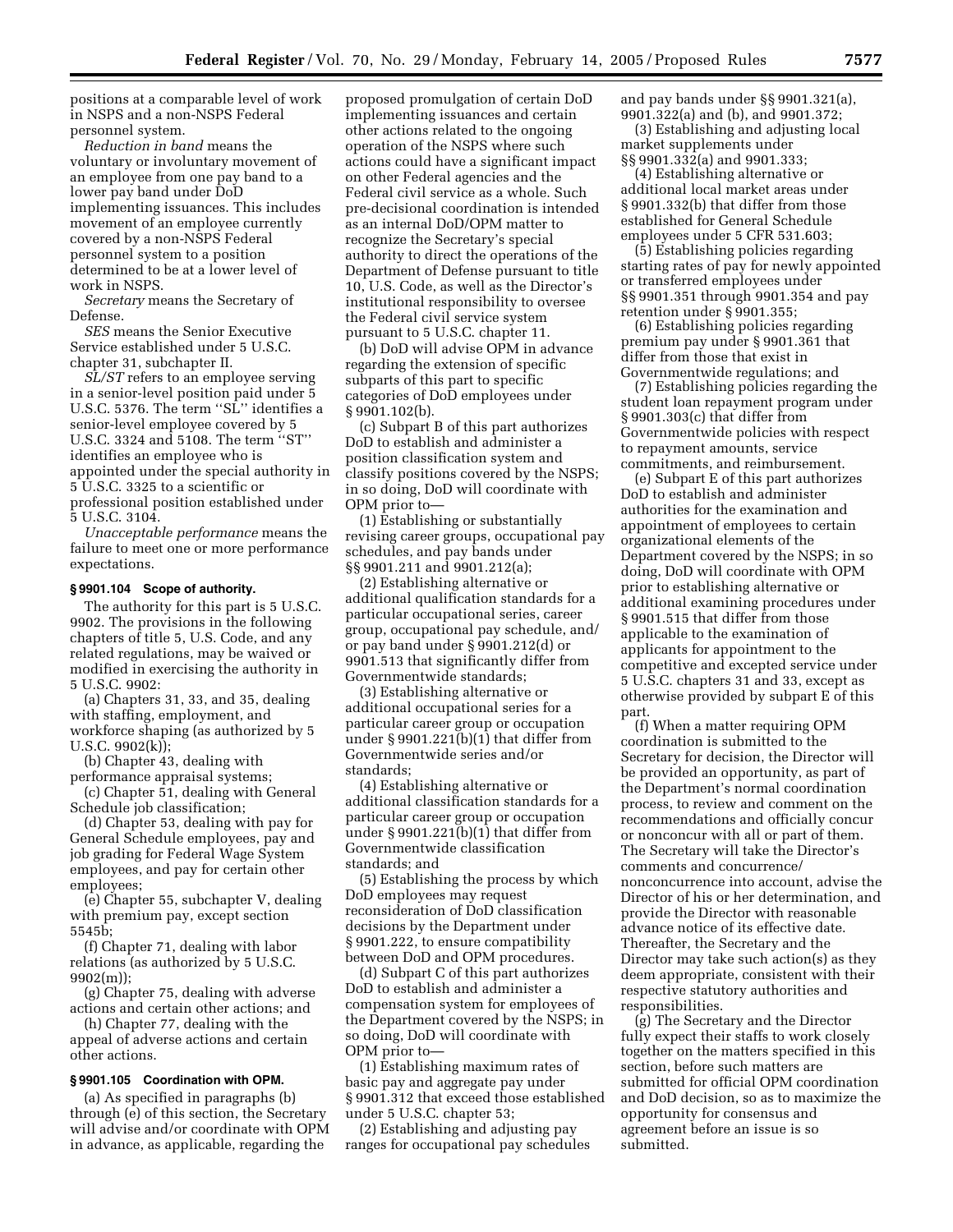## **§ 9901.106 Continuing collaboration.**

(a) *Continuing collaboration with employee representatives.* (1) In accordance with 5 U.S.C. 9902, this section provides employee representatives with an opportunity to participate in the development of Department-level implementing issuances that carry out the provisions of this part. This process is not subject to the requirements established by subpart I of this part, including but not limited to §§ 9901.910 (regarding the exercise of management rights), 9901.916(a)(5) (regarding enforcement of the duty to consult or negotiate), 9901.917 (regarding the duty to bargain and consult), and 9901.920 (regarding impasse procedures).

(2)(i) For the purpose of this section, the term ''employee representatives'' includes representatives of labor organizations with exclusive recognition rights for units of DoD employees, as determined pursuant to subpart I of this part.

(ii) The Secretary, at his or her sole and exclusive discretion, may determine the number of employee representatives to be engaged in the continuing collaboration process.

(iii) Each national labor organization with multiple collective bargaining units accorded exclusive recognition will determine how its units will be represented within the limitations imposed by the Secretary under paragraph (a)(2)(ii) of this section.

(3)(i) Within timeframes specified by the Secretary, employee representatives will be provided with an opportunity to submit written comments to, and to discuss their views with, DoD officials on any proposed final draft implementing issuances.

(ii) To the extent that the Secretary determines necessary, employee representatives will be provided with an opportunity to discuss their views with DoD officials and/or to submit written comments, at initial identification of implementation issues and conceptual design and/or at review of draft recommendations or alternatives.

(4) Employee representatives will be provided with access to information to make their participation in the continuing collaboration process productive.

(5) Any written comments submitted by employee representatives regarding proposed final draft implementing issuances will become part of the record and will be considered before a final decision is made.

(6) Nothing in the continuing collaboration process will affect the right of the Secretary to determine the content of implementing issuances and to make them effective at any time.

(b) *Continuing collaboration with other interested organizations.* The Secretary may also establish procedures for continuing collaboration with appropriate organizations that represent the interests of a substantial number of nonbargaining unit employees.

## **§ 9901.107 Relationship to other provisions.**

(a)(1) The provisions of title 5, U.S. Code, are waived, modified, or replaced to the extent authorized by 5 U.S.C. 9902 to conform to the provisions of this part.

(2) This part must be interpreted in a way that recognizes the critical national security mission of the Department. Each provision of this part must be construed to promote the swift, flexible, effective day-to-day accomplishment of this mission, as defined by the Secretary. The interpretation of the regulations in this part by DoD and OPM must be accorded great deference.

(b) For the purpose of applying other provisions of law or Governmentwide regulations that reference provisions under chapters 31, 33, 35, 43, 51, 53, 55 (subchapter V only), 71, 75, and 77 of title 5, U.S. Code, the referenced provisions are not waived but are modified consistent with the corresponding regulations in this part, except as otherwise provided in this part (including paragraph (c) of this section) or in DoD implementing issuances. Applications of this rule include, but are not limited to, the following:

(1) If another provision of law or Governmentwide regulations requires coverage under one of the chapters modified or waived under this part (*i.e.*, chapters 31, 33, 35, 43, 51, 53, 55 (subchapter V only), 71, 75, and 77 of title 5, U.S. Code), DoD employees are deemed to be covered by the applicable chapter notwithstanding coverage under a system established under this part. Selected examples of provisions that continue to apply to any DoD employees (notwithstanding coverage under subparts B through I of this part) include, but are not limited to, the following:

(i) Foreign language awards for law enforcement officers under 5 U.S.C. 4521 through 4523;

(ii) Pay for firefighters under 5 U.S.C. 5545b;

(iii) Recruitment, relocation, and retention payments under 5 U.S.C. 5753 through 5754; and

(iv) Physicians' comparability allowances under 5 U.S.C. 5948.

(2) In applying the back pay law in 5 U.S.C. 5596 to DoD employees covered by subpart H of this part (dealing with appeals), the reference in section 5596(b)(1)(A)(ii) to 5 U.S.C. 7701(g) (dealing with attorney fees) is considered to be a reference to a modified section 7701(g) that is consistent with § 9901.807(h).

(3) In applying the back pay law in 5 U.S.C. 5596 to DoD employees covered by subpart I of this part (dealing with labor relations), the reference in section 5596(b)(5) to section 7116 (dealing with unfair labor practices) is considered to be a reference to a modified section 7116 that is consistent with § 9901.916.

(c) Law enforcement officer special rates and geographic adjustments under sections 403 and 404 of the Federal Employees Pay Comparability Act of 1990 (section 529 of Pub. L. 101–509) do not apply to employees who are covered by an NSPS classification and pay system established under subparts B and C of this part.

(d) Nothing in this part waives, modifies or otherwise affects the employment discrimination laws that the Equal Employment Opportunity Commission (EEOC) enforces under 42 U.S.C. 2000e *et seq.*, 29 U.S.C. 621 *et seq.*, 29 U.S.C. 791 *et seq.*, and 29 U.S.C. 206(d). Employees and applicants for employment in DoD will continue to be covered by EEOC's Federal sector regulations found at 29 CFR part 1614.

## **§ 9901.108 Program evaluation.**

(a) DoD will establish procedures for evaluating the regulations in this part and their implementation. DoD will provide designated employee representatives with an opportunity to be briefed and a specified timeframe to provide comments on the design and results of program evaluations.

(b) Involvement in the evaluation process does not waive the rights of any party under applicable law or regulations.

## **Subpart B—Classification**

#### **General**

## **§ 9901.201 Purpose.**

(a) This subpart contains regulations establishing a classification structure and rules for covered DoD employees and positions to replace the classification structure and rules in 5 U.S.C. chapter 51 and the job grading system in 5 U.S.C. chapter 53, subchapter IV, in accordance with the merit principle that equal pay should be provided for work of equal value, with appropriate consideration of both national and local rates paid by employers in the private sector, and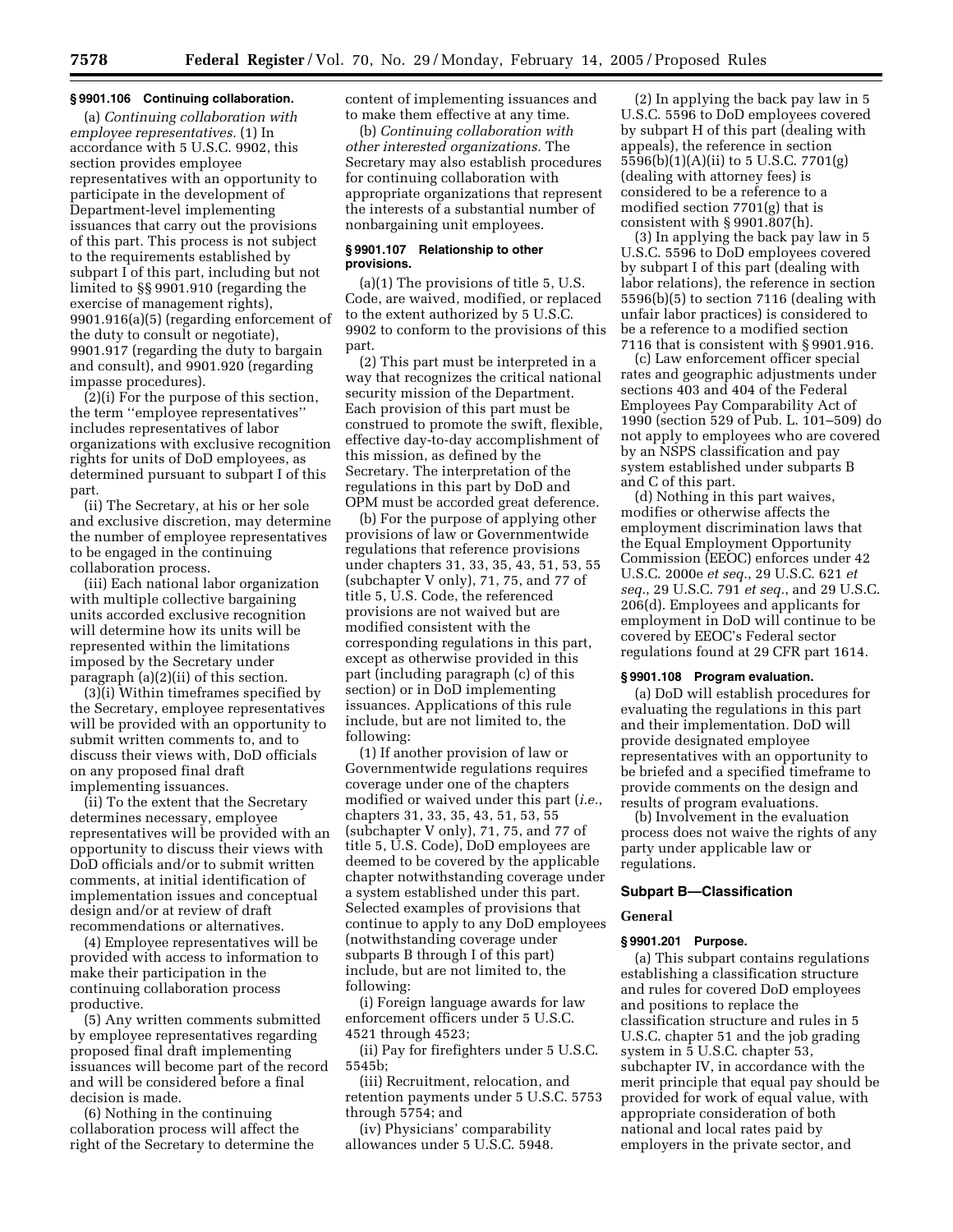appropriate incentives and recognition should be provided for excellence in performance.

(b) Any classification system prescribed under this subpart will be established in conjunction with the pay system described in subpart C of this part.

## **§ 9901.202 Coverage.**

(a) This subpart applies to eligible DoD employees and positions listed in paragraph (b) of this section, subject to a determination by the Secretary under § 9901.102(b)(2).

(b) The following employees of, or positions in, DoD organizational and functional units are eligible for coverage under this subpart:

(1) Employees and positions that would otherwise be covered by the General Schedule classification system established under 5 U.S.C. chapter 51;

(2) Employees and positions that would otherwise be covered by a prevailing rate system established under 5 U.S.C. chapter 53, subchapter IV;

(3) Employees in senior-level (SL) and scientific or professional (ST) positions who would otherwise be covered by 5 U.S.C. 5376;

(4) Members of the Senior Executive Service (SES) who would otherwise be covered by 5 U.S.C. chapter 53, subchapter VIII, subject to § 9901.102(d); and

(5) Such others designated by the Secretary as DoD may be authorized to include under 5 U.S.C. 9902.

#### **§ 9901.203 Waivers.**

(a) When a specified category of employees is covered by a classification system established under this subpart, the provisions of 5 U.S.C. chapter 51 and 5 U.S.C. 5346 are waived with respect to that category of employees, except as provided in paragraph (b) of this section, §§ 9901.107, and 9901.222(d) (with respect to OPM's authority under 5 U.S.C. 5112(b) and 5346(c) to act on requests for review of classification decisions).

(b) Section 5108 of title 5, U.S. Code, dealing with the classification of positions above GS–15, is not waived for the purpose of defining and allocating senior executive service positions under 5 U.S.C. 3132 and 3133 or applying provisions of law outside the waivable and modifiable chapters of title 5, U.S. Code—*e.g.*, 5 U.S.C. 4507 and 4507a (regarding Presidential rank awards) and 5 U.S.C. 6303(f) (regarding annual leave accrual for members of the SES and employees in SL/ST positions).

## **§ 9901.204 Definitions.**

In this subpart:

*Band* means *pay band.*

*Basic pay* has the meaning given that term in § 9901.103.

*Career group* has the meaning given that term in § 9901.103.

*Classification,* also referred to as job evaluation, means the process of analyzing and assigning a job or position to an occupational series, career group, pay schedule, and pay band for pay and other related purposes.

*Competencies* has the meaning given that term in § 9901.103.

*Occupational series* has the meaning given that term in § 9901.103.

*Pay band* or *band* has the meaning given that term in § 9901.103.

*Pay schedule* has the meaning given that term in § 9901.103.

*Position* or *job* means the duties, responsibilities, and related competency requirements that are assigned to an employee whom the Secretary approves for coverage under § 9901.202(a).

## **Classification Structure**

#### **§ 9901.211 Career groups.**

For the purpose of classifying positions, DoD may establish career groups based on factors such as mission or function; nature of work; qualifications or competencies; career or pay progression patterns; relevant labormarket features; and other characteristics of those occupations or positions. DoD will document in implementing issuances the criteria and rationale for grouping occupations or positions into career groups.

#### **§ 9901.212 Pay schedules and pay bands.**

(a) For purposes of identifying relative levels of work and corresponding pay ranges, DoD may establish one or more pay schedules within each career group.

(b) Each pay schedule may include two or more pay bands.

(c) DoD will document in implementing issuances the definitions for each pay band which specify the type and range of difficulty and responsibility; qualifications or competencies; or other characteristics of the work encompassed by the pay band.

(d) DoD will designate qualification standards and requirements for each career group, occupational series, pay schedule, and/or pay band, as provided in § 9901.514.

#### **Classification Process**

#### **§ 9901.221 Classification requirements.**

(a) DoD will develop a methodology for describing and documenting the duties, qualifications, and other requirements of categories of jobs, and DoD will make such descriptions and documentation available to affected employees.

(b) DoD will—

(1) Assign occupational series to jobs consistent with occupational series definitions established by OPM under 5 U.S.C. 5105 and 5346, or by DoD; and

(2) Apply the criteria and definitions required by §§ 9901.211 and 9901.212 to assign jobs to an appropriate career group, pay schedule, and pay band.

(c) DoD will establish procedures for classifying jobs and may make such inquiries of the duties, responsibilities, and qualification requirements of jobs as it considers necessary for the purpose of this section.

(d) Classification decisions become effective on the date an authorized official approves the classification. Except as provided for in § 9901.222(b), such decisions will be applied prospectively and do not convey any retroactive entitlements.

## **§ 9901.222 Reconsideration of classification decisions.**

(a) An individual employee may request that DoD or OPM reconsider the classification (*i.e.*, pay system, career group, occupational series, pay schedule, or pay band) of his or her official position of record at any time.

(b) DoD will establish implementing issuances for reviewing requests for reconsideration. Such issuances will include a provision stating that a retroactive effective date may be required only if the employee is wrongfully reduced in band.

(c) An employee may request OPM to review a DoD determination made under paragraph (a) of this section. If an employee does not request an OPM reconsideration decision, DoD's classification determination is final and not subject to further review or appeal.

(d) OPM's final determination on a request made under this section is not subject to further review or appeal.

(e) Any determination made under this section will be based on criteria issued by DoD or, where DoD has adopted an OPM classification standard, criteria issued by OPM.

#### **Transitional Provisions**

#### **§ 9901.231 Conversion of positions and employees to the NSPS classification system.**

(a) This section describes the transitional provisions that apply when DoD positions and employees are converted to a classification system established under this subpart. Affected positions and employees may convert from the GS system, a prevailing rate system, the SL/ST system, the SES system, or such other DoD systems as may be designated by the Secretary, as provided in § 9901.202. For the purpose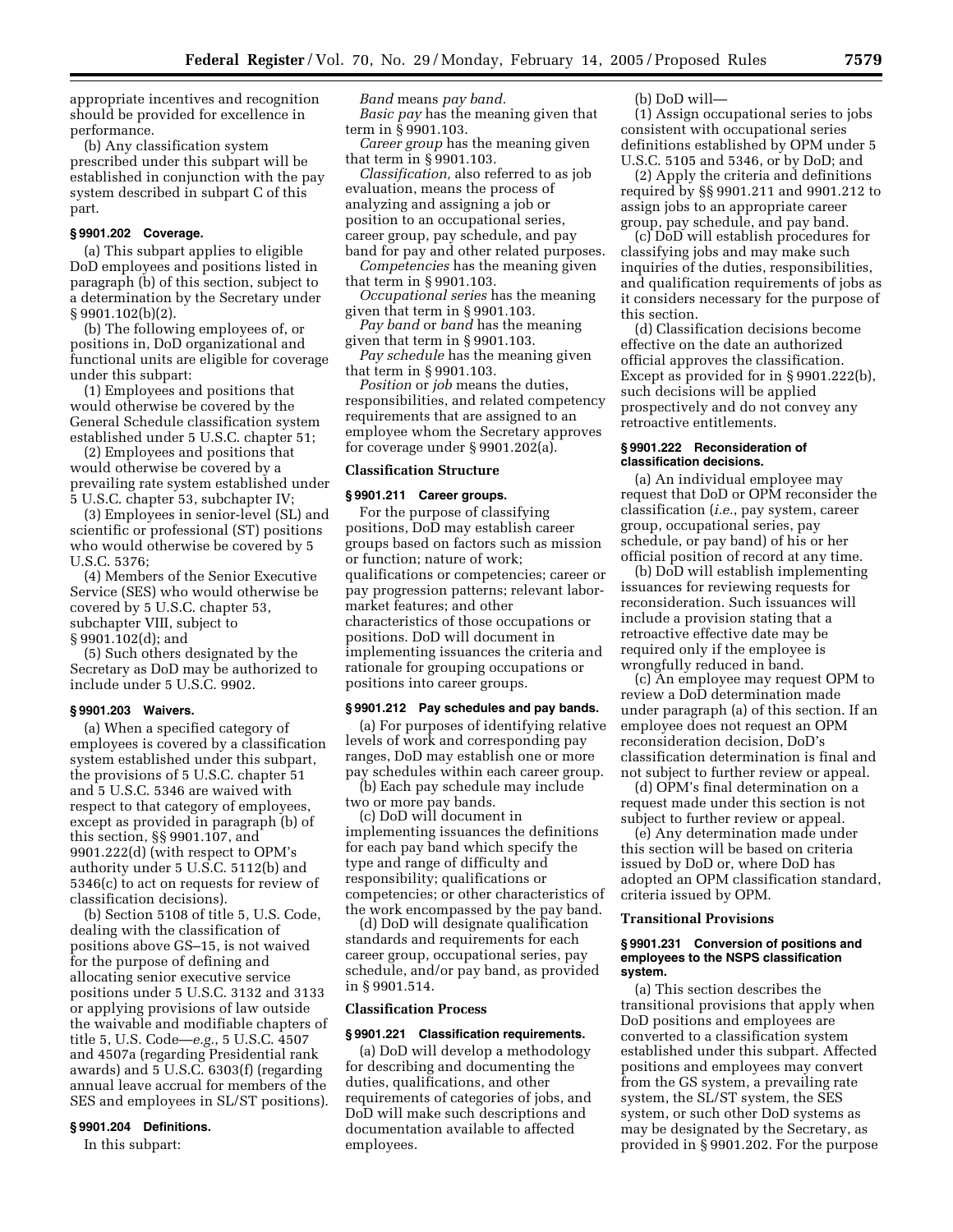of this section, the terms ''convert,'' ''converted,'' ''converting,'' and ''conversion'' refer to positions and employees that become covered by the NSPS classification system as a result of a coverage determination made under § 9901.102(b)(2) and exclude employees who are reassigned or transferred from a noncovered position to a position already covered by the DoD system.

(b) DoD will issue implementing issuances prescribing policies and procedures for converting DoD employees to a pay band upon initial implementation of the NSPS classification system. Such procedures will include provisions for converting an employee who is retaining a grade under 5 U.S.C. chapter 53, subchapter VI, immediately prior to conversion. As provided in § 9901.373, DoD will convert employees to the system without a reduction in their rate of pay (including basic pay and any applicable locality payment under 5 U.S.C. 5304, special rate under 5 U.S.C. 5305, or local market supplement under § 9901.332).

#### **Subpart C—Pay and Pay Administration**

## **General**

## **§ 9901.301 Purpose.**

(a) This subpart contains regulations establishing pay structures and pay administration rules for covered DoD employees to replace the pay structures and pay administration rules established under 5 U.S.C. chapter 53 and 5 U.S.C. chapter 55, subchapter V, as authorized by 5 U.S.C. 9902. Various features that link pay to employees' performance ratings are designed to promote a high-performance culture within DoD.

(b) Any pay system prescribed under this subpart will be established in conjunction with the classification system described in subpart B of this part.

(c) Any pay system prescribed under this subpart will be established in conjunction with the performance management system described in subpart D of this part.

## **§ 9901.302 Coverage.**

(a) This subpart applies to eligible DoD employees and positions in the categories listed in paragraph (b) of this section, subject to a determination by the Secretary under § 9901.102(b)(2).

(b) The following employees of, or positions in, DoD organizational and functional units are eligible for coverage under this subpart:

(1) Employees and positions who would otherwise be covered by the

General Schedule pay system established under 5 U.S.C. chapter 53, subchapter III;

(2) Employees and positions who would otherwise be covered by a prevailing rate system established under 5 U.S.C. chapter 53, subchapter IV;

(3) Employees in senior-level (SL) and scientific or professional (ST) positions who would otherwise be covered by 5 U.S.C. 5376;

(4) Members of the Senior Executive Service (SES) who would otherwise be covered by 5 U.S.C. chapter 53, subchapter VIII, subject to § 9901.102(d); and

(5) Such others designated by the Secretary as DoD may be authorized to include under 5 U.S.C. 9902.

(c) This section does not apply in determining coverage under § 9901.361 (dealing with premium pay).

## **§ 9901.303 Waivers.**

(a) When a specified category of employees is covered under this subpart—

(1) The provisions of 5 U.S.C. chapter 53 are waived with respect to that category of employees, except as provided in § 9901.107 and paragraphs (b) through (c) of this section; and

(2) The provisions of 5 U.S.C. chapter 55, subchapter V (except section 5545b), are waived with respect to that category of employees to the extent provided by the Secretary when approving coverage under § 9901.361.

(b) The following provisions of 5 U.S.C. chapter 53 are not waived:

(1) Sections 5311 through 5318, dealing with Executive Schedule positions;

(2) Section 5371, insofar as it authorizes OPM to apply the provisions of 38 U.S.C. chapter 74 to DoD employees in health care positions covered by section 5371 in lieu of any NSPS pay system established under this subpart or the following provisions of title 5, U.S. Code: chapters 51, 53, and 61, and subchapter V of chapter 55. The reference to ''chapter 51'' in section 5371 is deemed to include a classification system established under subpart B of this part; and

(3) Section 5377, dealing with the critical pay authority.

(c) Section 5379 is modified. DoD may establish and administer a student loan repayment program for DoD employees, except that DoD may not make loan payments for any noncareer appointee in the SES (as defined in 5 U.S.C. 3132(a)(7)) or for any employee occupying a position that is excepted from the competitive service because of its confidential, policy-determining, policy-making, or policy-advocating

character. Notwithstanding § 9901.302(a), any DoD employee otherwise covered by section 5379 is eligible for coverage under the provisions established under this paragraph, subject to a determination by the Secretary under § 9901.102(b)(2).

#### **§ 9901.304 Definitions.**

In this part:

*Band* means *pay band.*

*Band rate range* means the range of rates of basic pay (excluding any local market supplements) applicable to employees in a particular pay band, as described in § 9901.321. Each band rate range is defined by a minimum and maximum rate.

*Basic pay* has the meaning given that term in § 9901.103.

*Bonus* means an element of the performance payout that consists of a one-time lump-sum payment made to employees. It is not part of basic pay.

*Career group* has the meaning given that term in § 9901.103.

*Competencies* has the meaning given that term in § 9901.103.

*Contribution* has the meaning given that term in § 9901.103.

*Contribution assessment* means the determination made by the pay pool manager as to the impact, extent, and scope of contribution that the employee's performance made to the accomplishment of the organization's mission and goals.

*CONUS* or *Continental United States* means the States of the United States, excluding Alaska and Hawaii, but including the District of Columbia.

*Extraordinary pay increase* or *EPI* means a discretionary basic pay increase to reward an employee at the highest performance level who has been assigned the maximum number of shares available under the rating and contribution scheme when the payout formula does not adequately compensate them for the employee's extraordinary performance and contribution, as described in § 9901.344(b).

*Local market supplement* means a geographic- and occupation-based supplement to basic pay, as described in § 9901.332.

*Modal rating* means the rating of record that occurs most frequently in a particular pay pool level.

*Pay band* or *band* has the meaning given that term in § 9901.103.

*Pay pool* means the organizational elements/units or other categories of employees that are combined for the purpose of determining performance payouts. Each employee is in only one pay pool at a time. *Pay pool* also means the dollar value of the funds set aside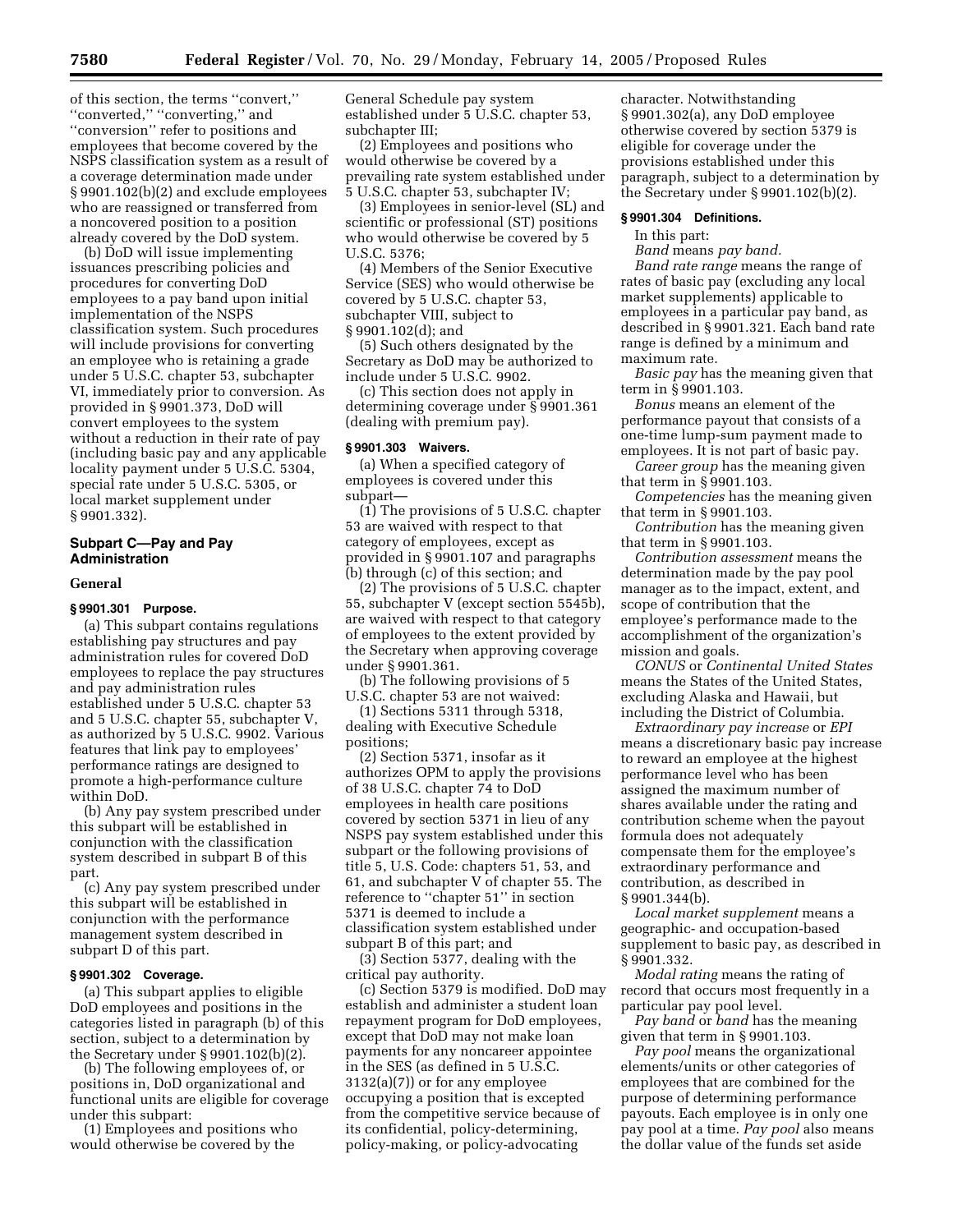for performance payouts for employees covered by a pay pool.

*Pay schedule* has the meaning given that term in § 9901.103.

*Performance* has the meaning given that term in § 9901.103.

*Performance payout* means the total monetary value of performance pay increase and bonus resulting from the performance appraisal process and contribution assessment.

*Performance share* means a unit of performance payout awarded to an employee based on performance. Performance shares may be awarded in multiples commensurate with the employee's performance and contribution rating level.

*Performance share value* means a calculated value for each performance share based on pay pool funds available and the distribution of performance shares across employees within a pay pool, expressed as a percentage or fixed dollar amount.

*Promotion* has the meaning given that term in § 9901.103.

*Rating of record* has the meaning given that term in § 9901.103.

*Reassignment* has the meaning given that term in § 9901.103.

*Reduction in band* has the meaning given that term in § 9901.103.

*Unacceptable performance* has the meaning given that term in § 9901.103.

#### **Overview of Pay System**

#### **§ 9901.311 Major features.**

Through the issuance of implementing issuances, DoD will establish a pay system that governs the setting and adjusting of covered employees' rates of pay and the setting of covered employees' rates of premium pay. The NSPS pay system will include the following features:

(a) A structure of rate ranges linked to various pay bands for each career group, in alignment with the classification structure described in subpart B of this part;

(b) Policies regarding the setting and adjusting of band rate ranges based on mission requirements, labor market conditions, and other factors, as described in §§ 9901.321 and 9901.322;

(c) Policies regarding the setting and adjusting of local market supplements to basic pay based on local labor market conditions and other factors, as described in §§ 9901.331 through 9901.333;

(d) Policies regarding employees' eligibility for pay increases based on adjustments in rate ranges and supplements, as described in §§ 9901.323 and 9901.334;

(e) Policies regarding performancebased pay, as described in §§ 9901.341 through 9901.345;

(f) Policies on basic pay administration, including movement between career groups; positions, pay schedules, and pay bands, as described in §§ 9901.351 through 9901.356;

(g) Linkages to employees' performance ratings of record, as described in subpart D of this part; and

(h) Policies regarding the setting of and limitations on premium payments, as described in § 9901.361.

#### **§ 9901.312 Maximum rates.**

The Secretary will establish limitations on maximum rates of basic pay and aggregate pay for covered employees.

## **§ 9901.313 National security compensation comparability.**

(a) To the maximum extent practicable, for fiscal years 2004 through 2008, the overall amount allocated for compensation of the DoD civilian employees who are included in the NSPS may not be less than the amount that would have been allocated for compensation of such employees for such fiscal years if they had not been converted to the NSPS, based on at a minimum—

(1) The number and mix of employees in such organizational or functional units prior to conversion of such employees to the NSPS; and

(2) Adjustments for normal step increases and rates of promotion that would have been expected, had such employees remained in their previous pay schedule.

(b) To the maximum extent practicable, DoD implementing issuances for the NSPS will provide a formula for calculating the overall amount to be allocated for fiscal years beyond fiscal year 2008 for compensation of the civilian employees included in the NSPS. The formula will ensure that in the aggregate employees are not disadvantaged in terms of the overall amount of pay available as a result of conversion to the NSPS, while providing flexibility to accommodate changes in the function of the organization and other changed circumstances that might impact pay levels.

(c) For the purpose of this section, ''compensation'' for civilian employees means basic pay and any geographicbased payments that are basic pay for retirement purposes (*e.g.*, NSPS local market supplements).

## **Setting and Adjusting Rate Ranges**

#### **§ 9901.321 Structure.**

(a) DoD may establish ranges of basic pay for pay bands, with minimum and maximum rates set and adjusted as provided in § 9901.322.

(b) For each pay band within a career group, DoD will establish a common rate range that applies in all locations.

#### **§ 9901.322 Setting and adjusting rate ranges.**

(a) Within its sole and exclusive discretion, DoD may, subject to § 9901.105(d)(2), set and adjust the rate ranges established under § 9901.321. In determining the rate ranges, DoD may consider mission requirements, labor market conditions, availability of funds, pay adjustments received by employees of other Federal agencies, and any other relevant factors.

(b) DoD may determine the effective date of newly set or adjusted band rate ranges.

(c) DoD may establish different rate ranges and provide different rate range adjustments for different pay bands.

(d) DoD may adjust the minimum and maximum rates of a pay band by different percentages.

#### **§ 9901.323 Eligibility for pay increase associated with a rate range adjustment.**

(a) Except for employees receiving a retained rate under § 9901.355, employees with a current rating of record above ''unacceptable'' will receive a percentage increase in basic pay equal to the percentage by which the minimum of their rate range is increased.

(b) Employees with a current rating of record of ''unacceptable'' will not receive a pay increase under this section.

(c) For employees who do not have a current rating of record, DoD will determine the amount of any pay increase associated with a rate range adjustment in accordance with implementing issuances.

#### **Local Market Supplements**

## **§ 9901.331 General.**

The basic pay ranges established under §§ 9901.321 through 9901.323 may be supplemented in appropriate circumstances by local market supplements, as described in §§ 9901.332, 9901.333, and 9901.334. These supplements are expressed as a percentage of basic pay and are set and adjusted as described in § 9901.333. As authorized by § 9901.355, DoD implementing issuances will determine the extent to which §§ 9901.332 through 9901.334 apply to employees receiving a retained rate.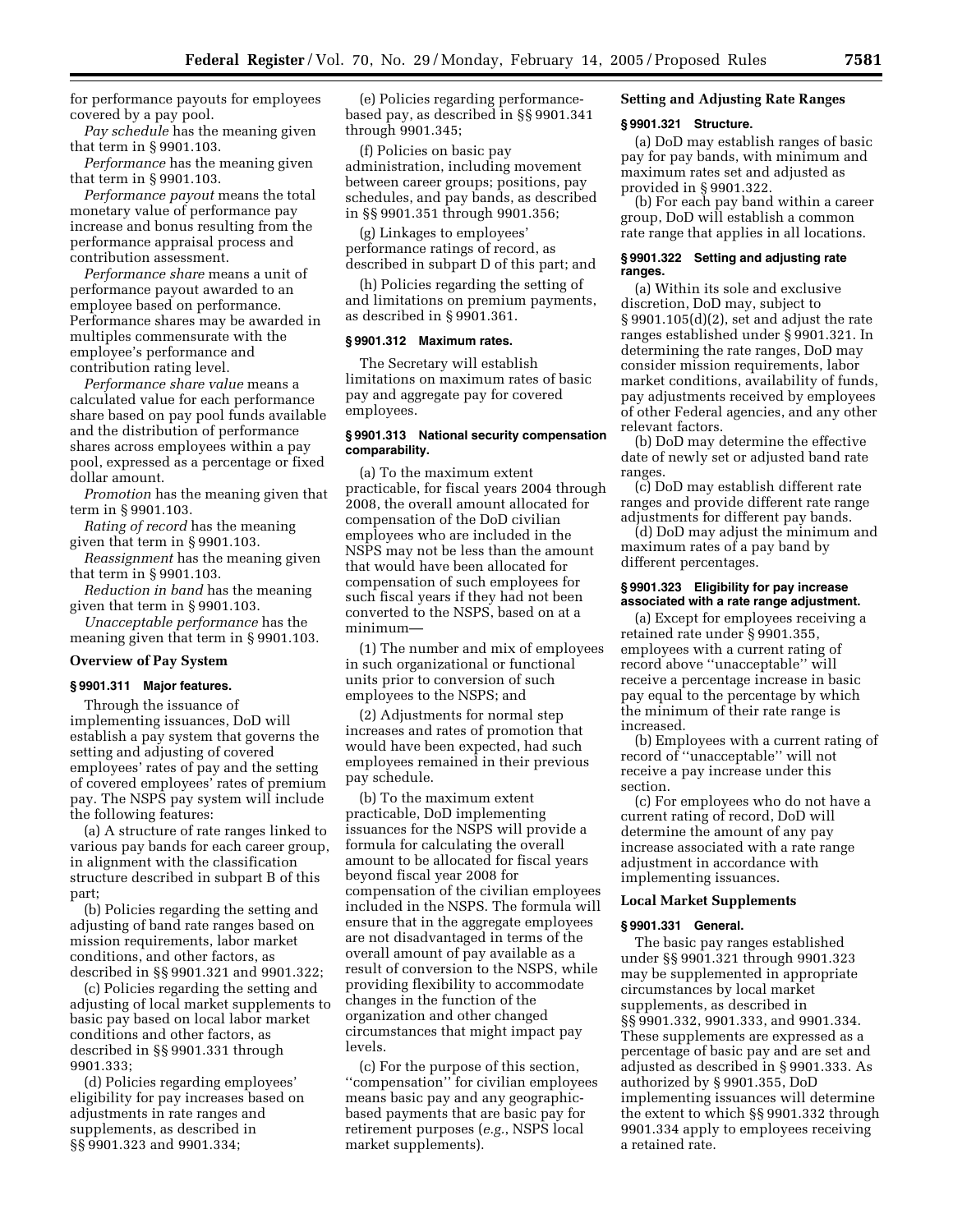#### **§ 9901.332 Local market supplements.**

(a) For each band rate range, DoD may establish local market supplements that apply in specified local market areas. Local market supplements apply to employees whose official duty station is located in the given area. DoD may provide different local market supplements for different career groups or for different occupations and/or pay bands within the same career group in the same local market area.

(b) For the purpose of establishing and modifying local market areas, 5 U.S.C. 5304 is not waived. A DoD decision to use the local market area boundaries based on locality pay rates established under 5 U.S.C. 5304 does not require separate DoD regulations. DoD may, in accordance with 5 U.S.C. 553, issue regulations that establish and adjust different local market areas within CONUS or establish and adjust new local market areas outside CONUS. As provided by 5 U.S.C. 5304(f)(2)(B), judicial review of any DoD regulation regarding the establishment or adjustment of local market areas is limited to whether or not the regulation was promulgated in accordance with 5 U.S.C. 553.

(c) Local market supplements are considered basic pay for only the following purposes:

(1) Retirement under 5 U.S.C. chapter 83 or 84;

(2) Life insurance under 5 U.S.C. chapter 87;

(3) Premium pay under 5 U.S.C. chapter 55, subchapter V, or similar payments under other legal authority, including this subpart;

(4) Severance pay under 5 U.S.C. 5595;

(5) Cost-of-living allowances and post differentials under 5 U.S.C. 5941;

(6) Overseas allowances and differentials under 5 U.S.C. chapter 59, subchapter III, to the extent authorized by the Department of State;

(7) Other payments and adjustments authorized under this subpart as specified by DoD implementing issuances;

(8) Other payments and adjustments under other statutory or regulatory authority that are basic pay for the purpose of locality-based comparability payments under 5 U.S.C. 5304;

(9) Determining the rate of basic pay upon conversion to the NSPS pay system as provided in § 9901.373(b); and

(10) Any provisions for which DoD local market supplements are treated as basic pay by law.

## **§ 9901.333 Setting and adjusting local market supplements.**

(a) Within its sole and exclusive discretion, DoD may, subject to § 9901.105(d)(3), set and adjust local market supplements. In determining the amounts of the supplements, DoD will consider mission requirements, labor market conditions, availability of funds, pay adjustments received by employees of other Federal agencies, allowances and differentials under 5 U.S.C. chapter 59, and any other relevant factors.

(b) DoD may determine the effective date of newly set or adjusted local market supplements. Established supplements will be reviewed for possible adjustment at least annually in conjunction with rate range adjustments under § 9901.322.

## **§ 9901.334 Eligibility for pay increase associated with a supplement adjustment.**

(a) When a local market supplement is adjusted under § 9901.333, employees to whom the supplement applies with a current rating of record above ''unacceptable'' will receive any pay increase resulting from that adjustment.

(b) Employees with a current rating of record of ''unacceptable'' will not receive a pay increase under this section.

(c) For employees who do not have a current rating of record, DoD will determine the amount of any pay increase under this section in accordance with implementing issuances.

## **Performance-Based Pay**

## **§ 9901.341 General.**

Sections 9901.342 through 9901.345 describe the performance-based pay that is part of the pay system established under this subpart. These provisions are designed to provide DoD with the flexibility to allocate available funds to employees based on individual, team, or organizational performance as a means of fostering a high-performance culture that supports mission accomplishment.

## **§ 9901.342 Performance payouts.**

(a) *Overview.* (1) The NSPS pay system will be a pay-for-performance system and, when implemented, will result in a distribution of available performance pay funds based upon individual performance, individual contribution, organizational performance, or a combination of those elements. The NSPS pay system will use a pay pool concept to manage, control, and distribute performance-based pay increases and bonuses. The performance payout is a function of the amount of money in the performance pay pool and

the number of shares assigned to individual employees.

(2) The rating of record used as the basis for a performance pay increase is the one assigned for the most recently completed appraisal period, except that if an appropriate rating official determines that an employee's current performance is inconsistent with that rating, that rating official may prepare a more current rating of record, consistent with § 9901.409(b). Unless otherwise provided in implementing issuances, if an employee is not eligible to have a rating of record for the current rating cycle for reasons other than those identified in paragraphs (f) and (g), such employee will not be eligible for a pay increase or bonus payment under this part.

(b) *Performance pay pools.* (1) DoD will issue implementing issuances for the establishment and management of pay pools for performance payouts.

(2) DoD may determine a percentage of pay to be included in pay pools and paid out in accordance with accompanying DoD implementing issuances as—

(i) A performance-based pay increase;

(ii) A performance-based bonus; or

(iii) A combination of a performancebased pay increase and a performancebased bonus.

(c) *Performance shares.* (1) DoD will issue implementing issuances regarding the assignment of a number or range of shares for each rating of record level, subject to paragraph (c)(2) of this section. Performance shares will be used to determine performance pay increases and/or bonuses.

(2) Employees with unacceptable ratings of record will be assigned zero shares.

(d) *Performance payout.* (1) DoD will establish a methodology that authorized officials will use to determine the value of a performance share. A performance share may be expressed as a percentage of an employee's rate of basic pay (exclusive of local market supplements under § 9901.332) or as a fixed dollar amount, or both.

(2) To determine an individual employee's performance payout, DoD will multiply the share value determined under paragraph (d)(1) of this section by the number of performance shares assigned to the employee.

(3) DoD may provide for the establishment of control points within a band that limit increases in the rate of basic pay. DoD may require that certain criteria be met for increases above a control point.

(4) A performance payout may be an increase in basic pay, a bonus, or a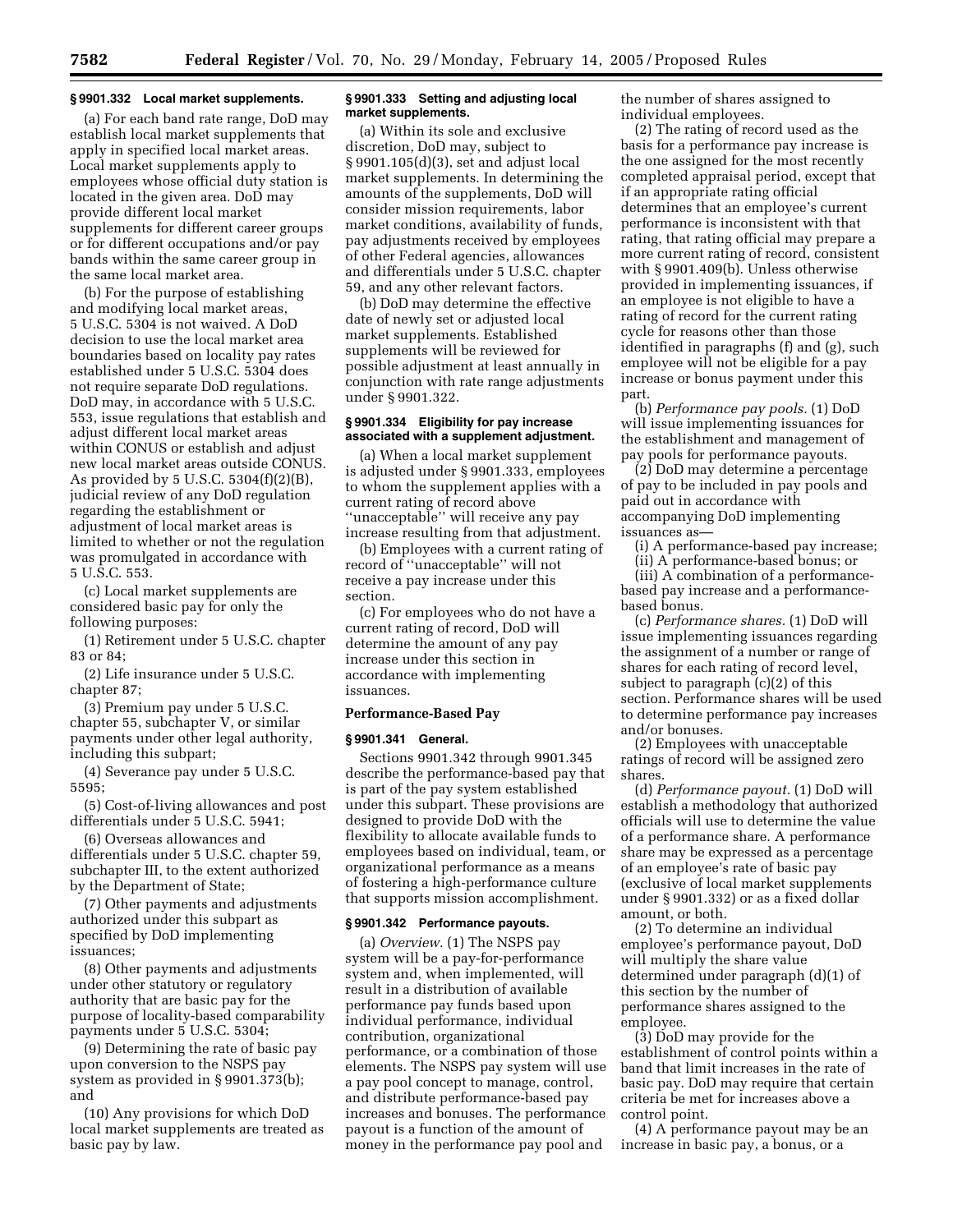combination of the two. However, an increase in basic pay may not cause the employee's rate of basic pay to exceed the maximum rate or applicable control point of the employee's band rate range. Implementing issuances will provide guidance for determining the payout amount and the appropriate distribution between basic pay and bonus.

(5) DoD will determine the effective date(s) of increases in basic pay made under this section.

(6) Notwithstanding any other provision of this section, DoD will issue implementing issuances to address the circumstances under which an employee receiving a retained rate under § 9901.355 may receive a lumpsum performance payout.

(e) *Proration of performance payouts.* DoD will issue implementing issuances regarding the proration of performance payouts for employees who, during the period between performance payouts, are—

(1) Hired, transferred, reassigned, or promoted;

(2) In a leave-without-pay status (except as provided in paragraphs (f) and (g) of this section); or

(3) In other circumstances where proration is considered appropriate.

(f) *Adjustments for employees returning after performing honorable service in the uniformed services.* DoD will issue implementing issuances regarding how it sets the rate of basic pay prospectively for an employee who leaves a DoD position to perform service in the uniformed services (in accordance with 38 U.S.C. 4303 and 5 CFR 353.102) and returns through the exercise of a reemployment right provided by law, Executive order, or regulation under which accrual of service for seniority-related benefits is protected (*e.g.*, 38 U.S.C. 4316). DoD will credit the employee with increases under § 9901.323 and increases to basic pay under this section based on the employee's last DoD rating of record or the average percentage basic pay increases granted to employees in the same pay pool, pay schedule, and pay band who received the modal rating, whichever is most advantageous to the employee. For employees who have no such rating of record, DoD will use the modal rating received by other employees in the same pay pool, pay schedule, and pay band during the most recent rating cycle.

(g) *Adjustments for employees returning to duty after being in workers' compensation status.* DoD will issue implementing issuances regarding how it sets the rate of basic pay prospectively for an employee who returns to duty after a period of receiving injury

compensation under 5 U.S.C. chapter 81, subchapter I (in a leave-without-pay status or as a separated employee). For the intervening period, DoD will credit the employee with increases under § 9901.323 and increases to basic pay under this section based on the employee's last DoD rating of record or the average percentage basic pay increases granted to employees in the same pay pool, pay schedule, and pay band who received the modal rating, whichever is most advantageous to the employee. For employees who have no such rating of record, DoD will use the modal rating received by other employees covered by the same pay pool, pay schedule, and pay band during the most recent rating cycle.

## **§ 9901.343 Pay reduction based on unacceptable performance and/or conduct.**

An employee's rate of basic pay may be reduced based on a determination of unacceptable performance and/or conduct. Such reduction may not exceed 10 percent unless the employee has been changed to a lower pay band and a greater reduction is needed to set the employee's pay at the maximum rate of the pay band. (*See also* §§ 9901.352 and 9901.354.)

#### **§ 9901.344 Other performance payments.**

(a) In accordance with implementing issuances authorized officials may make other payments to—

(1) Recognize organizational or team achievement;

(2) Reward extraordinary individual performance through an extraordinary pay increase (EPI), as described in paragraph (b) of this section; and

(3) Provide for other special circumstances.

(b) An EPI is paid in addition to performance payouts under § 9901.342 and will usually be made effective at the time of those payouts. The future performance and contribution level exhibited by the employee will be expected to continue at an extraordinarily high level.

#### **§ 9901.345 Treatment of developmental positions.**

DoD may issue implementing issuances regarding pay increases for developmental positions. These issuances may require employees to meet certain standardized assessment or certification points as part of a formal training/developmental program.

#### **Pay Administration**

## **§ 9901.351 Setting an employee's starting pay.**

Subject to DoD implementing issuances, DoD may set the starting rate

of pay for individuals who are newly appointed or reappointed to the Federal service anywhere within the assigned pay band.

## **§ 9901.352 Setting pay upon reassignment.**

(a) Subject to paragraph (b) of this section, DoD may set pay anywhere within the assigned pay band when an employee is reassigned, either voluntarily or involuntarily, to a position in a comparable pay band.

(b) Subject to the adverse action procedures set forth in subpart G of this part and implementing issuances, DoD may reduce an employee's rate of basic pay within a pay band for unacceptable performance and/or conduct. A reduction in pay under this section may not be more than 10 percent or cause an employee's rate of basic pay to fall below the minimum rate of the employee's pay band. Such a reduction may be made effective at any time.

## **§ 9901.353 Setting pay upon promotion.**

Subject to DoD implementing issuances, DoD may set pay anywhere within the assigned pay band when an employee is promoted to a position in a higher pay band.

#### **§ 9901.354 Setting pay upon reduction in band.**

(a) Subject to paragraph (b) of this section, DoD may set pay anywhere within the assigned pay band when an employee is reduced in band, either voluntarily or involuntarily. As applicable, pay retention provisions established under § 9901.355 will apply.

(b) Subject to the adverse action procedures set forth in subpart G of this part, DoD may assign an employee involuntarily to a position in a lower pay band for unacceptable performance and/or conduct, and may simultaneously reduce the employee's rate of basic pay. A reduction in basic pay under this section may not cause an employee's rate of basic pay to fall below the minimum rate of the employee's new pay band, or be more than 10 percent unless a larger reduction is needed to place the employee at the maximum rate of the lower band.

(c) If an employee is reduced in band involuntarily, but not through adverse action procedures (*e.g.*, termination of a temporary promotion or failure to successfully complete a supervisory probationary period), DoD will limit any reduction in pay in accordance with implementing issuances.

## **§ 9901.355 Pay retention.**

(a) Subject to the requirements of this section, DoD will issue implementing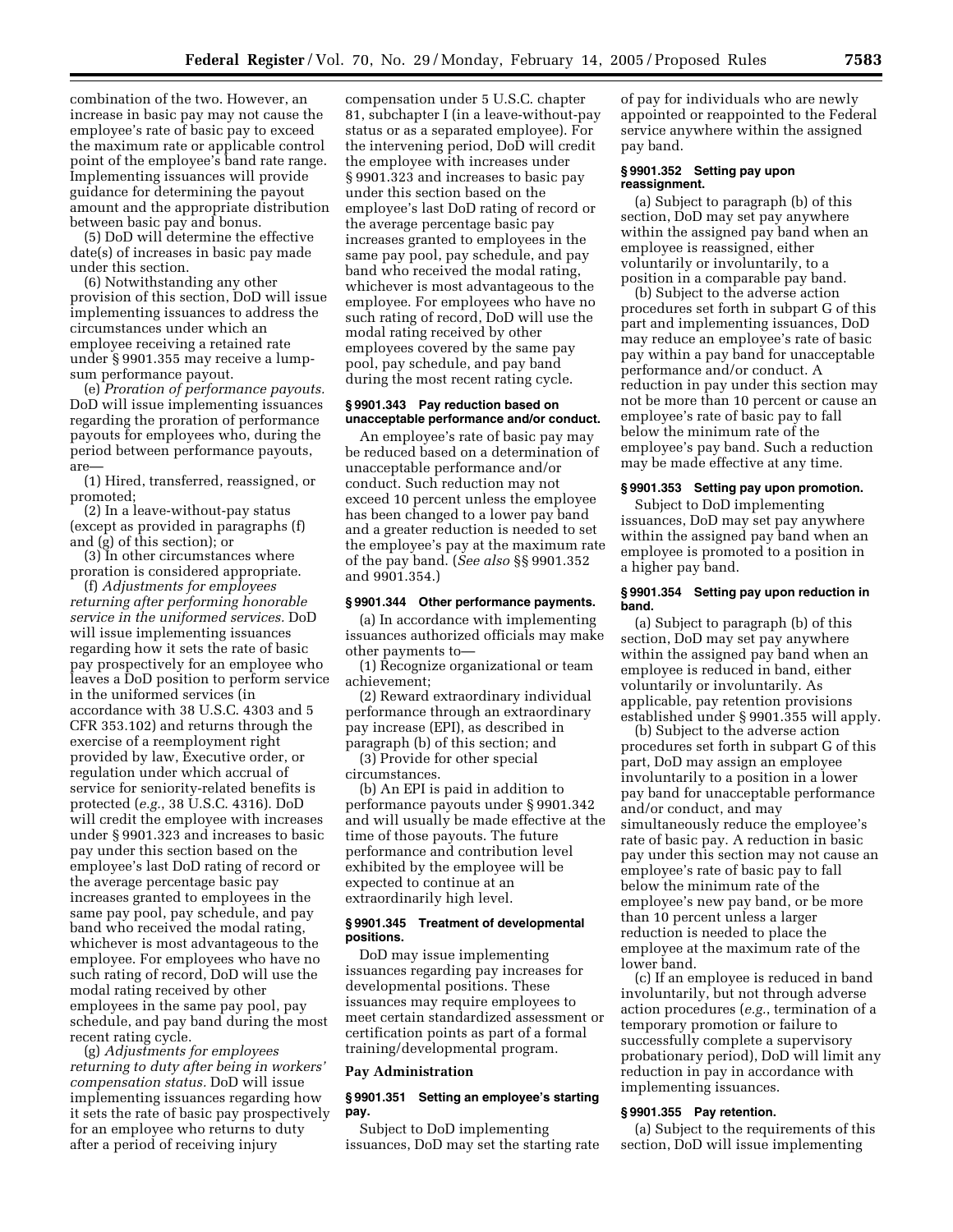issuances regarding pay retention. Pay retention prevents a reduction in basic pay that would otherwise occur by preserving the former rate of basic pay within the employee's new pay band or by establishing a retained rate that exceeds the maximum rate of the new pay band.

(b) Pay retention will be based on the employee's rate of basic pay in effect immediately before the action that would otherwise reduce the employee's rate. A retained rate will be compared to the range of rates of basic pay applicable to the employee's position.

#### **§ 9901.356 Miscellaneous.**

(a) Except in the case of an employee who does not receive a pay increase under §§ 9901.323 because of an unacceptable rating of record, an employee's rate of basic pay may not be less than the minimum rate of the employee's pay band.

(b) Except as provided in § 9901.355, an employee's rate of basic pay may not exceed the maximum rate of the employee's band rate range.

(c) DoD will follow the rules for establishing pay periods and computing rates of pay in 5 U.S.C. 5504 and 5505, as applicable. For employees covered by 5 U.S.C. 5504, annual rates of pay will be converted to hourly rates of pay in computing payments received by covered employees.

(d) DoD may promulgate implementing issuances that provide for a special increase prior to an employee's movement in recognition of the fact that the employee will not be eligible for a promotion increase under the GS system, if a DoD employee moves from the pay system established under this subpart to a GS position having a higher level of duties and responsibilities.

(e) Subject to DoD implementing issuances, DoD may set the rate of basic pay of an employee upon the expiration of a temporary reassignment or promotion, and any resulting reduction in basic pay is not considered an adverse action under subpart G of this part.

#### **Premium Pay**

#### **§ 9901.361 General.**

(a) This section applies to eligible DoD employees and positions which would otherwise be covered by 5 U.S.C. chapter 55, subchapter V, subject to a determination by the Secretary under § 9901.102(b)(2). In making such a determination, the Secretary may waive the provisions of 5 U.S.C. chapter 55, subchapter V (except section 5545b), in whole or in part with respect to any category of employees approved for coverage.

(b) DoD will issue implementing issuances regarding additional payments which include, but are not limited to:

(1) Overtime pay (excluding overtime pay under the Fair Labor Standards Act);

(2) Compensatory time off;

(3) Sunday, holiday, and night pay; (4) Annual premium pay for standby

duty and administratively uncontrollable overtime;

(5) Criminal investigator availability pay; and

(6) Hazardous duty differentials.

(c) DoD will determine the conditions of eligibility for the amounts of and limitations on payments made under the authority of this section.

#### **Conversion Provisions**

#### **§ 9901.371 General.**

(a) This section and §§ 9901.372 and 9901.373 describe the provisions that apply when DoD employees are converted to the NSPS pay system established under this subpart. An affected employee may convert from the GS system, a prevailing rate system, the SL/ST system, or the SES system (or such other systems designated by the Secretary as DoD may be authorized to include under 5 U.S.C. 9902), as provided in § 9901.302. For the purpose of this section and §§ 9901.372 and 9901.373, the terms ''convert,'' "converted," "converting," and ''conversion'' refer to employees who become covered by the pay system without a change in position (as a result of a coverage determination made under § 9901.102(b)(2)) and exclude employees who are reassigned or transferred from a noncovered position to a position already covered by the NSPS pay system.

(b) DoD will issue implementing issuances prescribing the policies and procedures necessary to implement these transitional provisions.

## **§ 9901.372 Creating initial pay ranges.**

DoD will set the initial band rate ranges for the NSPS pay system established under this subpart. The initial ranges may link to the ranges that apply to converted employees in their previously applicable pay system (taking into account any applicable locality payment under 5 U.S.C. 5304, special rate under 5 U.S.C. 5305, or local market supplement under § 9901.332).

## **§ 9901.373 Conversion of employees to the NSPS pay system.**

(a) When the NSPS pay system is established under this subpart and applied to a category of employees, DoD

will convert employees to the system without a reduction in their rate of pay (including basic pay and any applicable locality payment under 5 U.S.C. 5304, special rate under 5 U.S.C. 5305, or local market supplement under § 9901.332).

(b) When an employee receiving a special rate under 5 U.S.C. 5305 before conversion is converted to an equal rate of pay under the NSPS pay system that consists of a basic rate and a local market supplement, the conversion will not be considered as resulting in a reduction in basic pay for the purpose of applying subpart G of this part.

(c) If another personnel action (*e.g.*, promotion, geographic movement) takes effect on the same day as the effective date of an employee's conversion to the new pay system, DoD will process the other action under the rules pertaining to the employee's former system before processing the conversion action.

(d) An employee on a temporary promotion at the time of conversion will be returned to his or her official position of record prior to processing the conversion. If the employee is temporarily promoted immediately after the conversion, pay will be set under the rules for promotion increases under the NSPS pay system.

(e) The Secretary has discretion to make one-time pay adjustments for GS and prevailing rate employees when they are converted to the NSPS pay system. DoD will issue implementing issuances governing any such pay adjustment, including rules governing employee eligibility, pay computations, and the timing of any such pay adjustment.

## **Subpart D—Performance Management**

#### **§ 9901.401 Purpose.**

(a) This subpart provides for the establishment in DoD of a performance management system as authorized by 5 U.S.C. 9902.

(b) The performance management system established under this subpart is designed to promote and sustain a highperformance culture by incorporating the following elements:

(1) Adherence to merit principles set forth in 5 U.S.C. 2301;

(2) A fair, credible, and transparent employee performance appraisal system;

(3) A link between the performance management system and DoD's strategic plan;

(4) A means for ensuring employee involvement in the design and implementation of the system;

(5) Adequate training and retraining for supervisors, managers, and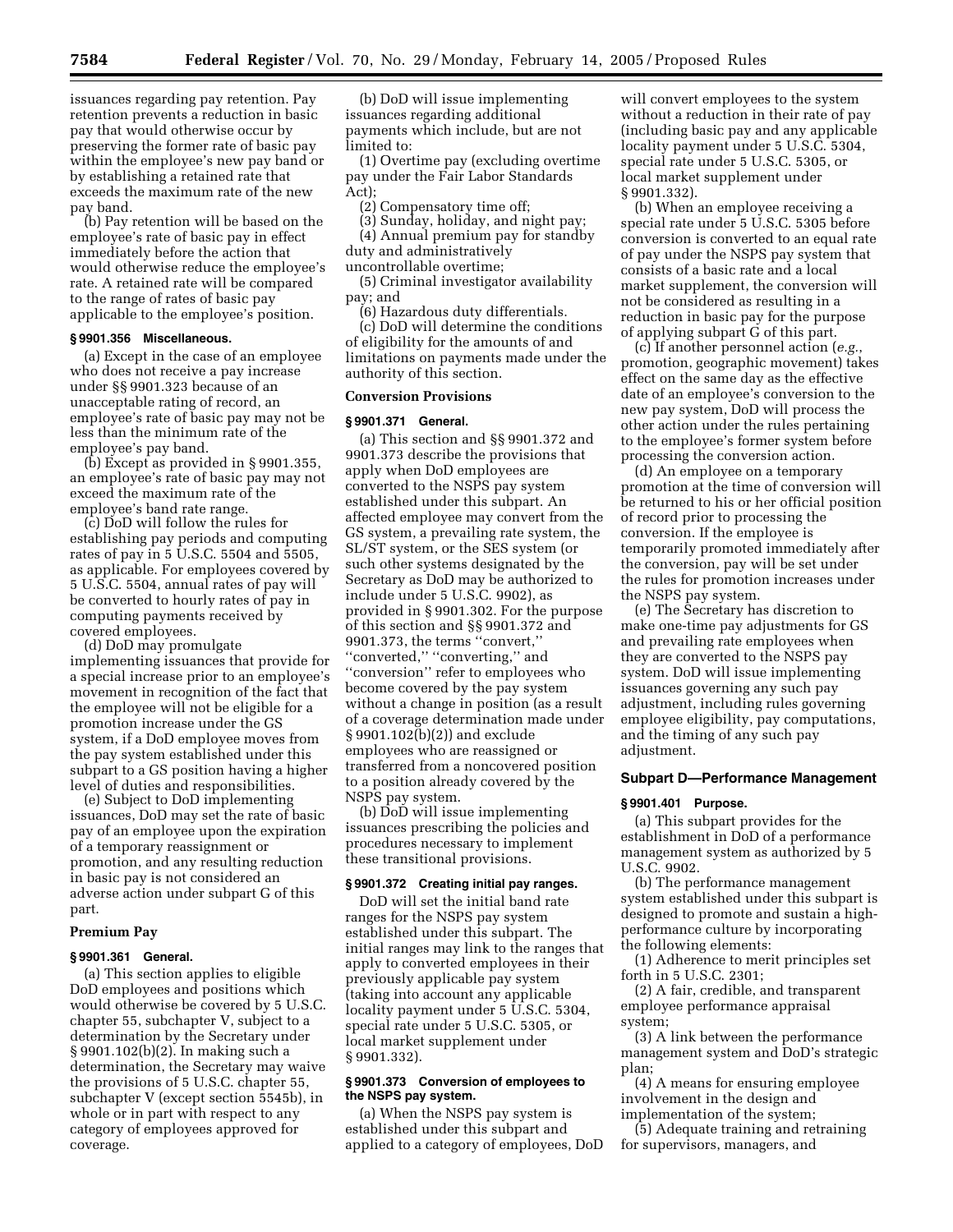employees in the implementation and operation of the performance management system;

(6) A process for ensuring ongoing performance feedback and dialogue among supervisors, managers, and employees throughout the appraisal period, and setting timetables for review;

(7) Effective safeguards to ensure that the management of the system is fair and equitable and based on employee performance;

(8) A means for ensuring that adequate agency resources are allocated for the design, implementation, and administration of the performance management system; and

(9) A pay-for-performance evaluation system to better link individual pay to performance, and provide an equitable method for appraising and compensating employees.

#### **§ 9901.402 Coverage.**

(a) This subpart applies to eligible DoD employees and positions in the categories listed in paragraph (b) of this section, subject to a determination by the Secretary under § 9901.102(b)(2), except as provided in paragraph (c) of this section.

(b) The following employees and positions in DoD organizational and functional units are eligible for coverage under this subpart:

(1) Employees and positions who would otherwise be covered by 5 U.S.C. chapter 43;

(2) Employees and positions who were excluded from chapter 43 by OPM under 5 CFR 430.202(d) prior to the date of coverage of this subpart; and

(3) Such others designated by the Secretary as DoD may be authorized to include under 5 U.S.C. 9902.

(c) This subpart does not apply to employees who have not been, and are not expected to be, employed in an NSPS position for longer than a minimum period (as defined in § 9901.404) during a single 12-month period.

## **§ 9901.403 Waivers.**

When a specified category or group of employees is covered by the performance management system(s) established under this subpart, the provisions of 5 U.S.C. chapter 43 are waived with respect to that category of employees.

## **§ 9901.404 Definitions.**

In this subpart— *Appraisal* means the review and evaluation of an employee's

performance.

*Appraisal period* means the period of time established under a performance

management system for reviewing employee performance.

*Competencies* has the meaning given that term in § 9901.103.

*Contribution* has the meaning given that term in § 9901.103.

*Minimum period* means the period of time established by DoD during which an employee will perform under applicable performance expectations before receiving a rating of record.

*Pay-for-performance evaluation system* means the performance management system established under this subpart to link individual pay to performance and provide an equitable method for appraising and compensating employees.

*Performance* has the meaning given that term in § 9901.103.

*Performance expectations* means that which an employee is required to do, as described in § 9901.406, and may include observable or verifiable descriptions of manner, quality, quantity, timeliness, and cost effectiveness.

*Performance management* means applying the integrated processes of setting and communicating performance expectations, monitoring performance and providing feedback, developing performance and addressing poor performance, and rating and rewarding performance in support of the organization's goals and objectives.

*Performance management system* means the policies and requirements established under this subpart, as supplemented by DoD implementing issuances, for setting and communicating employee performance expectations, monitoring performance and providing feedback, developing performance and addressing poor performance, and rating and rewarding performance. It incorporates the elements set forth in § 9901.401(b).

*Rating of record* has the meaning given that term in § 9901.103.

*Unacceptable performance* has the meaning given that term in § 9901.103.

## **§ 9901.405 Performance management system requirements.**

(a) DoD will issue implementing issuances that establish a performance management system for DoD employees, subject to the requirements set forth in this subpart.

(b) The NSPS performance management system will—

(1) Specify the employees covered by the system(s);

(2) Provide for the periodic appraisal of the performance of each employee, generally once a year, based on performance expectations;

(3) Specify the minimum period during which an employee will perform before being eligible to receive a rating of record;

(4) Hold supervisors and managers accountable for effectively managing the performance of employees under their supervision as set forth in paragraph (c) of this section;

(5) Specify procedures for setting and communicating performance expectations, monitoring performance and providing feedback, and developing, rating, and rewarding performance; and

(6) Specify the criteria and procedures to address the performance of employees who are detailed or transferred and for employees in other special circumstances.

(c) In fulfilling the requirements of paragraph (b) of this section, supervisors and managers are responsible for—

(1) Clearly communicating performance expectations and holding employees responsible for accomplishing them;

(2) Making meaningful distinctions among employees based on performance and contribution;

(3) Fostering and rewarding excellent performance;

(4) Addressing poor performance; and

(5) Assuring that employees are assigned a rating of record when required by DoD implementing issuances.

#### **§ 9901.406 Setting and communicating performance expectations.**

(a) Performance expectations will support and align with the DoD mission and its strategic goals, organizational program and policy objectives, annual performance plans, and other measures of performance.

(b) Supervisors and managers will communicate performance expectations, including those that may affect an employee's retention in the job. Performance expectations will be communicated to the employee prior to holding the employee accountable for them. However, notwithstanding this requirement, employees are always accountable for demonstrating professionalism and standards of appropriate conduct and behavior, such as civility and respect for others.

(c) Performance expectations for supervisors and managers will include assessment and measurement of how well supervisors and managers plan, monitor, develop, correct, and assess subordinate employees' performance.

(d) Performance expectations may take the form of—

(1) Goals or objectives that set general or specific performance targets at the individual, team, and/or organizational level;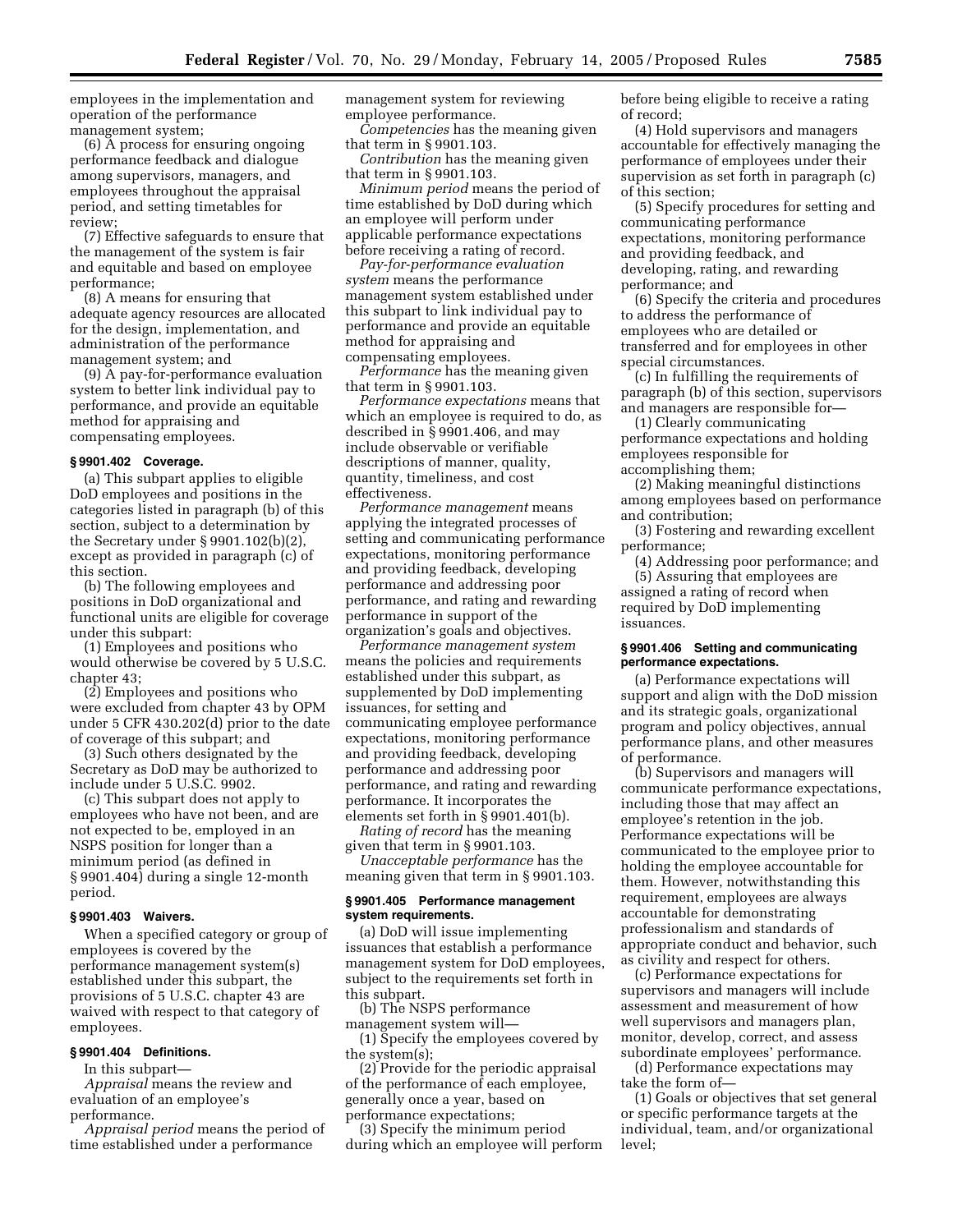(2) Organizational, occupational, or other work requirements, such as standard operating procedures, operating instructions, manuals, internal rules and directives, and/or other instructions that are generally applicable and available to the employee;

(3) A particular work assignment, including expectations regarding the quality, quantity, accuracy, timeliness, and/or other expected characteristics of the completed assignment;

(4) Competencies an employee is expected to demonstrate on the job, and/or the contributions an employee is expected to make; or

(5) Any other means, provided that the expectation would be clear to a reasonable person.

(e) Supervisors will involve employees, insofar as practicable, in the development of their performance expectations. However, final decisions regarding performance expectations are within the sole and exclusive discretion of management.

## **§ 9901.407 Monitoring performance and providing feedback.**

In applying the requirements of the performance management system and its implementing issuances and policies, supervisors will—

(a) Monitor the performance of their employees and their contribution to the organization; and

(b) Provide ongoing (*i.e.*, regular and timely) feedback to employees on their actual performance with respect to their performance expectations, including one or more interim performance reviews during each appraisal period.

## **§ 9901.408 Developing performance and addressing poor performance.**

(a) DoD implementing issuances will prescribe procedures that supervisors will use to develop employee performance and to address poor performance.

(b) If during the appraisal period a supervisor determines that an employee's performance is unacceptable, the supervisor will—

(1) Consider the range of options available to address the performance deficiency, which include, but are not limited to, remedial training, an improvement period, a reassignment, an oral warning, a letter of counseling, a written reprimand, or adverse action defined in subpart G of this part, including a reduction in rate of basic pay or pay band; and

(2) Take appropriate action to address the deficiency, taking into account the circumstances, including the nature and gravity of the unacceptable performance and its consequences.

(c) As specified in subpart H of this part, employees may appeal adverse actions (*e.g.*, suspensions of more than 14 days, reductions in pay and pay band, and removal) based on unacceptable performance.

#### **§ 9901.409 Rating and rewarding performance.**

(a) The NSPS performance management system will establish a multi-level rating system as described in the DoD implementing issuances.

(b) An appropriate rating official will prepare and issue a rating of record after the completion of the appraisal period. An additional rating of record may be issued to reflect a substantial and sustained change in the employee's performance since the last rating of record. A rating of record will be used as a basis for—

(1) A pay determination under any applicable pay rules;

(2) Determining reduction-in-force retention standing; and

(3) Such other action that DoD considers appropriate, as specified in DoD implementing issuances.

(c) A rating of record will assess an employee's performance with respect to his or her performance expectations and/or relative contributions and is considered final when issued to the employee with all appropriate reviews and signatures.

(d) An appropriate rating official will communicate the rating of record and number of shares to the employee prior to payout.

(e) A rating of record issued under this subpart is an official rating of record for the purpose of any provision of title 5, Code of Federal Regulations, for which an official rating of record is required. DoD will transfer ratings of record between subordinate organizations and to other Federal departments or agencies in accordance with DoD implementing issuances.

(f) DoD may not lower the rating of record of an employee on an approved absence from work, including the absence of a disabled veteran to seek medical treatment, as provided in Executive Order 5396.

(g) A rating of record may be challenged by an employee only through a reconsideration procedure as provided in DoD implementing issuances. This procedure will be the sole and exclusive method for all employees to challenge a rating of record. A payout determination will not be subject to reconsideration procedures.

(h) A supervisor or other rating official may prepare an additional performance appraisal for the purposes specified in the applicable performance management system (*e.g.*, transfers and details) at any time after the completion of the minimum period. Such an appraisal is not a rating of record.

(i) DoD implementing issuances will establish policies and procedures for crediting performance in a reduction in force in accordance with subpart F of this part.

## **Subpart E—Staffing and Employment**

## **General**

## **§ 9901.501 Purpose.**

(a) This subpart sets forth policies and procedures for the establishment of qualification requirements; recruitment for, and appointment to, positions; and assignment, reassignment, detail, transfer, or promotion of employees, consistent with 5 U.S.C. 9902(a) and (k).

(b) DoD will comply with merit principles set forth in 5 U.S.C. 2301 and with 5 U.S.C. 2302 (dealing with prohibited personnel practices).

(c) DoD will adhere to veterans' preference principles set forth in 5 U.S.C. 2302(b)(11), consistent with 5 U.S.C. 9902(a) and (k).

#### **§ 9901.502 Scope of authority.**

When a specified category of employees, applicants, and positions is covered by the system established under this subpart, the provisions of 5 U.S.C. 3301, 3302, 3304, 3317(a), 3318 and 3319 (except with respect to veterans' preference), 3321, 3324, 3325, 3327, 3330, 3341, and 5112(a) are modified and replaced with respect to that category, except as otherwise specified in this subpart. In accordance with § 9901.105, DoD will prescribe implementing issuances to carry out the provisions of this subpart.

## **§ 9901.503 Coverage.**

(a) This subpart applies to eligible DoD employees and positions in the categories listed in paragraph (b) of this section, subject to a determination by the Secretary under § 9901.102(b).

(b) The following employees and positions in DoD organizational and functional units are eligible for coverage under this subpart:

(1) Employees and positions who would otherwise be covered by 5 U.S.C. chapters 31 and 33 (excluding members of the Senior Executive Service); and

(2) Such others designated by the Secretary as DoD may be authorized to include under 5 U.S.C. 9902.

## **§ 9901.504 Definitions.**

In this subpart—

*Career employee* means an individual appointed without time limit to a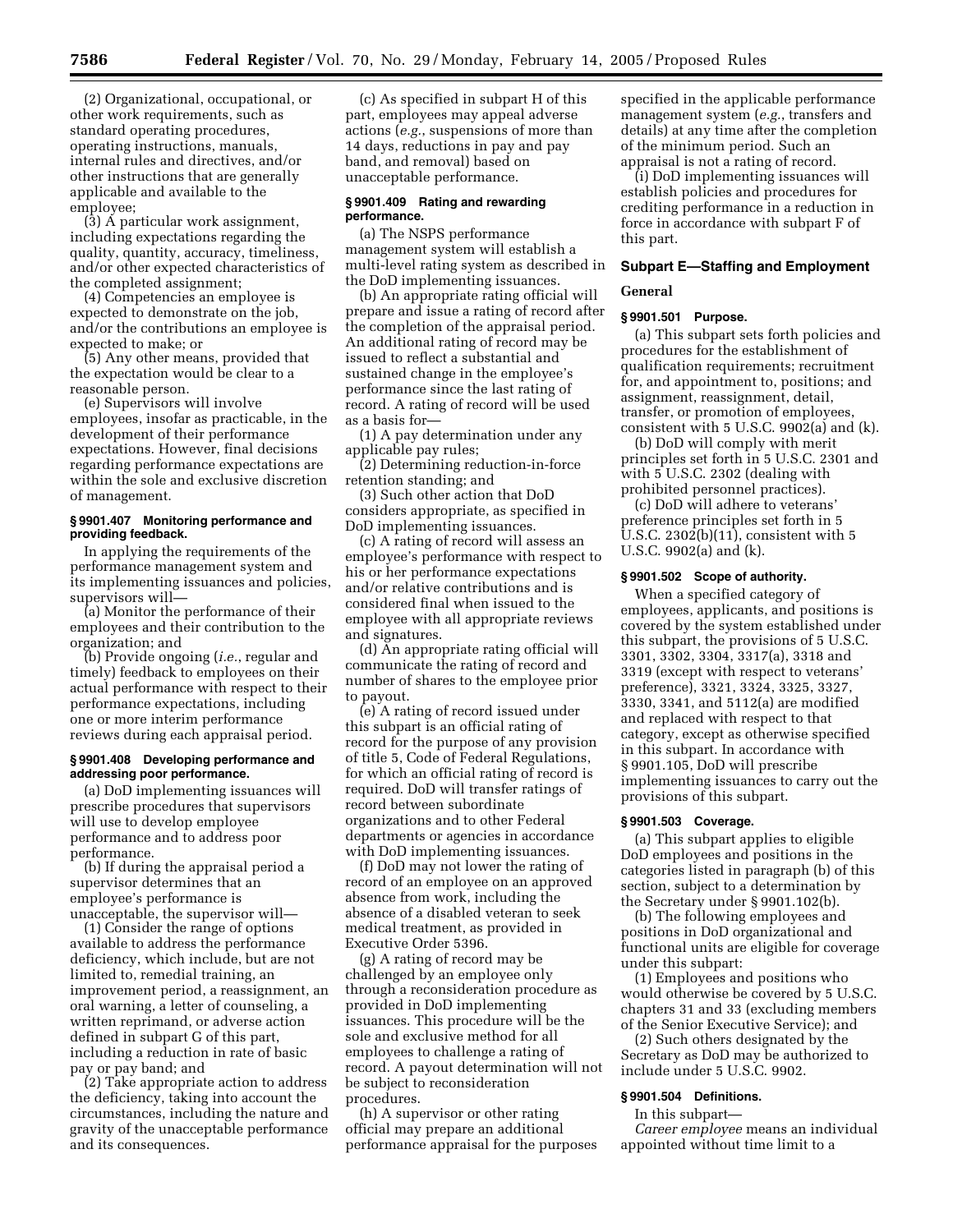competitive or excepted service position in the Federal career service.

*Promotion* has the meaning given that term in § 9901.103.

*Reassignment* has the meaning given that term in § 9901.103.

*Reduction in band* has the meaning given that term in § 9901.103.

*Temporary employee* means an individual not on a career appointment who is employed for a limited but unspecified period of time, up to a maximum established by implementing issuances, to perform the work of a position that does not require an additional permanent employee.

*Term employee* means an individual not on a career appointment who is employed for a specified period of time up to a maximum established by implementing issuances, to perform the work of a temporary or permanent position.

*Time-limited employee* means an individual appointed to a position for a period of limited duration, either specified or unspecified (*e.g.*, term or temporary) in either the competitive or excepted service.

## **External Recruitment and Internal Placement**

## **§ 9901.511 Appointing authorities.**

(a) *Competitive and excepted appointing authorities.* DoD may continue to use excepted and competitive appointing authorities and entitlements under chapters 31 and 33 of title 5, U.S. Code, Governmentwide regulations, or Executive orders, as well as other statutes, and those individuals will be given career or time-limited appointments, as appropriate.

(b) *Additional appointing authorities.* (1) The Secretary and the Director may enter into written agreements providing for new excepted and competitive appointing authorities for positions covered by the National Security Personnel System, including noncompetitive appointments, and excepted appointments that may lead to a subsequent noncompetitive appointment to the competitive service.

(2)(i) DoD and OPM will jointly publish a notice in the **Federal Register** when establishing a new competitive appointing authority or a new excepted appointing authority that may lead to a subsequent noncompetitive appointment to a competitive position in the career service. DoD and OPM will issue a notice with a public comment period before establishing such authority, except as provided in paragraph (b)(2)(ii) of this section.

(ii) If DoD determines that a critical mission requirement exists, DoD and

OPM may establish a new appointing authority as described in paragraph (b)(2)(i) of this section effective upon publication of a **Federal Register** notice without a preceding comment period. However, the notice will invite public comments, and DoD and OPM will issue another notice if the authority is revised based on those comments.

(3) DoD will prescribe appropriate implementing issuances to administer a new appointing authority established under paragraph (b) of this section.

(4) At least annually, DoD will publish in the **Federal Register** a consolidated list of all appointing authorities established under this section and currently in effect.

(c) *Severe shortage/critical need hiring authority.* (1) DoD may determine that there is a severe shortage of candidates or a critical hiring need, as defined in 5 U.S.C. 3304(a)(3) and 5 CFR part 337, subpart B, for particular occupations, pay bands, career groups, and/or geographic locations, and establish a specific authority to make appointments without regard to § 9901.515. Public notice will be provided in accordance with 5 U.S.C.  $3304(a)(3)(A)$ .

(2) For each specific authority, DoD will document the basis for the severe shortage or critical hiring need, consistent with 5 CFR 337.204(b) or 337.205(b), as applicable.

(3) DoD will terminate or modify a specific authority to make appointments under paragraph (a) of this section when it determines that the severe shortage or critical need upon which the authority was based no longer exists.

(4) DoD will prescribe appropriate implementing issuances to administer this authority and will notify OPM of determinations made under this section.

(d) *Time-limited appointing authorities.* (1) The Secretary may prescribe the procedures for appointing employees, the duration of such appointments, and the appropriate uses of time-limited employees.

(2) The Secretary will prescribe implementing issuances establishing the procedures under which a time-limited employee (*e.g.*, an individual employed on a temporary or term basis) serving in a competitive service position may be converted without further competition to the career service if—

(i) The vacancy announcement met the requirements of § 9901.515(a) and included the possibility of noncompetitive conversion to a competitive position in the career service at a later date;

(ii) The individual was appointed using the competitive examining

procedures set forth in § 9901.515(b) and (c); and

(iii) The employee completed at least 2 years of continuous service at the fully successful level of performance or better.

#### **§ 9901.512 Probationary periods.**

The Secretary may establish probationary periods as deemed appropriate for employees appointed to positions in the competitive and excepted service covered by the National Security Personnel System. DoD will prescribe the conditions for such periods, including creditable service, in implementing issuances. A preference eligible who has completed 1 year of a probationary period is covered by subparts G and H of this part. An employee who fails to complete an inservice probationary period established under § 9901.516 will be returned to a position and rate of pay comparable to the position and rate of pay he or she held before the probationary period.

#### **§ 9901.513 Qualification standards.**

DoD may continue to use qualification standards established or approved by OPM. DoD also may establish qualification standards for positions covered by the National Security Personnel System.

#### **§ 9901.514 Non-citizen hiring.**

DoD may establish procedures for appointing non-citizens to positions within NSPS under the following conditions:

(a) In the absence of a qualified U.S. citizen, DoD may appoint a qualified non-citizen in the excepted service; and

(b) Immigration and security requirements will apply to these appointments.

#### **§ 9901.515 Competitive examining procedures.**

(a) In recruiting applicants for competitive appointments to competitive service positions in NSPS, DoD will provide public notice for all vacancies in the career service in accordance with 5 CFR part 330 and—

(1) Will accept applications for the vacant position from all sources;

(2) Will, at a minimum, consider applicants from the local commuting area;

(3) May concurrently consider applicants from other targeted recruitment areas, as specified in the vacancy announcement, in addition to those applicants from the minimum area of consideration; and

(4) May consider applicants from outside that minimum area(s) of consideration as necessary to provide sufficient qualified candidates.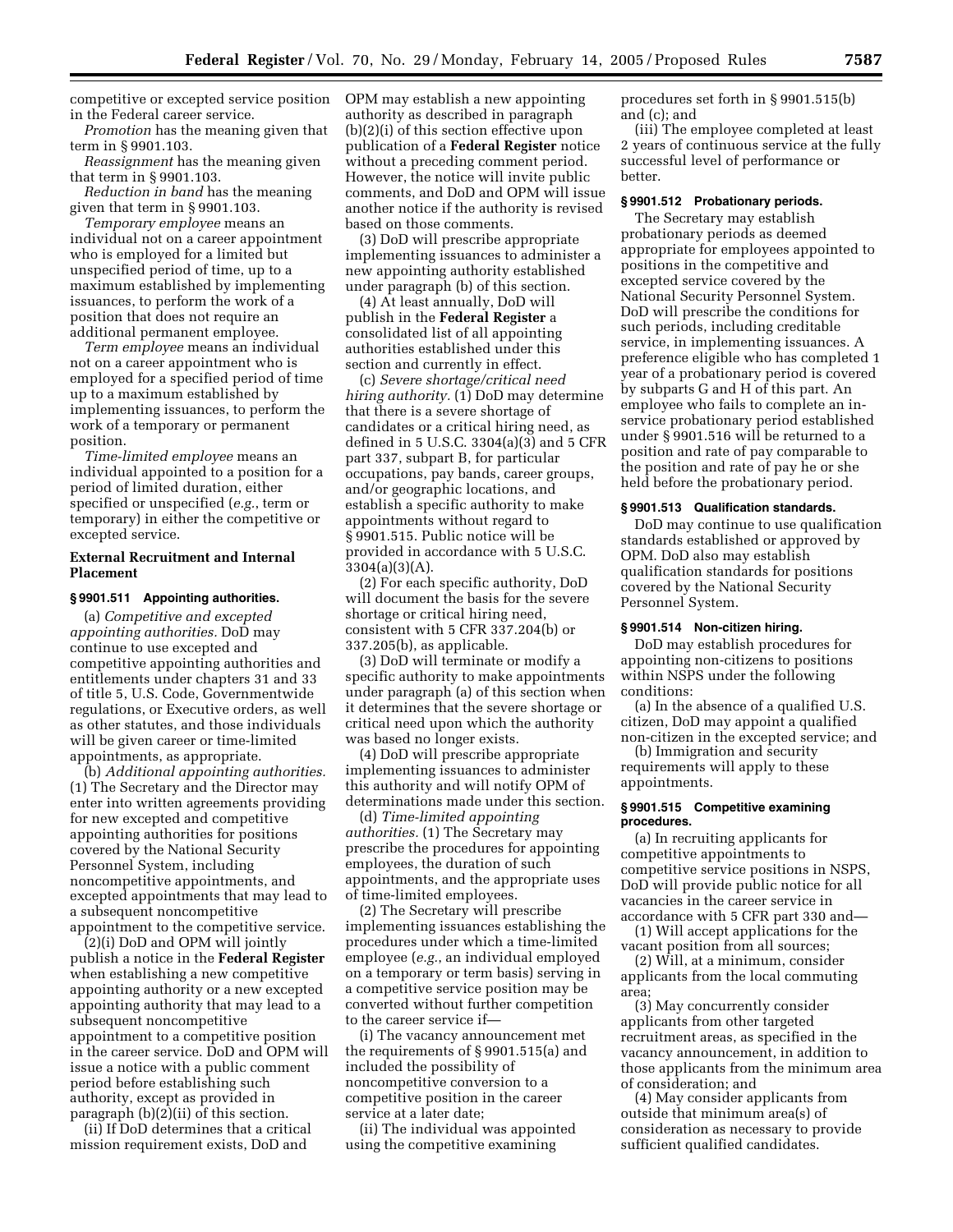(b) DoD may establish procedures for the examination of applicants for entry into competitive and excepted service positions in the National Security Personnel System. Such procedures will adhere to the merit system principles in 5 U.S.C. 2301 and veterans' preference requirements as set forth in 5 U.S.C. 3309 through 3320, as applicable, and will be available in writing for applicant review. These procedures will also include provisions for employees entitled to priority consideration as defined in 5 U.S.C. 1302(c) or 8151.

(c) In establishing examining procedures for appointing employees in the competitive service under paragraph (b) of this section, DoD may use traditional numerical rating and ranking or alternative ranking and selection procedures (category rating) in accordance with 5 U.S.C. 3319(b) and  $(c)$ 

(d) DoD will apply the requirements of paragraphs (a), (b), and (c) of this section to the recruitment of applicants for time-limited positions in the competitive service in order to qualify an appointee for noncompetitive conversion to a competitive position in the career service, in accordance with § 9901.511.

## **§ 9901.516 Internal placement.**

DoD may prescribe implementing issuances regarding the assignment, reassignment, reinstatement, detail, transfer, and promotion of individuals or employees into or within NSPS. These issuances may also establish inservice probationary periods and prescribe the conditions under which employees will complete such periods. Such issuances will be made available to applicants and employees. Internal placement actions may be made on a permanent or temporary basis using competitive and noncompetitive procedures. Those exceptions to competitive procedures set forth in 5 CFR part 335 apply to NSPS.

## **Subpart F—Workforce Shaping**

#### **§ 9901.601 Purpose and applicability.**

This subpart contains the regulations implementing the provisions of 5 U.S.C. 9902(k) concerning the Department's system for realigning, reorganizing, and reshaping its workforce. This subpart applies to categories of positions and employees affected by such actions resulting from the planned elimination, addition, or redistribution of functions, duties, or skills within or among organizational units, including realigning, reshaping, delayering, and similar organizational-based restructuring actions. This subpart does

not apply to actions involving the conduct and/or performance of individual employees, which are covered by subpart G of this part.

## **§ 9901.602 Scope of authority.**

When a specified category of employees is covered by the system established under this subpart, the provisions of 5 U.S.C. 3501 and 3502 (except with respect to veterans' preference), and 3503 are modified and replaced with respect to that category, except as otherwise specified in this subpart. In accordance with § 9901.105, DoD will prescribe implementing issuances to carry out the provisions of this subpart.

## **§ 9901.603 Definitions.**

In this subpart:

*Competing employee* means a career employee (including an employee serving an initial probationary period), an employee serving on a term appointment, and other employees as identified in DoD implementing issuances.

*Competitive area* means the boundaries within which employees compete for retention under this subpart, based on factors described in § 9901.605(a).

*Competitive group* means employees within a competitive area who are on a common retention list for the purpose of exercising displacement rights.

*Displacement right* means the right of an employee who is displaced from his or her present position because of position abolishment, or because of displacement resulting from the abolishment of a higher-standing employee on the retention list, to displace a lower-standing employee on the list on the basis of the retention factors.

*Notice* means a written communication from the Department to an individual employee stating that the employee will be displaced from his or her position as a result of a reduction in force action under this subpart.

*Rating of record* has the meaning given that term in § 9901.103.

*Retention factors* means performance, veterans' preference, tenure of employment, length of service, and such other factors as the Secretary considers necessary and appropriate to rank employees within a particular retention list.

*Retention list* means a list of all competing employees occupying positions in the competitive area, who are grouped in the same competitive group on the basis of retention factors. While all positions in the competitive

group are listed, only competing employees have retention standing.

*Tenure group* means a group of employees with a given appointment type. In a reduction in force, employees are first placed in a tenure group and then ranked within that group according to retention factors.

*Undue interruption* means a degree of interruption that would prevent the completion of required work by an employee within 90 days after the employee has been placed in a different position.

## **§ 9901.604 Coverage.**

(a) *Employees covered.* The following employees and positions in DoD organizational and functional units are eligible for coverage under this subpart:

(1) Employees and positions who would otherwise be covered by 5 U.S.C. chapter 35 (excluding members of the Senior Executive Service and employees who are excluded from coverage by other statutory authority); and

(2) Such others designated by the Secretary as DoD may be authorized to include under 5 U.S.C. 9902.

(b) *Actions covered.* (1) *Reduction in force.* The Department will apply this subpart when releasing a competing employee from a retention list by separation, reduction in band, or assignment involving displacement, and the release results from an action described in § 9901.601.

(2) *Transfer of function.* The Department will apply 5 CFR part 351, subpart C, when a function transfers from one competitive area to a different competitive area, except as otherwise provided in this subpart.

(3) *Furlough.* The Department will apply the provisions in 5 CFR 351.604 when furloughing a competing employee for more than 30 consecutive days, except as otherwise provided in this subpart.

(c) *Actions excluded.* This subpart does not apply to—

(1) The termination of a temporary promotion or temporary reassignment and the subsequent return of an employee to the position held before the temporary promotion or temporary reassignment (or to a position with comparable pay band, pay, status, and tenure);

(2) A reduction in band based on the reclassification of an employee's position due to the application of new classification standards or the correction of a classification error;

(3) Placement of an employee serving on a seasonal basis in a nonpay, nonduty status in accordance with conditions established at time of appointment;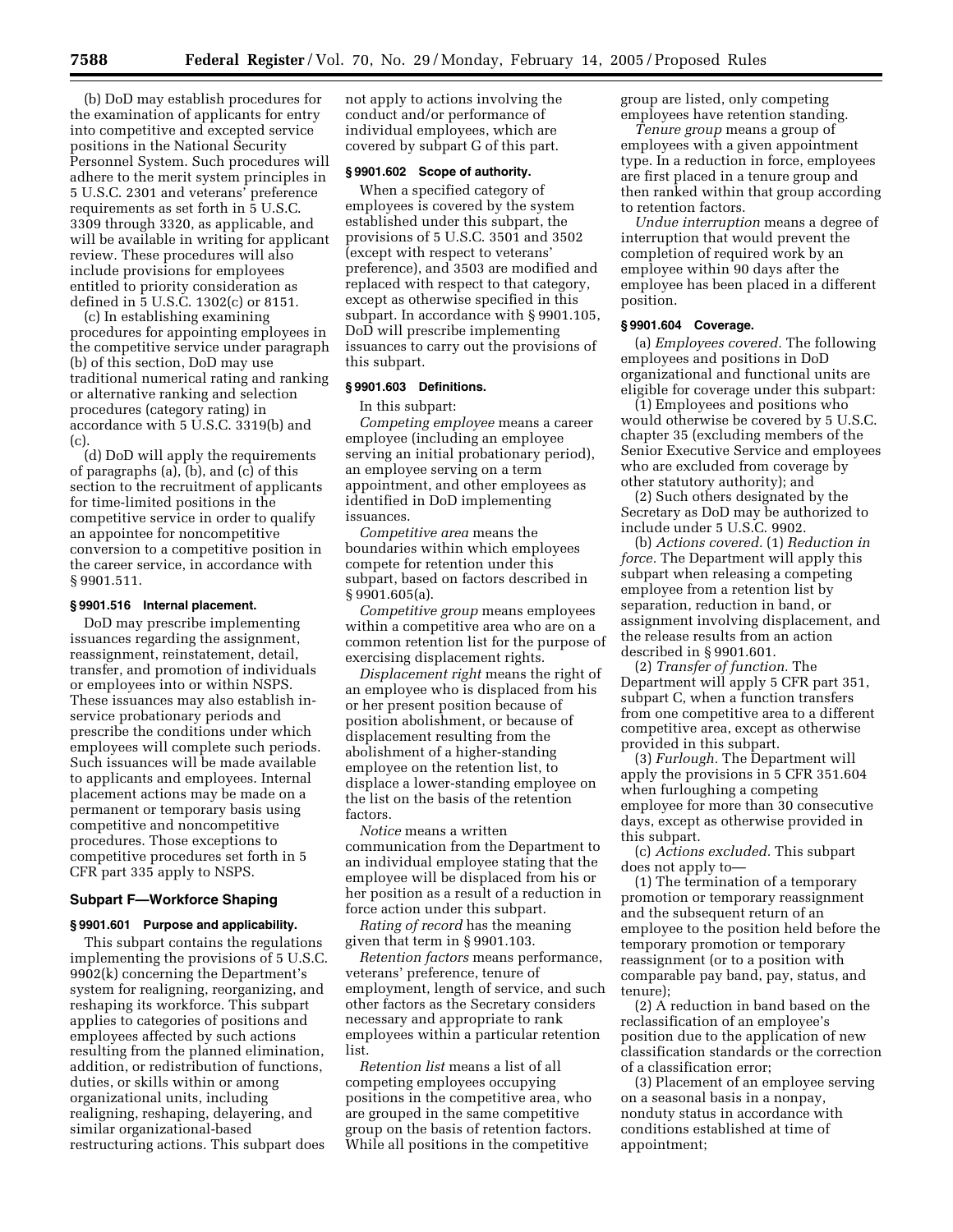(4) A change in an employee's work schedule from other-than-full-time to full-time;

(5) A change in an employee's mixed tour work schedule in accordance with conditions established at time of appointment;

(6) A change in the scheduled tour of duty of an other-than-full-time schedule;

(7) A reduction in band based on the reclassification of an employee's position due to erosion of duties, except that this exclusion does not apply to such reclassification actions that will take effect after an agency has formally announced a reduction in force in the employee's competitive area and when the reduction in force will take effect within 180 days; or

(8) Any other personnel action not covered by paragraph (b) of this section.

#### **§ 9901.605 Competitive area.**

(a) *Basis for competitive area.* The Department may establish a competitive area on the basis of one or more of the following considerations:

(1) Geographical location(s);

- (2) Line(s) of business;
- (3) Product line(s);
- (4) Organizational unit(s); and

(5) Funding line(s).

(b) *Employees included in competitive area.* A competitive area will include all competing employees holding official positions of record in the defined competitive area.

(c) *Review of competitive area determinations.* The Department will make all competitive area definitions available for review.

(d) *Change of competitive area.* Competitive areas will be established for a minimum of 90 days before the effective date of a reduction in force. In implementing issuances, DoD will establish approval procedure requirements for any competitive area identified less than 90 days before the effective date of a reduction in force.

(e) *Limitations.* The Department will establish a competitive area only on the basis of legitimate organizational reasons, and competitive areas will not be used for the purpose of for targeting an individual employee for reduction in forces on the basis of nonmerit factors.

## **§ 9901.606 Competitive group.**

(a) The Department will establish separate competitive groups for employees—

(1) In the excepted and competitive service;

(2) Under different excepted service appointment authorities; and

(3) With different work schedules (*e.g.*, full-time, part-time, seasonal, intermittent).

(b) The Department may further define competitive groups on the basis of one or more of the following considerations:

- (1) Career group;
- (2) Pay schedule;
- (3) Occupational series or specialty;
- (4) Pay band; or
- (5) Trainee status.

(c) An employee is placed into a competitive group based on the employee's official position of record. The Department may supplement an employee's official position description by using other applicable records that document the employee's actual duties and responsibilities.

(d) The competitive group includes the official positions of employees on a detail or other nonpermanent assignment to a different position from the competitive group.

#### **§ 9901.607 Retention standing.**

(a) *Retention list.* Within each competitive group, the Department will establish a retention list of competing employees in descending order based on the following:

(1) Tenure, with career employees (including employees serving an initial probationary period) listed first, followed by other employees on term appointments and other employees as identified in DoD implementing issuances.

(2) Veterans' preference, in accordance with the preference requirements in 5 CFR 351.504(c) and (d), including the preference restrictions found in 5 U.S.C. 3501(a);

(3) The rating of record, in accordance with DoD implementing issuances; and

(4) Creditable civilian and/or uniformed service in accordance with 5 CFR 351.503 and 5 U.S.C. 3502(a)(A) and (B). The Department may establish tie-breaking procedures when two or more employees have the same retention standing.

(b) *Active armed forces member not on list.* The retention list does not include the name of an employee who, on the effective date of the reduction in force, is on active duty in the armed forces with a restoration right under 5 CFR part 353.

(c) *Access to retention list.* Both an employee who received a specific reduction in force notice, and the employee's representative, have access to the applicable retention list in accordance with 5 CFR 351.505.

## **§ 9901.608 Displacement, release, and position offers.**

(a) *Displacement to other positions on the retention list.* (1) An employee who is displaced because of position

abolishment, or because of displacement resulting from the abolishment of the position of a higher-standing employee on the retention list, may displace a lower-standing employee on the list if—

(i) The higher-standing employee is qualified for the position, consistent with 5 CFR 351.702; and

(ii) No undue interruption would result from the displacement.

(2) A displacing employee retains his or her status and tenure.

(b) *Release from the retention list.* (1) The Department selects employees for release from the list on the basis of the ascending order of retention standing set forth in § 9901.607(a).

(2) The Department may not release a competing employee from a retention list that contains a position held by a temporary employee (*e.g.*, a competitive service temporary position).

(3) The Department may temporarily postpone the release of an employee from the retention list when appropriate under 5 CFR 351.506, 351.606, 351.607, and 351.608.

(c) *Placement in vacant positions.* At the Department's option, the Department may offer an employee released from a retention list a vacant position within the competitive area in lieu of reduction in force, based on relative retention standing as specified in § 9901.607(a).

(d) *Actions for employees with no offer.* If a released employee does not receive an offer of another position under paragraph (c) of this section to a position on a different retention list, the Department may—

(1) Separate the employee by reduction in force; or

(2) Furlough the employee under applicable procedures, including the provisions in 5 CFR 351.604.

## **§ 9901.609 Reduction in force notices.**

The Department will provide a specific written notice to each employee reached for an action in reduction in force competition at least 60 days before the reduction in force becomes effective. DoD will prescribe the content of the notice in implementing issuances.

#### **§ 9901.610 Voluntary separation.**

(a) The Secretary of Defense may— (1) Separate from the service any employee who volunteers to be separated even though the employee is

not otherwise subject to separation due to a reduction in force; and (2) For each employee voluntarily separated under paragraph (a)(1) of this

section, retain an employee in a similar position who would otherwise be separated due to a reduction in force.

(b) The separation of an employee under paragraph (a) of this section will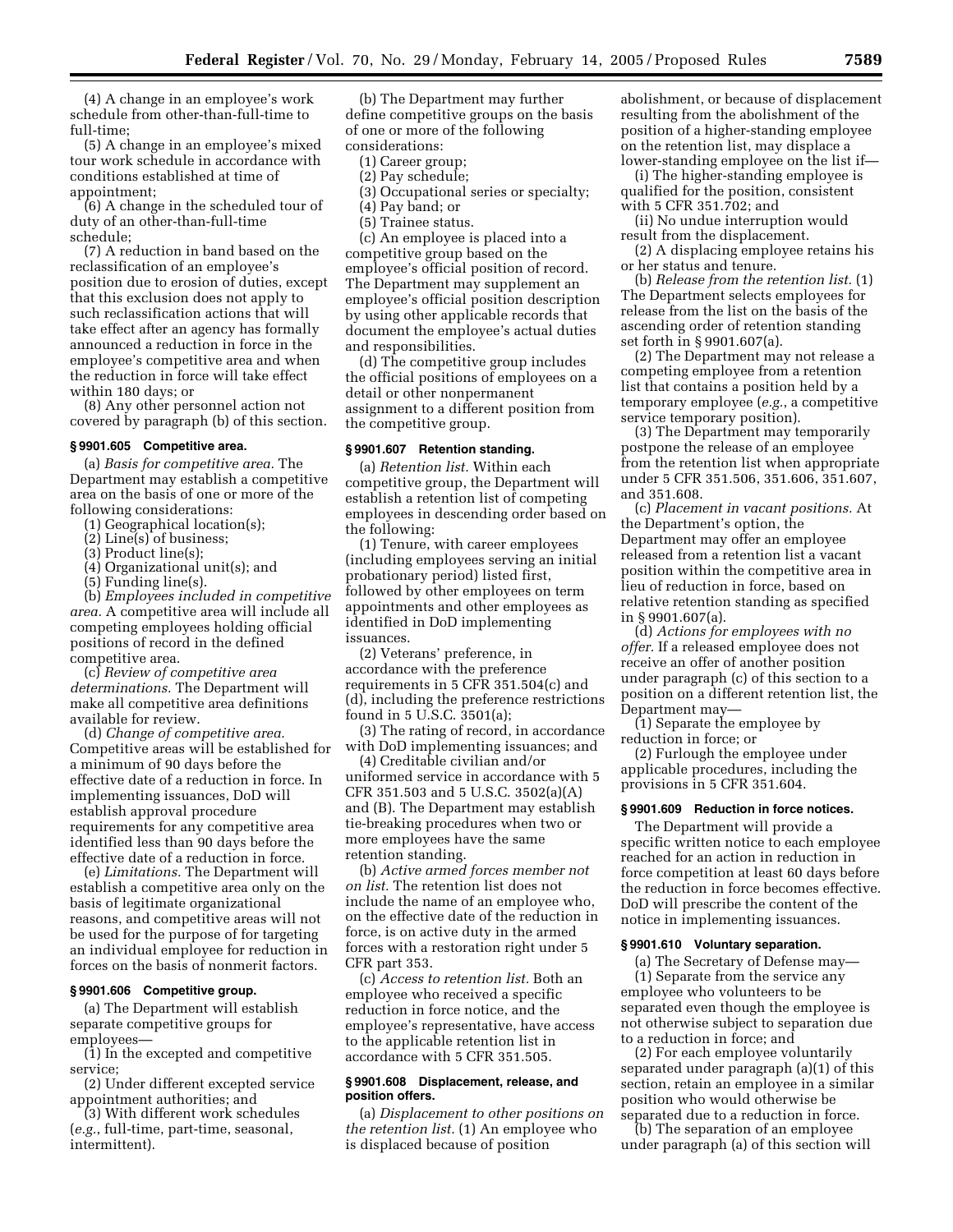be treated as an involuntary separation due to a reduction in force.

## **§ 9901.611 Reduction in force appeals.**

(a) An employee who believes the Department did not properly apply the provisions of this subpart may appeal the reduction in force action to the Merit Systems Protection Board as provided for in 5 CFR 351.901 if the employee was released from the retention list and was—

(1) Separated by reduction in force; (2) Reduced in band by reduction in

force; or (3) Furloughed by reduction in force

for more than 30 consecutive days.

(b) Paragraph (a) of this section does not apply to actions taken under internal DoD placement programs, including the DoD Priority Placement Program.

#### **Subpart G—Adverse Actions**

#### **General**

#### **§ 9901.701 Purpose.**

This subpart contains regulations prescribing the requirements for employees who are removed, suspended, furloughed for 30 days or less, reduced in pay, or reduced in pay band (or comparable reduction). DoD may prescribe implementing issuances to carry out the provisions of this subpart.

## **§ 9901.702 Waivers.**

With respect to any category of employees covered by this subpart, subchapters I and II of 5 U.S.C. chapter 75, in addition to those provisions of 5 U.S.C. chapter 43 specified in subpart D of this part, are waived and replaced by this subpart.

#### **§ 9901.703 Definitions.**

In this subpart:

*Adverse action* means a removal, suspension, furlough for 30 days or less, reduction in pay, or reduction in pay band (or comparable reduction).

*Furlough* has the meaning given that term in § 9901.103.

*Indefinite suspension* means the placement of an employee in a temporary status without duties and pay pending investigation, inquiry, or further Department action. An indefinite suspension continues for an indeterminate period of time and ends with the occurrence of pending conditions set forth in notice of actions which may include the completion of any subsequent administrative action.

*Mandatory removal offense (MRO)* has the meaning given that term in § 9901.103.

*Pay* means the rate of basic pay fixed by law or administrative action for the

position held by an employee before any deductions and exclusive of additional pay of any kind. For the purpose of this subpart, pay does not include localitybased comparability payments under 5 U.S.C. 5304, local market supplements under subpart C of this part, or other similar payments.

*Probationary period* means that period established pursuant to § 9901.512.

*Removal* means the involuntary separation of an employee from the Federal service.

*Suspension* means the temporary placement of an employee, for disciplinary reasons, in a nonduty/ nonpay status.

## **§ 9901.704 Coverage.**

(a) *Actions covered*. This subpart covers removals, suspensions, furloughs of 30 days or less, reductions in pay, or reductions in band (or comparable reductions).

(b) *Actions excluded*. This subpart does not cover—

(1) An action taken against an employee during a probationary period (excluding an in-service or supervisory probationary period);

(2) A reduction in pay or pay band of a supervisor or manager who has not completed a supervisory probationary period, if the supervisory or manager is returned to the pay or pay band held immediately before becoming a supervisor or manager.

(3) A reduction in pay or pay band of an employee who does not satisfactorily complete an in-service probationary period under § 9901.512.

(4) An action that terminates a temporary or term promotion and returns the employee to the position from which temporarily promoted, or to a different position in a comparable pay band, if the Department informed the employee that the promotion was to be of limited duration;

(5) A reduction-in-force action under subpart F of this part;

(6) An action imposed by the Merit Systems Protection Board under 5

U.S.C. 1215; (7) A voluntary action by an employee;

(8) An action taken or directed by OPM based on suitability under 5 CFR part 731;

(9)(i) Termination of appointment on the expiration date specified as a basic condition of employment at the time the appointment was made;

(ii) Termination of appointment before the expiration date specified as a basic condition of employment at the time the appointment was made, except when the termination is taken against—

(A) A preference eligible employee who has completed 1 year under a timelimited appointment; or

(B) An employee who has completed a probationary period under a term appointment;

(10) Cancellation of a promotion to a position not classified prior to the promotion;

(11) Placement of an employee serving on an intermittent or seasonal basis in a temporary non-duty, non-pay status in accordance with conditions established at the time of appointment;

(12) Reduction of an employee's rate of basic pay from a rate that is contrary to law or regulation;

(13) An action taken under a provision of statute, other than one codified in title 5, U.S. Code, which excludes the action from 5 U.S.C. chapter 75 or this subpart;

(14) A classification determination, including a classification determination under subpart B of this part;

(15) Suspension or removal under 5 U.S.C. 7532;

(16) An action to terminate grade retention upon conversion to the NSPS pay system established under subpart C of this part; and

(c) *Employees covered*. Subject to a determination by the Secretary under § 9901.102(b)(2), this subpart applies to DoD employees, except as excluded by paragraph (d) of this section.

(d) *Employees excluded*. This subpart does not apply to—

(1) An employee who is serving a probationary period, except when the employee is a preference eligible who has completed 1 year of that probationary period;

(2) A member of the Senior Executive Service;

(3) An employee who is terminated in accordance with terms specified as conditions of employment at the time the appointment was made;

(4) An employee whose appointment is made by and with the advice and consent of the Senate;

(5) An employee whose position has been determined to be of a confidential, policy-determining, policy-making, or policy-advocating character by—

(i) The President, for a position that the President has excepted from the competitive service;

(ii) OPM, for a position that OPM has excepted from the competitive service; or

(iii) The President or the Secretary for a position excepted from the competitive service by statute;

(6) An employee whose appointment is made by the President;

(7) A reemployed annuitant who is receiving an annuity from the Civil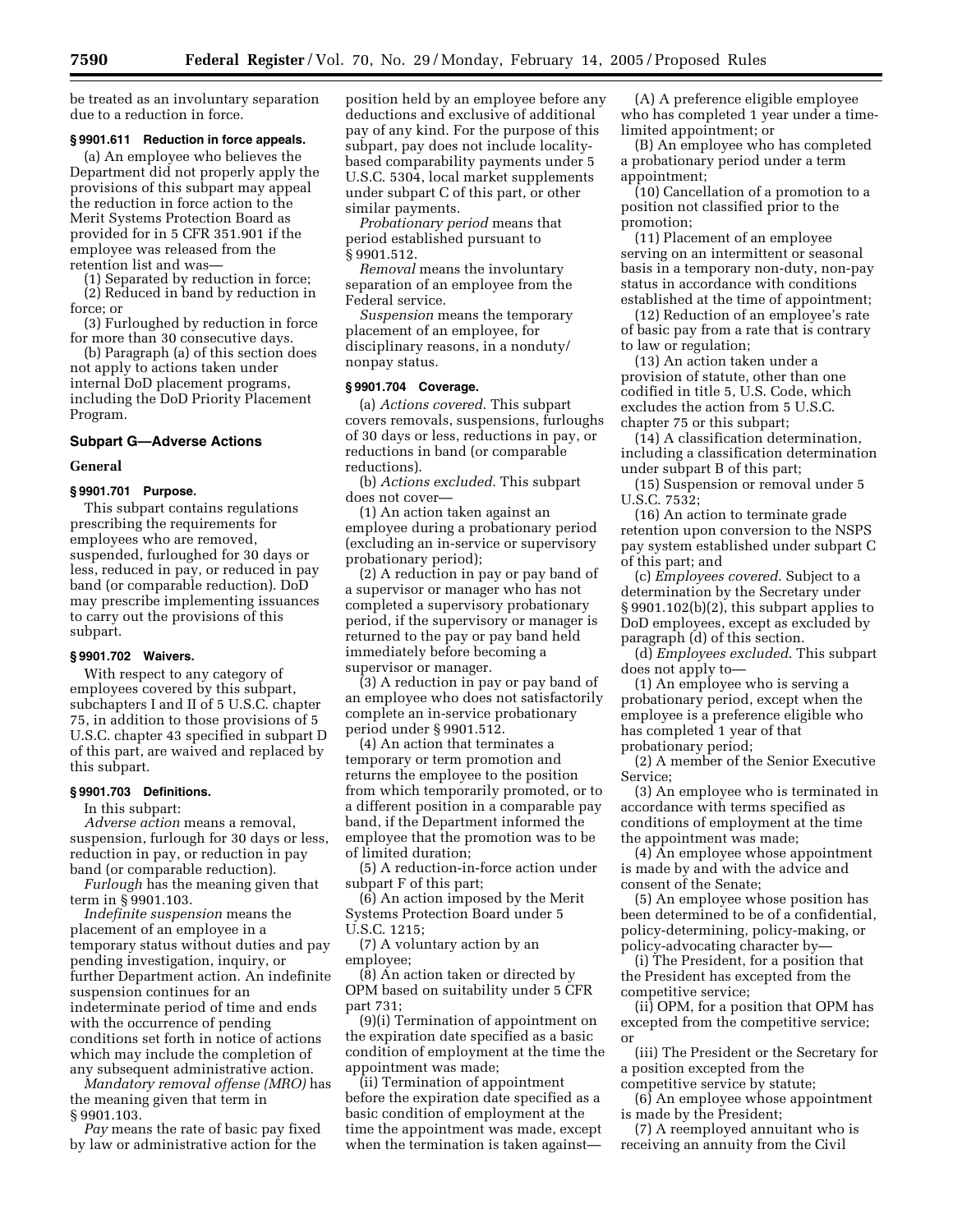Service Retirement and Disability Fund or the Foreign Service Retirement and Disability Fund;

(8) An employee who is an alien or non-citizen occupying a position outside the United States, as described in 5 U.S.C. 5102(c)(11);

(9) A member of the National Security Labor Relations Board;

(10) A non-appropriated fund employee;

(11) A National Guard technician who is employed under 32 U.S.C. 709; and

(12) An employee against whom an adverse personnel action is taken or imposed under any statute or regulation other than this subpart.

## **Requirements for Removal, Suspension, Furlough of 30 Days or Less, Reduction in Pay, or Reduction in Band (or Comparable Reduction)**

#### **§ 9901.711 Standard for action.**

The Department may take an adverse action under this subpart only for such cause as will promote the efficiency of the service.

#### **§ 9901.712 Mandatory removal offenses.**

(a) The Secretary has the sole, exclusive, and unreviewable discretion to identify offenses that have a direct and substantial adverse impact on the Department's national security mission. Such offenses will be identified in advance as part of departmental regulations, and made known to all employees upon identification.

(b) The procedures in §§ 9901.713 through 9901.716 apply to actions taken under this section. However, a proposed notice required by § 9901.714 may be issued to the employee in question only after the Secretary's review and approval.

(c) The Secretary has the sole, exclusive, and unreviewable discretion to mitigate the removal penalty on his or her own initiative or at the request of the employee in question.

(d) Nothing in this section limits the discretion of the Department to remove employees for offenses other than those identified by the Secretary as an MRO.

## **§ 9901.713 Procedures.**

An employee against whom an adverse action is proposed is entitled to the following:

(a) A proposal notice under § 9901.714;

(b) An opportunity to reply under § 9901.715; and

(c) A decision notice under § 9901.716.

## **§ 9901.714 Proposal notice.**

(a) *Notice period*. The Department will provide at least 15 days advance written notice of a proposed adverse action. However, if there is reasonable cause to believe the employee has committed a crime for which a sentence of imprisonment may be imposed, the Department will provide at least 5 days advance written notice.

(b) *Contents of notice*. (1) The proposal notice will inform the employee of the factual basis for the proposed action in sufficient detail to permit the employee to reply to the notice, and inform the employee of his or her right to review the Department's evidence supporting the proposed action. The Department may not use evidence that cannot be disclosed to the employee, his or her representative, or designated physician pursuant to 5 CFR 297.204.

(2) When some but not all employees in a given category and/or organizational unit are being furloughed, the proposal notice will state the basis for selecting a particular employee for furlough, as well as the reasons for the furlough. The notice is not necessary for furlough without pay due to unforeseeable circumstances, such as sudden breakdowns in equipment, acts of God, or sudden emergencies requiring immediate curtailment of activities.

(c) *Duty status during notice period*. An employee will remain in a duty status in his or her regular position during the notice period. However, when the Department determines that the employee's continued presence in the workplace during the notice period may pose a threat to the employee or others, result in loss of or damage to Government property, adversely impact the Department's mission, or otherwise jeopardize legitimate Government interests, the Department may elect one or a combination of the following alternatives:

(1) Assign the employee to duties where the Department determines the employee is no longer a threat to the employee or others, the Department's mission, or Government property or interests;

(2) Allow the employee to take leave, or place him or her in an appropriate leave status (annual leave, sick leave, or leave without pay) or absence without leave if the employee has absented himself or herself from the worksite without approved leave; or

(3) Place the employee in a paid, nonduty status for such time as is necessary to effect the action.

#### **§ 9901.715 Opportunity to reply.**

(a) The Department will provide employees at least 10 days, which will run concurrently with the notice period,

to reply orally and/or in writing to a notice of proposed adverse action. However, if there is reasonable cause to believe the employee has committed a crime for which a sentence of imprisonment may be imposed, the Department will provide the employee at least 5 days, which will run concurrently with the notice period, to reply orally and/or in writing.

(b) The opportunity to reply orally does not include the right to a formal hearing with examination of witnesses.

(c) During the opportunity to reply period, the Department will provide the employee a reasonable amount of official time to review the Department's supporting evidence, and to furnish affidavits and other documentary evidence, if the employee is otherwise in an active duty status.

(d) The Department will designate an official to receive the employee's written and/or oral response. The official will have authority to make or recommend a final decision on the proposed adverse action.

(e) The employee may be represented by an attorney or other representative of the employee's choice and at the employee's expense, subject to paragraph (f) of this section. The employee will provide the Department with a written designation of his or her representative.

(f) The Department may disallow as an employee's representative—

(1) An individual whose activities as representative would cause a conflict between the interest or position of the representative and that of the Department,

(2) An employee of the Department whose release from his or her official position would give rise to unreasonable costs or whose work assignments preclude his or her release; or

(3) An individual whose activities as representative could compromise security.

(g)(1) An employee who wishes the Department to consider any medical condition that may be relevant to the proposed adverse action will provide medical documentation, as that term is defined at 5 CFR 339.104, during the opportunity to reply, whenever possible.

(2) When considering an employee's medical documentation, the Department may require or offer a medical examination pursuant to 5 CFR part 339, subpart C.

(3) When considering an employee's medical condition, the Department is not required to withdraw or delay a proposed adverse action. However, the Department will—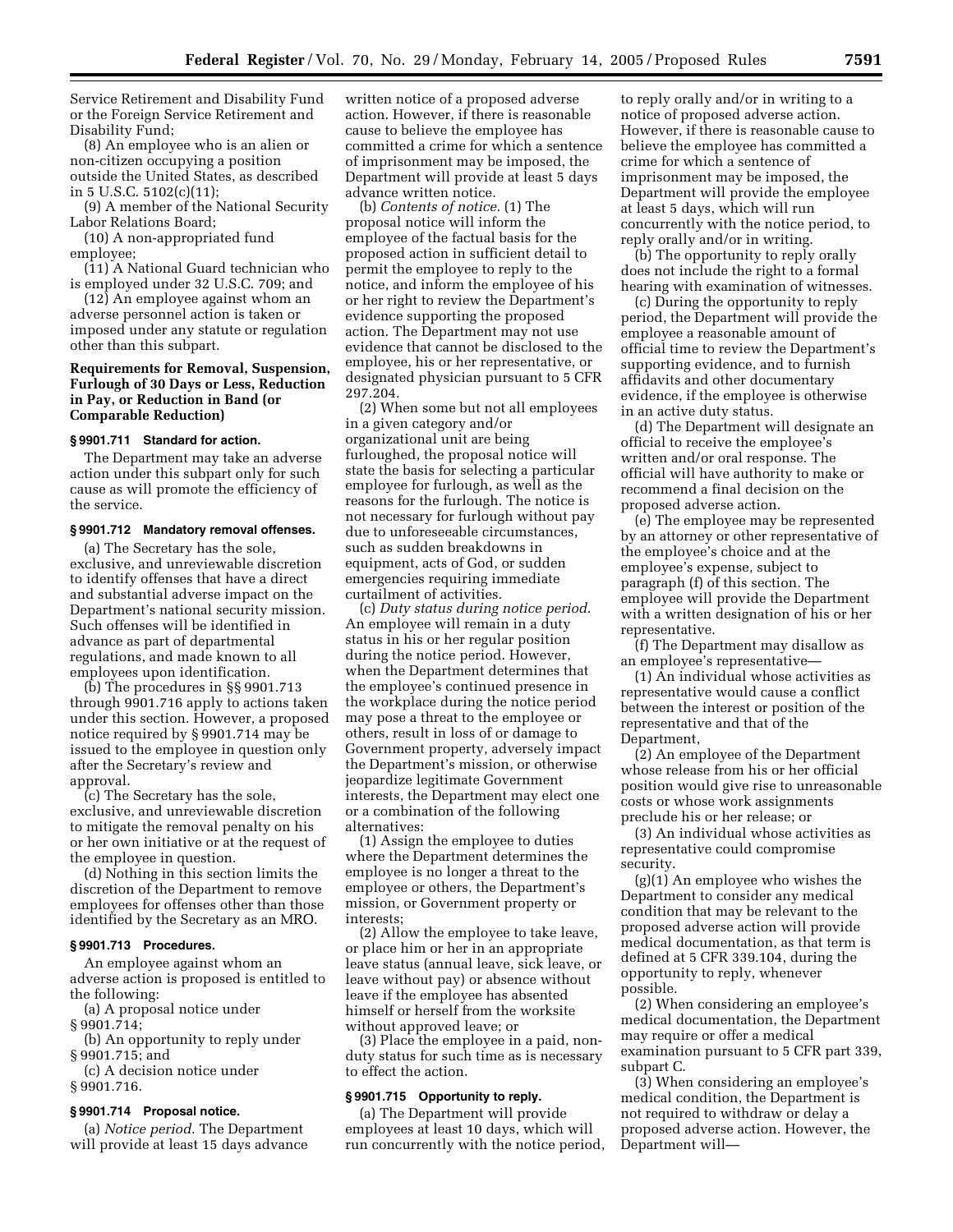(i) Allow the employee to provide medical documentation during the opportunity to reply;

(ii) Comply with 29 CFR 1614.203 and relevant Equal Employment Opportunity Commission rules; and

(iii) Comply with 5 CFR 831.1205 or 844.202, as applicable, when issuing a decision to remove.

## **§ 9901.716 Decision notice.**

(a) In arriving at its decision on a proposed adverse action, the Department may not consider any reasons for the action other than those specified in the proposal notice.

(b) The Department will consider any response from the employee and the employee's representative, if the response is provided to the official designated under § 9901.715(d) during the opportunity to reply period, and any medical documentation furnished under § 9901.715(g).

(c) The decision notice will specify in writing the reasons for the decision and advise the employee of any appeal or grievance rights under subparts H or I of this part.

(d) The Department will, to the extent practicable, deliver the notice to the employee on or before the effective date of the action. If unable to deliver the notice to the employee in person, the Department may mail the notice to the employee's last known address of record.

## **§ 9901.717 Departmental record.**

(a) *Document retention.* The Department will keep a record of all relevant documentation concerning the action for a period of time pursuant to the General Records Schedule and the Guide to Personnel Recordkeeping. The record will include the following:

(1) A copy of the proposal notice;

(2) The employee's written response, if any, to the proposal;

(3) A summary of the employee's oral response, if any;

(4) A copy of the decision notice; and (5) Any supporting material that is directly relevant and on which the action was substantially based.

(b) *Access to the record.* The Department will make the record available for review by the employee and furnish a copy of the record upon the employee's request or the request of the Merit Systems Protection Board (MSPB).

#### **Savings Provision**

## **§ 9901.721 Savings provision.**

This subpart does not apply to adverse actions proposed prior to the date of an affected employee's coverage under this subpart.

## **Subpart H—Appeals**

#### **§ 9901.801 Purpose.**

This subpart implements the provisions of 5 U.S.C. 9902(h), which establishes the system for Department employees to appeal certain adverse actions covered under subpart G of this part.

## **§ 9901.802 Applicable legal standards and precedents.**

In accordance with 5 U.S.C. 9902(h)(3), in applying existing legal standards and precedents, MSPB is bound by the legal standard set forth in § 9901.107(a)(2).

#### **§ 9901.803 Waivers.**

When a specified category of employees is covered by an appeals system established under this subpart, the provisions of 5 U.S.C. 7701 are waived with respect to that category of employees to the extent they are inconsistent with the provisions of this subpart. The provisions of 5 U.S.C. 7702 are modified as provided in § 9901.809. The appellate procedures specified herein supersede those of MSPB to the extent MSPB regulations are inconsistent with this subpart. MSPB will follow the provisions in this subpart until it issues conforming regulations, which may not conflict with this part.

#### **§ 9901.804 Definitions.**

In this subpart:

*Administrative judge* or *AJ* means the official, including an administrative law judge, authorized by MSPB to hold a hearing in a matter covered by this subpart and subpart G of this part, or to decide such a matter without a hearing.

*Class appeal* means an appeal brought by a representative(s) of a group of similarly situated employees consistent with the provisions of Federal Rule of Civil Procedure 23.

*Harmful error* means error by the Department in the application of its procedures that is likely to have caused it to reach a conclusion different from the one it would have reached in the absence or cure of the error. The burden is on the appellant to show that the error was harmful, *i.e.*, that it caused substantial harm or prejudice to his or her rights.

*Mandatory removal offense (MRO)* has the meaning given that term in § 9901.103.

*MSPB* means the Merit Systems Protection Board.

*Petition for review (PFR)* means a request for full MSPB review of a final Department decision.

*Preponderance of the evidence* means the degree of relevant evidence that a

reasonable person, considering the record as a whole, would accept as sufficient to find that a contested fact is more likely to be true than untrue.

*Request for review (RFR)* means a preliminary request for review of an initial decision of an MSPB administrative judge before that decision has become a final Department decision.

## **§ 9901.805 Coverage.**

(a) Subject to a determination by the Secretary under § 9901.102(b)(2), this subpart applies to employees in DoD organizational and functional units that are included under NSPS who appeal removals; suspensions for more than 14 days, including indefinite suspensions; furloughs of 30 days or less; reductions in pay; or reductions in pay band (or comparable reductions), which constitute appealable adverse actions for the purpose of this subpart, provided such employees are covered by § 9901.704.

(b) This subpart does not apply to a reduction in force action taken under subpart F of this part, nor does it apply to actions taken under internal DoD placement programs, including the DoD Priority Placement Program.

(c) Appeals of suspensions of 14 days or less and other lesser disciplinary measures are not covered under this subpart but may be grieved through a negotiated grievance procedure or an administrative grievance procedure, whichever is applicable.

(d) The appeal rights in 5 CFR 315.806 apply to the termination of an employee in the competitive service while serving a probationary period.

(e) Actions taken under 5 U.S.C. 7532 are not appealable to MSPB.

## **§ 9901.806 Alternative dispute resolution.**

The Department recognizes the value of using alternative dispute resolution methods such as mediation, an ombudsman, or interest-based problemsolving to address employee-employer disputes arising in the workplace, including those which may involve disciplinary or adverse actions. Such methods can result in more efficient and more effective outcomes than traditional, adversarial methods of dispute resolution. The use of alternative dispute resolution is encouraged. Such methods will be subject to collective bargaining to the extent permitted by subpart I of this part.

#### **§ 9901.807 Appellate procedures.**

(a) A covered Department employee may appeal to MSPB an adverse action listed in § 9901.805(a). Such an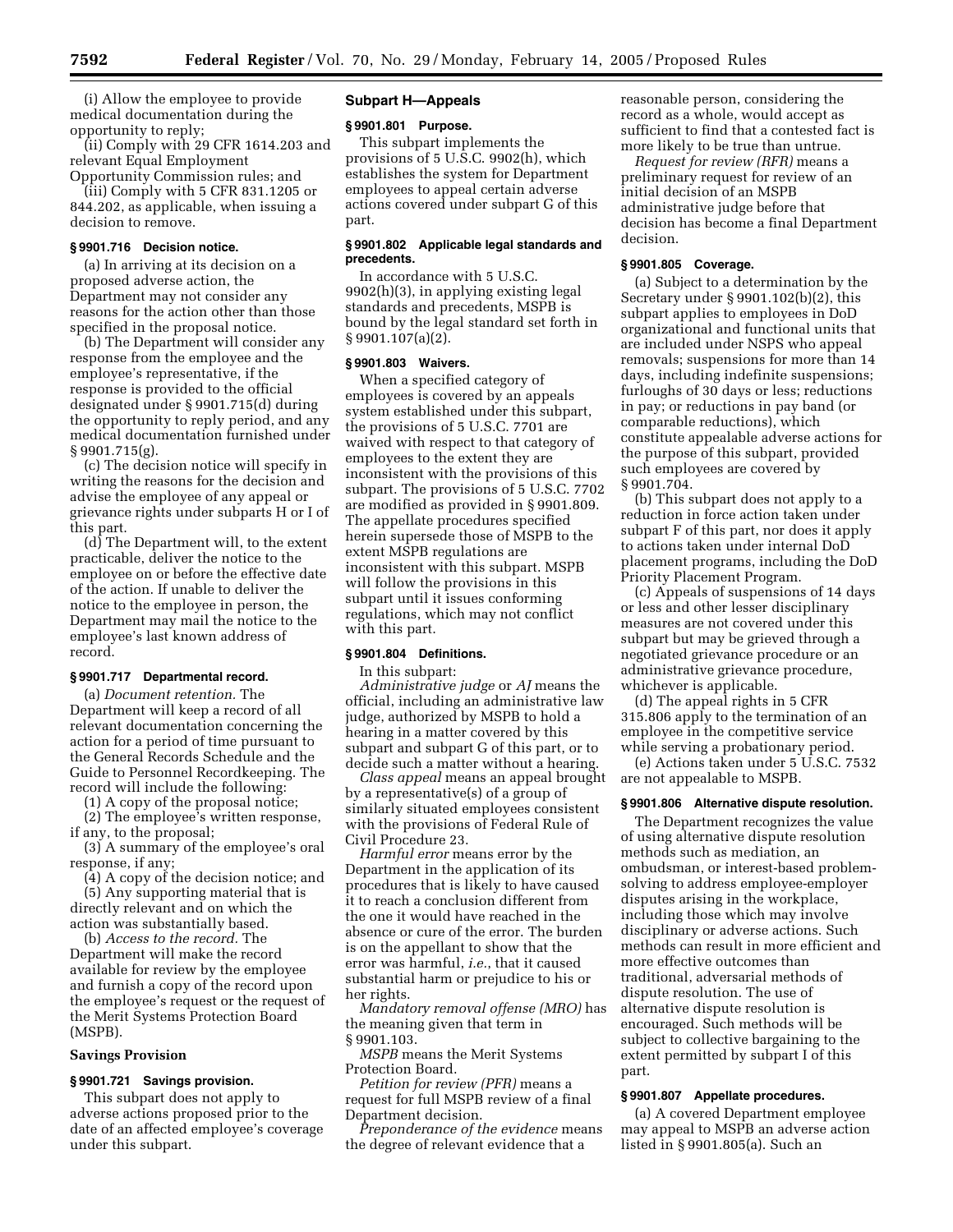employee has a right to be represented by an attorney or other representative of his or her own choosing. However, separate procedures apply when the action is taken under the special national security provisions established by 5 U.S.C. 7532.

(b)(1) This section modifies MSPB's appellate procedures with respect to appeals under this subpart, as applicable.

(2) MSPB will refer appeals to an AJ for adjudication. The AJ must make a decision at the close of the review and provide a copy of the decision to each party to the appeal and to OPM.

(c) Pursuant to 5 U.S.C. 9902(h)(4), employees will not be granted interim relief, nor will an action taken against an employee be stayed, unless specifically ordered by the full MSPB following final decision by the Department.

(1) If the interim relief ordered by the full MSPB provides that the employee will return or be present at the place of employment pending the outcome of any petition for review, and the Department determines, in its sole, exclusive, and unreviewable discretion, that the employee's return to the workplace is impracticable or the presence of the employee is unduly disruptive to the work environment, the employee may be placed in an alternative position, or may be placed on excused absence pending final disposition of the employee's appeal.

(2) Nothing in paragraph (c) of this section may be construed to require that any award of back pay or attorney fees be paid before an award becomes final.

(d)(1) An adverse action taken against an employee will be sustained by the MSPB AJ if it is supported by a preponderance of the evidence, unless the employee shows by a preponderance of the evidence—

(i) That there was harmful error in the application of Department procedures in arriving at the decision;

(ii) That the decision was based on any prohibited personnel practice described in 5 U.S.C. 2302(b); or

(iii) That the decision was not in accordance with law.

(2) Neither the MSPB AJ, nor the full MSPB, may reverse the Department action based on the way in which the charge is labeled or the conduct characterized, provided the employee is on notice of the facts sufficient to respond to the factual allegations of the charge.

(3) Neither the MSPB AJ nor the full MSPB may reverse the Department's action based on the way a performance expectation is expressed, provided that

the expectation would be clear to a reasonable person.

(e) The Director of OPM may, as a matter of right at any time in the proceeding, intervene or otherwise participate in any proceeding under this section in any case in which the Director believes that an erroneous decision will have a substantial impact on a civil service law, rule, regulation, or policy directive.

(f) Except as provided in 5 U.S.C. 7702, as modified by § 9901.809, any decision under paragraph (b) of this section is final unless a party to the appeal or the Director of OPM petitions the full MSPB for review within 30 days. The Director, after consultation with the Secretary, may petition the full MSPB for review if the Director believes the decision is erroneous and will have a substantial impact on a civil service law, rule, regulation, or policy directive. MSPB, for good cause shown, may extend the filing period.

(g) If the AJ is of the opinion that an appeal could be processed more expeditiously without adversely affecting any party, the AJ may—

(1) Consolidate appeals filed by two or more appellants; or

(2) Join two or more appeals filed by the same appellant and hear and decide them concurrently.

(h)(1) Except as provided in paragraph (h)(2) of this section or as otherwise provided by law, the AJ may require payment by the Department of reasonable attorney fees incurred by an employee if the employee is the prevailing party and the AJ determines that payment by the Department is warranted in the interest of justice. For the purpose of this subpart, such fees are warranted in the interest of justice only when the Department engaged in a prohibited personnel practice or the Department's action was clearly without merit based upon facts known to management when the action was taken.

(2) If the employee is the prevailing party and the decision is based on a finding of discrimination prohibited under 5 U.S.C. 2302(b)(1), the payment of reasonable attorney fees must be in accordance with the standards prescribed in § 706(k) of the Civil Rights Act of 1964 (42 U.S.C. 2000e–5(k)).

(i)(1) An MSPB AJ may not require any party to engage in settlement discussions in connection with any action appealed under this section. If either party decides that settlement discussions are not appropriate, the matter will proceed to adjudication.

(2) Where the parties agree to engage in formal settlement discussions, these discussions will be conducted by an official other than the AJ assigned to

adjudicate the case. Nothing prohibits the parties from engaging in settlement discussions on their own.

(j) If an employee has been removed under subpart G of this part, neither the employee's status under any retirement system established by Federal statute nor any election made by the employee under any such system will affect the employee's appeal rights.

(k)(1) All appeals, including class appeals, will be filed no later than 20 days after the effective date of the action being appealed, or no later than 20 days after the date of service of the Department's decision, whichever is later.

(2) Either party may file a motion to disqualify a party's representative at any time during the proceedings.

(3) The parties may seek discovery regarding any matter that is relevant to any of their claims or defenses. However, by motion, either party may seek to limit such discovery because the burden or expense of providing the material outweighs its benefit, or because the material sought is privileged, not relevant, unreasonably cumulative or duplicative, or can be secured from some other source that is more convenient, less burdensome, or less expensive.

(i) Prior to filing a motion to limit discovery, the parties must confer and attempt to resolve any pending objection(s).

(ii) Neither party may submit more than one set of interrogatories, one set of requests for production, and one set of requests for admissions. The number of interrogatories or requests for production or admissions may not exceed 25 per pleading, including subparts; in addition, neither party may conduct/compel more than 2 depositions.

(iii) Either party may file a motion requesting additional discovery. Such motion may be granted only if the party has shown necessity and good cause to warrant such additional discovery.

(4) Requests for case suspensions must be submitted jointly.

(5) If the AJ determines upon his or her own initiative or upon request by either party that some or all facts are not in genuine dispute, he or she may, after giving notice to the parties and providing them an opportunity to respond in writing within 15 calendar days, issue an order limiting the scope of the hearing or issue a decision without holding a hearing.

(6) The Department's determination regarding the penalty imposed will be given great deference. An arbitrator, AJ, or the full MSPB may not modify the penalty imposed by the Department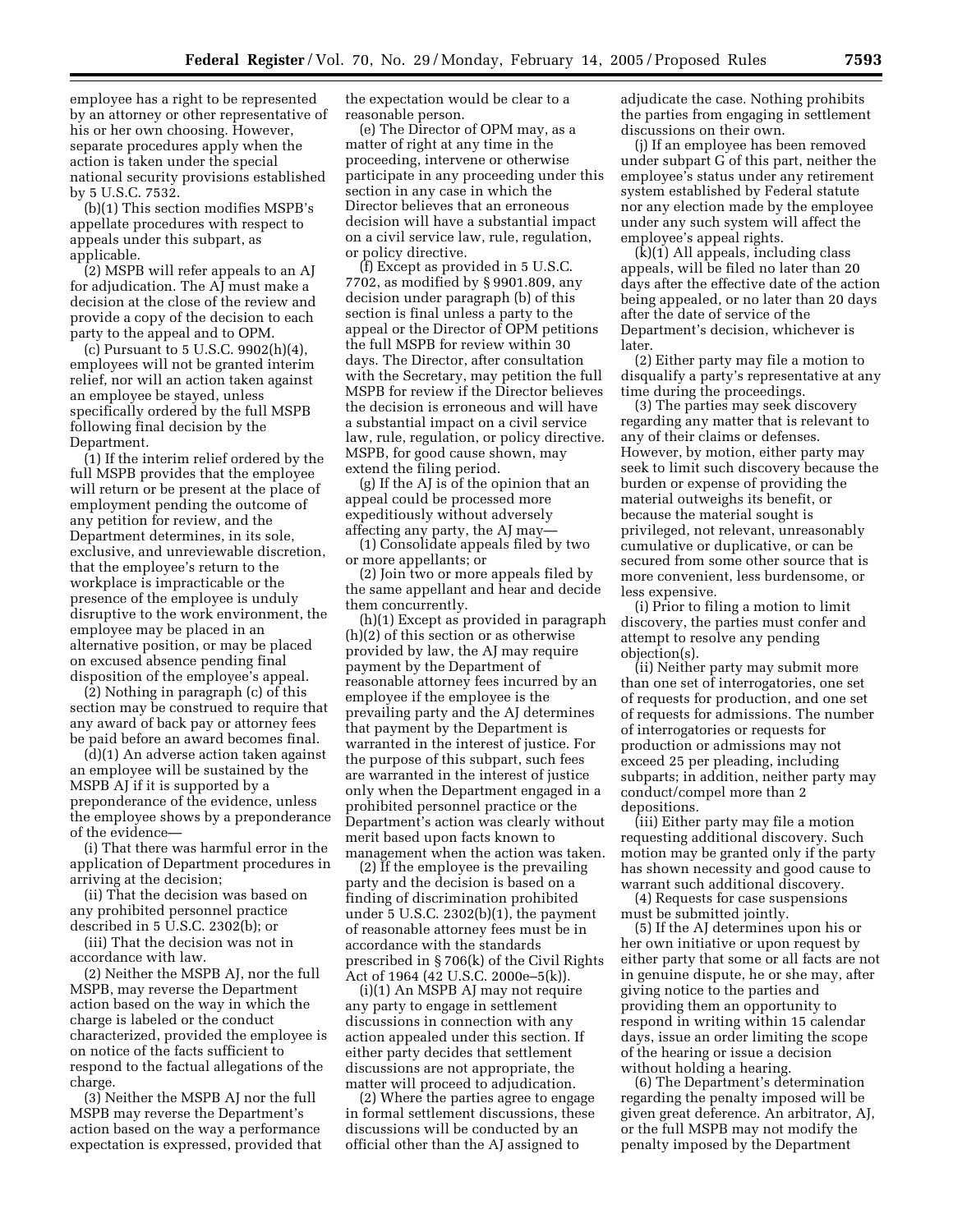unless such penalty is so disproportionate to the basis for the action as to be wholly without justification. In cases of multiple charges, the third party's determination in this regard is based on the justification for the penalty as it relates to the sustained charge(s). When a penalty is mitigated, the maximum justifiable penalty must be applied. The maximum justifiable penalty is the severest penalty that is not so disproportionate to the basis for the action as to be wholly without justification. If the adverse action is based on an MRO, the penalty may only be mitigated as prescribed in § 9901.808.

(7) An initial decision must be made by an AJ no later than 90 days after the date on which the appeal is filed.

(8)(i) The initial AJ decision will become the Department's final decision 30 days after its issuance, unless either party files an RFR with MSPB and the Department concurrently (with service on the other party, as specified by DoD implementing issuances) within that 30 day period in accordance with 5 U.S.C. 9902(h), MSPB's regulations, and this subpart.

(ii) Thirty days after the timely filing of an RFR of an initial AJ decision, that initial AJ decision will become the Department's final decision, and that decision is nonprecedential. MSPB will docket and process a party's RFR as a petition for full MSPB review in accordance with 5 U.S.C. 9902(h), MSPB's regulations, and this subpart, unless the Department serves notice on the parties and MSPB within that 30 day period that it will act on the RFR and review the initial AJ decision. Any decision issued by the Department after reviewing an initial AJ decision is precedential unless—

(A) The Department determines that the DoD decision is not precedential; or

(B) The final DoD decision is reversed or modified by the full MSPB.

(iii) Upon notice that it will reconsider the initial AJ decision, the Department will provide the other party to the case 15 days to respond to the RFR. After receipt of a timely response to the RFR, the Department may—

(A) Where it believes that there has been a material error of fact, or that there is new and material evidence available that, despite due diligence, was not available when the record closed, remand the matter to the assigned AJ for further adjudication or issue a final DoD decision modifying or reversing that initial decision or decision after remand. An AJ decision after remand must be made no later than 30 days after the date of receipt of the remand;

(B) Where the Department determines that the initial AJ decision has a direct and substantial adverse impact on the Department's national security mission, or is based on an erroneous interpretation of law, Governmentwide rule or regulation, or this part, issue a final DoD decision modifying or reversing that initial decision; or

(C) Where the Department determines that the initial AJ decision should serve as precedent, issue a final DoD decision affirming that initial decision for such purposes.

(9) Upon receipt of a final DoD decision issued under paragraph (k)(8)(iii) of this section, an employee or OPM may file a PFR with the full MSPB within 30 days in accordance with 5 U.S.C. 9902(h), MSPB's regulations, and this subpart.

(10) Upon receipt of a petition for full MSPB review or an RFR that becomes a PFR as a result of the expiration of the Department's reconsideration period in accordance with paragraph (k)(8)(iii) of this section, the other party to the case and/or OPM, as applicable, will have 30 days to file a response to the petition. The full MSPB will act on a PFR within 90 days after receipt of a timely response, or the expiration of the response period, as applicable, in accordance with 5 U.S.C. 9902(h), MSPB's regulations, and this subpart.

(11) The Director of OPM, after consultation with the Secretary, may seek reconsideration by MSPB of a final MSPB decision in accordance with 5 U.S.C. 7703(d), which is modified for this purpose. If the Director seeks such reconsideration, the full MSPB must render its decision no later than 60 days after receipt of a response to OPM's petition in support of such reconsideration. The full MSPB must state the reasons for its decision.

(l) Failure of MSPB to meet the deadlines imposed by paragraphs (k)(7), (10), and (11) of this section in a case will not prejudice any party to the case and will not form the basis for any legal action by any party. If the AJ or full MSPB fails to meet the above time limits, the full MSPB will inform the Secretary in writing of the cause of the delay and will recommend future actions to remedy the problem.

(m) The Secretary or an employee adversely affected by a final order or decision of MSPB may seek judicial review under 5 U.S.C. 9902(h)(6). Before seeking judicial review, the Secretary may seek reconsideration by MSPB of a final MSPB decision.

## **§ 9901.808 Appeals of mandatory removal actions.**

(a) Procedures for appeals of adverse actions to MSPB based on MROs will be the same as for other offenses except as otherwise provided by this section.

(b) If one or more MROs are sustained, neither the MSPB AJ nor the full MSPB may mitigate the penalty.

(c) Only the Secretary may mitigate the penalty.

(d) If the MSPB AJ or the full MSPB sustains an employee's appeal based on a finding that the employee did not commit an MRO, the Department is not precluded from subsequently proposing an adverse action (other than an MRO) based in whole or in part on the same or similar evidence.

#### **§ 9901.809 Actions involving discrimination.**

(a) In considering any appeal of an action filed under 5 U.S.C. 7702, the Board will apply the provisions of 5 U.S.C. 9902 and this part.

(b) In any appeal of an action filed under 5 U.S.C. 7702 that results in a decision of the Department, if no petition for review of the Department's decision is filed with the full Board, the Department will refer only the discrimination issue to the full Board for adjudication.

(c) All references in 5 U.S.C. 7702 to 5 U.S.C. 7701 are modified to read 5 CFR part 9901, subpart H.

#### **§ 9901.810 Savings provision.**

This subpart does not apply to adverse actions proposed prior to the date of an affected employee's coverage under this subpart.

## **Subpart I—Labor-Management Relations**

#### **§ 9901.901 Purpose.**

This subpart contains the regulations which implement the provisions of 5 U.S.C. 9902(m) relating to the Department's labor-management relations system. This labor management relations system addresses the unique role that the Department's civilian workforce plays in supporting the Department's national security mission. These regulations recognize the rights of DoD employees to organize and bargain collectively, subject to any exclusion from coverage or limitation on the scope of bargaining pursuant to law, including this subpart and DoD issuances, applicable Presidential issuances (*e.g.* Executive orders), and any other legal authority.

#### **§ 9901.902 Scope of authority.**

When a specified category of employees is covered by the labor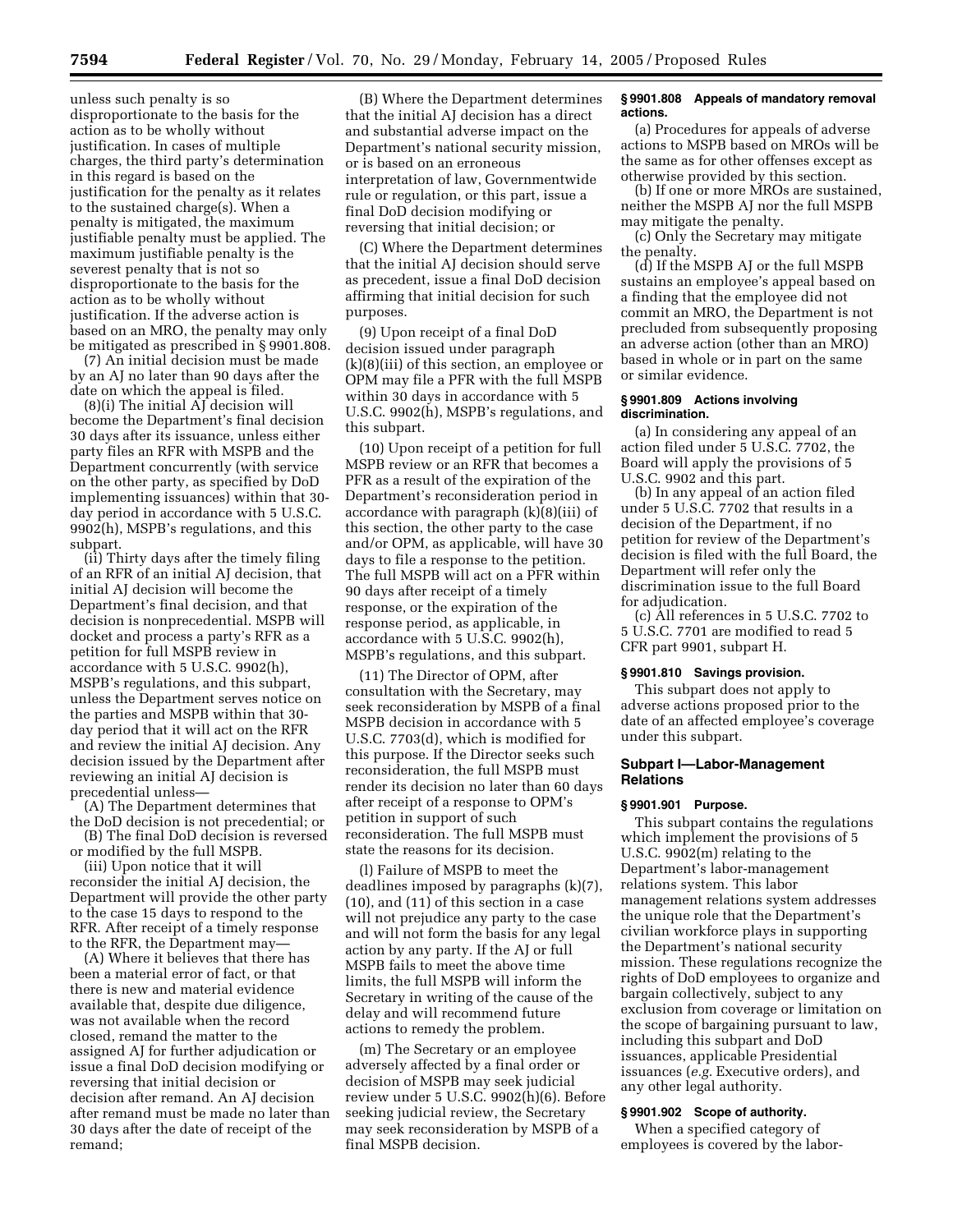management relations system established under this subpart, the provisions of 5 U.S.C. 7101 through 7135 are modified and replaced by the provisions in this subpart with respect to that category, except as otherwise specified in this subpart. DoD may prescribe implementing issuances to carry out the provisions of this subpart.

#### **§ 9901.903 Definitions.**

In this subpart:

*Authority* means the Federal Labor Relations Authority described in 5 U.S.C. 7104(a).

*Board* means the National Security Labor Relations Board established by this subpart.

*Collective bargaining* means the performance of the mutual obligation of a management representative of the Department and an exclusive representative of employees in an appropriate unit in the Department to meet at reasonable times and to bargain in a good faith effort to reach agreement with respect to the conditions of employment affecting such employees and to execute, if requested by either party, a written document incorporating any collective bargaining agreement reached, but the obligation referred to in this paragraph does not compel either party to agree to a proposal or to make a concession.

*Collective bargaining agreement* means an agreement entered into as a result of collective bargaining pursuant to the provisions of this subpart.

*Component* means an organizational unit so prescribed and designated by the Secretary in his or her sole and exclusive discretion, such as, for example, the Office of the Secretary of Defense; the Military Departments, or the Defense Logistics Agency.

*Conditions of employment* means personnel policies, practices, and matters affecting working conditions whether established by rule, regulation, or otherwise—except that such term does not include policies, practices, and matters relating to—

(1) Political activities prohibited under 5 U.S.C. chapter 73, subchapter III;

(2) The classification of any position, including any classification determinations under subpart B of this part;

(3) The pay of any employee or for any position, including any determinations regarding pay or adjustments thereto under subpart C of this part; or

(4) Any matters specifically provided for by Federal statute.

*Confidential employee* means an employee who acts in a confidential capacity with respect to an individual who formulates or effectuates management policies.

*Consult* means to consider the interests, opinions, and recommendations of a recognized labor organization in rendering decisions. This can be accomplished in face-to-face meetings or through other means, *e.g.*, teleconferencing, e-mail, and written communications.

*DoD issuance or issuances* means a document issued at the DoD or DoD Component level to carry out a policy or procedure of the Department including those issuances implementing this part.

*Dues* means dues, fees, and

assessments.

*Exclusive representative* means any labor organization which is recognized as the exclusive representative of employees in an appropriate unit consistent with the Department's organizational structure, pursuant to 5 U.S.C. 7111 or as otherwise provided by § 9901.911.

*FMCS* means Federal Mediation and Conciliation Service.

*Grade* means a level of work under a position classification or job grading system.

*Grievance* means any complaint— (1) By any employee concerning any matter relating to the conditions of employment of the employee;

(2) By any labor organization concerning any matter relating to the conditions of employment of any employee; or

(3) By any employee, labor organization, or the Department concerning—

(i) The effect or interpretation, or a claim of breach, of a collective bargaining agreement; or

(ii) Any claimed violation, misinterpretation, or misapplication of any law, rule, regulation, or DoD issuance issued for the purpose of affecting conditions of employment.

*Labor organization* means an organization composed in whole or in part of employees, in which employees participate and pay dues, and which has as a purpose the dealing with the Department concerning grievances and conditions of employment, but does not include—

(1) An organization which, by its constitution, bylaws, tacit agreement among its members, or otherwise, denies membership because of race, color, creed, national origin, sex, age, preferential or nonpreferential civil service status, political affiliation, marital status, or handicapping condition;

(2) An organization which advocates the overthrow of the constitutional form of government of the United States;

(3) An organization sponsored by the Department; or

(4) An organization which participates in the conduct of a strike against the Government or any agency thereof or imposes a duty or obligation to conduct, assist, or participate in such a strike.

*Management official* means an individual employed by the Department in a position the duties and responsibilities of which require or authorize the individual to formulate, determine, or influence the policies of the Department or who has the authority to recommend such action, if the exercise of the authority is not merely routine or clerical in nature, but requires the consistent exercise of independent judgment.

*Person* has the meaning given that term in 5 U.S.C. 7103(a)(1).

*Professional employee* has the meaning given that term in 5 U.S.C. 7103(a)(15).

*Supervisor* means an individual employed by the Department having authority in the interest of the Department to hire, direct, assign, promote, reward, transfer, furlough, layoff, recall, suspend, discipline, or remove employees; to adjust their grievances; or to effectively recommend such action, if the exercise of the authority is not merely routine or clerical in nature but requires the consistent exercise of independent judgment. It also means an individual employed by the Department who exercises supervisory authority over military members of the armed services, such as directing or assigning work or evaluating or recommending evaluations.

## **§ 9901.904 Coverage.**

(a) *Employees covered*. This subpart applies to eligible DoD employees, subject to a determination by the Secretary under § 9901.102(b)(1), except as provided in paragraph (b) of this section. DoD employees who would otherwise be eligible for bargaining unit membership under 5 U.S.C. chapter 71, as modified by § 9901.912, are eligible for bargaining unit membership under this subpart. In addition, this subpart applies to an employee whose employment in the Department has ceased because of any unfair labor practice under § 9901.916 of this subpart and who has not obtained any other regular and substantially equivalent employment.

(b) *Employees excluded*. This subpart does not apply to—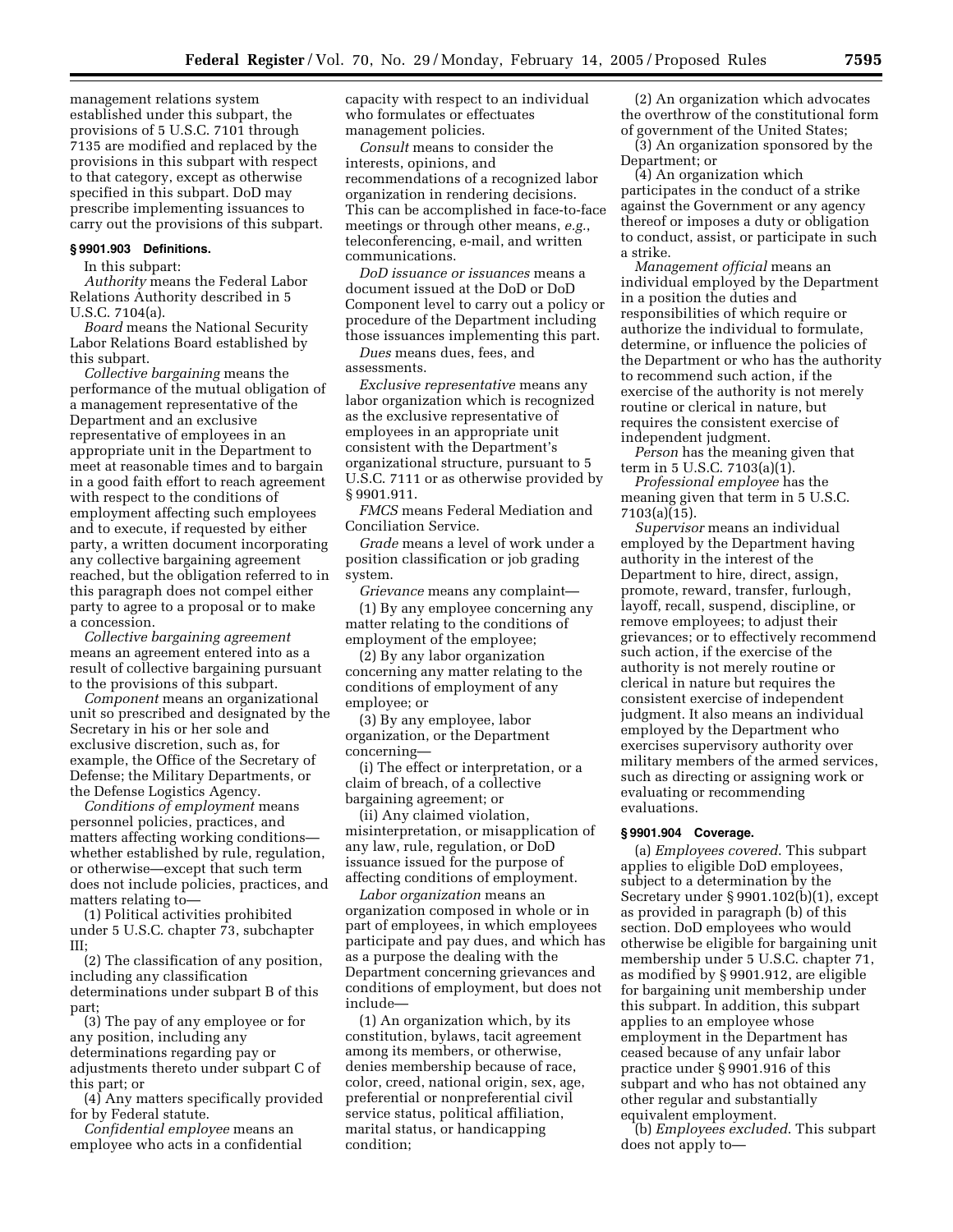(1) An alien or noncitizen of the United States who occupies a position outside the United States;

(2) A military member of the armed services;

(3) A supervisor or a management official;

(4) Any person who participates in a strike in violation of 5 U.S.C. 7311; or

(5) Any employee excluded pursuant to § 9901.912 or any other legal authority.

## **§ 9901.905 Impact on existing agreements.**

(a) Any provision of a collective bargaining agreement that is inconsistent with this part and/or DoD implementing issuances is unenforceable on the effective date of the applicable subpart(s) or such issuances. The exclusive representative may appeal the Department's determination that a provision is unenforceable to the National Security Labor Relations Board in accordance with the procedures and time limits pursuant to § 9901.908. However, the Secretary, in his or her sole and exclusive discretion, may continue all or part of a particular provision(s) with respect to a specific category or categories of employees and may cancel such continuation at any time; such determinations are not precedential.

(b) Upon request by an exclusive representative, the parties will have 60 days after the effective date of coverage under the applicable subpart and/or implementing issuance to bring into conformance those remaining negotiable terms directly affected by the terms rendered unenforceable by the applicable subpart and/or implementing issuance. If the parties fail to reach agreement by that date, they may utilize the negotiation impasse provisions of § 9901.920 to resolve the matter.

## **§ 9901.906 Employee rights.**

Each employee has the right to form, join, or assist any labor organization, or to refrain from any such activity, freely and without fear of penalty or reprisal, and each employee will be protected in the exercise of such right. Except as otherwise provided under this subpart, such right includes the right—

(a) To act for a labor organization in the capacity of a representative and the right, in that capacity, to present the views of the labor organization to heads of agencies and other officials of the executive branch of the Government, the Congress, or other appropriate authorities; and

(b) To engage in collective bargaining with respect to conditions of employment through representatives

chosen by employees under this subpart.

## **§ 9901.907 National Security Labor Relations Board.**

(a)(1) The National Security Labor Relations Board is composed of at least three members who are appointed by the Secretary for terms of 3 years, except that the appointments of the initial Board members will be for terms of 1, 2, and 3 years, respectively. The Secretary may extend the term of any member beyond 3 years when necessary to provide for an orderly transition and/ or appoint the member for up to two additional 1-year terms. The Secretary, in his or her sole and exclusive discretion, may appoint additional members to the Board; in so doing, he or she will make such appointments to ensure that the Board consists of an odd number of members.

(2) Members of the Board will be independent, distinguished citizens of the United States who are well known for their integrity, impartiality, and expertise in labor relations, and/or the DoD mission and/or other related national security matters, and will be able to acquire and maintain an appropriate security clearance. Members may be removed by the Secretary only for inefficiency, neglect of duty, or malfeasance in office.

(3) An individual chosen to fill a vacancy on the Board will be appointed for the unexpired term of the member who is replaced and, at the Secretary's option, an additional term or terms.

(b) The Secretary will appoint two members, with one appointed as Chair of the Board. The third member of the Board will be appointed by the Secretary from a list of three to five nominees developed in consultation with the Director of OPM. The Secretary may appoint additional members as long as the total membership of the Board is an odd number.

(c) A Board vacancy will be filled according to the procedure used to appoint the member whose position was vacated.

(d)(1) The Board will establish procedures for the fair, impartial, and expeditious assignment and disposition of cases. To the extent practicable, the Board will use a single, integrated process to address all matters associated with a negotiations dispute, including unfair labor practices, negotiability disputes, and bargaining impasses. The Board may, pursuant to its regulations, use a combination of mediation, factfinding, and any other appropriate dispute resolution methods to resolve all such disputes at the earliest

practicable time and with a minimum administrative burden.

(2) A vote of the majority of the Board (or a three-person panel of the Board) will be final. A vacancy on the Board does not impair the right of the remaining members to exercise all of the powers of the Board. The vote of the Chair will be dispositive in the event of a tie.

(e) Decisions of the Board are final and binding.

 $(f)(1)$  Subject to § 9901.909 $(c)$ , in order to obtain judicial review of a Board decision, except those involving appealable actions taken under subpart G of this part or 5 U.S.C. chapters 43 or 75, a party will request a review of the record of a Board decision by the Authority by filing such a request in writing within 15 days after the issuance of the decision. A copy of the request will be served on all parties. Within 15 days after service of the request, any response will be filed. The Authority will establish, in conjunction with the Board, standards for the sufficiency of the record and other procedures, including notice to the parties. The Authority will accept the findings of fact and interpretations of this part made by the Board and sustain the Board's decision unless the requesting party shows that the Board's decision was—

(i) Arbitrary, capricious, an abuse of discretion, or otherwise not in accordance with law;

(ii) Caused by harmful error in the application of the Board's procedures in arriving at such decision; or

(iii) Unsupported by substantial evidence.

(2) The Authority will complete its review of the record and issue a final decision within 30 days after receiving the party's response to such request for review. If the Authority does not issue a final decision within the mandatory time limit established by paragraph (f) of this section, the Authority will be considered to have denied the request for review of the Board's decision, which will constitute a final decision of the Authority and is subject to judicial review in accordance with 5 U.S.C. 7123.

## **§ 9901.908 Powers and duties of the Board.**

(a) The Board may to the extent provided in this subpart and in accordance with regulations prescribed by the Board—

(1) Conduct hearings and resolve complaints of unfair labor practices, including complaints concerning strikes, work stoppages, slowdowns, and picketing, or condoning such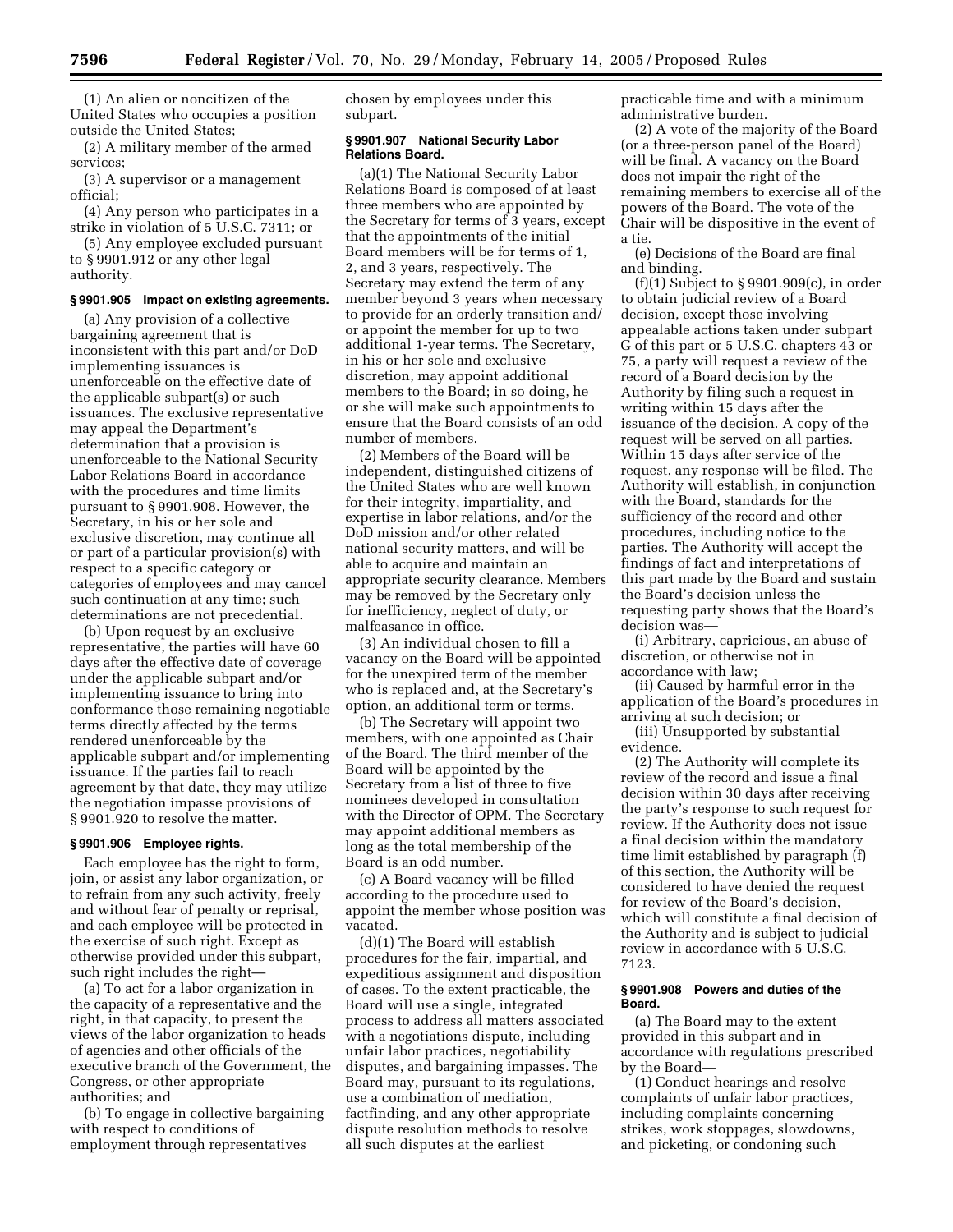activity by failing to take action to prevent or stop such activity;

(2) Resolve issues relating to the scope of bargaining and the duty to bargain in good faith under § 9901.917;

(3) Resolve disputes concerning requests for information under § 9901.914(b)(5) and (c);

(4) Resolve exceptions to arbitration awards. In doing so, the Board will conduct any review of an arbitral award in accordance with the same standards set forth in 5 U.S.C. 7122(a) as modified in § 9901.923;

(5) Resolve negotiation impasses in accordance with § 9901.920;

(6) Conduct *de novo* review involving all matters within the Board's jurisdiction;

(7) Have discretion to evaluate the evidence presented in the record and reach its own independent conclusions with respect to the matters at issue, but in no case may the Board issue status quo ante remedies, where such remedies are not intended to cure egregious violations of this subpart or where such an award would impose an economic hardship or interfere with the efficiency or effectiveness of the Department's mission or impact national security; and

(8) Resolve disputes regarding the granting of national consultation rights.

(b) Upon the request of a DoD Component or a labor organization concerned, the Board may issue binding Department-wide opinions for matters within its jurisdiction, which may be appealed as if they were decisions of the Board in accordance with § 9901.907(f).

(c) The Board's decisions will be written and published.

## **§ 9901.909 Powers and duties of the Federal Labor Relations Authority.**

(a) To the extent provided in this subpart (pursuant to the authority in 5 U.S.C. 9902), the Federal Labor Relations Authority, in accordance with conforming regulations prescribed by the Authority, may—

(1) Determine the appropriateness of bargaining units pursuant to the provisions of § 9901.912; and

(2) Supervise or conduct elections to determine whether a labor organization has been selected as an exclusive representative by a majority of the employees in an appropriate unit and otherwise administer 5 U.S.C. 7111 (relating to the according of exclusive recognition to labor organizations), which is not waived for the purpose of this subpart.

(b) In any matter filed with the Authority, if the responding party believes that the Authority lacks jurisdiction, that party will timely raise the issue with the Authority and

simultaneously file a copy of its response with the Board in accordance with regulations established by the Authority. The Authority will promptly transfer the case to the Board, which will determine whether the matter is within the Board's jurisdiction. If the Board determines that the matter is not within its jurisdiction, the Board will return the matter to the Authority for a decision on the merits of the case. The Board's determination with regard to its jurisdiction in a particular matter is final and not subject to review by the Authority. The Authority will promptly decide those cases that the Board has determined are within the jurisdiction of the Authority.

(c) Judicial review of any Authority decision is as prescribed in 5 U.S.C. 7123(a), which is not modified.

## **§ 9901.910 Management rights.**

(a) Subject to paragraphs (b), (c), and (d) of this section, nothing in this subpart may affect the authority of any management official or supervisor of the Department—

(1) To determine the mission, budget, organization, number of employees, and internal security practices of the Department;

(2) To hire, assign, and direct employees in the Department; to assign work, make determinations with respect to contracting out, and to determine the personnel by which Departmental operations may be conducted; to determine the numbers, types, pay schedules, pay bands and/or grades of employees or positions assigned to any organizational subdivision, work project or tour of duty, and the technology, methods, and means of performing work; to assign employees to meet any operational demand; and to take whatever other actions may be necessary to carry out the Department's mission; and

(3) To lay off and retain employees, or to suspend; remove; reduce in pay, pay band, or grade; or take other disciplinary action against such employees or, with respect to filling positions, to make selections for appointments from properly ranked and certified candidates for promotion or from any other appropriate source.

(b) Management is prohibited from bargaining over the exercise of any authority under paragraph (a) of this section or the procedures that it will observe in exercising the authorities set forth in paragraphs (a)(1) and (2) of this section.

(c) Notwithstanding paragraph (b) of this section and at the request of an exclusive representative, management will consult as required under

§ 9901.917 over the procedures it will observe in exercising the authorities set forth in paragraphs (a)(1) and (2) of this section. Consultation does not require that the parties reach agreement on any covered matter. The parties may, upon mutual agreement, provide for FMCS or another third party to assist in this process. Neither the Board nor the Authority may intervene in this process.

(d) If an obligation exists under § 9901.917 to bargain or consult regarding any authority under paragraph (a) of this section, management will provide notice to the exclusive representative concurrently with the exercise of that authority. However, at its sole, exclusive, and unreviewable discretion, management may provide notice to an exclusive representative of its intention to exercise an authority under paragraph (a) of this section as far in advance as practicable. Further, nothing in paragraph (d) of this section establishes an independent right to bargain or consult.

(e) When an obligation exists under § 9901.913, management will provide the exclusive representative an opportunity to present its views and recommendations regarding the exercise of an authority under paragraph (a) of this section, and the parties will bargain at the level of recognition (unless otherwise delegated below that level, at their mutual agreement) over otherwise negotiable—

(1) Appropriate arrangements for employees adversely affected by the exercise of any authority under paragraph (a)(3) of this section and procedures which management officials and supervisors will observe in exercising any authority under paragraph (a)(3) of this section; and

 $(2)$ (i) Appropriate arrangements for employees adversely affected by the exercise of any authority under paragraphs (a)(1) and (2) of this section, provided that the effects of such exercise is foreseeable, substantial, and significant in terms of both impact and duration on the bargaining unit, or on those employees in that part of the bargaining unit affected by the change. Appropriate arrangements within the duty to bargain include proposals on matters such as personal hardships and safety measures.

(ii) Appropriate arrangements within the duty to bargain do not include proposals on matters such as—

(A) The routine assignment to specific duties, shifts, or work on a regular or overtime basis; and

(B) Pay or credit for work not actually performed.

(f) Where a proposal falls within the coverage of both paragraph (a)(1) and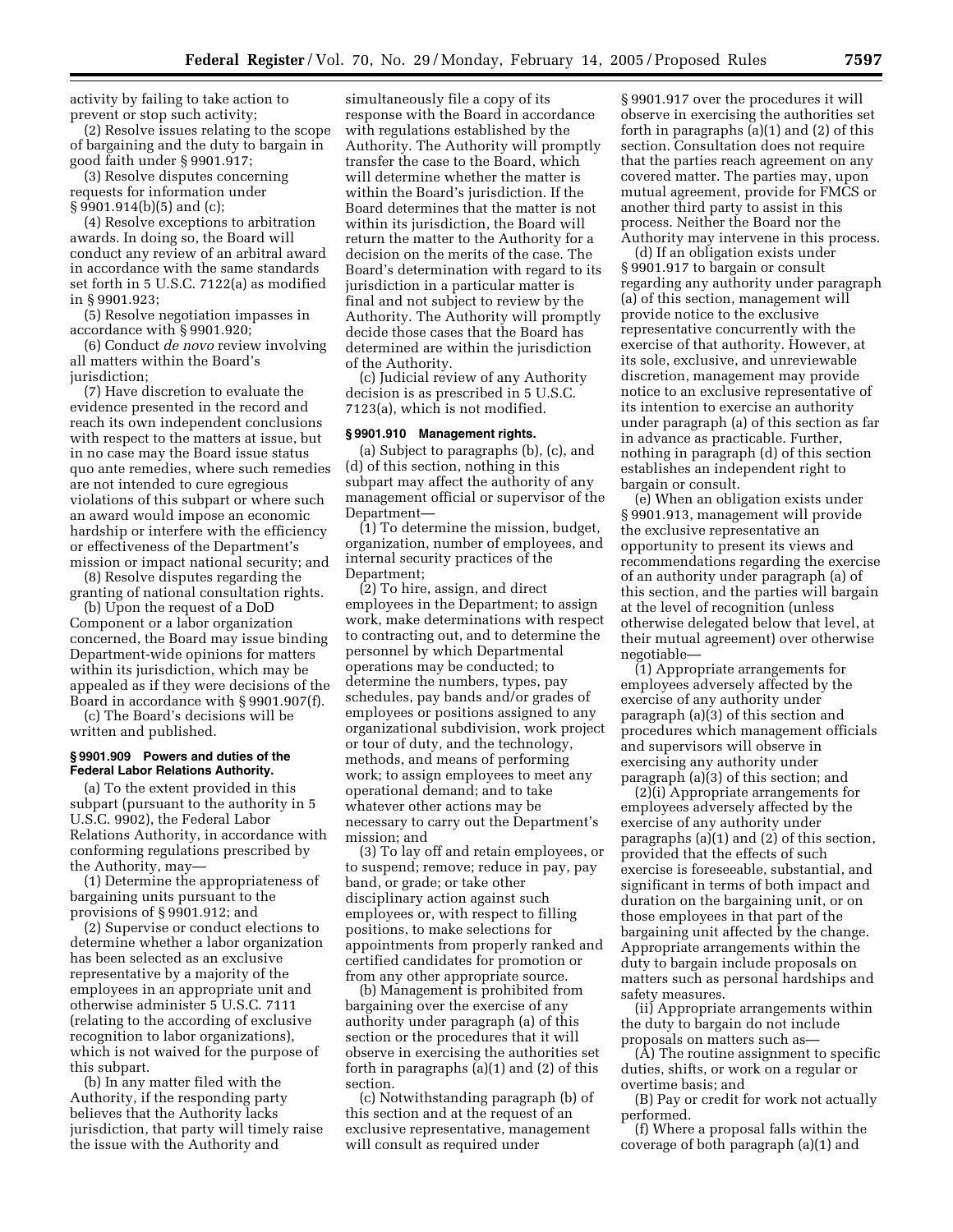(a)(3) of this section or paragraph (a)(2) and (a)(3) of this section, the matter will be determined to be covered by paragraph (a)(1) or (a)(2) of this section for the purpose of collective bargaining.

(g) Nothing in this section will delay or prevent the Department from exercising its authority. Any agreements reached with respect to paragraph (e)(2) of this section will not be precedential or binding on subsequent acts, or retroactively applied, except at the Department's sole, exclusive, and unreviewable discretion.

(h) Nothing in the process established under this section or in § 9901.917, will delay the exercise of a management right under § 9901.910(a)(1), (2) or (3).

(i) Management retains the sole, exclusive, and unreviewable discretion to determine the procedures that it will observe in exercising the authorities set forth in § 9901.910(a)(1) and (2) and to deviate from such procedures, as necessary.

## **§ 9901.911 Exclusive recognition of labor organizations.**

The Department will accord exclusive recognition to a labor organization if the organization has been selected as the representative, in a secret ballot election, by a majority of the employees, in an appropriate unit as determined by the Authority, who cast valid ballots in the election.

## **§ 9901.912 Determination of appropriate units for labor organization representation.**

(a) The Authority will determine the appropriateness of any unit. The Authority will determine in each case whether, in order to ensure employees the fullest freedom in exercising the rights guaranteed under this subpart, the appropriate unit should be established on a Department, plant, installation, functional, or other basis and will determine any unit to be an appropriate unit only if the determination will ensure a clear and identifiable community of interest among the employees in the unit and will promote effective dealings with, and efficiency of the operations of the Department, consistent with the Department's mission and organizational structure and § 9901.107(a).

(b) A unit may not be determined to be appropriate under this section solely on the basis of the extent to which employees in the proposed unit have organized, nor may a unit be determined to be appropriate if it includes—

(1) Except as provided under 5 U.S.C. 7135(a)(2), which is not waived for the purpose of this subpart, any management official or supervisor;

(2) A confidential employee;

(3) An employee engaged in personnel work;

(4) An employee in an attorney position;

(5) An employee engaged in administering the provisions of this subpart;

(6) Both professional employees and other employees, unless a majority of the professional employees vote for inclusion in the unit;

(7) Any employee engaged in intelligence, counterintelligence, investigative, or security work which directly affects national security; or

(8) Any employee primarily engaged in investigation or audit functions relating to the work of individuals employed by the Department whose duties directly affect the internal security of the Department, but only if the functions are undertaken to ensure that the duties are discharged honestly and with integrity.

(c) Any employee who is engaged in administering any provision of law or this subpart relating to labormanagement relations may not be represented by a labor organization—

(1) Which represents other individuals to whom such provision or subpart applies; or

(2) Which is affiliated directly or indirectly with an organization which represents other individuals to whom such provision or subpart applies.

(d) Two or more units in the Department for which a labor organization is the exclusive representative may, upon petition by the Department or labor organization, be consolidated with or without an election into a single larger unit if the Authority considers the larger unit to be appropriate. The Authority will certify the labor organization as the exclusive representative of the new larger unit.

## **§ 9901.913 National consultation.**

(a) If, in connection with the Department or Component, no labor organization has been accorded exclusive recognition on a Department or Component basis, a labor organization that is the exclusive representative of a substantial number of the employees of the Department or Component, as determined in accordance with criteria prescribed by the Board, will be granted national consultation rights by the Department or Component. National consultation rights will terminate when the labor organization no longer meets the criteria prescribed by the Board. Any issue relating to any labor organization's eligibility for or continuation of, national consultation rights will be subject to determination by the Board.

(b)(1) Any labor organization having national consultation rights in connection with any Department or Component under subsection (a) of this section will—

(i) Be informed of any substantive change in conditions of employment proposed by the Department or Component; and

(ii) Be permitted reasonable time to present its views and recommendations regarding the changes.

(2) If any views or recommendations are presented under paragraph (b)(1) of this subsection to the Department or Component by any labor organization—

(i) The Department or Component will consider the views or recommendations before taking final action on any matter with respect to which the views or recommendations are presented; and

(ii) The Department or Component will provide the labor organization a written statement of the reasons for taking the final action.

(c) Section 9901.913(b) does not apply where the proposed change is bargained at the national level or where continuing collaboration procedures under § 9901.106 apply.

(d) Nothing in this section precludes the Department or the Component from seeking views and recommendations from labor organizations having exclusive representation within the Department or Component which do not have national consultation rights.

(e) Nothing in this section will be construed to limit the right of the agency or exclusive representative to engage in collective bargaining.

#### **§ 9901.914 Representation rights and duties.**

(a)(1) A labor organization which has been accorded exclusive recognition is the exclusive representative of the employees in the unit it represents and is entitled to act for, and negotiate collective bargaining agreements covering, all employees in the unit. An exclusive representative is responsible for representing the interests of all employees in the unit it represents without discrimination and without regard to labor organization membership.

(2) An exclusive representative of an appropriate unit will be given the opportunity to be represented at—

(i) Any formal discussion between a Department management official(s) and bargaining unit employees, the purpose of which is to discuss and/or announce new or substantially changed personnel policies, practices, or working conditions. This right does not apply to meetings between a management official(s) and bargaining unit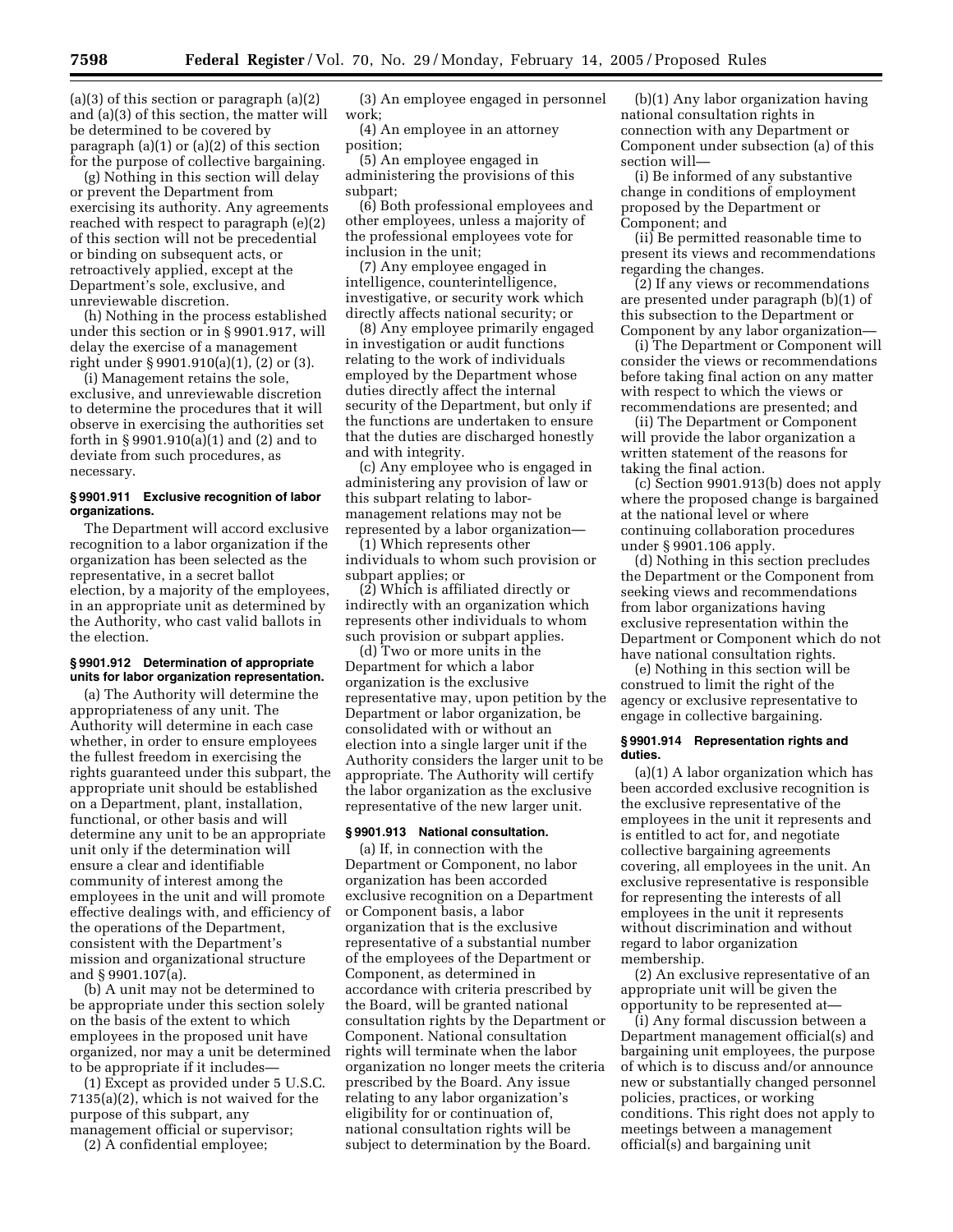employees for the purpose of discussing operational matters where any discussion of personnel policies, practices or working conditions—

(A) Constitutes a reiteration or application of existing personnel policies, practices, or working conditions;

(B) Is incidental or otherwise peripheral to the announced purpose of the meeting; or

(C) Does not result in an announcement of a change to, or a promise to change, an existing personnel policy(s), practice(s), or working condition(s);

(ii) Any discussion between one or more Department representatives and one or more bargaining unit employees concerning any grievance filed under the negotiated grievance procedure; or

(iii) Any examination of a bargaining unit employee by a representative of the Department in connection with an investigation if the employee reasonably believes that the examination may result in disciplinary action against the employee and the employee requests such representation. Such right will not apply to investigations conducted by the Offices of the Inspectors General and other independent Department or Component organizations whose mission includes the conduct of criminal investigations, such as the Defense Criminal Investigative Service, the U.S. Army Criminal Investigation Command, the Naval Criminal Investigative Service, and the Air Force Office of Special Investigations.

(3) The Department will annually inform its employees of their rights under paragraph (a)(2)(iii) of this section.

(4) Employee representatives employed by the Department are subject to the same expectations regarding conduct as any other employee, whether they are serving in their representative capacity or not.

(5) Except in the case of grievance procedures negotiated under this subpart, the rights of an exclusive representative under this section may not be construed to preclude an employee from—

(i) Being represented by an attorney or other representative of the employee's own choosing, other than the exclusive representative, in any grievance or appeal action; or

(ii) Exercising grievance or appellate rights established by law, rule, or regulation.

(b) The duty of the Department or appropriate Component(s) of the Department and an exclusive representative to negotiate in good faith under paragraph (a) of this section includes the obligation—

(1) To approach the negotiations with a sincere resolve to reach a collective bargaining agreement;

(2) To be represented at the negotiations by duly authorized representatives prepared to discuss and negotiate on any condition of employment;

(3) To meet at reasonable times and convenient places as frequently as may be necessary, and to avoid unnecessary delays;

(4) If agreement is reached, to execute on the request of any party to the negotiation, a written document embodying the agreed terms, and to take such steps as are necessary to implement such agreement; and

(5) In the case of the Department or appropriate Component(s) of the Department, to furnish information to an exclusive representative, or its authorized representative, when—

(i) Such information exists, is normally maintained in the regular course of business, and is reasonably available;

(ii) The exclusive representative has requested such information and demonstrated a particularized need for the information in order to perform its representational functions in grievance or appeal proceedings, or in negotiations; and

(iii) Disclosure is not prohibited by law.

(c) Disclosure of information in paragraph (b)(5) of this section does not include the following:

(1) Disclosure prohibited by law or regulations, including, but not limited to, the regulations in this part, Governmentwide rules and regulations, Departmental implementing issuances and other policies and regulations, and Executive orders;

(2) Disclosure of information if adequate alternative means exist for obtaining the requested information, or if proper discussion, understanding, or negotiation of a particular subject within the scope of collective bargaining is possible without recourse to the information;

(3) Internal Departmental guidance, counsel, advice, or training for managers and supervisors relating to collective bargaining;

(4) Any disclosures where an authorized official has determined that disclosure would compromise the Department's mission, security, or employee safety; and

(5) Personal addresses, personal telephone numbers, personal email addresses, or any other information not related to an employee's work.

(d)(1) An agreement between the Department or appropriate Component(s) of the Department and the exclusive representative is subject to approval by the Secretary.

(2) The Secretary will approve the agreement within 30 days after the date the agreement is executed if the agreement is in accordance with the provisions of these regulations and any other applicable law, rule, regulation or similar Department or Component issuance.

(3) If the Secretary does not approve or disapprove the agreement within the 30-day period specified in paragraph (d)(2) of this section, the agreement will take effect and is binding on the Department or Component(s), as appropriate, and the exclusive representative, but only to the extent it is consistent with Federal law, Presidential issuance (*e.g.*, Executive order), Governmentwide regulations, DoD issuances (including implementing issuances and Component issuances), or the regulations in this part.

(4) A local agreement subject to a national or other controlling agreement at a higher level may be approved under the procedures of the controlling agreement or, if none, under Departmental regulations. Bargaining will be at the level of recognition except where delegated.

(5) Provisions in existing collective bargaining agreements are unenforceable if an authorized official determines that they are contrary to Federal law, Presidential issuance (*e.g.* Executive order), Governmentwide regulations, DoD issuances (including implementing issuances and Component issuances), or the regulations in this part.

## **§ 9901.915 Allotments to representatives.**

(a) If the Department has received from an employee in an appropriate unit a properly executed written or electronic assignment which authorizes the Department to deduct from the pay of the employee amounts for the payment of regular and periodic dues and other financial assessments of the exclusive representative of the unit, the Department will honor the assignment and make an appropriate allotment pursuant to the assignment. Any such allotment will be made at no cost to the exclusive representative or the employee. Except as provided under paragraph (b) of this section, any such assignment may not be revoked for a period of 1 year.

(b) An allotment under paragraph (a) of this section for the deduction of dues with respect to any employee terminates when—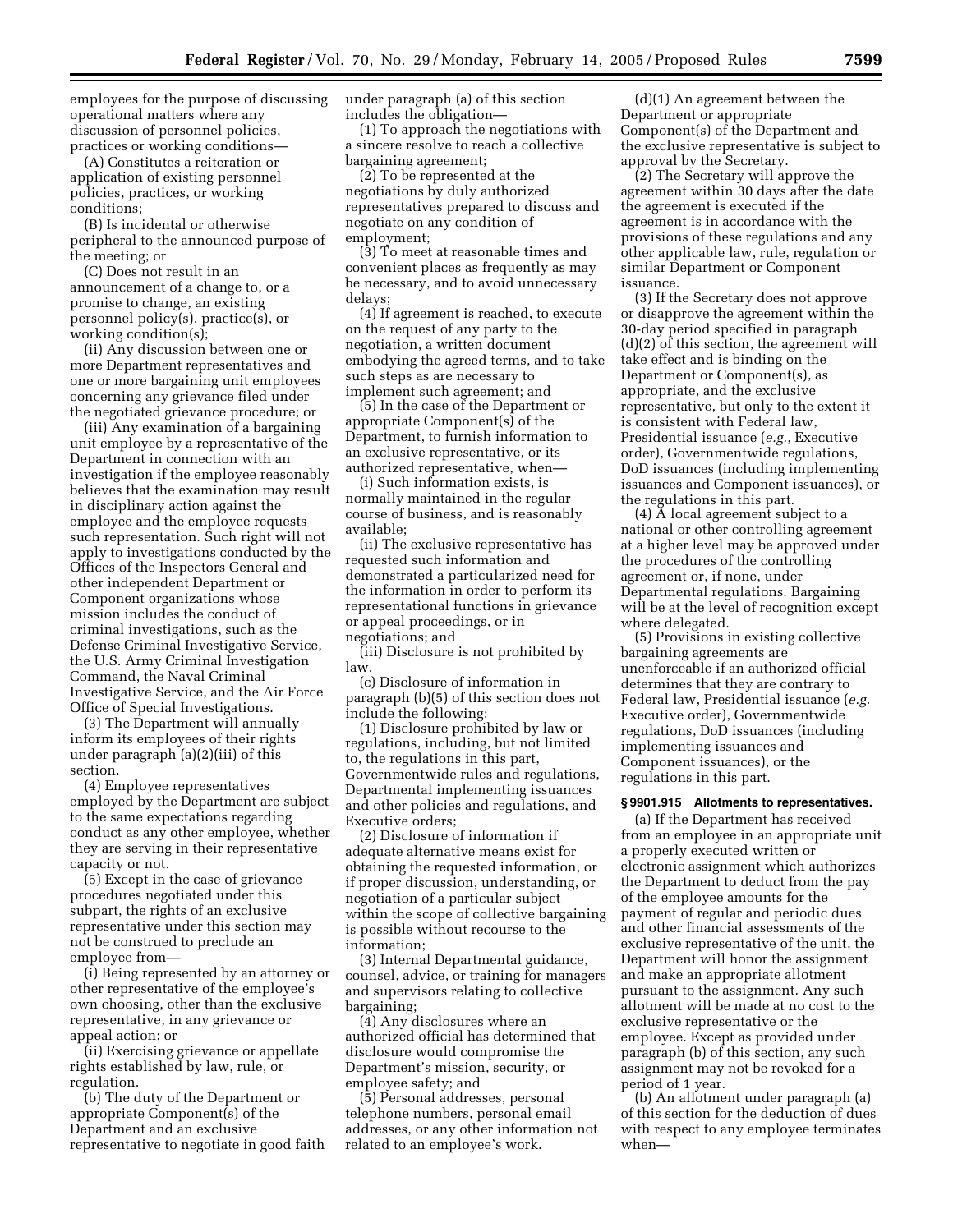(1) The agreement between the Department or Department Component and the exclusive representative involved ceases to be applicable to the employee; or

(2) The employee is suspended or expelled from membership by the exclusive representative.

(c)(1) Subject to paragraph (c)(2) of this section, if a petition has been filed with the Authority by a labor organization alleging that 10 percent of the employees in an appropriate unit in the Department have membership in the labor organization, the Authority will investigate the petition to determine its validity. Upon certification by the Authority of the validity of the petition, the Department has a duty to negotiate with the labor organization solely concerning the deduction of dues of the labor organization from the pay of the members of the labor organization who are employees in the unit and who make a voluntary allotment for such purpose.

(2)(i) The provisions of paragraph (c)(1) of this section do not apply in the case of any appropriate unit for which there is an exclusive representative.

(ii) Any agreement under paragraph (c)(1) of this section between a labor organization and the Department or Department Component with respect to an appropriate unit becomes null and void upon the certification of an exclusive representative of the unit.

## **§ 9901.916 Unfair labor practices.**

(a) For the purpose of this subpart, it is an unfair labor practice for the Department—

(1) To interfere with, restrain, or coerce any employee in the exercise by the employee of any right under this subpart;

(2) To encourage or discourage membership in any labor organization by discrimination in connection with hiring, tenure, promotion, or other conditions of employment;

(3) To sponsor, control, or otherwise assist any labor organization, other than to furnish, upon request, customary and routine services and facilities on an impartial basis to other labor organizations having equivalent status;

(4) To discipline or otherwise discriminate against an employee because the employee has filed a complaint or petition, or has given any information or testimony under this subpart;

(5) To refuse, as determined by the Board, to negotiate in good faith or to consult with a labor organization, as required by this subpart;

(6) To fail or refuse, as determined by the Board, to cooperate in impasse

procedures and impasse decisions, as required by this subpart; or

(7) To fail or refuse otherwise to comply with any provision of this subpart.

(b) For the purpose of this subpart, it is an unfair labor practice for a labor organization—

(1) To interfere with, restrain, or coerce any employee in the exercise by the employee of any right under this subpart;

(2) To cause or attempt to cause the Department to discriminate against any employee in the exercise by the employee of any right under this subpart;

(3) To coerce, discipline, fine, or attempt to coerce a member of the labor organization as punishment, reprisal, or for the purpose of hindering or impeding the member's work performance or productivity as an employee or the discharge of the member's duties as an employee;

(4) To discriminate against an employee with regard to the terms and conditions of membership in the labor organization on the basis of race, color, creed, national origin, sex, age, preferential or nonpreferential civil service status, political affiliation, marital status, or handicapping condition;

(5) To refuse, as determined by the Board, to negotiate in good faith or to consult with the Department as required by this subpart;

(6) To fail or refuse, as determined by the Board, to cooperate in impasse procedures and impasse decisions as required by this subpart;

(7)(i) To call, or participate in, a strike, work stoppage, or slowdown, or picketing of the Department in a labormanagement dispute if such picketing interferes with an agency's operations; or

(ii) To condone any activity described in paragraph (b)(7)(i) of this section by failing to take action to prevent or stop such activity; or

(8) To otherwise fail or refuse to comply with any provision of this subpart.

(c) Notwithstanding paragraph (b)(7) of this section, informational picketing which does not interfere with the Department's operations will not be considered an unfair labor practice.

(d) For the purpose of this subpart, it is an unfair labor practice for an exclusive representative to deny membership to any employee in the appropriate unit represented by the labor organization, except for failure to meet reasonable occupational standards uniformly required for admission or to tender dues uniformly required as a

condition of acquiring and retaining membership. This does not preclude any labor organization from enforcing discipline in accordance with procedures under its constitution or bylaws to the extent consistent with the provisions of this subpart.

(e) The Board will not consider any unfair labor practice charge filed more than 90 days after the alleged unfair labor practice occurred, unless the Board determines, pursuant to its regulations, that there is good cause for the late filing.

(f) Unfair labor practice issues which can properly be raised under an appeals procedure may not be raised as unfair labor practices prohibited under this section. Except where an employee has an option of using the negotiated grievance procedure or an appeals procedure in connection with an adverse action, issues which can be raised under a grievance procedure may, in the discretion of the aggrieved party, be raised under the grievance procedure or as an unfair labor practice under this section, but not under both procedures.

(g) The expression of any personal view, argument, opinion, or the making of any statement which publicizes the fact of a representational election and encourages employees to exercise their right to vote in such an election, corrects the record with respect to any false or misleading statement made by any person, or informs employees of the Government's policy relating to labormanagement relations and representation, will not, if the expression contains no threat of reprisal or force or promise of benefit or was not made under coercive conditions—

(1) Constitute an unfair labor practice under any provision of this subpart; or

(2) Constitute grounds for the setting aside of any election conducted under any provision of this subpart.

#### **§ 9901.917 Duty to bargain and consult.**

(a) The Department or appropriate Component(s) of the Department and any exclusive representative in any appropriate unit in the Department, through appropriate representatives, will meet and negotiate in good faith as provided by this subpart for the purpose of arriving at a collective bargaining agreement. In addition, the Department or appropriate Component(s) of the Department and the exclusive representative may determine appropriate techniques, consistent with the operational rules of the Board, to assist in any negotiation.

(b) If bargaining over an initial collective bargaining agreement or any successor agreement is not completed within 90 days after such bargaining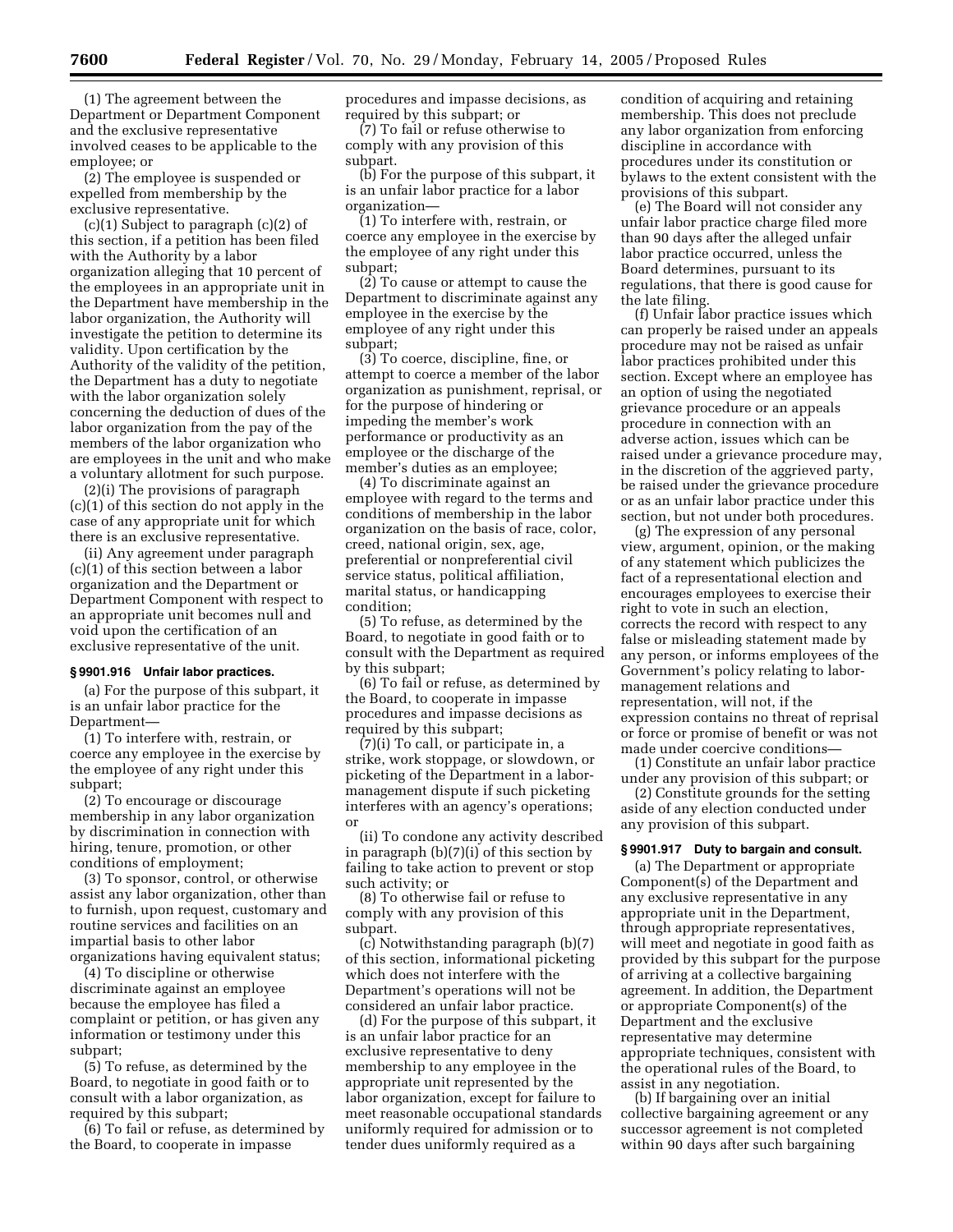begins, the parties may mutually agree to continue bargaining, or either party may refer the matter to the Board for resolution in accordance with procedures established by the Board. At any time prior to going to the Board, either party may refer the matter to FMCS for assistance.

(c) If the parties bargain during the term of an existing collective bargaining agreement, or in the absence of a collective bargaining agreement, over a proposed change affecting bargaining unit employees' conditions of employment, and no agreement is reached within 30 days after such bargaining begins, either party may refer the matter to the Board for resolution in accordance with procedures established by the Board. Either party may refer the matter to FMCS for assistance at any time.

(d)(1) Management may not bargain over any matters that are inconsistent with law or the regulations in this part, Governmentwide rules and regulations, Departmental implementing issuances and other Department or Component policies, regulations or similar issuances, or Executive orders.

(2) Except as otherwise provided in § 9901.910(c), management has no obligation to bargain or consult over a change to a condition of employment unless the change is otherwise negotiable pursuant to these regulations and is foreseeable, substantial, and significant in terms of both impact and duration on the bargaining unit, or on those employees in that part of the bargaining unit affected by the change.

(3) Nothing in paragraphs (b) or (c) of this section prevents management from exercising the rights enumerated in § 9901.910.

(e) If a management official involved in collective bargaining with an exclusive representative alleges that the duty to bargain in good faith does not extend to any matter, the exclusive representative may appeal the allegation to the Board in accordance with procedures established by the Board.

#### **§ 9901.918 Multi-unit bargaining.**

(a) Negotiations can occur at geographical or organizational levels within DoD or a Component with the local exclusive representatives impacted by the proposed change.

(b) Any such negotiations will—

(1) Be binding on all parties afforded the opportunity to bargain with representatives of DoD or the Component;

(2) Supersede all conflicting provisions of applicable collective bargaining agreements of the labor organization(s) affected by the negotiations;

(3) Not be subject to ratification; and (4) Be subject to impasse resolution by the Board under procedures prescribed by the Board. In resolving impasses, the Board will ensure that agreement provisions are consistent with regard to all similarly situated employees. The determination as to which organizations are covered under multi-unit bargaining is not subject to review by the Board.

(c) Any party may request the services of FMCS to assist with these negotiations.

(d) Labor organizations may request multi-unit bargaining, as appropriate. The Secretary has sole and exclusive authority to grant the labor organizations' request.

(e) The Department will prescribe implementing issuances on the procedures and constraints associated with multi-unit bargaining.

## **§ 9901.919 Collective bargaining above the level of recognition.**

(a) Negotiations can occur at the DoD or Component level with labor organization(s) at an organizational level above the level of exclusive recognition. The decision to negotiate at a level above the level of recognition as well as the unions involved, is within the sole and exclusive discretion of the Secretary to determine and will not be subject to review.

(b) Any such agreement reached in these negotiations will—

(1) Be binding on all subordinate bargaining units of the labor organization(s) afforded the opportunity to bargain at the level of recognition and their exclusive representatives, and DoD and its Components, without regard to levels of recognition;

(2) Supersede all conflicting provisions of other collective bargaining agreements of the labor organization(s), including collective bargaining agreements negotiated with an exclusive representative at the level of recognition, except as otherwise determined by the Secretary;

(3) Not be subject to further negotiations with the labor organizations for any purpose, including bargaining at the level of recognition, except as the Secretary may decide, in his or her sole and exclusive discretion;

(4) Be subject to review by the Board only to the extent provided by this subpart;

(5) Not be subject to ratification; (6) Be subject to impasse resolution by the Board under procedures prescribed by the Board. In resolving impasses, the Board will ensure that agreement provisions are consistent with regard to

all similarly situated employees. The determination as to which organizations are covered under national level bargaining is not subject to review by the Board;

(7) The National Guard Bureau and the Army and Air Force National Guard are excluded from coverage under this section. Where National Guard employees are impacted, negotiations at the level of recognition are authorized; and

(8) Labor organizations may request bargaining above the level of recognition, as appropriate. The Secretary has sole and exclusive authority to grant the labor organizations' request.

## **§ 9901.920 Negotiation impasses.**

(a) If the Department and exclusive representative are unable to reach an agreement under §§ 9901.914, 9901.917, 9901.918, or 9901.919, either party may submit the disputed issues to the Board for resolution.

(b) The Board may take whatever action is necessary and not inconsistent with this subpart to resolve the impasse, to include use of settlement efforts.

(c) Pursuant to §§ 9901.907 and 9901.926, the Board's regulations will provide for a single, integrated process to address all matters associated with a negotiations dispute, including unfair labor practices, negotiability disputes, and bargaining impasses.

(d) Notice of any final action of the Board under this section will be promptly served upon the parties. The action will be binding on such parties during the term of the agreement, unless the parties agree otherwise. Nothing in this section precludes judicial review of any portion of a decision addressing a negotiability dispute or unfair labor practice charge.

#### **§ 9901.921 Standards of conduct for labor organizations.**

Standards of conduct for labor organizations are those prescribed under 5 U.S.C. 7120, which is not modified.

#### **§ 9901.922 Grievance procedures.**

(a)(1) Except as provided in paragraph (a)(2) of this section, any collective bargaining agreement will provide procedures for the settlement of grievances, including questions of arbitrability. Except as provided in paragraphs (d) and (f) of this section, the procedures will be the exclusive procedures for grievances which fall within its coverage.

(2) Any collective bargaining agreement may exclude any matter from the application of the grievance procedures which are provided for in the agreement.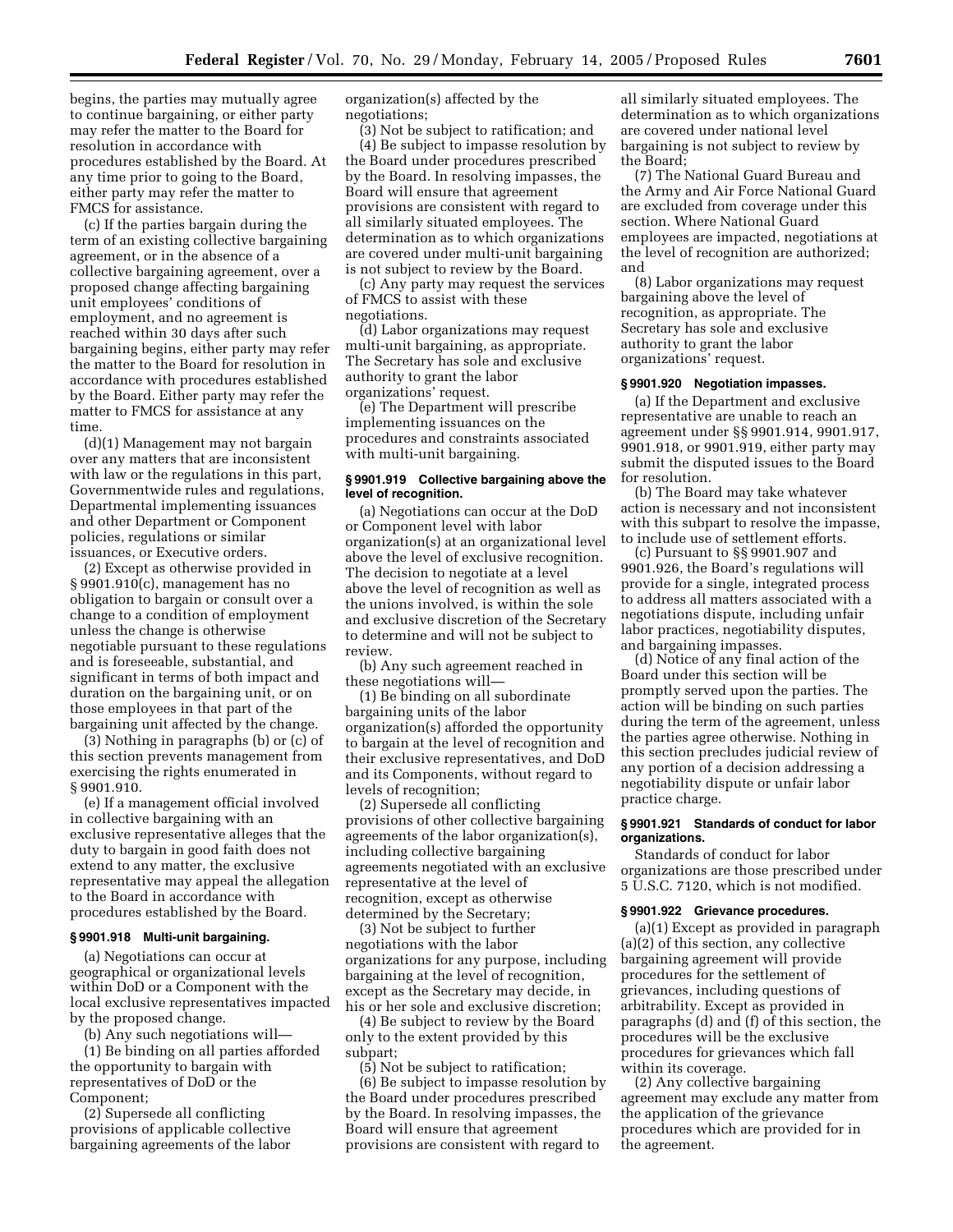(b)(1) Any negotiated grievance procedure referred to in paragraph (a) of this section will be fair and simple, provide for expeditious processing, and include procedures that—

(i) Assure an exclusive representative the right, in its own behalf or on behalf of any employee in the unit represented by the exclusive representative, to present and process grievances;

(ii) Assure such an employee the right to present a grievance on the employee's own behalf, and assure the exclusive representative the right to be present during the grievance proceeding; and

(iii) Provide that any grievance not satisfactorily settled under the negotiated grievance procedure is subject to binding arbitration, which may be invoked by either the exclusive representative or the Department.

(2) The provisions of a negotiated grievance procedure providing for binding arbitration in accordance with paragraph (b)(1)(iii) of this section will, to the extent that an alleged prohibited personnel practice is involved, allow the arbitrator to order a stay of any personnel action in a manner similar to the manner described in 5 U.S.C. 1221(c) with respect to the Merit Systems Protection Board and order the Department to take any disciplinary action identified under 5 U.S.C. 1215(a)(3) that is otherwise within the authority of the Department to take.

(3) Any employee who is the subject of any disciplinary action ordered under paragraph (b)(2) of this section may appeal such action to the same extent and in the same manner as if the Department had taken the disciplinary action absent arbitration.

(c) The preceding paragraphs of this section do not apply with respect to any matter concerning—

(1) Any claimed violation of 5 U.S.C. chapter 73, subchapter III (relating to prohibited political activities);

(2) Retirement, life insurance, or health insurance;

(3) Any examination, certification, or appointment;

(4) A rating of record issued under subpart D of this part;

(5) A removal taken under mandatory removal authority as defined in § 9901.717;

(6) Any subject not within the definition of *grievance* in § 9901.903 (*e.g.*, the classification or pay of any position), except for an adverse action under applicable authority, including subpart G of this part, which is not otherwise excluded by paragraph (c) of this section; or

(7) A suspension or removal taken under 5 U.S.C. 7532.

(d) To the extent not already excluded by existing collective bargaining agreements, the exclusions contained in paragraph (c) of this section apply upon the effective date of this subpart, as determined under § 9901.102(b)(1).

(e)(1) An aggrieved employee affected by a prohibited personnel practice under 5 U.S.C. 2302(b)(1) which also falls under the coverage of the negotiated grievance procedure may raise the matter under the applicable statutory procedures, or the negotiated procedure, but not both.

(2) An employee is deemed to have exercised his or her option under paragraph (e)(1) of this section to raise the matter under the applicable statutory procedures, or the negotiated procedure, at such time as the employee timely initiates an action under the applicable statutory or regulatory procedure or timely files a grievance in writing in accordance with the provisions of the parties' negotiated grievance procedure, whichever event occurs first.

(f)(1) For appealable matters, except for mandatory removal offenses under § 9901.717, an aggrieved employee may raise the matter under an applicable appellate procedure or under the negotiated grievance procedure, but not both. An employee will be deemed to have exercised his or her option under this section when the employee timely files an appeal under the applicable appellate procedures or a grievance in accordance with the provisions of the parties' negotiated grievance procedure, whichever occurs first.

(2) An arbitrator hearing a matter appealable under subpart H of this part is bound by the applicable provisions of this part.

(g)(1) This paragraph applies with respect to a prohibited personnel practice other than a prohibited personnel practice to which paragraph (e) of this section applies.

(2) An aggrieved employee affected by a prohibited personnel practice described in paragraph (g)(1) of this section may elect not more than one of the procedures described in paragraph (g)(3) of this section with respect thereto. A determination as to whether a particular procedure for seeking a remedy has been elected will be made as set forth under paragraph (g)(4) of this section.

(3) The procedures for seeking remedies described in this paragraph are as follows:

(i) An appeal under subpart H of this part;

(ii) A negotiated grievance under this section; and

(iii) Corrective action under 5 U.S.C. chapter 12, subchapters II and III.

(4) For the purpose of this paragraph, an employee is considered to have elected one of the following, whichever election occurs first:

(i) The procedure described in paragraph (g)(3)(i) of this section if such employee has timely filed a notice of appeal under the applicable appellate procedures;

(ii) The procedure described in paragraph (g)(3)(ii) of this section if such employee has timely filed a grievance in writing in accordance with the provisions of the parties' negotiated procedure; or

(iii) The procedure described in paragraph (g)(3)(iii) of this section if such employee has sought corrective action from the Office of Special Counsel by making an allegation under 5 U.S.C. 1214(a)(1).

(h) An arbitrator hearing a matter under this subpart is bound by all applicable laws, rules, regulations, and DoD issuances, including applicable provisions of this part.

#### **§ 9901.923 Exceptions to arbitration awards.**

(a) Either party to arbitration under this subpart may file with the Board an exception to any arbitrator's award, except an award issued in connection with an appealable matter under  $\S 9901.922(f)$  or matters similar to those covered under 5 U.S.C. 4303 and 7512 arising under other personnel systems, which will be adjudicated under procedures described in § 9901.807(k)(8) through (10). Such procedures are adopted in this subpart for these purposes.

(b) In addition to the bases contained in 5 U.S.C. 7122, exceptions may also be filed by the parties based on the arbitrator's failure to properly consider the Department's national security mission or to comply with applicable NSPS regulations and DoD issuances. The Board may take such action concerning the award as is consistent with this subpart.

(c) If no exception to an arbitrator's award is filed under paragraph (a) of this section during the 30-day period beginning on the date of such award, the award is final and binding. Either party will take the actions required by an arbitrator's final award. The award may include the payment of back pay (as provided under 5 U.S.C. 5596 and 5 CFR part 550, subpart H).

(d) Nothing in this section prevents the Board from determining its own jurisdiction without regard to whether any party has raised a jurisdictional issue.